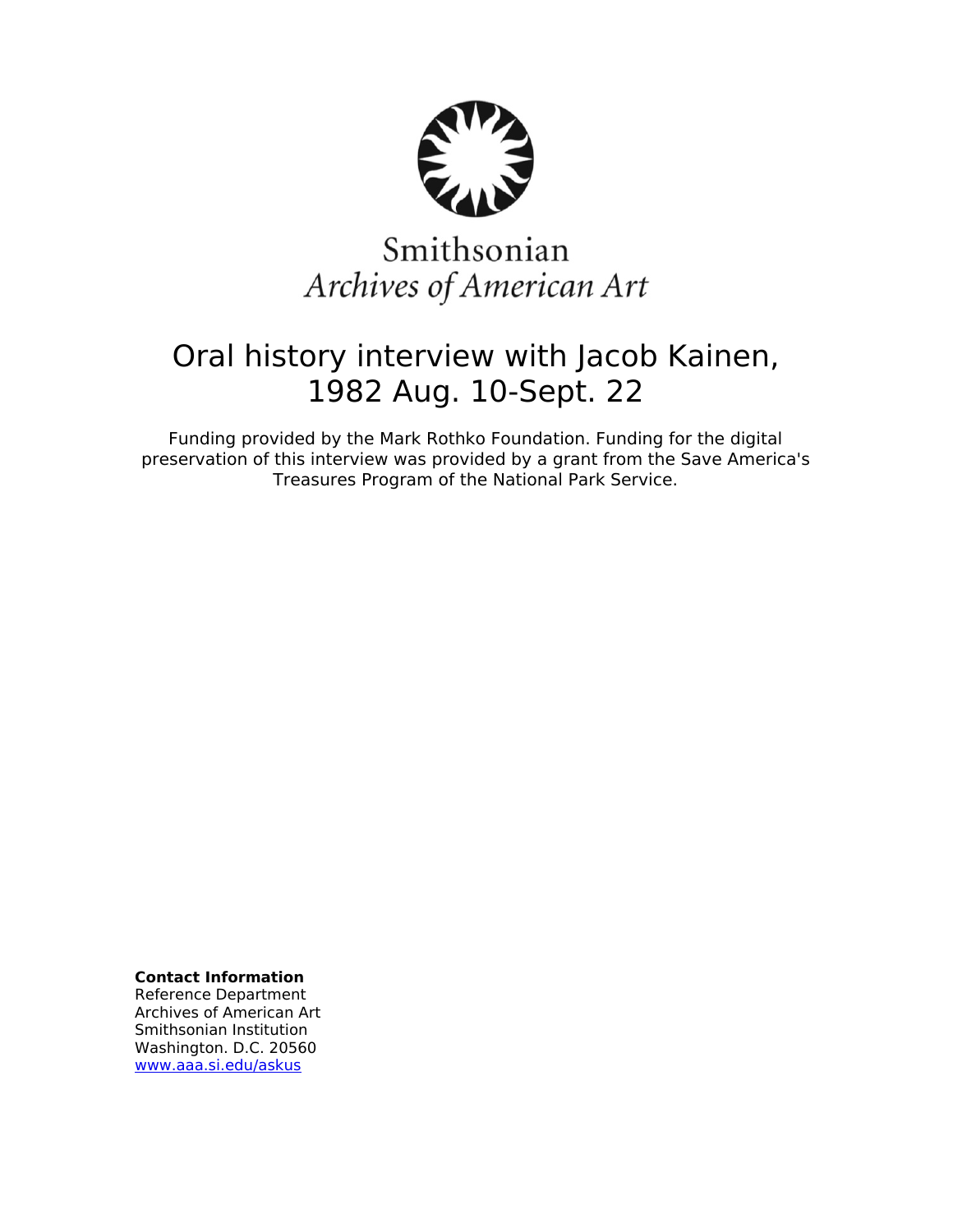### **Transcript**

#### **Preface**

The following oral history transcript is the result of a tape-recorded interview with Jacob Kainen on August 10 and September 22, 1982. The interview took place at the artist's studio in Washington, DC, and was conducted by Avis Berman for the Archives of American Art, Smithsonian Institution. This interview was conducted as part of the Archives of American Art's Mark Rothko and His Times oral history project, with funding provided by the Mark Rothko Foundation.

The reader should bear in mind that he or she is reading a transcript of spoken, rather than written, prose.

#### **Interview**

AVIS BERMAN: [In progress]-oral history interview of Jacob Kainen with Avis Berman on August 10, 1982, in his studio on 10th Street in Washington, D.C. Well, let's begin with Waterbury and ask how your parents ended up there.

JACOB KAINEN: Well, my father was born in Russia. So was my mother. And my father escaped Russia in 1905, at the time of the Russo-Japanese War, because it was obvious that Rasputin was not very competent and that he was sending training rifles to the soldiers at the front. They didn't have weapons to fight with. And he escaped at the age of 23, 22, 23, and got to England. They had forged passports and so forth. Then he came to the United States shortly thereafter, I guess about 1906.

He had to learn English. His brother-in-law had a farm on the outskirts of Waterbury, Connecticut. So my father could always get a job because he was a very skilled mechanic, that is, toolmaker. He had worked since he was 10 in an industrial town in Russia, a town that was called Hughesovka [Yuzovka], after an English industrialist named [John] Hughes. Later the name of the town was changed to Stalino, and what it is now I have no idea. But he had a great gift for invention and a great deal of initiative, so that he would invent safety devices for the machines and he had many inventions himself. In other words, he could make anything with metal. He knew all about it. In Waterbury he worked for Chase Rollin Mills, Schofield Manufacturing Company. So my brothers and I were born in Waterbury, Connecticut.

MS. BERMAN: What was your mother's maiden name, and where did she come from?

MR. KAINEN: She came from Odessa. Her maiden name was Levine. But she had an interesting background. That is, she loved music and she had volumes in Russian and Yiddish, stories of [Guy] de Maupassant and some other folks. She would go down to the Metropolitan Opera by herself and listen to the great singers. She had no formal education.

Early on she would go to the Metropolitan Museum and pick out a painting for me to copy to send to relatives who were about to get married or to have children. That started me off. I copied about 15 paintings there.

MS. BERMAN: Do you remember any of them?

MR. KAINEN: Oh, sure. She had classical taste. She liked Claude Lorraine. I copied a Ford. She liked [John] Constable. I copied Rembrandt on my own. But [Camille] Corot, [Nicolas] Poussin. She liked George Inness. I copied Autumn Oaks. That was in the Lenox collection at the New York Public Library. That was before your time. They had a whole room with some very good paintings.

MS. BERMAN: So there was-first of all, what was your mother's first name by the way?

MR. KAINEN: Fannie.

MS. BERMAN: So there was a great deal of culture in your house, and you were encouraged. So they realized that you were talented very early on.

MR. KAINEN: Yes.

MS. BERMAN: And did they want you to become an artist?

MR. KAINEN: Well, they thought I'd become a commercial artist. But by that time I had been to the Art Students League. When I was 16, I studied with Michael Ives. He used to draw without looking at the paper. That was before-I guess it was at the time of the Surrealists. I didn't realize the connection. But we would draw. He said the reason for doing that is to learn to trust your hand at drawing. You don't want to watch your hand like a hawk. You draw better if you look at nature or whatever you're looking at and let your hand go. But he also said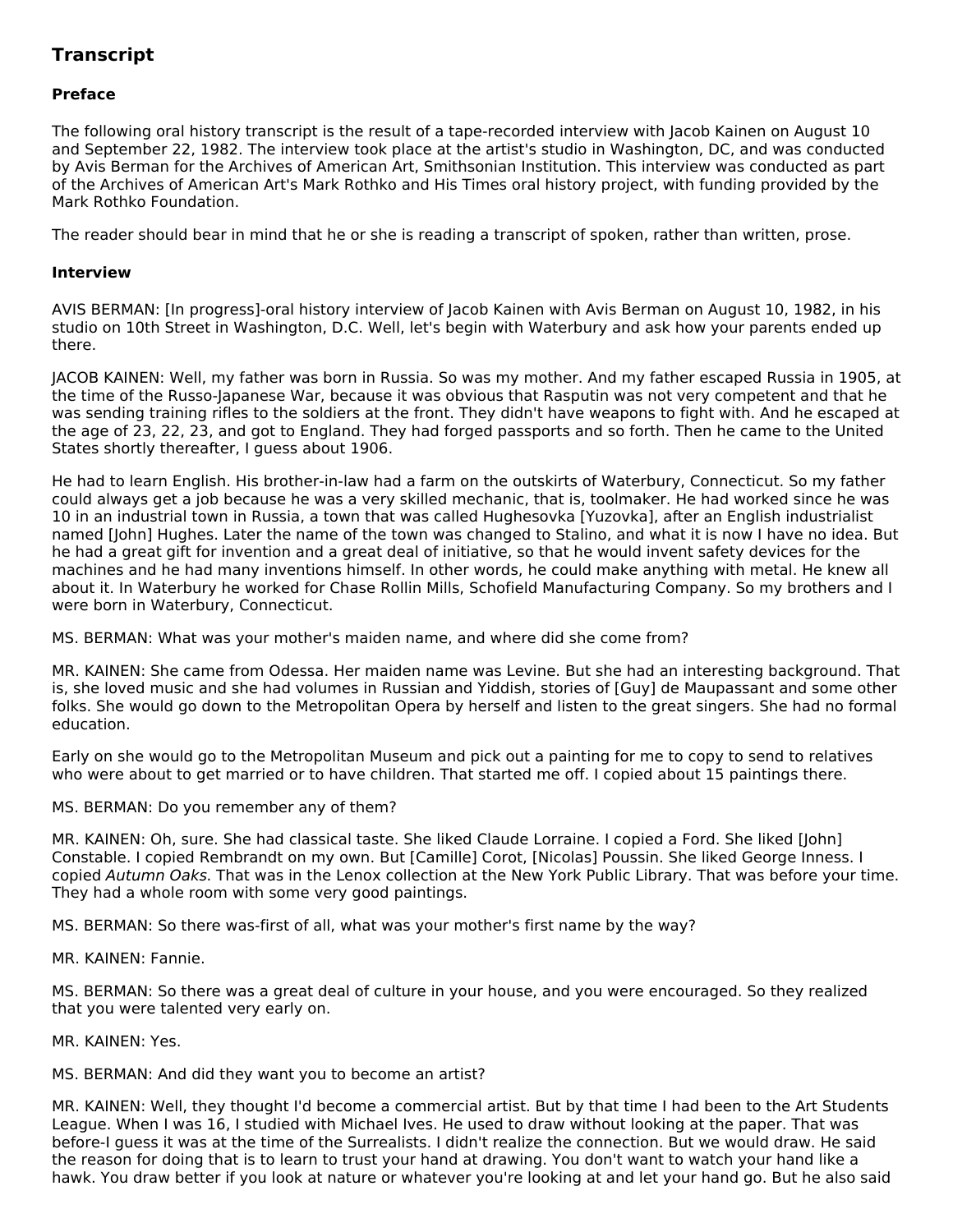not to take the pencil off the paper. Let it run around and move around in forms. I was 16 and that was, I think, the best training I ever had.

MS. BERMAN: That sounds very valuable.

MR. KAINEN: I used to practice.

MS. BERMAN: How did your family get to New York?

MR. KAINEN: Well, my father's brother opened a garage and prevailed on my father to help him. My father, being a good-hearted person, left his fine job [he was told he could get a job anytime he wanted to come back] and came to New York to help him with the garage. But there wasn't enough for him after a short while, and he got a job improving on the latest inventions for some outfit. He had about 22 inventions recorded, many not in his own name, I mean, aside from those.

MS. BERMAN: What was your father's first name by the way?

MR. KAINEN: Joseph.

MS. BERMAN: There was a story in one of the articles about you that your first paint box belonged to William Merritt Chase. How did that come about?

MR. KAINEN: Well, I knew a number of painters in high school as friends. And they knew some old painters who lived around 10th Street. They visited Chase's old studio that he abandoned and saw this little paint box there that they had no use for. I said, "Gee, I'd like to have that." So they let me have it. It was a guy named Charlie-I forget his name, a friend of James Halifax.

MS. BERMAN: That's the famous 10th Street building, 51 West 10th Street. Did you ever go down and visit, and meet any of the painters who were down there?

MR. KAINEN: 51 West 10th? What painters are you talking about?

MS. BERMAN: Well, that was the-

MR. KAINEN: Do you mean Chase's school?

MS. BERMAN: Yes. And also it was a big studio. La Farge had his studio there, and [Childe] Hassam was there for a while, but the painters of that generation were in that big building. And other people would rent it too.

MR. KAINEN: I didn't know that.

MS. BERMAN: I guess it's a real historical building for American artists. I mean, it wasn't just Chase, but a good many other painters were down there.

Did you decide that you wanted to be an artist yourself, or was it your mother's encouragement?

MR. KAINEN: Oh, no. I have a drawing I did when I was 10. I copied a drawing in Cosmopolitan magazine. Was it Cosmopolitan? Yes. But I also used to read Howard Pyle's stories of the round table, King Arthur and so forth. Howard Pyle was an art nouveau artist. That is, it was a carryover of art nouveau, and he had a great sense of pattern-black and white, lines, he'd have texture with dots, some little dashes. I was very young and reading about Lancelot and all the Knights of the Round Table. And Pyle wrote the books himself, transcribed them. He had a [Sir Thomas] Malory-like style, like clay through his armor.

MS. BERMAN: Yes.

MR. KAINEN: It gave a certain flavor. He handled it very well. I always was interested in art. I was filling up sketch books when I was pretty young. Of course, I haunted the Metropolitan. I remember the time I saw the plaster casts. They had a room of plaster casts. I saw the Discobolus [Myron] and all the famous Greek and Roman statues, Michelangelo and others. And I saw seams on the side and dust. I was very much disappointed. I thought these were the classical great statues of antiquity. That's how naive I was.

MS. BERMAN: You were really disillusioned?

MR. KAINEN: Yes, I was disillusioned, but I found out shortly thereafter that they were just casts.

Oh yes, my parents used to subscribe to the Jewish Daily Forward. On Sundays there was a rotogravure section and a painting was always reproduced, lots of Rembrandts. But they had other artists, you know, art history. I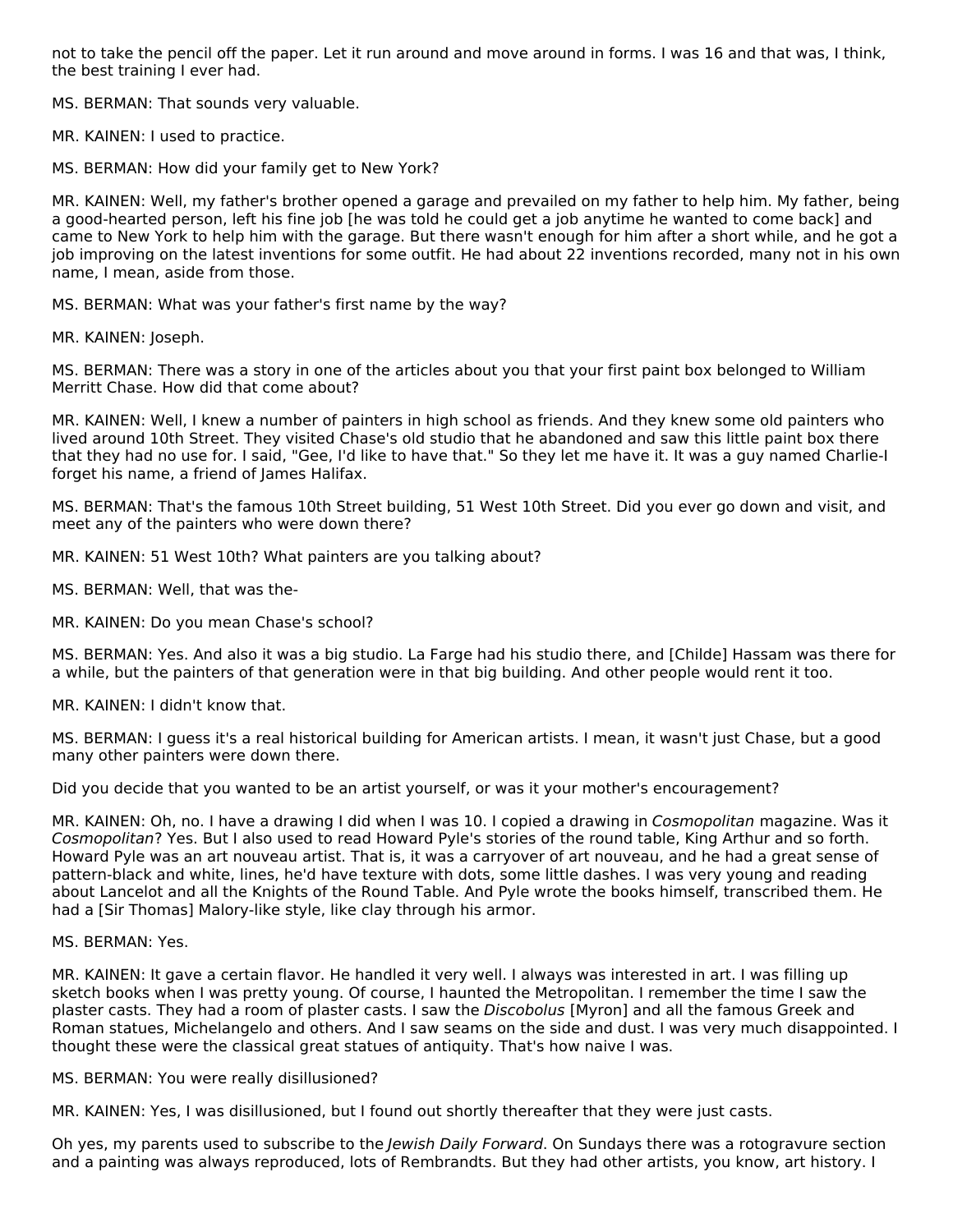began clipping out these painting reproductions and pasting them into scrapbooks. Very cheap paper and I used rubber cement, but I finally had a pretty good collection. I learned a lot about art that way.

Then, when I was 17, I worked for Brentano's during the summer, and Brentano's published their volumes on artists. A friend of mine was in the shipping department so he gave me books on Rembrandt, Titian, Rubens, Dürer. I learned a great deal. The titles were in English, French, and German. It's a good way to pick up a smattering-

MRS. KAINEN: [Inaudible.]

MS. BERMAN: When you went to the [Art Students] League, what was it like? You were very young.

MR. KAINEN: I was 16.

MS. BERMAN: Who were some of the other students that were there?

MR. KAINEN: I went to a night class.

MRS. KAINEN: That was later.

MR. KAINEN: No. At the League, I went to a night class, even when I was 16. I remember some of the people physically but I don't remember their names.

MS. BERMAN: It interests me that you were actually painting very young, too. Most kids are just coloring and drawing.

MR. KAINEN: I painted on a piece of cardboard. I copied paintings in the Forbes. I remember copying a painting of Lady Diana Manners as an adolescent. It was painted by John Lavery or one of those guys.

MS. BERMAN: Were you doing any original paintings, any original compositions, or just copies?

MR. KAINEN: Well, I did originals. I put little-this is about a 10 by 12 box and panels. You could have canvas board panels covered with canvas. I used 12 by 16 later. But I'd go out and paint. I went out with my high school buddy, Jules Halfant. There are still a couple. I guess my brother has some of them. He has one.

MS. BERMAN: And you were at the Educational Alliance too?

MR. KAINEN: Yes, I went evenings just around that time, 16, 17.

MS. BERMAN: Was the teaching different than at the League?

MR. KAINEN: Yes. I studied with Abbo Ostrowsky, who was an etcher, basically. But he was very literal, and he obtruded his teaching too much. He was giving orders, instructions. So I didn't like it very much. He was downtown somewhere.

MS. BERMAN: Also it seems by the time you were 16 or 17, besides being precocious, you were very proficient, since it seemed you had a lot of practice. You were painting and drawing a lot.

MR. KAINEN: I was painting and drawing and looking at old masters. I've had occasions to-that background's come up. I remember at the University of Maryland there was a primitive painting. It was based on Titian's painting [Noli me tangere, 1511-1512].

And George Levitine, who's head of the department, didn't recognize it. He said, "That's a very funny composition for a primitive. It shows that: they have some imagination." I said, "George, that's right out of Titian." He was very embarrassed.

But when you look at these paintings, and I looked at them for years, there are artists who have a sense of what puts a painting together.

MS. BERMAN: Well, it seems that you started then to build a base of the museum in your head and you could reshuffle or reorder the paintings.

MR. KAINEN: Yes, that's right.

MS. BERMAN: And pull them out when you needed them in a way. Then you went to Pratt. What was the instruction like there? What did you learn as an artist from being at Pratt?

MR. KAINEN: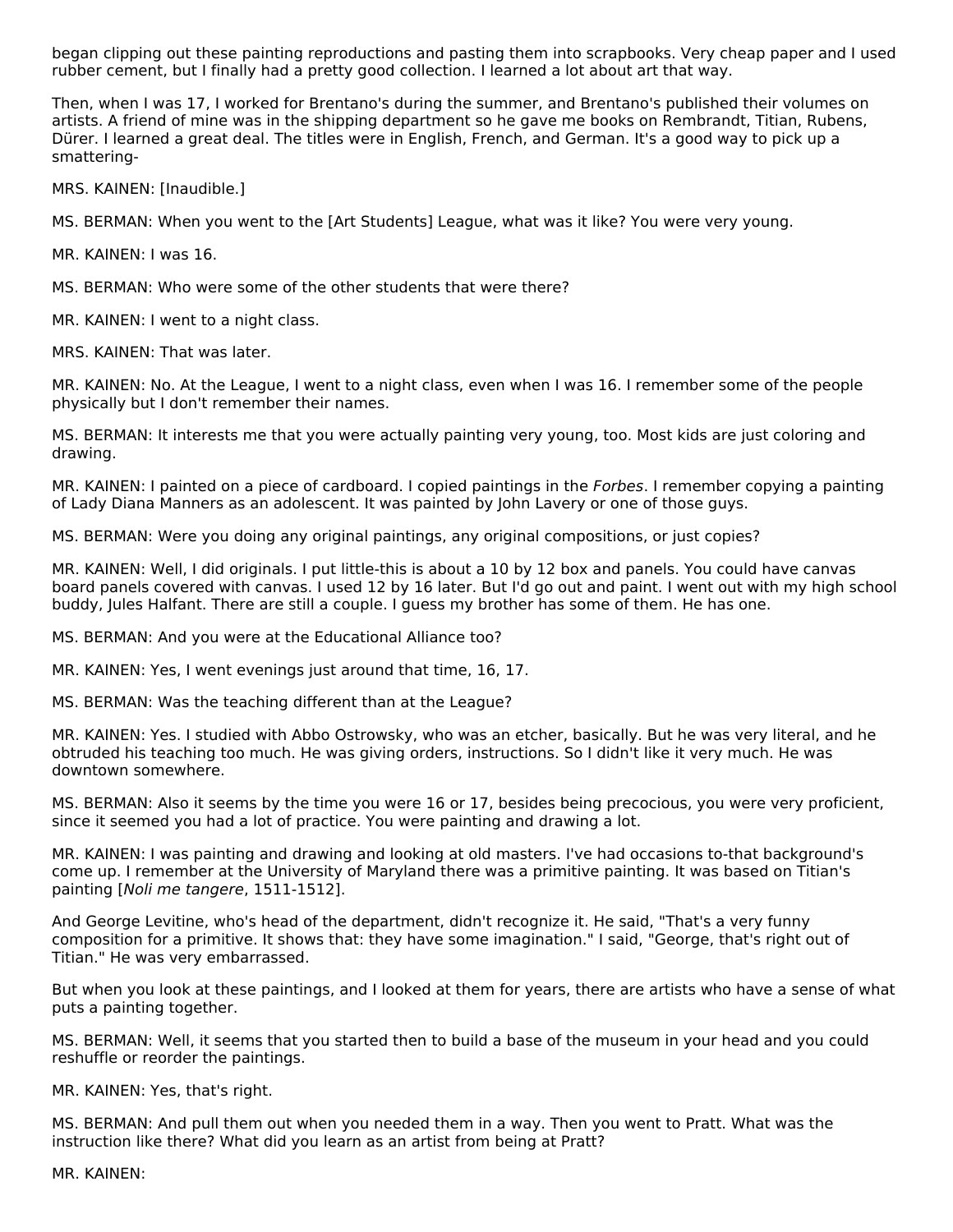I'll tell you, very little. The main painter, painting teacher, was Paul Moschowitz, M-O-S-C-H-O-W-I-T-Z. He was a Pole and he did religious paintings and he made portraits for a living. He had a studio on 41st Street, just off Fifth Avenue. I visited his place a couple of times. And he started giving us a palette. Among his colors was Harrison red. I wouldn't use a color like that. It was a hard, synthetic color. Then he said, "Emerald green." I said, "Mr. Moschowitz, that's a poisonous color. That contains arsenic. A pupil of [Adolphe William] Bouguereau died from getting emerald green into a cut." He said, "Oh, is that so? Well, nevertheless, you can't replace it. That's a very easy green."

He would also come in on Monday. You see, we painted every day. In the portrait class, he'd paint three times a week-Monday, Wednesday, and Friday. And he'd come in and pose a model, or sometimes the monitor would pose a model. He would always come in Friday afternoon and sit down at each person's easel or stand up and start painting on it. I didn't have too much respect. He came to work on mine. I said, "Don't touch it, Mr. Moschowitz. You'll spoil it."

#### MS. BERMAN: Is that what led to your dismissal from Pratt?

MR. KAINEN: No. Actually he said I was the only serious student there. By that time also, I was beginning to have a few Cézanneish touches and things like that. I can show you some of the paintings. I have a couple left. But the instruction was pretty bad, but we could paint.

MRS. KAINEN: You were setting up your own classes.

MR. KAINEN: Finally I began setting up my own classes.

#### MS. BERMAN: You did at Pratt?

MR. KAINEN: At Pratt. I didn't want to take the commercial art classes. I set up a class in still life just for myself. I was a little too much a bone in the throat, so they got some excuse to kick me out.

There was a new director. The old director used to give lectures on art history and he'd show [Henri] Matisse and [Georges] Rouault and talk about how insane these artists were. Well, the new director came in. He wasn't nearly as good. The old director at least had a background, Dr. Walter Scott Perry. The new one, James Boudreau, was an administrator and he wanted to iron out all the problems. So one afternoon a friend of mine in the painting class prevailed on me to begin a chess game. I said, "I don't play chess." He said, "I'll show you how." We only had about ten minutes more. So I sat down and put out the chess board. At that moment Boudreau came in with visitors from Cleveland. He was livid, of course. He called us in to give us a calling down. He suspended the other fellow but he kicked me out. This is a month before graduation.

I had it all prepared. I said, "Well, [Percy Bysshe] Shelley was kicked out of Cambridge [editor's note: Shelley was actually expelled from Oxford University College, in Oxford, England]. [Max] Weber was kicked out of Pratt Institute before me." I had somebody else, I guess. "I'm proud to be in their company."

MS. BERMAN: Evidently you were quite ready with the wisecracks when it served you.

MR. KAINEN: Yes.

MS. BERMAN: You knew so much more than the other students too.

MR. KAINEN: Well, sure. I remember in one class with Moschowitz, there was a model posing and it was the exact pose of Titian's Man with the Glove. There was a fellow in that position. I said, "Would you mind moving? I'd like this position." He said, "I won't move." I said, "Look, I need his position." So finally I shoved him out and took his position. He complained to Moschowitz. He said, "He just threw me out of the way and put his easel there. I want that place." Moschowitz said, "Look, you can't do things like that. Take another place." I said, "This is exactly the position of Titian's Man with a Glove, exactly the pose." He said to the other fellow, "Fairfax, take another position."

MS. BERMAN: In retrospect, what do you think of your preparation as an artist in the typical system of the time? Do you feel that you were adequately prepared to go out into the world as a painter, although you would be a young painter?

MR. KAINEN: Oh yes. We had good training. After all, we used to draw from a model. For homework, we had to take the drawing-it was done on a sheet about 12 by 9, maybe a little bigger; I might have one of the drawings. We had Dunlap's anatomy. We had to take the model and draw the model in the same position but just the bone structure. Then we had to draw the model in the same position, just the muscular structure. The osteology and the myology. So I knew at least the muscular physiology, the anatomy of the body, the pronations and synchronizations. I don't know how good it would be. You can forget it. But still I don't regret having done it.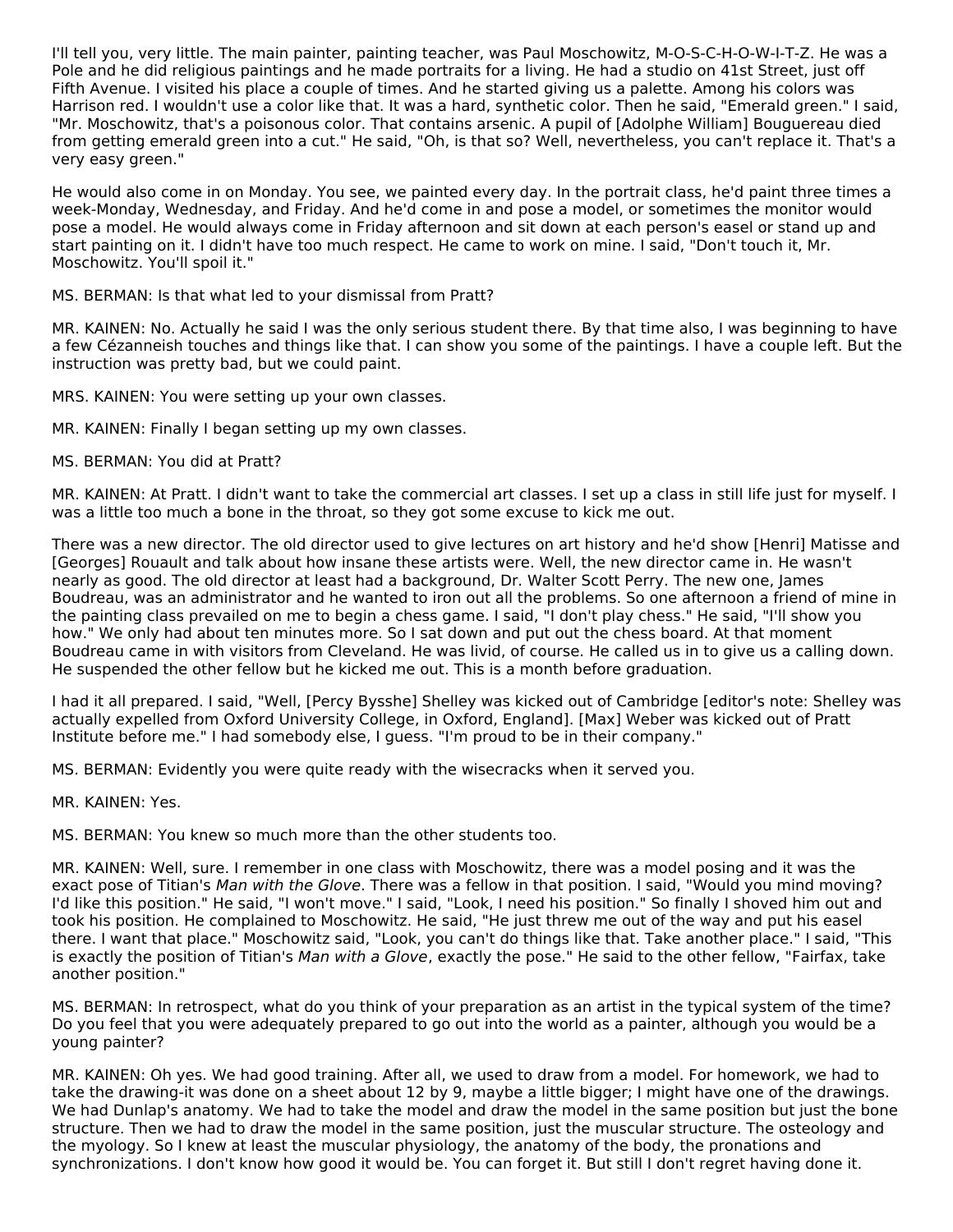MS. BERMAN: Well, I think you need to know it in order to forget it in the right way.

MR. KAINEN: Yes.

MS. BERMAN: Did you have any sort of grounding in, say, some of the strong American artists? I mean, did they talk to you about people like, say, [Thomas] Eakins or [Winslow] Homer, or some of the-or even El Greco or people like that at all? I mean, were you learning about-

MR. KAINEN: Do you mean in art school?

MS. BERMAN: Yes.

MR. KAINEN: Oh, no. They brought it up to the late 19th century. He mentioned some of the moderns but just to criticize them. We did go to see the Brooklyn-Pratt Institute is of course in Brooklyn-to the Carnegie International which went to Brooklyn a couple of times. And there I saw my first Kokoschkas and some other artists, and quite astounding. I hated Kokoschka the first time I saw him-okay, it was a crazy kind of painting, but at least it was something. We could visit the Brooklyn Museum show. It had a lot of [John Singer] Sargent watercolors and so forth.

MS. BERMAN: What ideas were influencing you in the early '30s in your painting and in what you wanted to accomplish as a painter?

MR. KAINEN: Well, my friend Jules Halfant was particularly crazy about Franz Hals and Velazquez. And I was, too. You know, a young man likes vigorous brush work, a little bravado in the painting. I'm trying to think-in the early '30s. Well, I used to copy old masters, that is, in black and white, Degas and others. Just reduce the design to black, white, and gray to study composition. It took a long time before it sank in.

Actually in the summer of 1929, I found out that there was going to be a show in Boston of [Georges] Seurat, [Vincent] van Gogh, Cézanne, and Gauguin. So I borrowed some money from a working girl-\$8 round trip overnight from New York to Boston, Sunday night. I had a quarter in my pocket. I thought I'd see the show, somehow survive the day, and come back. Well, I got there Monday morning, walked up Huntington Avenue to the museum-closed Mondays. So I had to kill a day.

I don't want to go into the whole story, but anyway I finally saw the show the next day, came back. Then I found that in the fall the Museum of Modern Art was opening with that very same show.

MS. BERMAN: I was just going to ask you, but it turned out to be.

MR. KAINEN: Yes, but I don't know how much it sank in. I liked it. I liked the work, but it took some time for it to sink in.

MS. BERMAN: You mentioned that your friend liked Velazquez and Hals. Were you aware of the Ashcan School and their influence?

MR. KAINEN: Yes, I think so.

MS. BERMAN: Had you ever had [John] Sloan as a teacher or any interaction with him?

MR. KAINEN: No. I saw him once. He gave a little talk. The American Artists Congress was against it,

MS. BERMAN: When do you think you first began to understand what really goes into a work of art, what goes into painting?

MR. KAINEN: I think probably in the late '30s really, although I did some things in the early '30s on instinct. The National Museum of American Art [now called Smithsonian American Art Museum] has 18 of my paintings and the Phillips has nine. But I think that-I knew Joseph Solman, and Solman was a member of The Ten and he helped a lot, you know, to flatten out.

Now there's one thing I should mention, that is J. B. Neumann's gallery. He was there from 1932 on, maybe before. But by 1934, I used to be visiting it, and I'd see the [Paul] Klees and the Beckmanns. He had lots of [Max] Beckmann all the time. He also had some [Ernst Ludwig] Kirchner, Heckstein. I think The Ten used to see Neumann. Neumann was the most agreeable of all the dealers. After all, he showed Rothko in about 1935 or 6 with Solman. You could always talk with him and he had such a vast background.

The Germans, I think, were closer to the Expressionists, closer to us than Matisse. We admired Matisse but Matisse didn't have the feeling of the streets in him and the Germans did. So we used lime to flatten it out. I think it's an unacknowledged influence.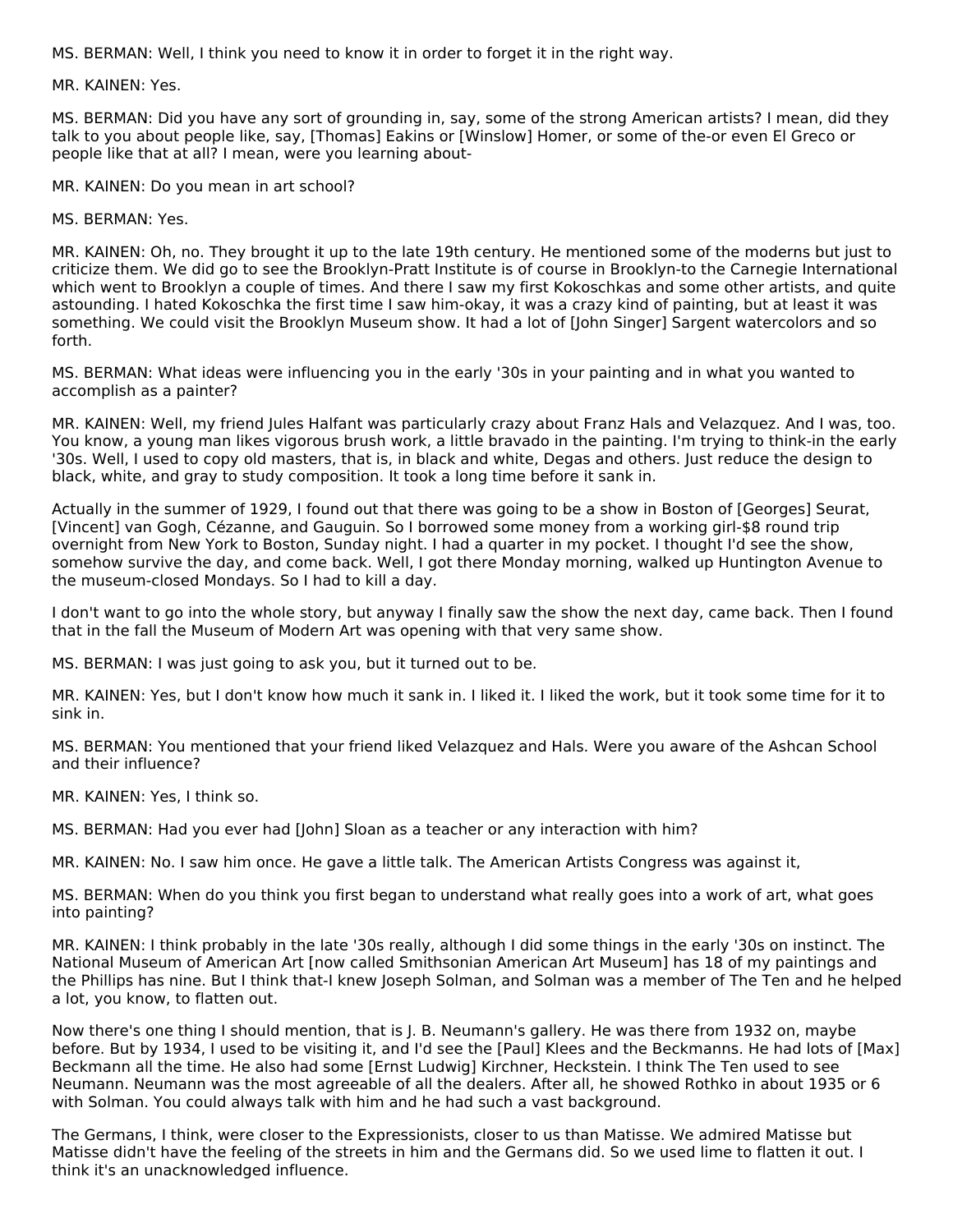MS. BERMAN: So you feel that I guess the tension and maybe the grittiness of the Expressionists is probably what drew you to Expressionism?

MR. KAINEN: Yes. I think the streets. Well, Gorky-Graham, sure.

MS. BERMAN: I'm going to ask about that tomorrow. It's a little bit too much to get into today. I'm also only going to ask you briefly about the graphic arts, because I think that's really very well covered in the O'Conner book [Francis V. O'Connor. Art for the millions: Essays from the 1930s by artists and administrators of the WPA Federal Art Project. New York, NY: New York Graphic Society, 1973.]. But I wanted to ask you how you became involved in the graphic arts project [Graphic Arts Division of the Works Progress Administration].

MR. KAINEN: Well, I was unemployed like everyone else. I knew all the artists. I knew Stuart Davis very well. In 1938 he gave me a lithograph as a wedding present, and I used to visit his studio. So I said to him, "I can qualify for either the painting project or the graphic project." I hadn't done any graphic work to speak of, but I asked him what he would suggest. He said, "Don't be a fool. Don't go on the painting project, because all your paintings will disappear forever in some veteran's hospital in Utah. Go on the graphic project. You can do your graphic work at night. Paint during the day. You can't paint very well at night. Paint during the day. All your work will disappear. But if you go on the graphic project, you can do the graphic work at night, paint during the day and keep your paintings." That was good advice, because I have a lot of paintings of the '30s which very few artists do have. Most of them are lost. The WPA [Works Progress Administration]-think of how few. Rothko, Gottlieb, and the rest of them, they disappeared. You know what happened to them?

MS. BERMAN: A lot of them were just thrown away. They used the canvas to wrap pipes in.

MR. KAINEN: That's right. You know about that.

MS. BERMAN: Right. About [Jackson] Pollock certainly. What was your interaction with Stuart Davis like, and what did you talk about?

MR. KAINEN: You know, I was sort of left wing, and Davis was interested in left wing causes. It was a different kind of left wing in those days. You know, you were thinking of Russia as the hope of the earth, society without exploitation, et cetera. And Davis always had been a socialist. The American Artists' Congress [founded 1936] was formed against war and fascism, so that I saw quite a bit of him. He said to me, "Kainen. Painting is space division." I never forgot.

But I think my interest in left wing causes probably prevented me from being more daring in the work, because no matter how I patterned and so forth, I had still a proletarian angle.

MS. BERMAN: Actually, I think that some of that may have persisted, because it was very interesting, this New York group that you had. There seems to be a conflict in the way of resolving in the statement of aesthetic-what did you say here-resolving, you know, keeping the image of the streets and doing it and yet of course wanting the work to be judged on its artistic merit too as well as its statement. I felt that there was a difficulty in resolving what to do. And I don't know if all the artists felt that. Who wrote this statement on the art?

MR. KAINEN: I did. I was the only one with experience.

MS. BERMAN: I want to talk about your experience as a writer but let's talk about the New York group for a minute or two since I mentioned it. When and why was the group formed?

MR. KAINEN: I think it was basically Joseph Vogel and [Herbert] Kruckman. There's some others around there. But the idea was to have something social but at the same time not illustrative in the usual sense, even modern. I can't remember who picked the people [Inaudible]. Hoagland went to Spain and he fought in the Lincoln Brigade. He was lucky he got out alive.

MS. BERMAN: Was this the first exhibit in May, 1938?

MR. KAINEN: Yes.

MS. BERMAN: Who were the leaders of the group, if there was such a thing?

MR. KAINEN: Well, I was, because I was showing with ACA [American Contemporary Artists Galleries, New York, NY, est. 1932] anyway. I had shown in group shows there before. I knew Herman Baron [founder of the ACA Galleries]. And Herman Baron was quite left wing. He was editor of a trade journal of some kind, I don't know which. There wasn't any specific connection with the John Reed Club, but I was more precocious in that direction than most of the others.

MS. BERMAN: Did you attend a lot of meetings at the John Reed Club?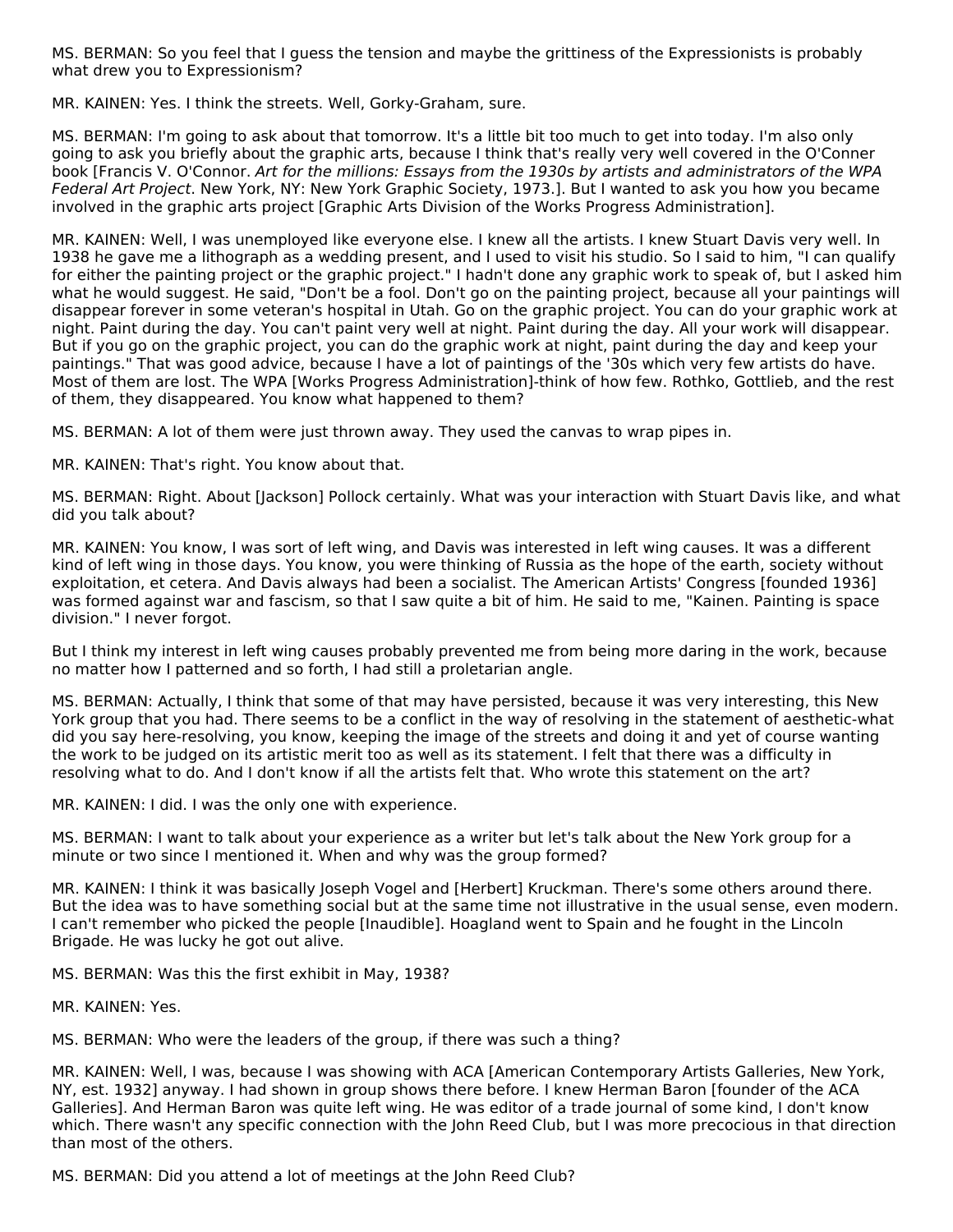MR. KAINEN: I did in the early days-1934 and so forth.

MS. BERMAN: What was it like? What went on there?

MR. KAINEN: There were writers and artists. And there was a head of the writers' section and head of the artists' section. There would be little exhibitions and discussions. Nothing much went on. It was mainly a matter of bolstering the opinions we already held.

MS. BERMAN: Convincing the convinced?

MR. KAINEN: Yes. But of course, at that time, Partisan Review started as a left-wing organ. Before [Philip] Rahv and [William] Phillips took it over on their own, it had been a John Reed Club publication.

MS. BERMAN: Did Rothko go to the John Reed Club? No? Did you ever meet the great-like did you meet [Diego] Rivera and [Frida] Kahlo and some of the other people?

MR. KAINEN: Well, I heard Rivera give a lecture at the John Reed Club, and it was a scandal. Louis Lozowick translated. Rivera was speaking in French and Lozowick was translating, Lozowick in German, Russian. And shortly after he began, he was heckled by people from I guess the Daily Worker. "Why do you speak in French, the language of the oppressors? Why do you work for Dwight Morrow? You're suckling at the breast of imperialism." And Rivera said, "What do you want me to do, suckle at my mother's breast? I have to make a living." It ended in a wild uproar. It was standing room only. People were standing all over because Rivera was such an important figure. And members of the John Reed Club said, "I resign. This is a disgrace to him. You have to let him talk."

MS. BERMAN: What was the subject of the lecture?

MR. KAINEN: I don't know. Probably proletarian art. That was the forgotten subject in American art history.

MS. BERMAN: To go back to the New York group, was there a kind of conscious program of exhibition and publicity?

MR. KAINEN: No. We used to meet once in a while at the ACA Gallery just to plan the exhibitions. But it was thoroughly unplanned. We didn't know whether or not the people were going to exhibit. That's why when Kenneth Fearing did that introduction to the second show-he had a very nice phrase: "The six separate and distinct personalities of this exhibit." So we took out six because we didn't know. But the separate and distinct personalities isn't the same as the six separate.

MS. BERMAN: Absolutely. How many shows did the group have together?

MR. KAINEN: We just had two as a group.

MS. BERMAN: Did you feel that there was a need to form a group in order to have either visibility or you wanted to have a name?

MR. KAINEN: Well, we wanted to make proletarian art more modern, show that it doesn't have to be workers with their fists raised and all that. We wanted it to be quite flexible. [Joseph] Vogel had a surrealist point of view. I wonder what happened to those early paintings of his. Herman Rose just did street scenes.

MS. BERMAN: It seems to me that you were trying to fit in, say, between the Ten and the Federation of Modern Painters and Sculptors. Is that correct?

MR. KAINEN: Well, between the Ten-but we didn't know about the Federation of Modern Painters and Sculptors. The Ten, but more consciously connected with social problems. That is not really a social problem, but we were in depths of the Depression, and also the problem was, what is American? We didn't want too much foreign influence. That's why any Cubist devices immediately made the work not native.

MS. BERMAN: Whereas expressionist devices did?

MR. KAINEN: No, because it fitted the-I know it sounds odd, but it was a natural current for Americans.

MS. BERMAN: Why did the group break up?

MR. KAINEN: 1940-the dangers of war and things like that. I really can't remember why. I don't think we had any real officers. That was one of the problems. It wasn't as well organized as the Ten and some of those had been.

MS. BERMAN: Do you think the group served its purpose, or do you think it just didn't-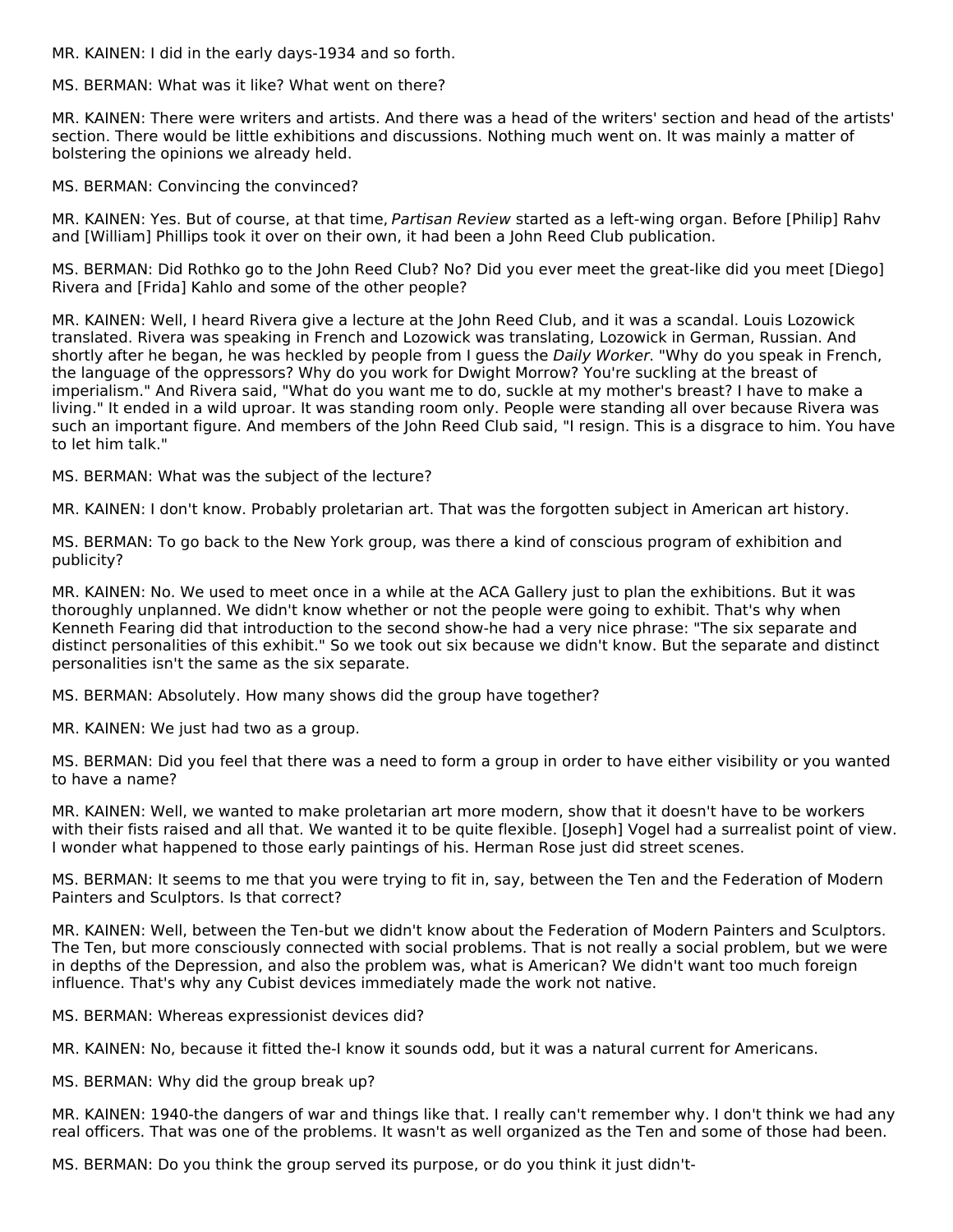MR. KAINEN: Well, I think a lot of people saw those exhibitions and there were reviews. I remember what's her name from the World Telegram?

MS. BERMAN: Genauer, Emily Genauer.

MR. KAINEN: Yes. She said, "There's a cleavage between the stated purpose and what they actually do. There is no real social comment."

MS. BERMAN: Were you planning on having other members? Was it going to be-

MR. KAINEN: No, no. It was just a small group.

MS. BERMAN: Because as you know about the Ten, the Ten who would be nine or eight and they'd always get fillins.

MR. KAINEN: Well, they were better organized. Somebody was running it, and they'd have John Graham one year, Lee Gatch another year.

MS. BERMAN: Here you said-I was wondering when you wrote this if you were referring to the Ten or another group. You said, "In this enterprise we feel that we do not encroach upon the legitimate domain of any constituted group. On the contrary, we feel that we are removing barriers from a road which already exists and which many artists are prepared to traverse." With that were you basically announcing, "Listen, Ten, we're not in your territory?" Was that the purpose?

MR. KAINEN: Yes. Basically that. To me there was another group that thought it was a viable direction. It really wasn't, but that's-

MS. BERMAN: Do you think among critics and artists there was an interest in the Ten? Do you feel it was an influential group among peers?

MR. KAINEN: Well, yes, I think so, because it was an expressionist direction. Expressionism was natural in that period. It was being modern. It was actually giving a direction.

MS. BERMAN: In the reviews you found the Ten quite exciting, whereas everyone else gave them rather lousy reviews.

MR. KAINEN: The thing is no one paid much attention to those reviewers because they weren't terribly much use to them. The Times critic, who was it then? Either Howard Devree or Edwin Alden Jewell, either one. Their favorites were Eugene Speicher, the accepted big names in their period. Don't forget, the Ten was just an odd group that showed at the Gallery Secession [West 12th Street, New York, NY].

MS. BERMAN: It started with a man named Pat Codyre.

MR. KAINEN: Pat Codyre.

MS. BERMAN: Who was he?

MR. KAINEN: Joe Solman can tell you better. He was an Irishman. He liked art. We had a little-we started him. We had a show. But then Robert-what his name?

MS. BERMAN: Godsoe.

MR. KAINEN: Godsoe, right. I knew Godsoe well. He had a group gallery called the [Gallery] Secession. That was about '35 or '36. Solman was about a year older than I am, and he got started earlier since he lived in New York, downtown, whereas I lived in the Bronx. So at that period I wasn't terribly connected downtown, and Solman knew more. He was talking with these developed artists. Of course, I was talking with [Arshile] Gorky and Graham- [End Side 1.]

In 1934 I had a studio on the corner of University Place and 14th Street, in a meeting house. It was a real studio. It had a skylight about 18 feet up in the air, cubical, a tiny skylight. And the light came through very gray, dim, mournful. You could see everything in a gray haze. The light was constant.

MS. BERMAN: Did moving down there have an effect on your painting?

MR. KAINEN: Oh yes, because I had been painting at home before that. Downtown, you know, I could line up paintings, do slightly bigger ones. But very few artists were doing big paintings. We used to show-John Wanamaker [of Wanamaker's department store] had a gallery. There was a man named Nathan Eijur E-I-J-U-R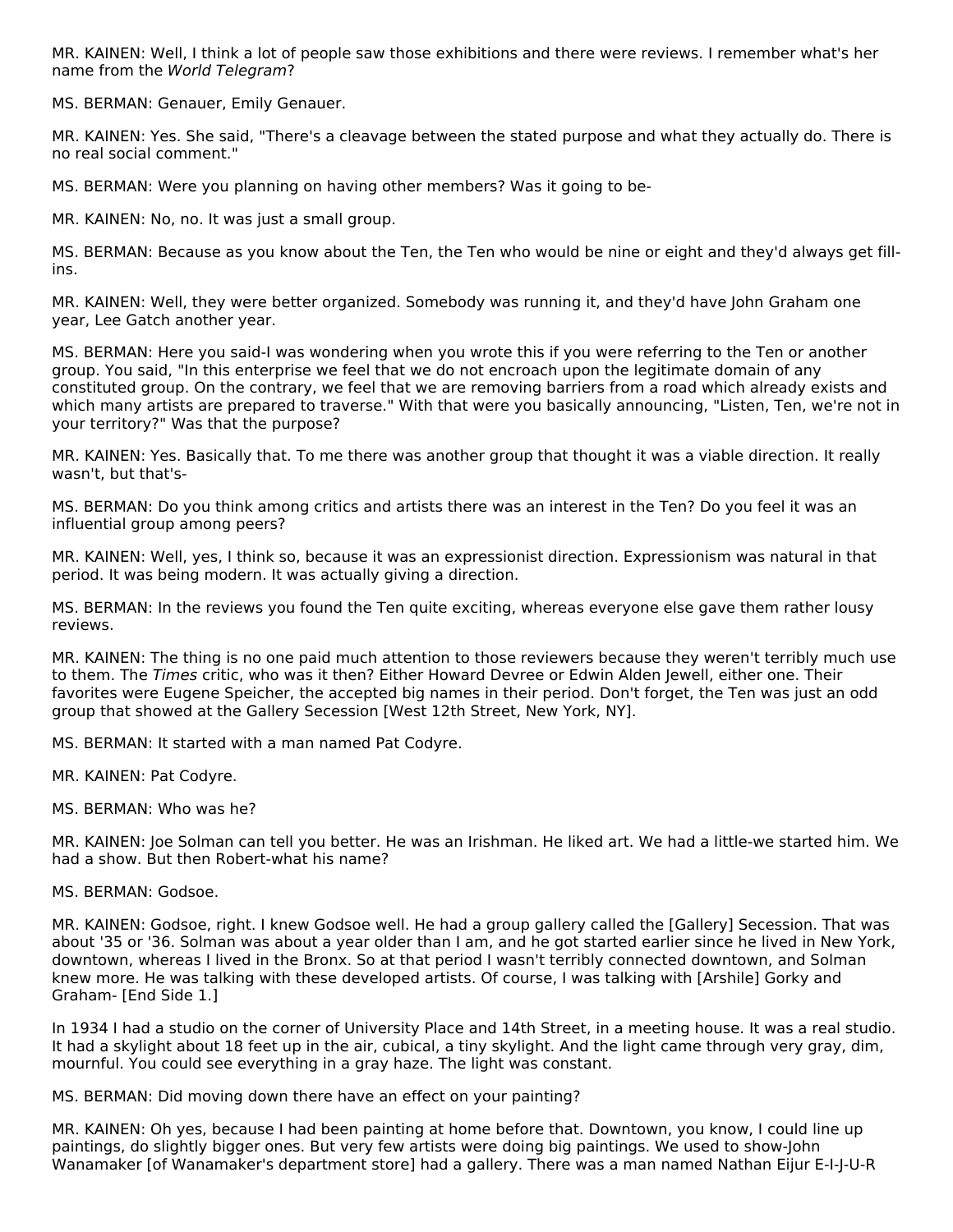who later became particularly fond of Gorky and collected him. But he put on shows and there were shows elsewhere, the Hudson Walker Gallery, I used to show there, a canvas or two, once in a while. But the only way to get the canvas there was to take it in the subway. Nobody used taxis, never. So that canvases were generally small enough to be taken easily on a subway.

MS. BERMAN: Well, even the well-off artists, I should say, were painting fairly small compared to today's standards.

MR. KAINEN: Yes, easel paintings.

MS. BERMAN: Right. What other galleries were you going to besides J. B. Neumann and more stimulating places that you went to?

MR. KAINEN: Julian Levy, there were many good shows there. [Alfred] Stieglitz had a gallery. I don't know where it was then. He was a very standoffish person with his black cape. He'd glower at artists when they came in. Then there was [Karl] Nierendorf. Nierendorf had German and French artists, a very good dealer. But I was in there once with Jules Halfant. Jules was whistling some Beethoven, and Nierendorf gave him a terrible calling down for it.

There were other German galleries. There was Brummer, Joseph Brummer. It must have been in 1933 or so, he had a big [Jacques] Lipchitz show. Lipchitz was a Cubist sculptor. That was very impressive. I could appreciate that but in my own work I was fighting shy of those influences. There was another German gallery, Lilienfeld. I don't know when that started. Now Kurt Valentin came in in 1937, the Buchholz Gallery and his first show was a Kirchner exhibition. He didn't sell anything.

German dealers were giving things to the museums. And they were also giving one-third off to museums to buy, if they wanted to buy prints or anything. So that they really were promoting German artists. Not only that, the German dealers had more background than the American dealers.

MS. BERMAN: They had kultur[German for culture].

MR. KAINEN: They had kultur. [I.B.] Neumann did the first catalogue raisonné of the prints of Rudolph Bresdin in the '30s. He also had a publication called the Art Lover, which he put out from time to time. He published and he knew art, old art, new art.

MS. BERMAN: Didn't he have antiquities, too?

MR. KAINEN: Yes. He had quite a number of Flemish surrealists of the 17th century, people around Brueghel, the 16th century. Yes, we were amazed. Neumann doesn't get the credit he deserves. It's always Stieglitz. Stieglitz didn't influence us much.

MS. BERMAN: Well, Stieglitz could be a very destructive personality at times, too.

MR. KAINEN: He was good in photography, but so was Julian Levy. He really had some great shows.

MS. BERMAN: Did you see [Eugene] Atget there?

MR. KAINEN: No, I saw Clarence John Laughlin; I guess it was 1936. I was very much impressed. He had small oblique photographs. They were very good. He always was a good photographer.

MRS. KAINEN: So was Gus Mayer.

MR. KAINEN: Yes. There was Gustavus Mayer, who had a print gallery. And you'd see old master etchers there if you wanted to go up, one flight up.

MS. BERMAN: When did you first meet Mark Rothko, or Marcus Rothkowitz, then?

MR. KAINEN: I'd say around '36. I saw him in New York from time to time. He didn't go to the cafeterias often. I was in the cafeterias almost every night before I was married and moved out to the Bronx. But once in a while he was there. And of course, I'd see him on the projects from time to time.

I remember seeing him at a World's Fair when paintings from Italy were shown. It was Titian's Portrait of Paul III, Botticelli's Birth of Venus. I remember standing in front of the Birth of Venus with Rothko and saying how wonderful it was. And Rothko said, "Yes, it's nice." I was very disturbed by his reaction. He wasn't terribly impressed. But we knew each other as artists knew each other around then in that period.

MS. BERMAN: Do you know how you-excuse me.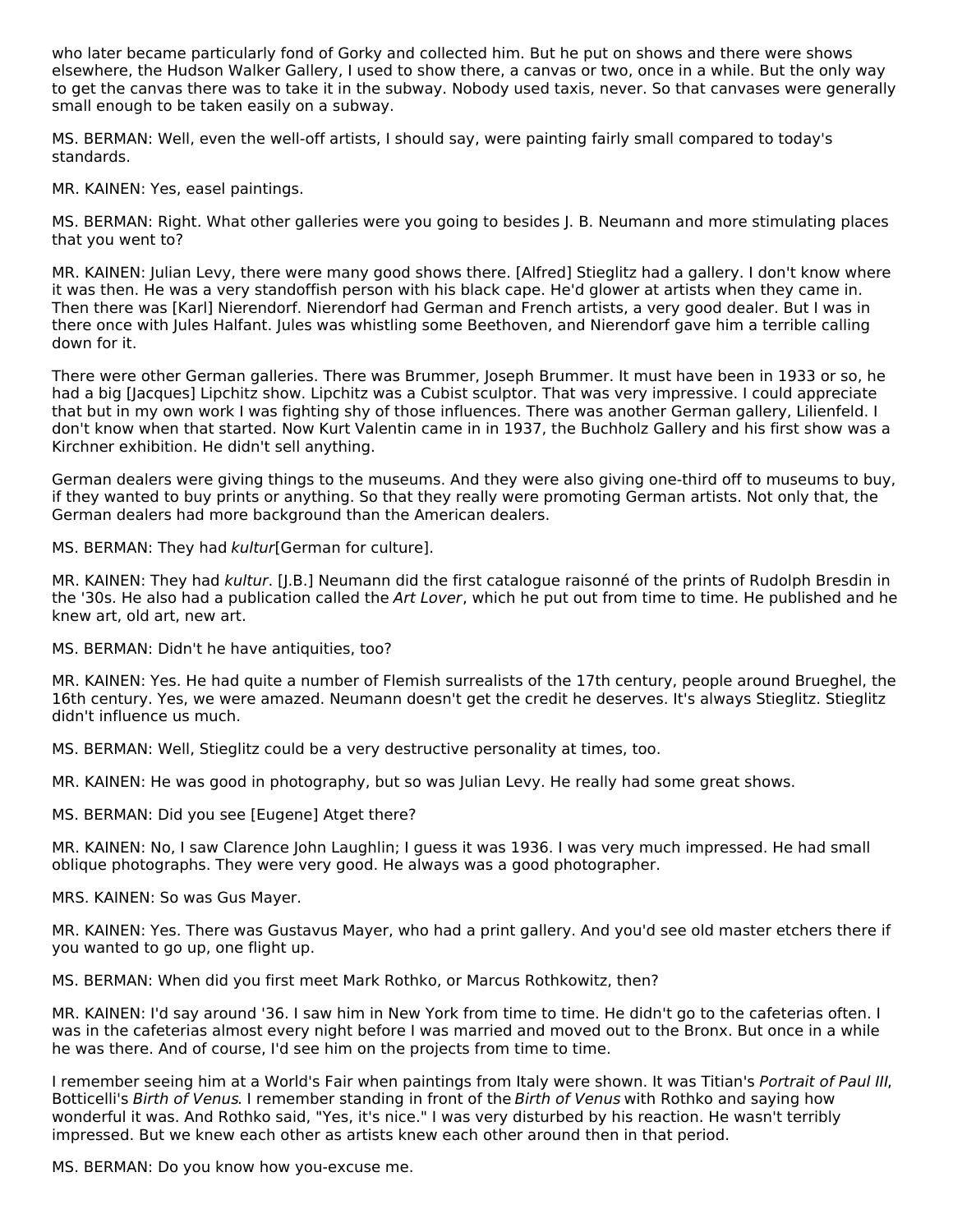MR. KAINEN: Of course, I met him later.

MS. BERMAN: Do you know how you were introduced?

MR. KAINEN: No, I can't remember. But you know the story of Max Weber and Rothko.

MS. BERMAN: And the cigarette?

MR. KAINEN: And the cigarette ash, yes.

MS. BERMAN: Were you there?

MR. KAINEN: I was there.

MS. BERMAN: Oh really?

MR. KAINEN: I mentioned it and Joe Solman mentioned it.

MS. BERMAN: Yes. I interviewed Joe Solman last year, so he did tell me about that. And Rothko took this all benignly?

MR. KAINEN: Benignly, yes.

MS. BERMAN: Did you ever talk about Weber with Rothko?

MR. KAINEN: No.

MS. BERMAN: I was wondering if Rothko felt that Weber had influenced his work at all.

MR. KAINEN: Well, he certainly influenced his early work in his figures. But I don't think he mentioned Weber very much.

MS. BERMAN: When you knew Rothko in the middle and late '30s, were you impressed with his talent as a painter?

MR. KAINEN: Well, I saw very little of it. I saw it at the Ten shows. And yes, I did a review in Art Front in which I praised Gottlieb and Rothko for getting to the core of their feelings. That I could see.

MS. BERMAN: Well, it seemed to me that most of the best notices went to Solman or at times [Jack] Kufeld or at times [Louis] Schanker.

MR. KAINEN: Schanker? I'm surprised.

MS. BERMAN: It seemed that there was a sense that Rothko was floundering. Did Rothko feel this?

MR. KAINEN: This matter of floundering. It is assumed that artists take one point of view and follow it in a sort of continuous way making minor changes. That's true of certain artists. I don't know if you saw the [Raphael] Soyer show ["Raphael Soyer: Sixty-Five Years of Printmaking," Hirshhorn Museum and Sculpture Garden, Washington, DC, Aug.5 - Oct. 3, 1982].

MS. BERMAN: I'm going to see it this week.

MR. KAINEN: All right. Soyer was always saying, although in his early days he did work in a sort of primitive style, but he emphasized color more and more as he grew older. He had one kind of outlook. On the other hand, he's not a very speculative artist. His great talent is his marvelous feeling for paint and color, yes. But if you take someone, say, like Picasso, I wouldn't say he was floundering if he tried one thing or another, because this is the 20th century and artists are complex.

In fact, some of the more important artists-I won't say more important, but artists of a wide range like Rembrandt, Goya, Velazquez, were classical at one period, or highly finished, and became quite loose at another period. In fact, at the same time Goya would be doing these classically drawn portraits and then do wildly painted canvases. I mean, every artist has a certain classical side and romantic side or expressionist side. Why shouldn't he give weight to those sides. He isn't going to worry about what critics say.

I think Rothko tried certain things, and I think he was all of a piece. When he did figures, they were rather loosely painted, expressionistically painted. He just became a little more serene later on, or he began thinking more in terms of forms. He told me, and he told other people also, that he had been influenced by Michelangelo's Medici Chapel. We visited the Medici Chapel a couple months ago. He said not the sculpture, the rooms before you get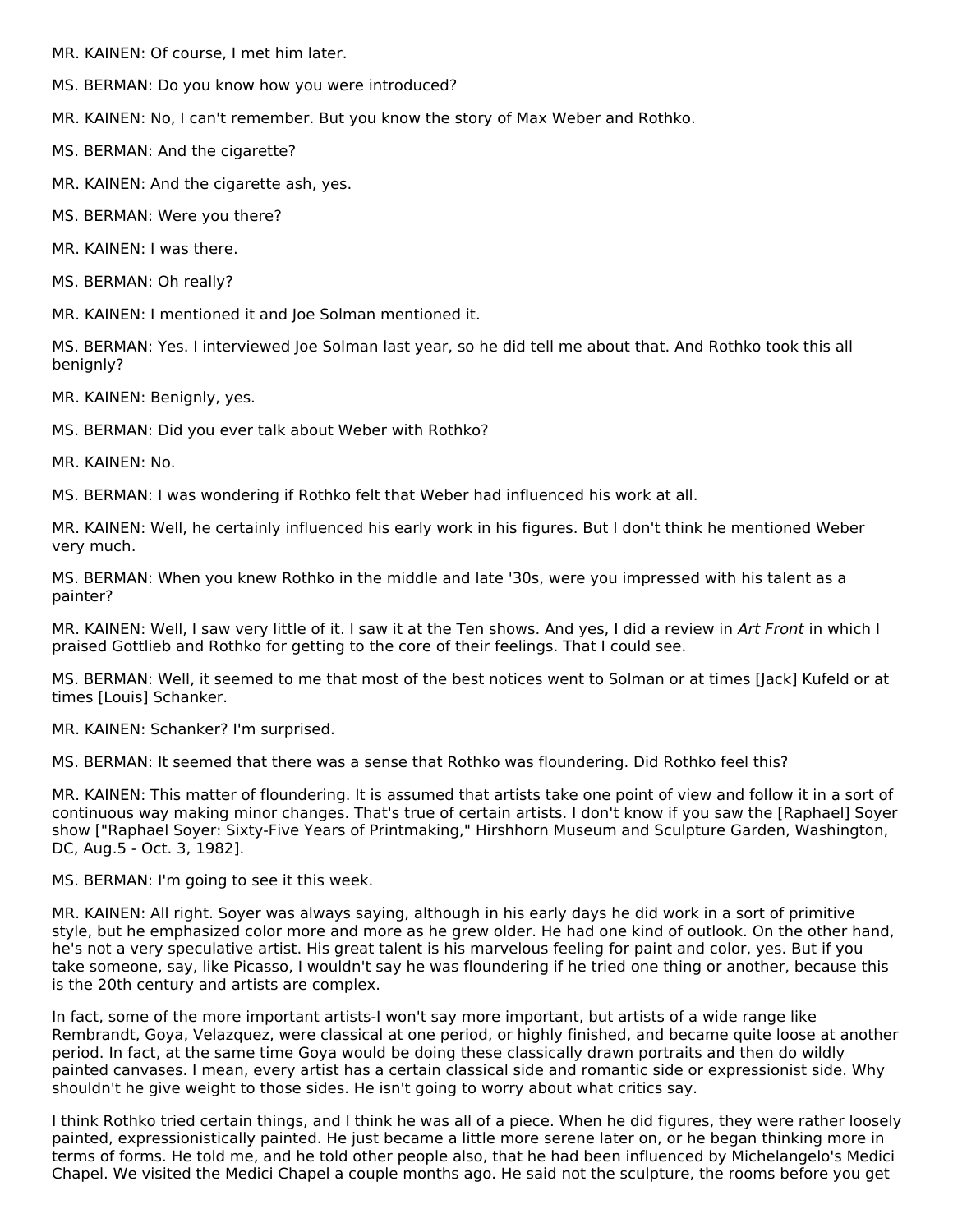to the sculpture. The rooms have rectangular walls, rather low ceilings, a very elongated curve. The rectangles are bordered by another color of marble. I don't know whether it's marble or whether it's painted that color. But every form has a sort of frame and they're rectangular, different sizes. It's suited to a chapel.

MRS. KAINEN: Somber.

MR. KAINEN: The somber vault. He wasn't trying to show off his talent as an architect, like [I.M.] Pei, for example. He was thinking of the function of the building which was a memorial to the Medici. Rothko said that influenced him more than anything else he had seen.

MS. BERMAN: That's fascinating because the de Menil's [John and Dominique] of course are the modern Medicis in a way for artists, too. So he made this connection. When would he have said this to you?

MR. KAINEN: He said this after Kennedy was elected and there was a luncheon for people in the arts field. I sat at a table with him. Actually, it was after that. I sat at a table with-

MRS. KAINEN: It was President Johnson, wasn't it?

MR. KAINEN: Was it Johnson? Yes, the Great Society. I guess that was it. Rothko came and for a change he was pretty well dressed, for him. He was the world's worst dresser. I sat at a table with Giancarlo Menotti and the dancer, [Maria] Tallchief, Robert Creeley, and some other people. But afterwards, I got together with Rothko and he invited me to come to his studio which, like a fool, I did. He mentioned this. What else did he mention?

He was very relaxed. I had seen him before. He came to Washington, I guess it was in the mid-'50s. I can't remember exactly when. He went to visit Pietro Lazzari. Pietro Lazzari also was with Pat Codyre. He was a friend of Rothko's. He said whenever Rothko had to leave, couldn't pay his rent, Lazzari would come and help him move. Lazzari was a good strong Italian.

MRS. KAINEN: In the middle of the night.

MR. KAINEN: Yes. Well, he came to see Lazzari. Lazzari phoned me. I went over with my first wife [Bertha Friedman]. Lazzari had-Rothko had either just had been fired from Brooklyn College, or he was about to be fired, because he wasn't following the curriculum. Rothko was very profane at that time. He could also be very courtly. And he said that he was being fired, but some of his paintings are beginning to sell, and people are beginning to like his work. I think this was before Phillips had bought the Rothkos.

Of course, I saw him later in 1968. Do you want to talk about that now?

MS. BERMAN: We can in a minute. But one of the myths, and perhaps the truths, of that New York School was the terror of success, and how much of it ruined them. Was Rothko ambivalent about that? Was he-

MR. KAINEN: Oh, he was very ambivalent about it.

MS. BERMAN: What was his reaction when he said people were liking his work and it was beginning to sell?

MR. KAINEN: His reaction was that-this has to go to 1968 then.

MS. BERMAN: Okay. But in other words, did he talk about this in '53, or was he just happy and excited that his work was going so well?

MR. KAINEN: He was excited, yes, that he was getting some recognition. But later on he got very disillusioned.

MS. BERMAN: Well, let's talk about 1968. It seems a natural thing to do right now.

MR. KAINEN: I saw him in Provincetown. He had just had a massive heart attack. He was recovering from it. I was in an inn just opposite his house, but he had a studio elsewhere. He said-I saw him with my son, who can vouch for a lot of these things. He said he hated the art industry. "If you can convince me I love art, I'll give you a painting." So immediately I was put on the spot. If I started to convince him that he loved painting, it might have been out of cupidity.

He said, "You're working for a museum, aren't you?" I said, "Only part-time, two days a week." He said, "That doesn't matter. You're part of the art industry." He hates the art industry. He said he wasn't with any gallery. All he had to do was sell one or two paintings a year and that was enough for him.

MRS. KAINEN: Did he ask Ben what plans he had?

MR. KAINEN: He asked my son what he was doing. He was about 18, 19. He said, "Oh, I'm an artist." And Rothko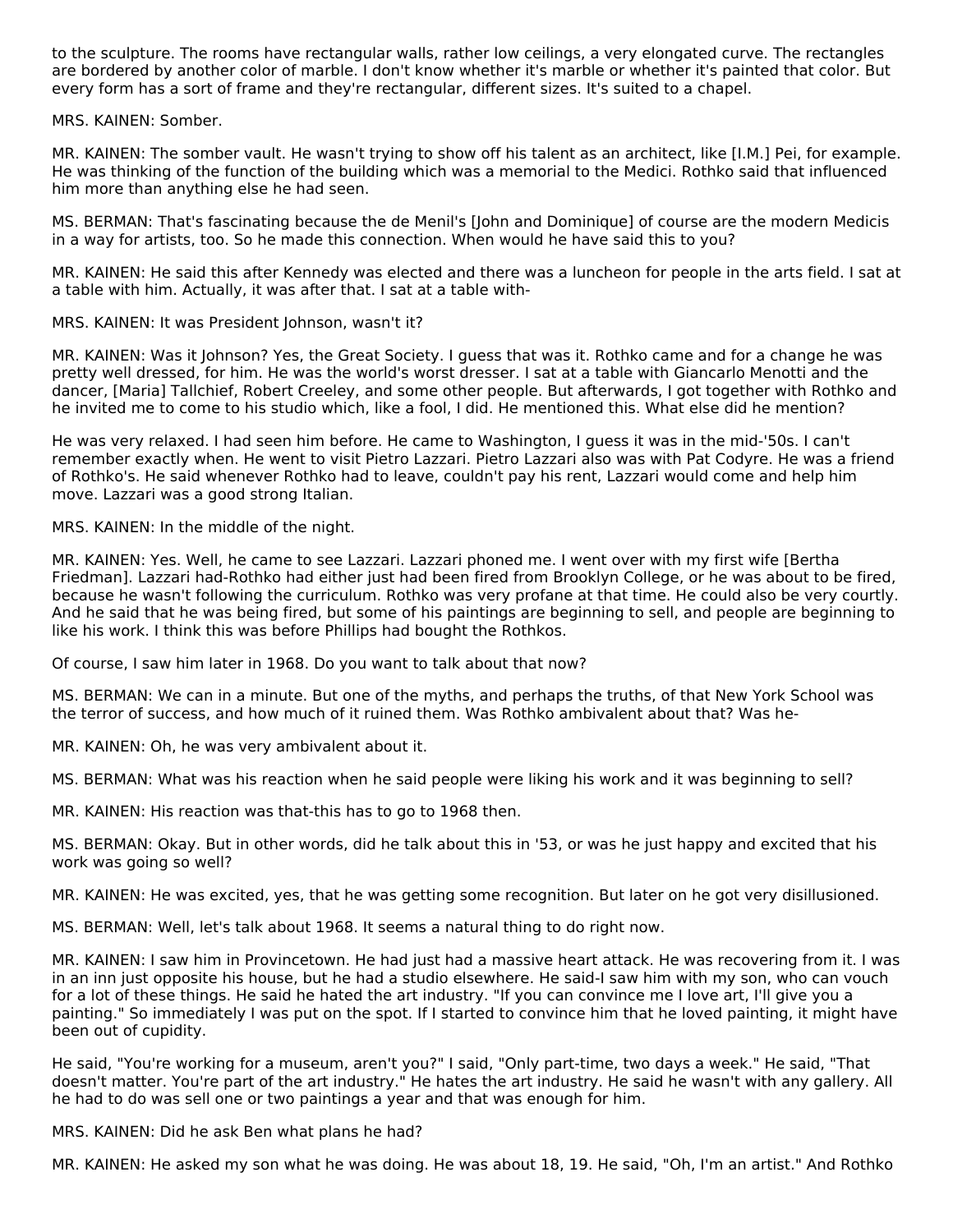turned and shot me a look and said, "You ought to be ashamed." He was wearing a tie that had been knotted in the same place for years, a funny shape, spotted. He was drinking very heavily, although he was recovering from a heart attack, and chain-smoked. But he was very cordial. He had a group of people to his house including Warren [M.] Robbins, who's head of the Museum of African Art [National Museum of African Art, Smithsonian Institution, Washington, DC]. He used to have my son once or twice drive him to his studio. He wouldn't let me see what he was doing. I was part of the art industry. He was mad.

MRS. KAINEN: But Ben had said something to him about the Phillips?

MR. KAINEN: Sometimes his driver didn't show up so my son would drive him there. And I saw him once and he had a speck of blue acrylic on his forehead. It was very faint but I knew it was acrylic. I said, "Oh, you're using acrylic." He said, "I'm using everything." He said he wasn't permitted to paint anything over 40 inches high. That's why he's working on paper. He said he had it marroflaged to canvas. There was this fellow in Brooklynwhat was the name? Goldbrayer? He said, "I recommend him." He paints it on paper and it's fastened to canvas.

That's why I was amazed when I saw that he was painting these large paintings. Did he paint them himself? He wasn't permitted to.

MS. BERMAN: In other words you're saying, as far as you understood, he was working on the works on paper, because physically the effort would have been too great to go up?

MR. KAINEN: Yes.

MRS. KAINEN: The doctor ordered him.

MR. KAINEN: The doctor ordered him not to.

MS. BERMAN: Oh, how interesting. But you didn't get to see what these works on paper looked like at all?

MR. KAINEN: No. I asked my son. He said they look like his other paintings; they're just smaller. I think he'd begin in acrylic and finish in oil, because it doesn't have the feel of acrylic. I suppose sometimes he'd let it be. But they all had softened edges, and I understand that some of the late paintings were done by assistants.

MS. BERMAN: Where did you hear that from?

MR. KAINEN: Well, certainly the paintings shown at the National Gallery which were taped on the edges.

MRS. KAINEN: Someone told us that recently. E. A. Carmean.

MS. BERMAN: That's certainly an authoritative voice.

MRS. KAINEN: He said that about the [inaudible]-

MS. BERMAN: At the what gallery?

MRS. KAINEN: In the [inaudible]-

MR. KAINEN: Did he say it about those or the-

MRS. KAINEN: Those, those are the ones he was talking about. He said Rothko didn't do them.

MS. BERMAN: I guess my question would be, just as an artist, what would be the satisfaction of having someone else do your paintings?

MR. KAINEN: Well, a lot of artists do that. When Gottlieb couldn't move, he directed others and it looked pretty good. Look at Matisse.

MRS. KAINEN: You said he was very unhappy about it though.

MR. KAINEN: He was very unhappy about it. I saw him at that show, told him how well the paintings looked. He just shot me a look of disapproval. I immediately saw that he didn't paint it.

MS. BERMAN: Now when you say he, do you mean Gottlieb?

MR. KAINEN:

Gottlieb, yes.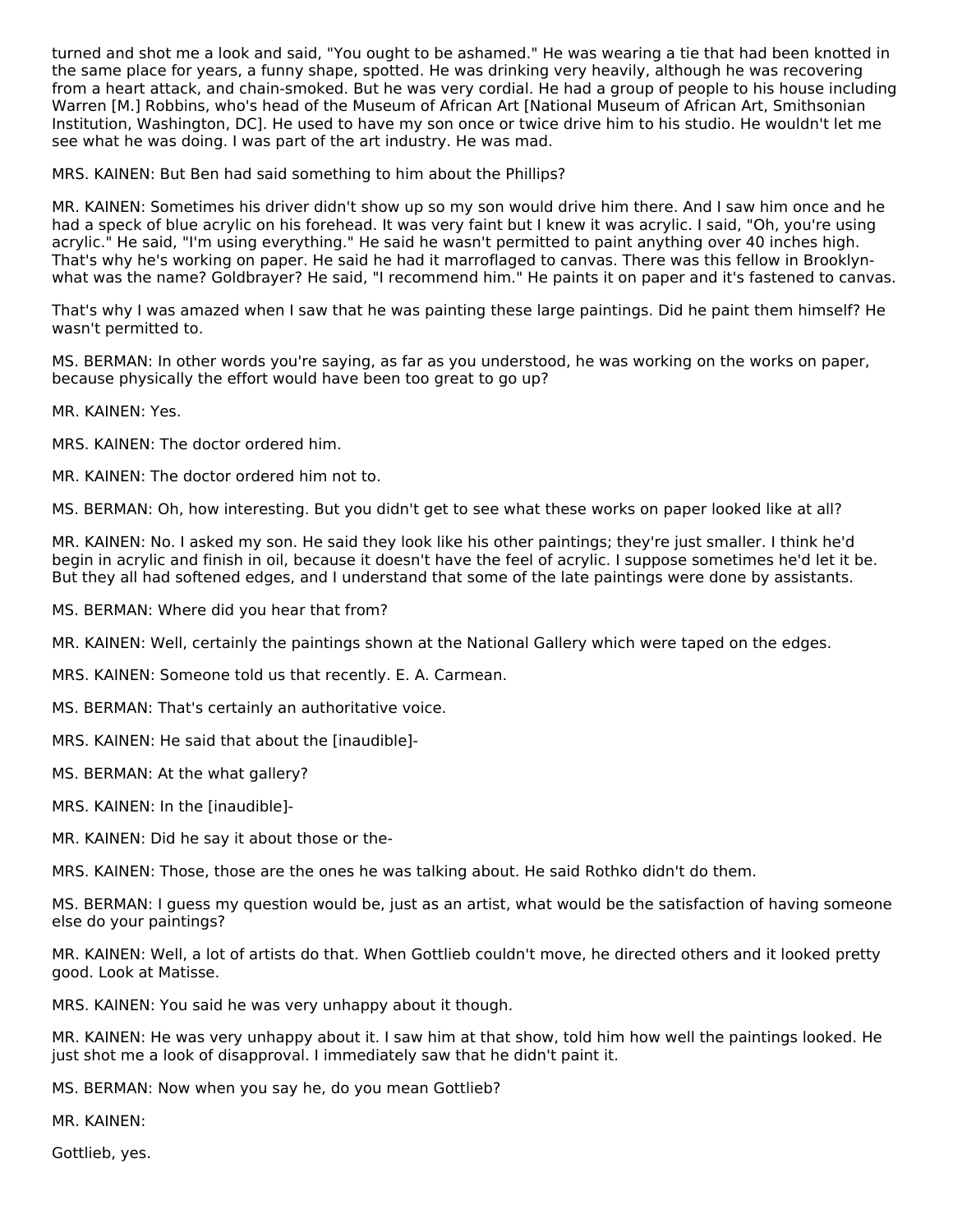MS. BERMAN: At his retrospective?

MR. KAINEN: Yes, when he was in the wheelchair.

MRS. KAINEN: No, it was the big show at Marlborough, yes.

MR. KAINEN: Marlborough, yes; not retrospective.

MRS. KAINEN: After he had had a stroke.

MR. KAINEN: Well, Matisse when he couldn't do anything. He'd cut them out and tell the people where to put them. Sam Francis, among others; he forgot his blue, white, and red. Everything keyed to white. Renoir would tell the sculptor how to sculpt. You see it all the time.

MS. BERMAN: I guess so. I guess because Rothko seemed to just hate to paint after a while too. Did you get the feeling?

MR. KAINEN: I don't know if you know the story of Maurice Sievan. We were in Provincetown after Rothko had killed himself. Sievan said that only about a week before that, he met Rothko in the street and Rothko wanted him to come up to look at his recent work. Sievan always said what he thought, not diplomatic. He said, "He showed me these paintings. They're all black." So I said to him, "They don't look like Rothkos." "Do you think I could have had any influence on him killing himself?" We all said, "Oh, no. He was painting like that for some time. And he was in bad shape. You wouldn't have done that."

Sievan said he used to discuss Nietzsche with him. The book Ecce Homo where [Friedrich] Nietzsche talks about how great he is; a nutty book. That was after he went off his rocker. Rothko was a reader. A lot of artists are. They may not seem to read, but I'll bet even Picasso read. I'm always surprised. Soyer said that Hopper was very silent, never talked, but he once sent him a note. It was a quote from [Johann Wolfgang von] Goethe. He said he was a reader.

MS. BERMAN: That quote from Goethe, I think that Gail Levin said in a book that he used to carry that around in his wallet. But that's the one. I mean it seemed to be his favorite.

MR. KAINEN: I don't know if this is it. It says, "Gray, my dear Faust, are all our theories, and green the golden tree of life." I don't know whether that's it or not.

MS. BERMAN: I'll have to look it up. Do you know what else Rothko used to read?

MR. KAINEN: No. [Philip] Guston used to read.

MS. BERMAN: You can tell that Guston was a reader. He's not literary, but it comes out in his art.

MR. KAINEN: Good artists have a speculative intelligence. When they read, they're always trying to apply it to their own work, trying to deepen it, get some clues they could use.

MS. BERMAN: The incident with Sievan and seeing the paintings; was there anything else to that about, maybe, did Rothko make any commentary about these paintings?

MR. KAINEN: No. Sievan didn't mention that. He just wanted his opinion. Do you remember the time we called Rothko?

MRS. KAINEN: Certainly I do.

MS. BERMAN: What was this?

MR. KAINEN: Well, Rothko had no dealer then. We were in a New York hotel. Ruth said, "Why don't you call him? Maybe we could get some work on paper or something." So I called Rothko, got him on the phone. He was very subdued. I said, "We'd like to come down and get something. We like your work." He said, "I'm sorry. I signed up with Marlborough just recently." He said he can't do it, he isn't permitted to. And I knew why. His wife was an alcoholic. He's on his last legs. What's going to happen to his estate? He had small children.

MRS. KAINEN: He had been drinking heavily and we weren't sure-he said he would call you the next day. Do you remember? He said, well, he'd think about it and he'd call, the next day. Of course he didn't, and Jacob didn't call him. Later after we got home, Jacob said, well, he might not have remembered the next day.

MR. KAINEN: Oh, I don't think that.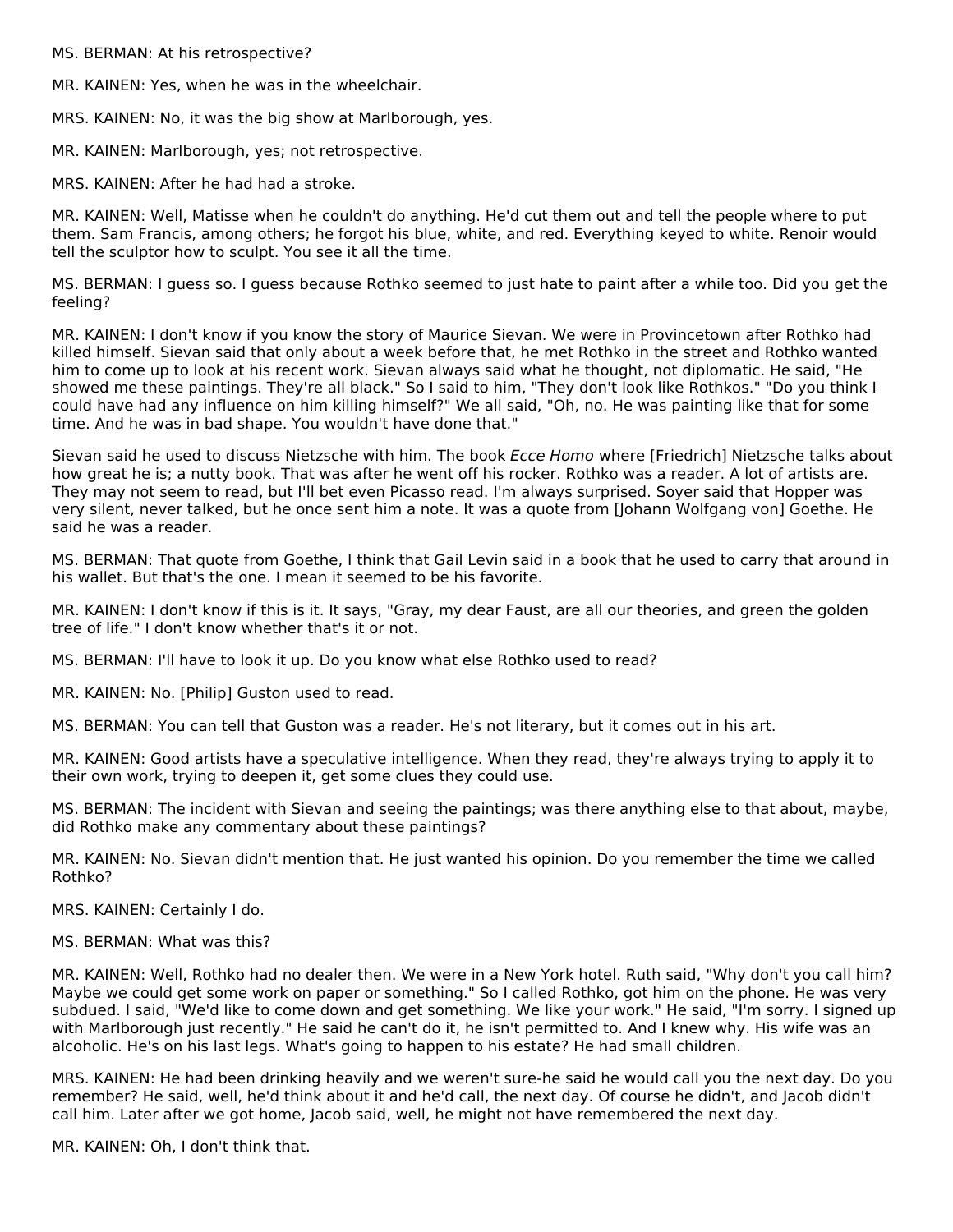MRS. KAINEN: That's what you said.

MR. KAINEN: I think he probably wanted to put me off. He didn't want to say no exactly. But he had signed with Marlborough. After all, Gottlieb was with Marlborough.

MS. BERMAN: Well, they all were at the time. Really, he had gotten-

MR. KAINEN: It was after he had told me that he hated the art industry and wouldn't have any dealers, and he has to tell me this.

MS. BERMAN: I'll retreat right now to Rothko in his days in the Ten and the reviews. Did he ever talk to you about your work as a writer and a reviewer at all?

MR. KAINEN: No.

- MS. BERMAN: Did you ever visit his studio in the early days, in the '30s?
- MR. KAINEN: No. He was out in Brooklyn, wasn't he?
- MS. BERMAN: Well, he was all over.
- MR. KAINEN: He used to visit [Milton] Avery.
- MS. BERMAN: Did you used to go to Avery's apartment, too?
- MR. KAINEN: Well, I went twice. I went with Joe Solman. I knew Joe very well.
- MS. BERMAN: How did you get to meet and become friends?
- MR. KAINEN: Through Jules Halfant. Jules was a good painter, but he became an art director.
- MRS. KAINEN: Didn't he live near you?
- MR. KAINEN: Who?
- MRS. KAINEN: Jules.
- MR. KAINEN: He lived in Brooklyn.
- MRS. KAINEN: How did you know him?
- MR. KAINEN: I knew him from high school.

MS. BERMAN: I'm asking you this because you were writing so much then. Did you know that Rothko was writing a book in the '30s?

MR. KAINEN: No, I didn't.

MS. BERMAN: Was there ever any discussion about that? Also that-

MR. KAINEN: Is that so?

MS. BERMAN: Yes, which was some book on art theory, but it's lost and no one's ever seen it. I think it was almost, maybe possibly a dissertation topic, but no one remembers.

- MR. KAINEN: Do you mean from Yale?
- MS. BERMAN: How about driftwood sculptures he was making? Did you know anything about them at all?
- MR. KAINEN: No. He probably got the idea from Gottlieb. Gottlieb painted driftwood sculptures.
- MS. BERMAN: I don't know, possibly.
- MR. KAINEN: Do you mean Rothko actually made things from driftwood?

MS. BERMAN: Yes. That's what Bonnie Clearwater, the curator, said. Driftwood sculpture and grotesque carvings on pieces of wood.

He was also evidently using the term "troglodytes." Did you know anything about that?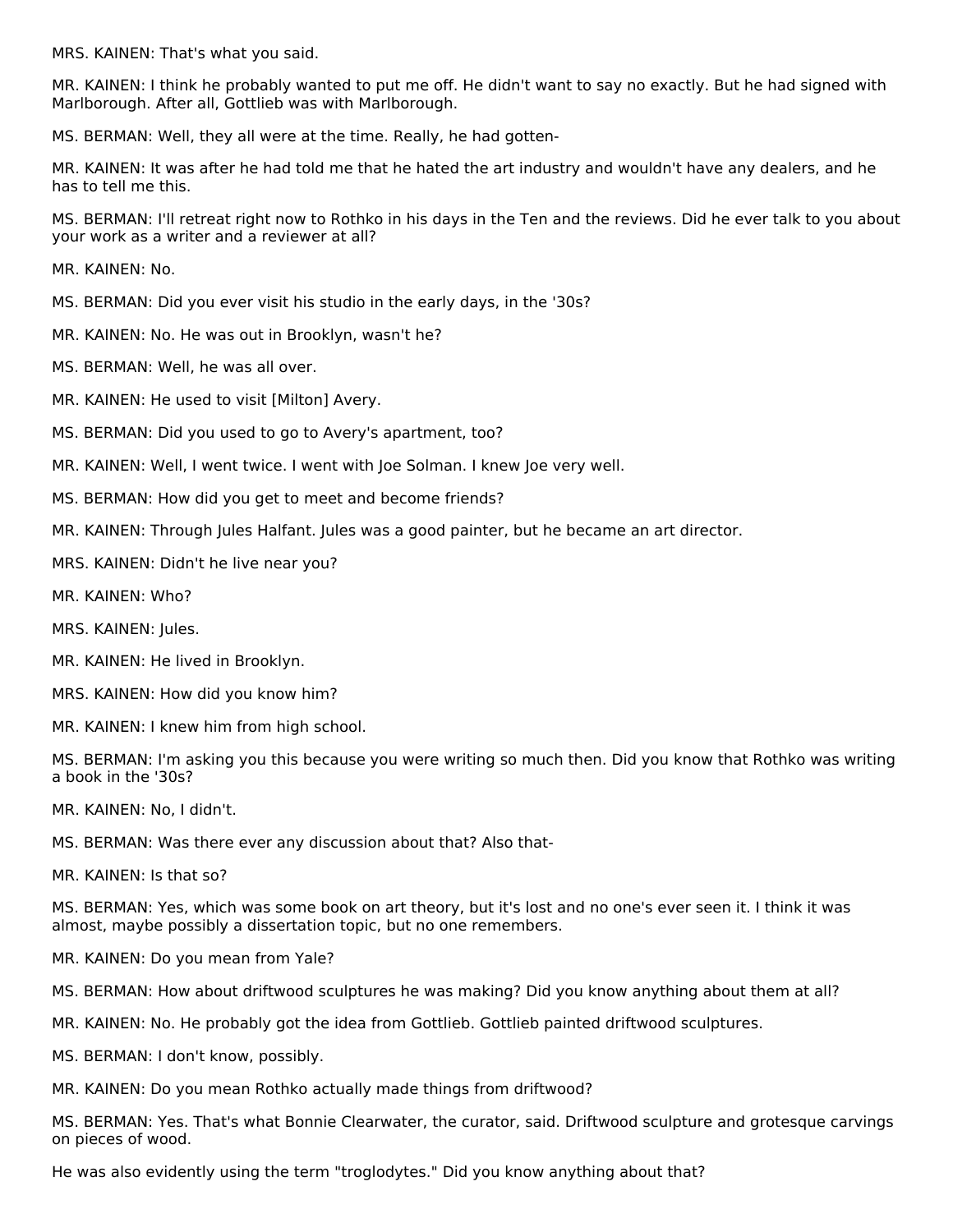MR. KAINEN: Troglodytes. Was that about the general public or his critics?

MS. BERMAN: No. It seemed to have something to do with his book that he was writing. I think some of these statements may have been transformed into the things he said in the Tiger's Eye but I'm not sure.

MR. KAINEN: Was that before he became interested in myth?

MS. BERMAN: I don't know. When did Rothko's paintings begin to change from the Expressionist paintings to the myth paintings in your recollection?

MR. KAINEN: I think in the early '40s.

MS. BERMAN: Would you recall-and this is a very difficult question-what any of the specific paintings looked like that Rothko showed in the Ten?

MR. KAINEN: The Crucifixion.

MS. BERMAN: Can you tell me what that looked like?

MR. KAINEN: It was very expressionist. I once had a reproduction of it. It was reproduced in a magazine with a painting by Joe Solman on the other side. And I can't remember where that is. Yep, he did some crucifixions.

MS. BERMAN: When you say some, there was more than one?

MR. KAINEN: He did more than one.

MS. BERMAN: What colors were used?

MR. KAINEN: They were somber but quite vigorously painted, not like Weber. It didn't have that-it wasn't Averyish, more Weberish.

MS. BERMAN: Do you think you could describe it literally?

MR. KAINEN: Well, there was a figure on the cross, light against a dark background. But it was very pasty paint he put on, very expressive.

MRS. KAINEN: What kind of drawing?

MR. KAINEN: It was an expressive drawing. The figures were put on. It was closest, I think, to-take a small [Oskar] Kokoschka without the Slavic, without the-it was a little more-would Solman know where a painting of his, Streetcar, was reproduced quite early in the '30s? On the other side is-it was written about-I don't know where it was from.

MS. BERMAN: Well, that's a clue, because I have a list of paintings that they don't know what they looked at. And that's one of them. Was the crucifixion right in the foreground or was it in the middle distance?

MR. KAINEN: Right in the foreground. It was a real crucifixion.

MS. BERMAN: Well, in the first show of the Ten that was at the Montross Gallery [New York], there was a picture of a woman sewing and there was also Subway, A Seated Nude, and something called City Fantasy. I was wondering if you remember what any of those looked like?

MR. KAINEN: No, I don't. What year was that?

MS. BERMAN: That was December, 1935.

MR. KAINEN: I must have missed that show. But I saw-they had a show at-

MS. BERMAN: The Municipal Art Gallery had The Crucifixion, and there was something called The Sea.

MR. KAINEN: I'll tell you who you should see. Do you know Marchal Landgren? He ran Municipal Art Gallery.

MS. BERMAN: He lives here, right?

MRS. KAINEN: Right here. I wonder what shape he's in.

MR. KAINEN: Yes, he's getting on.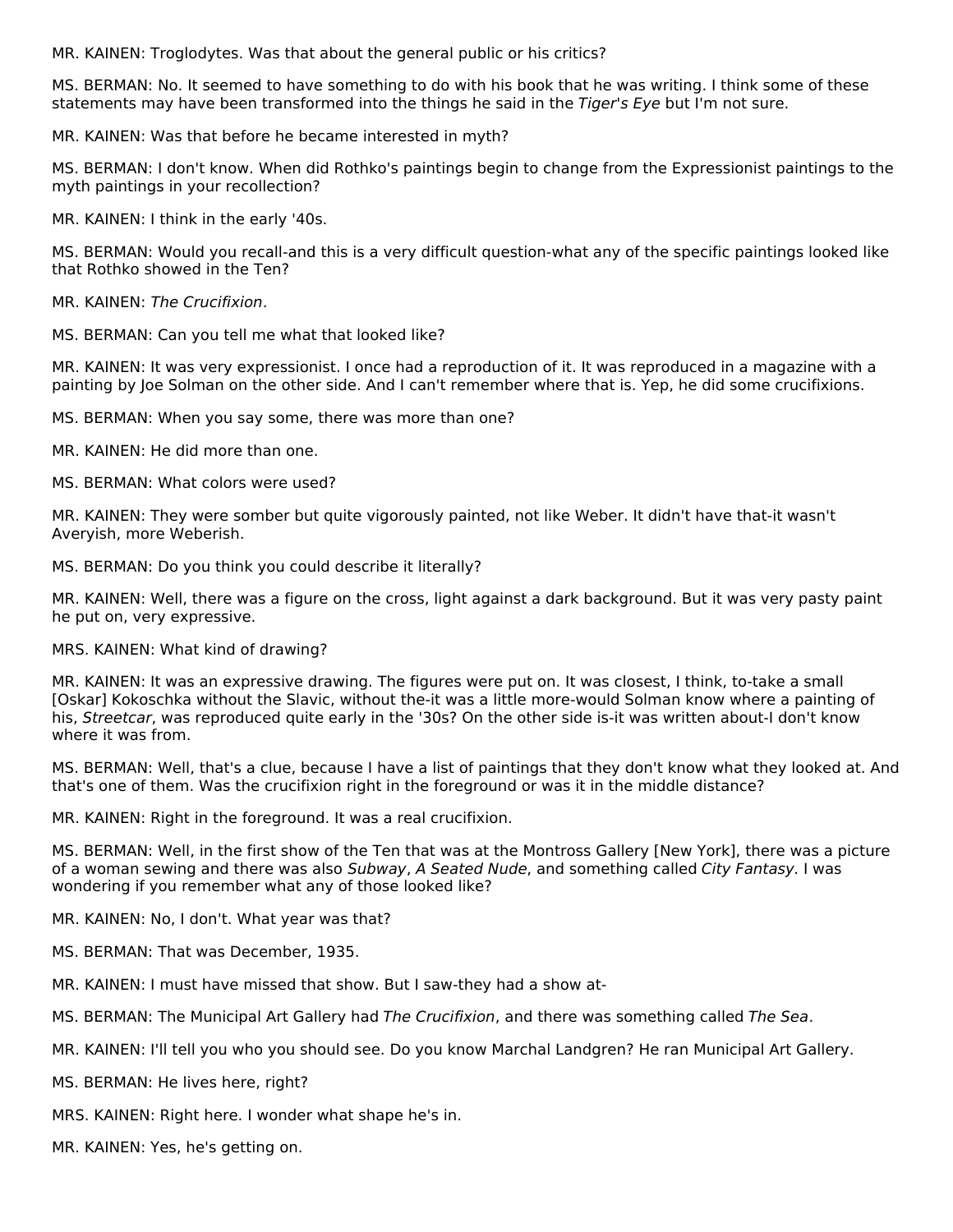MS. BERMAN: There was also something called Portrait, but we don't know who it was a portrait of. How did he use paint at the time when you saw him?

MR. KAINEN: Well, the paint was put on more vigorously than when he started to become influenced by Avery. Then he spread the paint. It's a difference really, a tradition of modern painting. The paste paint comes from Manet. The spread style comes from Degas. Degas liked to spread the paint, and it influenced a lot of the people in New York. Solman, for example, liked to spread the paint.

MS. BERMAN: This is a generalization, but it seems to me when the younger artists of the period began, they started with the thick, just enjoying putting it on and feeling it, having the canvas weigh several pounds. And then as they went on-

MR. KAINEN: It's true.

MS. BERMAN: There was another show at the Municipal Art Gallery. One was called Portrait. One was called Interior. One was called Music. And the other was Composition. Would you remember anything from that second show?

MR. KAINEN: No, even though I was in the show. I had a painting which I destroyed, but I have a photograph of it-some man in a rooming house buttoning his shirt with a hole in the wall with the lattice showing. But very formal, that is-now lost forever.

MS. BERMAN: Then there was the Mercury Gallery, the Whitney dissenter show. He showed two pictures, one called Movie Palace and one called Conversation. Would you remember either of these?

MR. KAINEN: I remember his subway paintings. You know that too.

MS. BERMAN: Yes. Why didn't you join the Ten by the way since you had friends and the outlook was sympathetic?

MR. KAINEN: I was not in the community. That is, I really lived in the Bronx.

MS. BERMAN: When were you married?

MR. KAINEN: In 1938.

MS. BERMAN: So that effectively isolated you and took you out of the social life.

MR. KAINEN: That's right.

MS. BERMAN: Who were Rothko's favorite artists at the time that you knew him?

MR. KAINEN: Well, Avery. He liked [Albert Pinkham] Ryder, [Mardsen] Hartley. They're more in the American grain.

[Audio break.]

MS. BERMAN: You just talked about the Medici Chapel and Rothko's feeling about it. You were going to say about the mood.

MR. KAINEN: You come into the Medici Chapel and immediately you get the Elegiac mood. The ceiling is not very high as its long inverted scoop, and these rectangular walls with the rectangles, emphasized by a band of another deeper color than the center rectangle. You come in and you have to go through this to get the main chapel where Night and Day and the other pieces are. And the Lorenzo sitting there. But it's typical of Rothko to be impressed by the architecture, by the nonfigurative. But Michelangelo did that deliberately. Obviously he didn't make some fancy interior.

MS. BERMAN: It's also interesting that Rothko went back, if you know what I mean, to European art, because it seemed that he wanted to disown it and there was a period where they were despising it.

Did he ever talk to you about [Joseph Mallord William] Turner at all?

MR. KAINEN: Yes. Turner came on-yes. Turner has a much greater influence than most people think, because he wasn't French. But long before the Impressionists-after all, Turner had practically abandoned nature. He couldn't see anything except invented colors. The colors aren't the colors of nature either. It's a kind of ecstatic quality.

MS. BERMAN: Were you ever in any of Rothko's studios?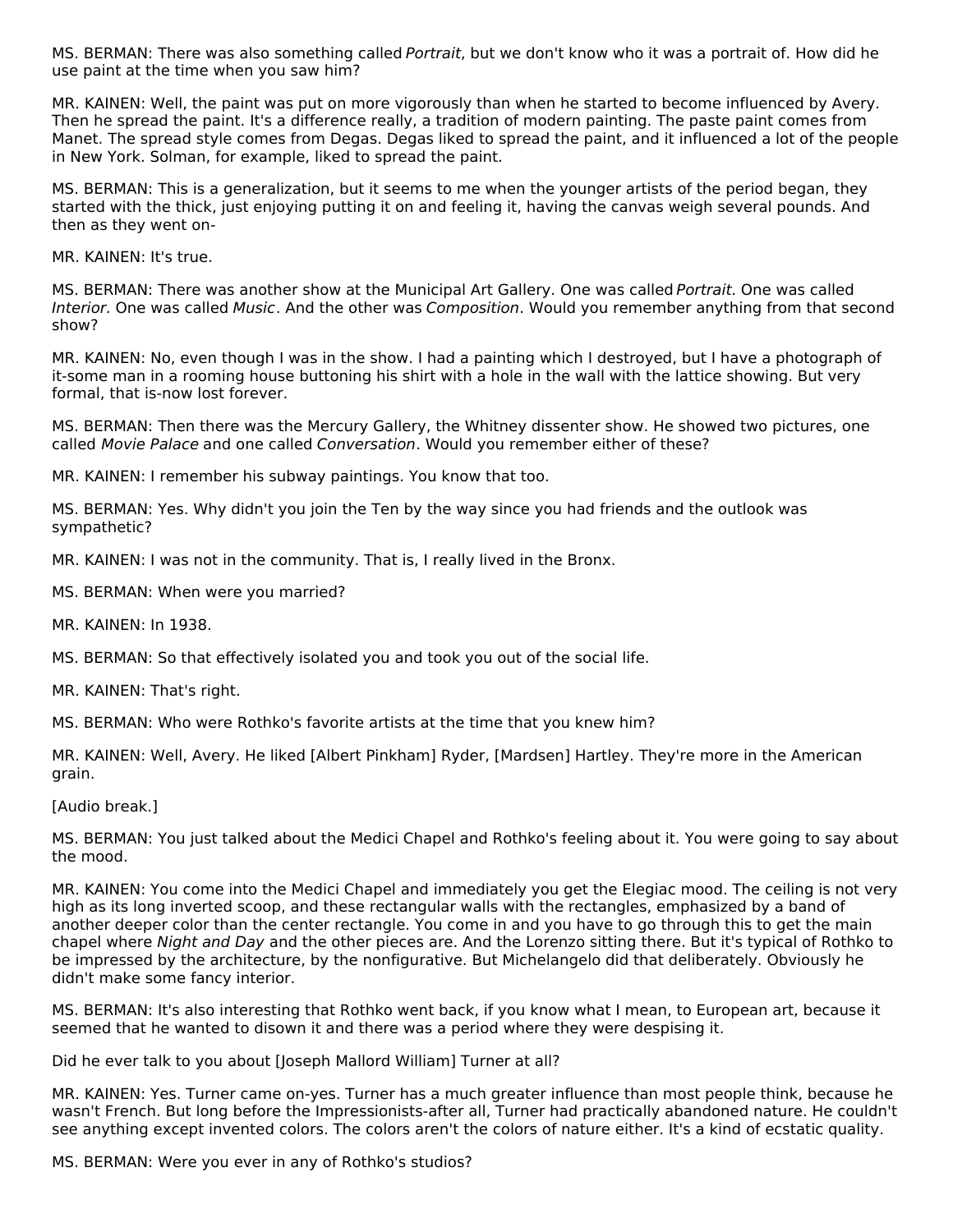MR. KAINEN: No.

MS. BERMAN: Of course, you mentioned before when he didn't want to talk to you about what he was doing, you saw the tell-tale dot of acrylic. But did he ever talk about art materials or anything like that?

MR. KAINEN: No. He was very secretive about it. He used to prepare his canvas with an absorbent surface. Clem Greenberg says he primed it with tempera. Tempera would mean-it couldn't have been tempera, because a canvas with tempera would crack. So it had to be a half chalk probably. That is where you mix chalk and white lead or zinc white with glue, water and oil. You can mix oil with water if you use gelatin. Gelatin will emulsify the oil and the water. And when you put it on, I do that myself, you put that on and you have an absorbent surface depending on how much oil you put on. But there is enough oil to make it really flexible. If you put checkered white on a canvas and paint on that, especially when he rolls it up and so many of his canvases were rolled up, it would crack all over. So although Greenberg said this to a large audience, it's not true.

He used to prepare it. Sometimes he'd use egg and water in place of the gelatin. In other words, you need something to emulsify. Egg is an emulsifier. It has grease, it has oil, and it has water. And it will bring them together.

MS. BERMAN: How do you know he did this?

MR. KAINEN: There's a person who-first of all, I used to hear it. But in this book on the Rothko case, this woman talks about the guy who helped him. He said Rothko would mix the egg himself moving it from one part of the broken egg to the other to remove the white. You can also use both of it. He used to prepare a whole series of canvases. That means emulsion.

MS. BERMAN: I ask you these things for the sake of the conservator so he knows how to treat the paintings.

Did he ever talk to you-as you know, he was very tyrannical about how he wanted his paintings exhibited. Did you ever talk about that?

MR. KAINEN: Yes. He used to come down to the Phillips and tell them to reduce the lighting more and more. He thought that the tones set-I don't know, I assume he thought the tones were set by the atmosphere. If you make it too bright, it's punchy. It's all right for a certain kind of painting. His painting he wanted low lit especially in a room. I mean he is still thinking of the Medici Chapel. What is that room? They say the Medici Library but it's not the library. There's nothing in the room.

MRS. KAINEN: It's just a vast room there. Somebody from the Phillips told us every time he was at the gallery they'd turn down the lights. You could always tell when he'd been there by the light.

MS. BERMAN: Did he ever talk about color at all with you, color intensity or anything like that?

MR. KAINEN: No. I'm trying to think now.

MS. BERMAN: When he also mentioned the Medici Chapel, did he talk about the idea of murals and the evolution of his thinking really into series of paintings?

MR. KAINEN: No, he didn't. He talked about the effect of the walls. That was the big thing. He was probably the first artist who really noticed it to that degree.

MS. BERMAN: On the works on paper which you didn't see, did your son Dan say any thing to you about the works and what Rothko talked about or what the works meant to him at all?

MR. KAINEN: He just said that they looked like his usual works. They were softened on the edges and he left a little border of paper.

MS. BERMAN: Well, were they white or were they grays and browns?

[End Tape One.]

MS. BERMAN: [In progress]-with Jacob Kainen on August 11, 1982, at his house in Chevy Chase, Maryland. Yesterday you told me a couple of stories after we had turned off the tape. I was wondering if you could repeat them. The first was Rothko when he was desperate for money and went to the museums.

MR. KAINEN: He told me when I was in Provincetown, in the presence of my son Daniel, that at one time, just before he made it, just before he started to-his work started to become attractive to museums and collectors, but he was still known as one of the leading artists, he said that he had offered two paintings to three museumsthe Museum of Modern Art, the Whitney, what's the third?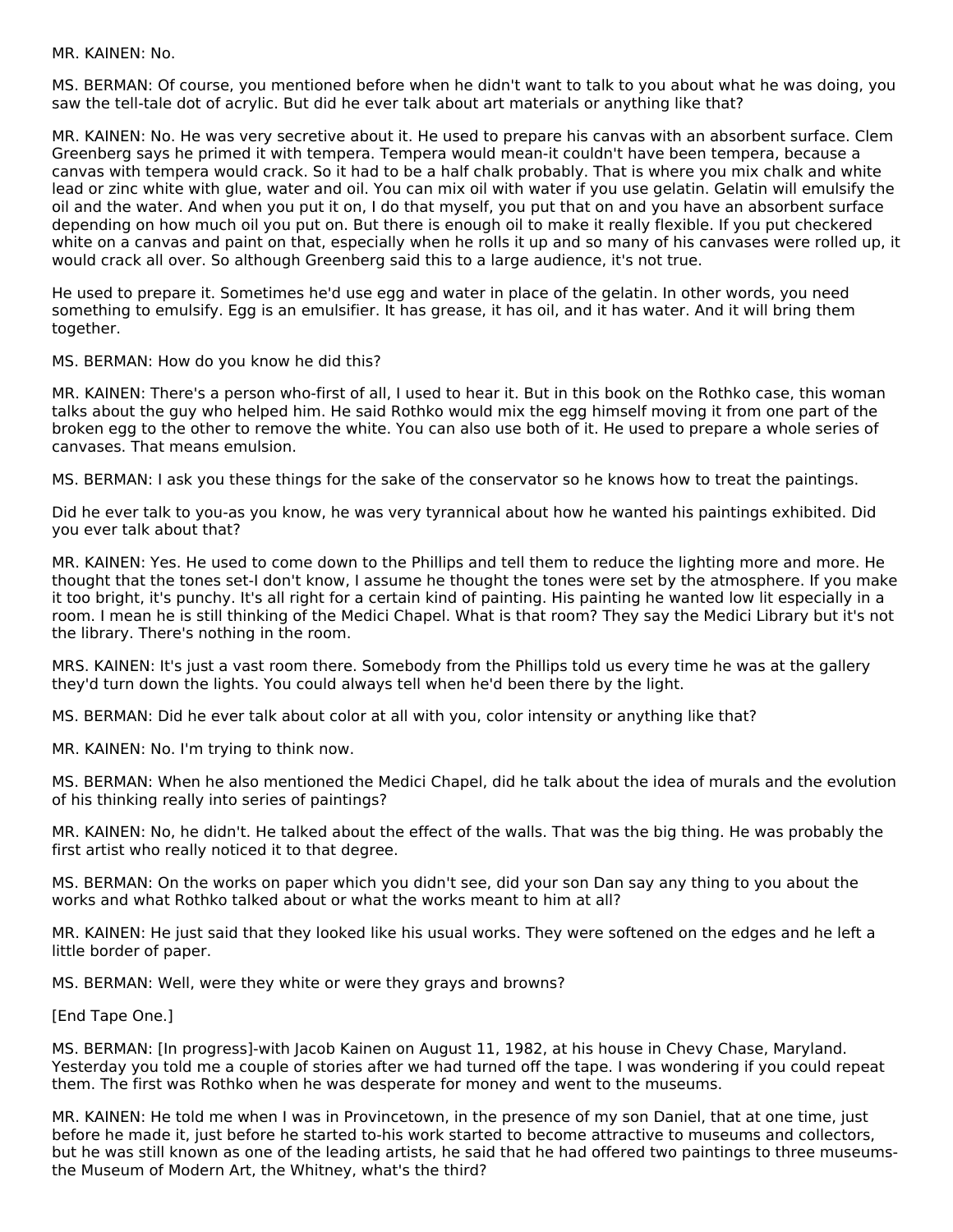MRS. KAINEN: The Guggenheim.

MR. KAINEN: The Guggenheim, yes. He offered them for \$300 each and they wouldn't buy them. They weren't interested. But a year or so later, his work became very attractive to collectors. And the museums came back; I think it was especially the Whitney-

MRS. KAINEN: No, it was the Modern.

MR. KAINEN: The Modern, I guess it was the Modern, and offered to buy the paintings or at least one of them. He said he wouldn't sell them. He wouldn't sell the paintings or anything to them. I don't know if I should use his exact language.

MS. BERMAN: Well, I wish you would.

MR. KAINEN: Yeah. And the representative of the Modern came to him. He said, "I wouldn't sell you shit."

MS. BERMAN: I'm actually surprised about the Museum of Modern Art because both Dorothy Miller and Alfred Barr were very enthusiastic about the paintings since the late 1940s. And Dorothy Miller did give them the shows I think in the '50s. Do you think it was before that?

MR. KAINEN: I don't know. I think it was around 1950, because he was already pretty well-known. Well, he said the museum paid \$30,000, eventually, to get one of those paintings.

MS. BERMAN: Why don't you tell me about the Rothko watercolor that you own?

MR. KAINEN: Well, the watercolor was done, obviously, in the mid-'40s. It's very hard, of course, to describe the watercolor. It's basically a gouache opaque watercolor with washes, of course, crayon, and it's watermarked, J. Whatman 1945. The paper is watermarked.

MS. BERMAN: Does it have a title?

MR. KAINEN: I don't think it has a title.

MRS. KAINEN: The National Gallery wanted to reproduce it in a volume they were publishing of works by Bill Sykes. He wrote about this at the time it was done apparently.

MR. KAINEN: Then I suppose he would give the title?

MRS. KAINEN: I'll look and see. I think we have the title.

MS. BERMAN: What led you to buying it? What appealed in particular?

MR. KAINEN: Well, it had a very spiritual quality; it's a very deeply felt work, also beautifully done.

MS. BERMAN: You also told me that Rothko was inquiring of you about a price Newman was getting.

MR. KAINEN: Yes. When I was in Provincetown, it was 1968, Rothko knew that I worked part-time for the National Collection of Fine Arts. One day he said to me, "Is it true that the National Collection of Fine Arts has bought a Newman for \$100,000?" So I told him it couldn't possibly be true. The National Collection didn't have that kind of money. And if it did, it wouldn't pay it for a Newman.

MS. BERMAN: And what did Rothko say to that?

MR. KAINEN: Well, Rothko didn't say anything specifically about Newman; but from his attitude I could see that he was very much irked by the idea that Newman would be getting more than he would, or that Newman even would be considered on the same level as artists who had worked for a long time, who had training and had gone through the mill.

MS. BERMAN: Did you also tell me that Rothko was considering giving a painting to the museum?

MR. KAINEN: Well, he invited me to visit him, visit his studio. He didn't specifically say that he was going to, but he was talking about the museum.

MRS. KAINEN: But you were trying to get things for the museum at that time.

MR. KAINEN: Yes. He knew that I was trying to build up the collection, even though I was in the Graphic Arts Division.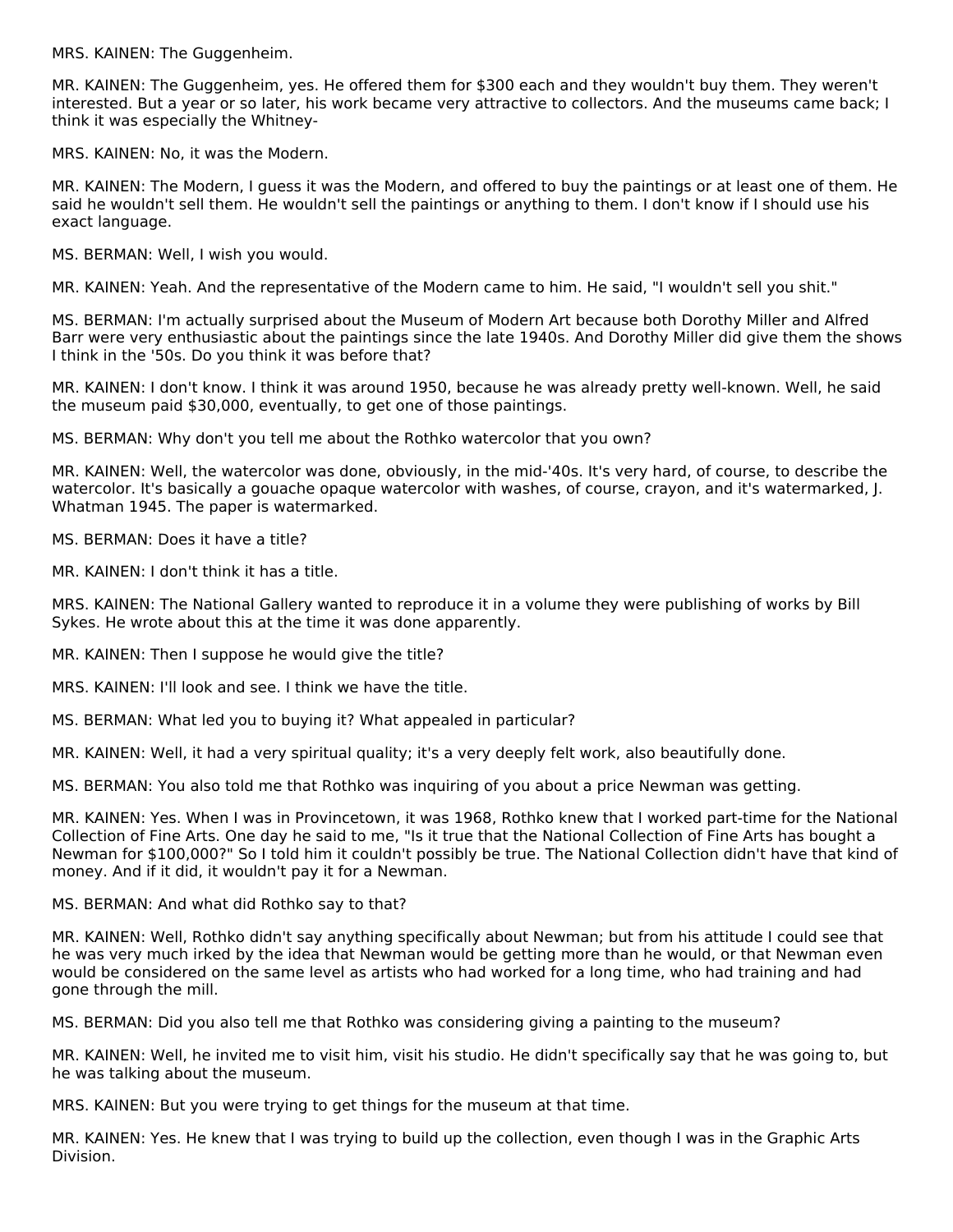MS. BERMAN: Do you think he was less hostile toward the Washington museums than the New York museums?

MR. KAINEN: Oh, definitely. He loved the Phillips Museum, the Phillips Collection, and the National Gallery of Art. He liked Duncan Phillips. Phillips wasn't the usual museum director.

MS. BERMAN: No. Do you recall anything that he ever said about Phillips?

MR. KAINEN: No, I don't.

MS. BERMAN: I guess the Phillips displayed the paintings the way he wanted them to and also bought a group of them.

MR. KAINEN: Well, they gave him a room. Also, they had a lot of other artists of his generation and the earlier generation. And he liked Phillips. I know that because he used to visit it even before they bought his works.

MS. BERMAN: Did you want to say something, Mrs. Kainen?

MRS. KAINEN: I think he ought to say why he didn't get the painting for the museum.

MR. KAINEN: I don't think so.

MS. BERMAN: Okay. Now I'd like to go back to the '30s. And I was wondering if you observed any relationships or friendships that Rothko had with other artists. We'll start with your friend, Joseph Solman.

MR. KAINEN: At that time Solman was one of the most advanced of the artists. He always, Solman always was fond of Paul Klee. And in the '30s he was an extreme Expressionist, and he always was quite articulate. Solman was close to Avery, as Rothko was. I don't know how close they were personally, they had different temperaments. Rothko was much moodier. Rothko never involved himself in any of the organizations that I remember. I can't even remember him in the Artists Union. He steered clear of all entanglements. He was more single minded than most of the artists I met. So while Solman wasn't terribly active, he was active in the Artists Union and on the board of Art Front. Rothko was just not involved with any of the things that were going on so that you'd see him once in a while in the cafeterias.

Cafeterias were a great place for the artists. Any night you could go down to Stewart's on 14th or 23rd or 8th, Stewart's or Waldorf or whatever it was, I can't remember exactly, see a group of artists around these white topped marble tables and always talking about art-the importance of color, what composition was. We talked about older artists or contemporary European masters. We never talked about ourselves or contemporaries. It was amazing.

It's hard to place Rothko. Rothko was just with his group artistically.

MS. BERMAN: What about Rothko and [Willem] de Kooning?

MR. KAINEN: Well, de Kooning wasn't very active. He wasn't around much. I had a studio on 22nd Street-this was 1938, '37, or '38-that I shared with Martin Fuller. He was a commercial artist, and he did a lot of work at night. So we'd string a clothesline across the room with sheets and I would sleep on one side while he worked. But de Kooning also had a studio on West 22nd Street. We'd meet in the cafeterias at night. Artists hadn't seen de Kooning's work. This was, say, 1938. We knew from the way de Kooning talked that he must be pretty good.

So one of the artists, I forget who, said, "I'd like to see your work sometime." De Kooning said, "My work is terrible. You don't want to bother seeing it." But Max Schnitzler said, "Don't believe him. I've seen it. He's terrific." Max Schnitzler was very gifted. I don't know what happened to him. He was also a member of the New York group. So we took Schnitzler's word. He had a good eye. It was absolutely, had great integrity. But de Kooning wasn't showing. And at that time the story was that de Kooning will never make it. None of us thought of making it. We thought he was kind of hopeless because he could never finish a painting. He'd work on it and change and go over it. This is what we heard, but we didn't see his work. He wasn't exhibiting.

The first time we saw his work was at his first one-man show.

#### MS. BERMAN: Was it 1948?

MR. KAINEN: 1948 at the Egan Gallery. So he must have shown perhaps one or two things. But [John] Graham knew it. See, Graham knew everything.

MS. BERMAN: What did Graham say about [Willem] de Kooning's work?

MR. KAINEN: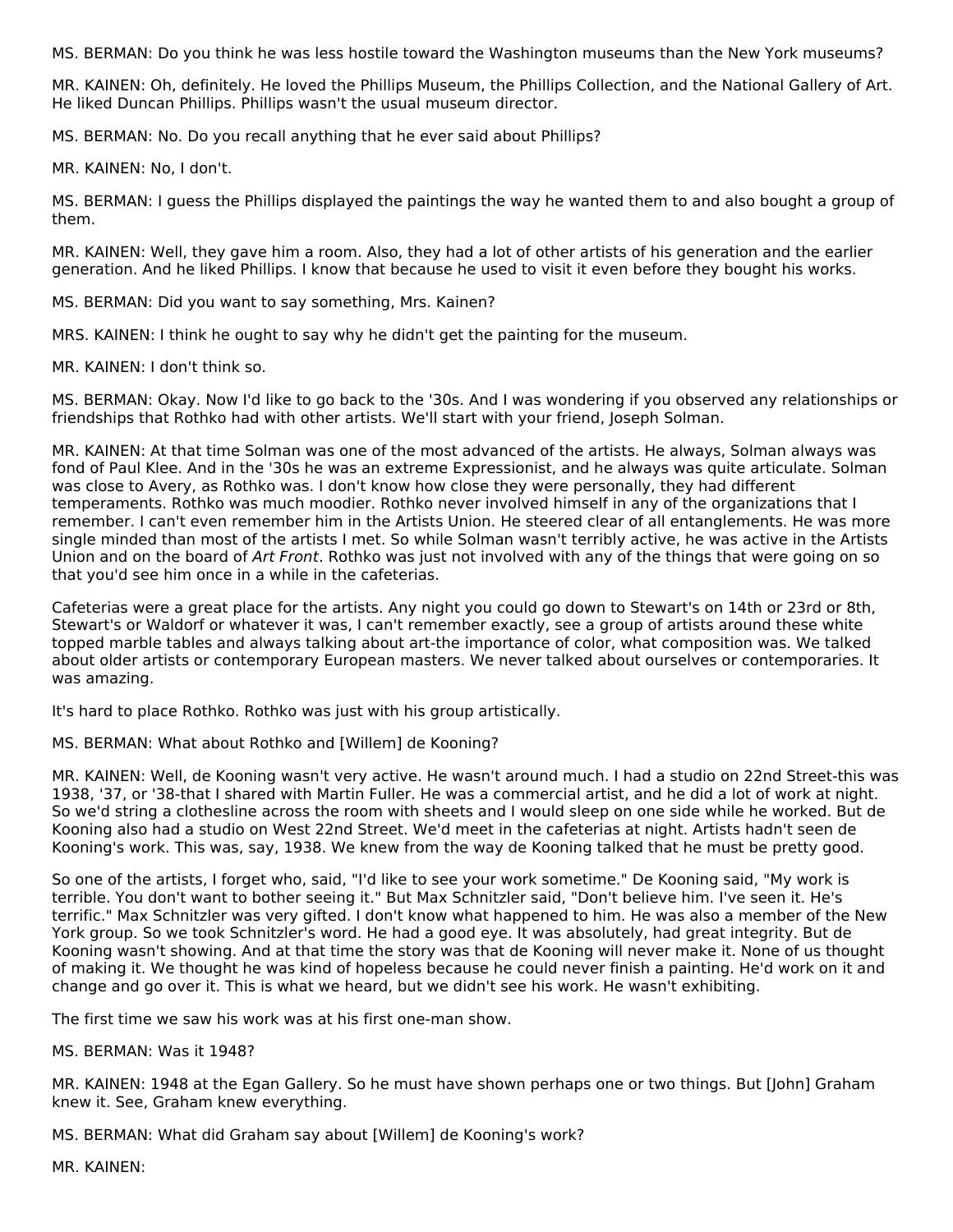"One of the important young American artists." And he mentioned Avery, David Smith, Max Weber. That's about it.

#### MRS. KAINEN: Did he mention Pollock?

MR. KAINEN: He wrote this in 1936, don't forget, or earlier because it was published in 1937 in Paris. You know, he showed me the manuscript of it. I didn't know-well, Harry Rand mentioned some of the things briefly. He used to take me to Gorky's studio, say, 1935 and '36. I had posed for Gorky in 1934. Gorky had great respect for Graham. Graham dressed like a gentleman, very erect, and absolutely no small talk. He didn't discuss things; he pronounced. I mean, he was such a stimulating man, and his insights were incredible, how he'd pull things out of the air. So Gorky admired him, and he admired Gorky, but surprisingly not as a painter. You know, in his book he didn't mention Gorky as one of the important young American painters. But he mentioned him as a man of great taste, because at that time he thought Gorky was too much of a follower, I assume.

Now there's one thing, I don't know if this is in Harry's article. He came in with a volume of reproductions of sculpture from the middle ages, early Italian sculpture and early European sculpture. And he flipped the book open from page to page and said, "What do you think of this," like a teacher. Gorky and I would respond, but after a few pages Gorky went away because he didn't want to play; but I kept on. Finally he said, "What do you think of this one?" I said, "I don't like that sculpture but the background is terrific, that wall." He said, "That's right, that's right." For some reason, he had a high regard for my art mind because one day he said, "What's the finest Gothic cathedral in Europe?" I said, "Burgos?" I had never been to Europe, but I had taken a course, in fact, I was taking a course, in the evening. You know, I worked at WPA during the day and went to NYU in the evening, taking the history of architecture. The teacher hadn't said too much about any of this, but I was just looking through Banister Fletcher [A History of Architecture. Oxford: The Royal Institute of British Architects and the University of London, 1896]. He said, "Unbelievable. How did you do it? Sure," he said. Well, things like that. And we'd discuss things.

And then one day, I guess it was sometime in '36, it had to have been early in '36, because it took some time before his book was published, he came to my studio with the manuscript. He said, "Tell me what you think." But when I read it, I said, "This is impossible. You'll never find a publisher." Such violent judgments. I was used to a more reasonable tone.

MRS. KAINEN: Balance.

MR. KAINEN: Balance. And he talked about S. [Salvador] Dali and things like, you know, these odd things. But obviously he was cutting to the bone. But all this business about involving psychology and music, everything together. He came back a couple days later and I said, "It is quite terrific, but the title-System and Dialectics of Art [John Graham, 1937]-it's not grammatical. 'System of Art'-I can understand dialectics. Question and answer." He said, "Well, that's the way I see it," and he didn't budge. He had to have System and Dialectics of Art. But that was my only comment on it.

MS. BERMAN: Were you too awed to say very much more.

MR. KAINEN: It was so much of a piece. I wanted to say that condensation is splendid, but you don't explain your terms. It was a little arbitrary to say the least. But I said, "He has all this background and he's doing it his way. If someone else did it, it would be rewriting. It would lack that kind of boiled down quality. And that very arbitrariness made it more provocative. But I thought it couldn't be published.

#### MS. BERMAN: What did you think of Graham as a painter?

MR. KAINEN: At that time I thought he was rather imitative. I thought he was a very strong painter. In fact, I did a review once, I can't remember where, of the show of the Ten. Graham was in it then. Graham's Fish, the one that's in the Phillips, I said, "It's a very strong painting without particular originality." Now I look at it and I see in a way he was doing what Gorky was. He was influenced by Picasso but he was doing something totally different.

We didn't see too much of his drawing. He didn't exhibit much. At that time he had just married. He had married Constance Wellman and I was in their apartment once. He took me there. Of course, I knew Constance later in Washington after she and Graham split. Then she married a Turkish doctor, Abushadi [ph], who died after a few years, and Constance came to Washington as an employee of Voice of America [new organization]. She spoke a beautiful English. A very forceful woman. I could see why eventually she and Graham parted.

At that time she was very fresh-faced, rosy cheeks and Titian hair. In her apartment-I had never seen French doors like that. It was very nice. I think it was Greenwich Street or something like that. But he had a piece of African sculpture there, wooden sculpture. Anyway, Graham was very subdued there. He made a living as an antique dealer and he also collected for Frank Crowninshield. He had carte blanche to buy all the primitive sculpture. He probably was the greatest authority on Negro sculpture at that time. First of all, his sensibilities,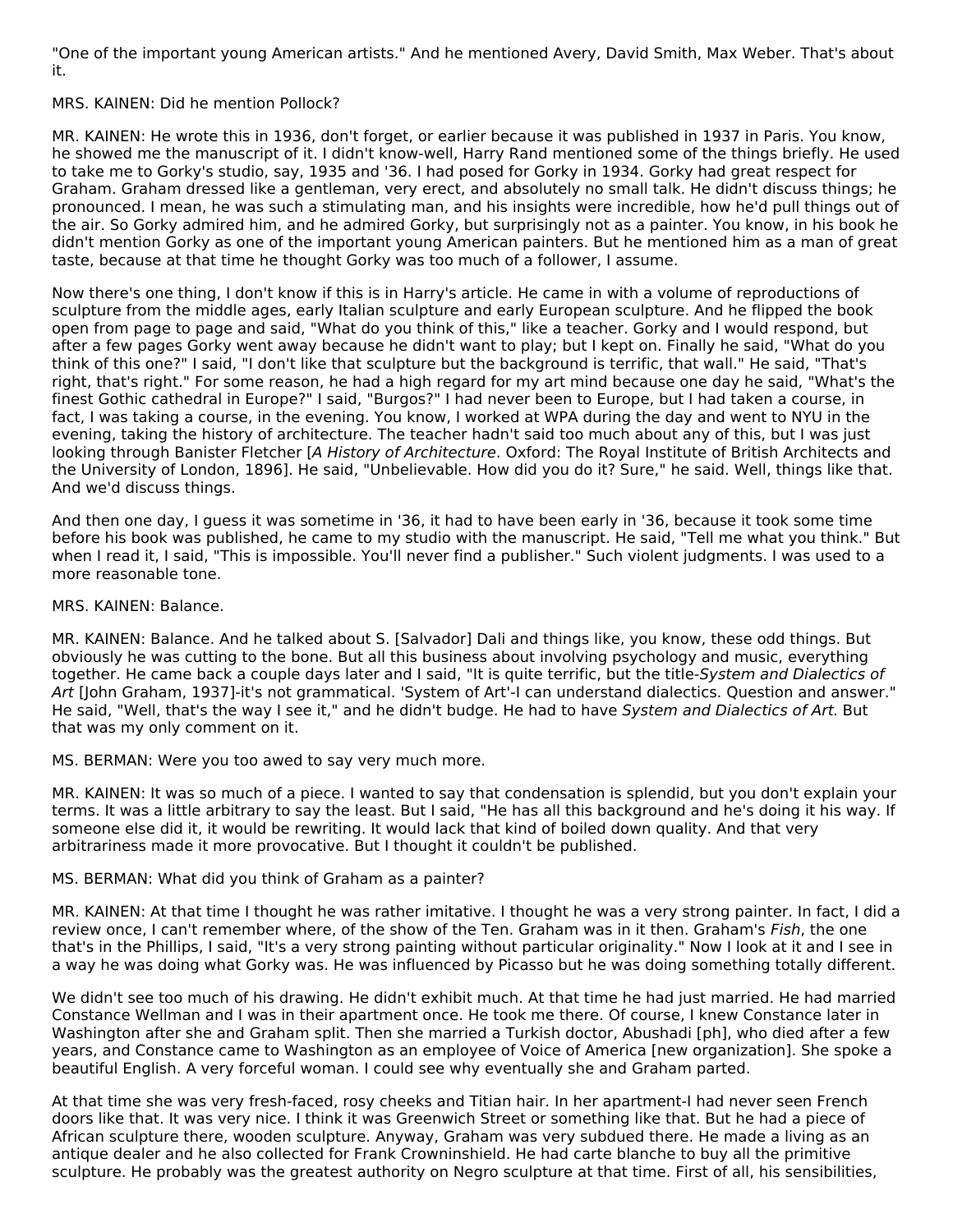and he could really go over and study something very thoroughly. He probably had traveled all over. So he had a certain income. He wasn't making a lot of money, but it cut into his painting time. Later on he became very bitter.

MS. BERMAN: In what way in particular? I know he turned against a lot of artists.

MR. KAINEN: Well, he thought that Picasso had done him a lot of harm, and he became very anti-Picasso. I met him a year or two before he died at the New York Central Supply Store. I was coming in and he was leaving. He had a beautiful overcoat, crisp cut, and a black fedora. I hadn't seen him in years. The first thing he said was, "Kainen, you know how crazy I used to be about Picasso?" I said, "Oh, yes, the greatest painter, et cetera, in the past, present, and future." He said, "Well, now I think compared with the spirituality of Raphael and the razor clarity of his line, Picasso looks a little cheap." It's funny but that is the aristocratic of this expressionist sloppiness he didn't like.

MS. BERMAN: Do you happen to know why he ever changed his name to John Graham from Ivan Dombrowski? John is Ivan.

MR. KAINEN: Graham, I don't know.

MS. BERMAN: I just thought it odd to take such a Scottish name.

MR. KAINEN: Well, you know, he was supposedly fluent in 12 languages. But Graham? Well, he knew Avery and used to be at the studio all the time. Some people think that Avery got a lot from him. But he spotted Avery very early.

Then he put on that show of Pollock, [Lee] Krasner together with some Europeans in the l940s, something like that.

MS. BERMAN: Did Rothko spend much time with Graham to your recollection?

MR. KAINEN: I don't know, but everybody knew Graham. Everybody had something to mention about Graham. Yet he was never in the cafeterias, never at the union meetings of course. But somehow, I don't understand it. Now Werner Drewes, I know he knows a lot about Graham. He was a neighbor. Werner Drewes is over 80 now. The thing is to talk to some of the old-timers who were in New York. You might find something.

Then there was Peter Busa. Where is he now, Milwaukee or someplace?

MRS. KAINEN: He has a summer place on Long Island though and he comes back every summer.

MR. KAINEN: He was there and he knew everybody. He has a good memory.

MS. BERMAN: What about Rothko and Gorky? Were they particularly friendly?

MR. KAINEN: I don't think so. Gorky just had rapport with a few people. If he didn't have rapport with you, he was generally hostile. It's surprising. But I don't think he would have liked Rothko's early work. On the other hand, he would have respected him as a person. But Rothko never went to the abstract artists meetings. Gorky went once, but he wasn't a member of any particular group except the Ten.

MS. BERMAN: How about Rothko and Stuart Davis?

MR. KAINEN: Well, everybody knew everyone else. And Stuart Davis was one of the best known painters in New York, even though he wasn't selling anything, or very little. I never saw them together.

MS. BERMAN: Was Rothko interested in printmaking at all?

MR. KAINEN: Well, he was at Hayter's. [Stanley William] Hayter says that he did something in the Atelier 17. This is when it was in the New School, 1940-41-42, around there. [William] Baziotes was in there, quite a number of people worked with Hayter, because the Surrealists came there. [Yves] Tanguy and [Max] Ernst, [André] Masson. He was big time, after all. Pollock was there. Hayter still doesn't get the credit he deserves.

MRS. KAINEN: Hayter might remember something about this. I was the one who found out Rothko had been over.

MS. BERMAN: What sort of prints was he making there?

MRS. KAINEN: Hayter had no proofs.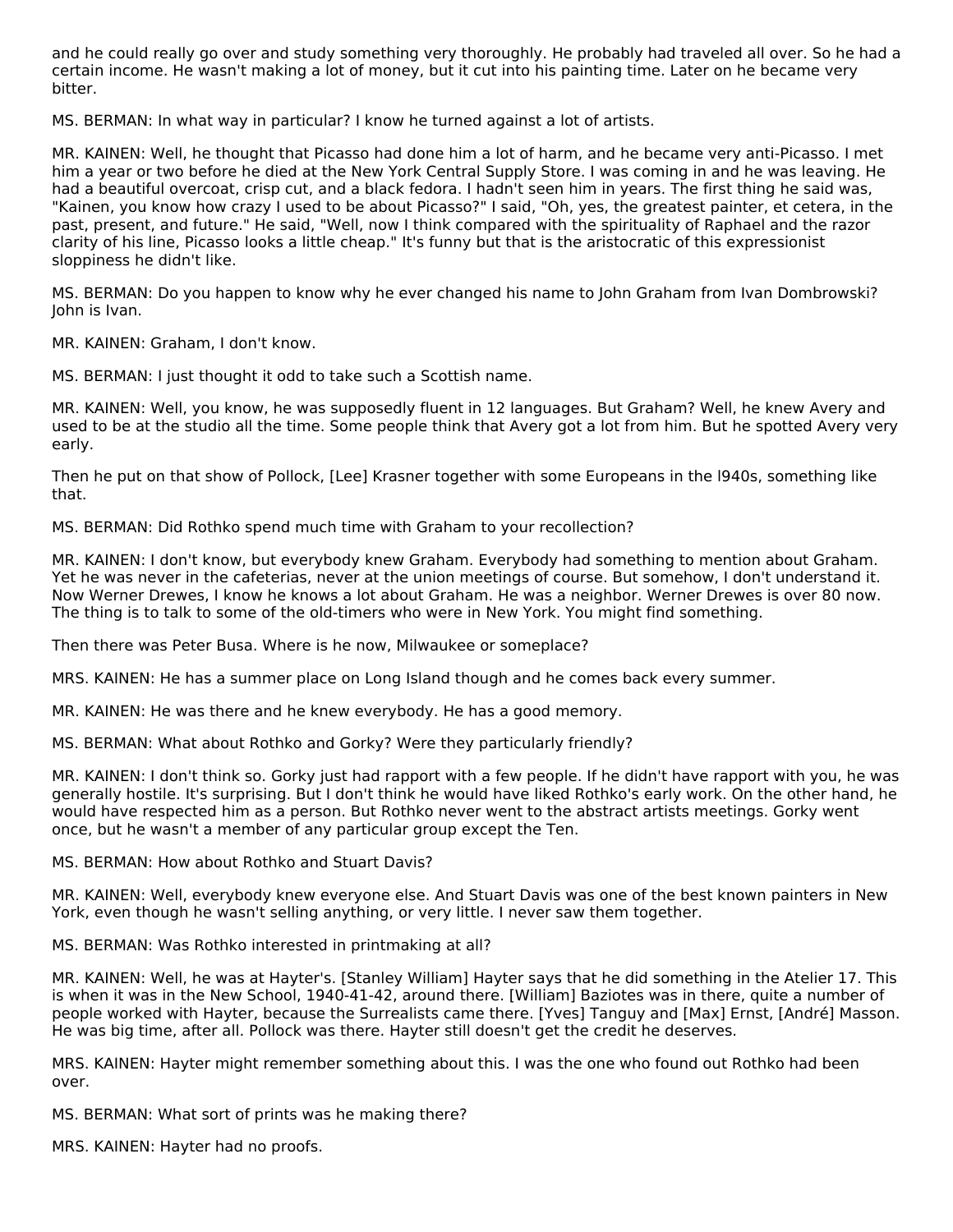MR. KAINEN: They had no proofs. Everyone was on his own. But Hayter would tell them to ruin the plate. Start without sketches, take proofs, re-etch, dry point, do everything. The idea was to make the artist lose his fear of the plate and also to make it an intuitive process. So that, I think, had a lot to do with the development of the automatic point of view. [Robert] Motherwell was there too, you know. Of course he was. He can't deny it.

MS. BERMAN: You experimented with automatic writing, didn't you?

MR. KAINEN: Yes. Well, actually a number of people used to try the exquisite corpse idea, where you'd write something and fold the paper and someone else would write. But not automatic writing as such. Automatic drawing, yes.

MS. BERMAN: Rothko's painting during the '30s-did he himself see it and recognize it as being expressionist, deriving from Expressionism?

MR. KAINEN: I think so. I think that-after all, I did a piece for Art Front called Our Expressionists. I think Dore Ashton mentions it in his book, The New York School [The New York School: A Cultural Reckoning. New York: Viking Press, 1973]. And there I talk about how it's pretty evident that there's a revival of Expressionism in this country. It had been here before in a more limited way in artists like [John] Marin, [Arthur] Dove, [Max] Weber, [Mardsen] Hartley, [Abraham] Walkowitz, and some others. I said, "The American point of view leans more toward a descriptive realism than emotional turbulence. But at times like this when it seems clear war is coming, an expressionist outlook has developed."

So the idea of Expressionism was in the air. Sheldon Cheney wrote a book [Expressionism in Art. New York: Liveright Publishing Corporation, 1934] on Expressionism in 1935-36. He took everything under Expressionism, including El Greco. But he knew the Germans. You know, he used to go to J. B. Neumann. After all, he showed there. And I mention Avery as an Expressionist, talk about "our Expressionists," yet, there's a whole new wave, because it's a reflex of what's happening in society. So Rothko knew very well what he was doing.

MS. BERMAN: Do you remember him ever talking about either Beckmann or Klee?

MR. KAINEN: No. I just used to see him at the project. We'd exchange a few words. He just wasn't with the groups. The meetings of the Ten, I don't know how often they took place, was where people could note what he said. As I mentioned, meeting him at the World's Fair about the Botticelli and at various other places. There are individual times I remember, but there are others when we passed, would exchange a few words, never a real discussion.

MS. BERMAN: You mentioned your writing. I'd like to talk with you a little bit about your writing. Maybe you don't like to be known as a writer. It seems to me you're a natural writer. And I'd like to know when you started and how it came to you, just when you realized that you could write.

MR. KAINEN: Well, I used to do a lot of reading. Probably I did more reading between the ages of 16 and, say, 23 than I ever did afterwards. This included English poetry. So if you read a lot-I also used to write poetry. I had things published in the Poetry Quarterly and a few magazines, you know, these fly-by-night, small magazines when I was 20, 21. Then I did forewords. I did a foreword for Walter Quirt's show at the Julian Levy Gallery in 1956. I did it before I left. I used to write for the New Masses, I reviewed [James] Soby's book in New Masses, after it came out in 1935. I reviewed it favorably. So I was trying to do two things-push a modern point of view and be left-wing.

MS. BERMAN: Well, your reading, you were reading art books and the classics and what else were you reading? Were you reading texts on psychology?

MR. KAINEN: Yes. I read Karen Horney's *Instinct and Intelligence*. It was one of the great books of the '30s. I tried to read [Alfred North] Whitehead's-what was it? Well, I read [Arthur Stanley] Eddington's The Nature of the Physical World [New York: The Macmillan Company, 1929], and so forth. I couldn't get too much of it, especially with the math. Whitehead's book was very important, because in one part he said that Wordsworth's description of a mountain was just as valid as a physicist's. A physicist will see it as a collection of molecules.

MS. BERMAN: Were most artists as intellectual as you were?

MR. KAINEN: To a certain degree. I think an artist would have a natural feeling for structure, for the flavor of words, their relationships, the form of a sentence. So most artists I know, in spite of people like Clive Bell who was always knocking artists, his Landmarks in Nineteenth-Century Painting [London: Chatto & Windus, 1927] is one of my great influences, short essays on [Honoré] Daumier and [Jean-Auguste-Dominique] Ingres and [Eugène] Delacroix, and other artists. But Roger [Eliot] Fry, Transformations [Transformations: critical and speculative essays on art. London: Chatto & Windus, 1926]-he used to read the Germans in translation, Herman Barr and Expressionism. Well, the New York Public Library was great.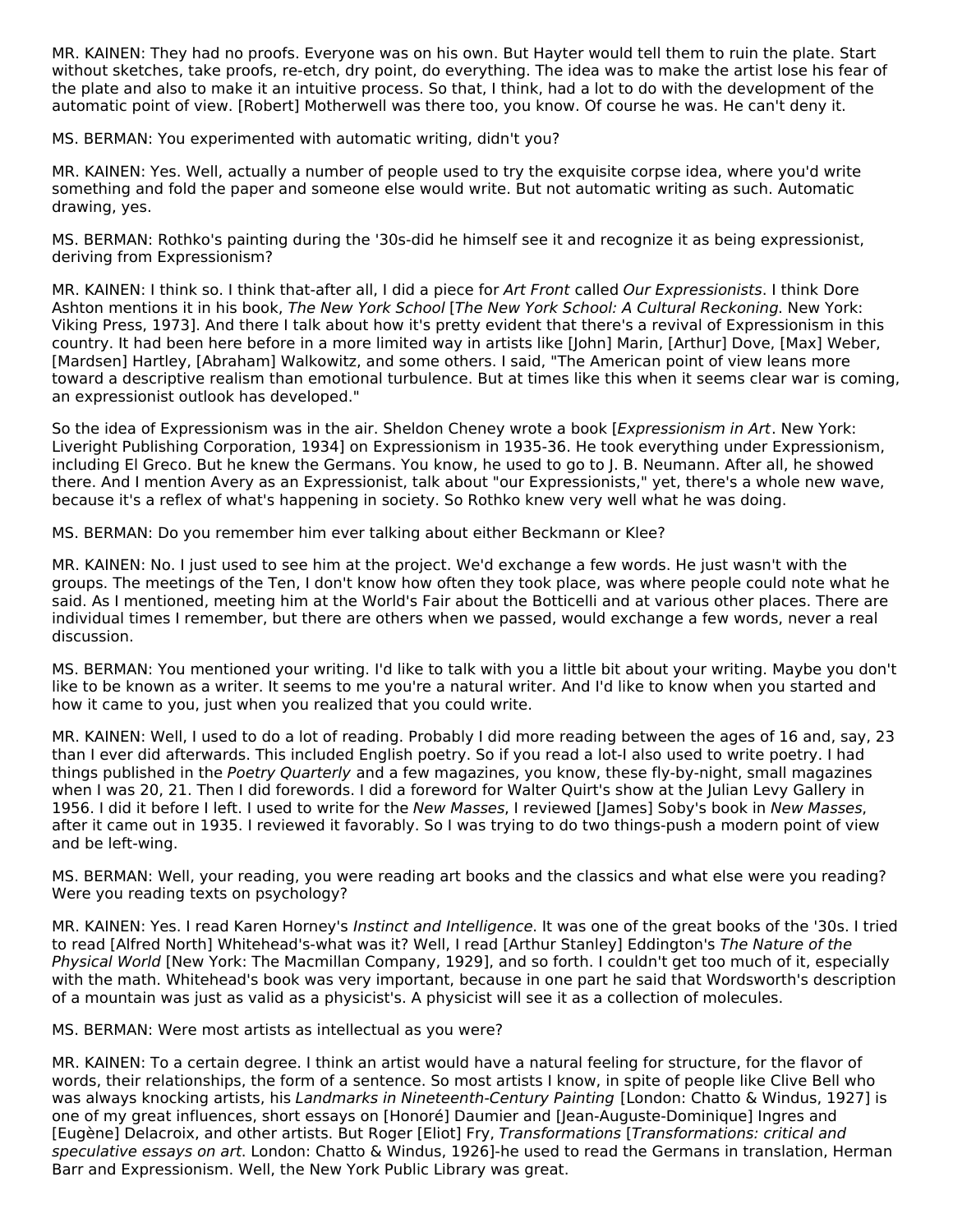I don't think the other artists I knew did quite as much reading, because I was more interested in literature. But I had to make a choice.

MS. BERMAN: So in other words, when you say you had to make a choice, was there at some point a conscious decision on your part not to become a writer, although you did, but a full-time profession?

MR. KAINEN: Well, writing of sorts. Well, I guess at about the age of 19 or 20, I decided to do what Ingres had done, use writing as anger.

MS. BERMAN: You said that you were trying to push the modern point of view and be left-wing; when did you become left-wing? Was it in the household, or something that you came to gradually, or what?

MR. KAINEN: Well, in the Depression, in 1929, I used to see entire blocks evicted, people with their bedding out in the street, not just one house, no place to go, their mattresses out there. So I took part in the unemployed councils. We used to take the furniture back upstairs and the police gave only half-hearted resistance. So I think that got me started. The government seemed to do nothing about it. [Herbert] Hoover's only solution was to let veterans who were unemployed sell apples. They had little stands. They were more like boxes, crates on end, and they would sell apples for a nickel or so. So that was the only conscious move he made. All his money went to organizations like the banks, the railroads. His vice president [Charles Curtis] was Charles G. Dawes [sic], one of the big bankers. You know, it was so blatant. There were no jobs.

I got out of Pratt Institute in 1930. I was kicked out a month before graduation. But I saw an ad for a job for the Italio Gravure Company. "Bring samples." So I brought two small paintings and a couple of drawings, figure drawings or street scenes. This had to be about 1932. And the man who ran Italio Gravure Company was a very intelligent man, Daniel Decovan. Well, there were commercial artists with lots of samples. He looked at my sample and said, "You're hired. I don't want a commercial artist because the idea is to make drawings that can be reproduced by photogravure so that they look like etchings. They can be used for high-class greeting cards, black and white."

MS. BERMAN: That was unusual for the time. I mean usually everything was so corny.

MR. KAINEN: I saw the basins put in for the acids, made a couple of drawings. I don't know what happened to them. Reproduced. But after about six months, he went out of business. He thought there might be some revival. Everybody was going out of business. So there just were no jobs. The government wasn't making any effort. So that helped people to want to change things.

MS. BERMAN: How did you get involved in writing for Art Front?

MR. KAINEN: Well, I had already done some writing. After I was on the editorial board. The first editor was Clarence Weinstock who later changed his name to Charles Humboldt. He was a writer.

[Audio break.]

MS BERMAN: - Art Front. You were saying the only trouble with Weinstock was that-

MR. KAINEN: He wanted to have a sensational piece once in a while. And a review came in from the West Coast about some book, and I think the review was by Kenneth Rexroth. It was a very insulting review where he talked about the writer's diaphanous mind. I said, "That doesn't mean anything, it's just abuse. I don't see any real criticism in it." And Weinstock was annoyed. He said, "We want to have this provocative publication. Rexroth thinks that's the way it should be." Anyway, I was on the board only a couple issues.

MS. BERMAN: Why did you leave?

MR. KAINEN: Well, Weinstock was a little too dictatorial. After all, he had a board. The other people didn't seem to mind. Stuart Davis was on it. Harold Rosenberg. He came a little later, he was there. I remember him.

MS. BERMAN: What was Rosenberg like in those days?

MR. KAINEN: He was very masculine. He was leaner. And he wasn't writing so much. He was an assistant on the mural project. He had some art-

MRS. KAINEN: Wasn't he mostly a poet then?

MR. KAINEN: Yes, he was writing poetry, but not much of it was published. He wasn't connected with any of the organizations that I knew of.

MS. BERMAN: What about Ben Shahn?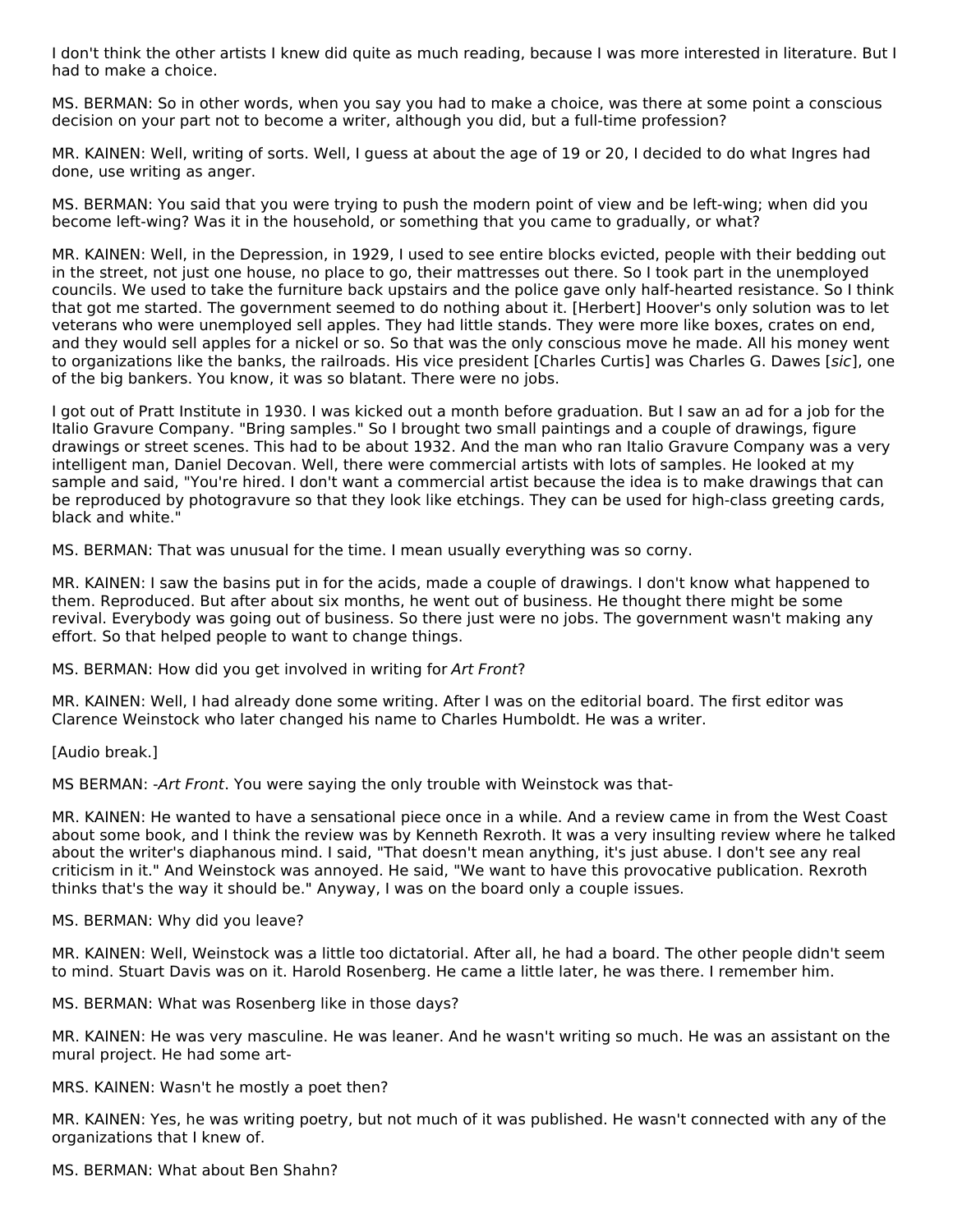MR. KAINEN: Shahn was a brilliant man but very devious, brilliant in the sense of-well, he was brilliant. But he also was not as left wing as people thought. He was left wing in his drawings, but I don't think he was connected with any organization. He was very articulate and very sensible. But his dealings with women, that's another matter. But his second wife, Bernarda Bryson was around.

MS. BERMAN: Did you ever talk about your work with him or did he ever say anything about it?

MR. KAINEN: No. I really began exhibiting in about '37. You know, I had shown a couple of things in the Hudson Walker Gallery [Provincetown, MA] early, in '36, part of a general show. Then I was with the ACA from '37 on. I showed in a group show in '37, and '38 was the first New York group show. My problem was that I lived basically in the Bronx. I'd come down to work and sometimes I'd stay late, but my home was in the Bronx, so that I wasn't-and a lot of my paintings were in the Bronx. After I got married, my studio was in the apartment, mostly in the kitchen. So this was a problem.

MS. BERMAN: I see. You seem to have been quite friendly with David Smith. Is that correct?

MR. KAINEN: That's right.

MS. BERMAN: Could you tell me about how you met him and your association?

MR. KAINEN: Well, we both used to be on the project, of course. He was on the sculpture project. He would come to the cafeteria fairly often, and everyone would discuss things there. He could be quite profane too, that is, "salty," you'd say. At one time we were discussing Tiryns [Greece], the sculpture in Tiryns-he said it was-he was in Crete. You know I forget what it was now. I wrote it down. I can't remember what. It appears we were both right-different aspects of the same place.

MS. BERMAN: Did you appreciate his sculpture?

MR. KAINEN: Oh yes, all the time. But many artists appreciated his sculpture, painters especially.

MS. BERMAN: Why was that?

MR. KAINEN: Smith, of course, had been a painter. Not only that, he left a body of something like 650 paintings, more than most painters do, while he was doing his sculpture, in upstate New York [covered in] polyethylene. Someone who wanted to do work on his sculpture, I guess Miranda McClintic *[David Smith, the Hirshhorn*] Museum and Sculpture Garden collection, Smithsonian Institution. Photographs by John Tennant. Washington, DC: Smithsonian Institution Press, 1979], said they wouldn't take the polyethylene off. So she had to photograph them through the polyethylene.

He also was associated with Graham. I saw him once or twice on the street with Graham. Graham thought very highly of him. Oh yes, he included David Smith among the young painters. But he would send me cards after I was in Washington. In fact, when he came to Washington, he visited Kenneth Noland. He got Noland to phone me and I came down to Noland's place.

Smith then-I don't think he was married to Jean [Freas, married 1953-1961] yet, but he brought her with him. It must have been in '52 or 1951. Noland was just beginning but he had been to Black Mountain. I can't say too much about Smith except that he was a man of great force. He had weight as an individual. I know he used to write. He wrote poetry, not very good. He hadn't read any. But he had lots of potential.

MS. BERMAN: I wanted to ask you just a couple of questions about Gorky. As I said, I'm not going to ask you lot because I think it's been covered. But you said that when you walked into his studio, you saw the portrait of the artist and his mother, the Hirshhorn or the Whitney version?

MR. KAINEN: It was the Whitney. But that's in the National Gallery. Hirshhorn doesn't have any.

MS. BERMAN: Yes, the National Gallery. I'm sorry.

MR. KAINEN: No, the Whitney.

MS. BERMAN: Did he talk about these paintings and the portraits and his family and anything?

MR. KAINEN: No. He talked about-he had reproductions, mainly postcards. He was always talking about shape making and about [Paolo] Uccello, who he admired greatly, because of the shape of the horses and the background was black. But he also talked about-yes, he did talk about his instrument. He had this guitar-like thing. He said-it's true, he talked about a lot of other things. He said that last Sunday he spent the whole Sunday looking for skin to cover part of the instrument. He had to have the skin of the heart of a calf.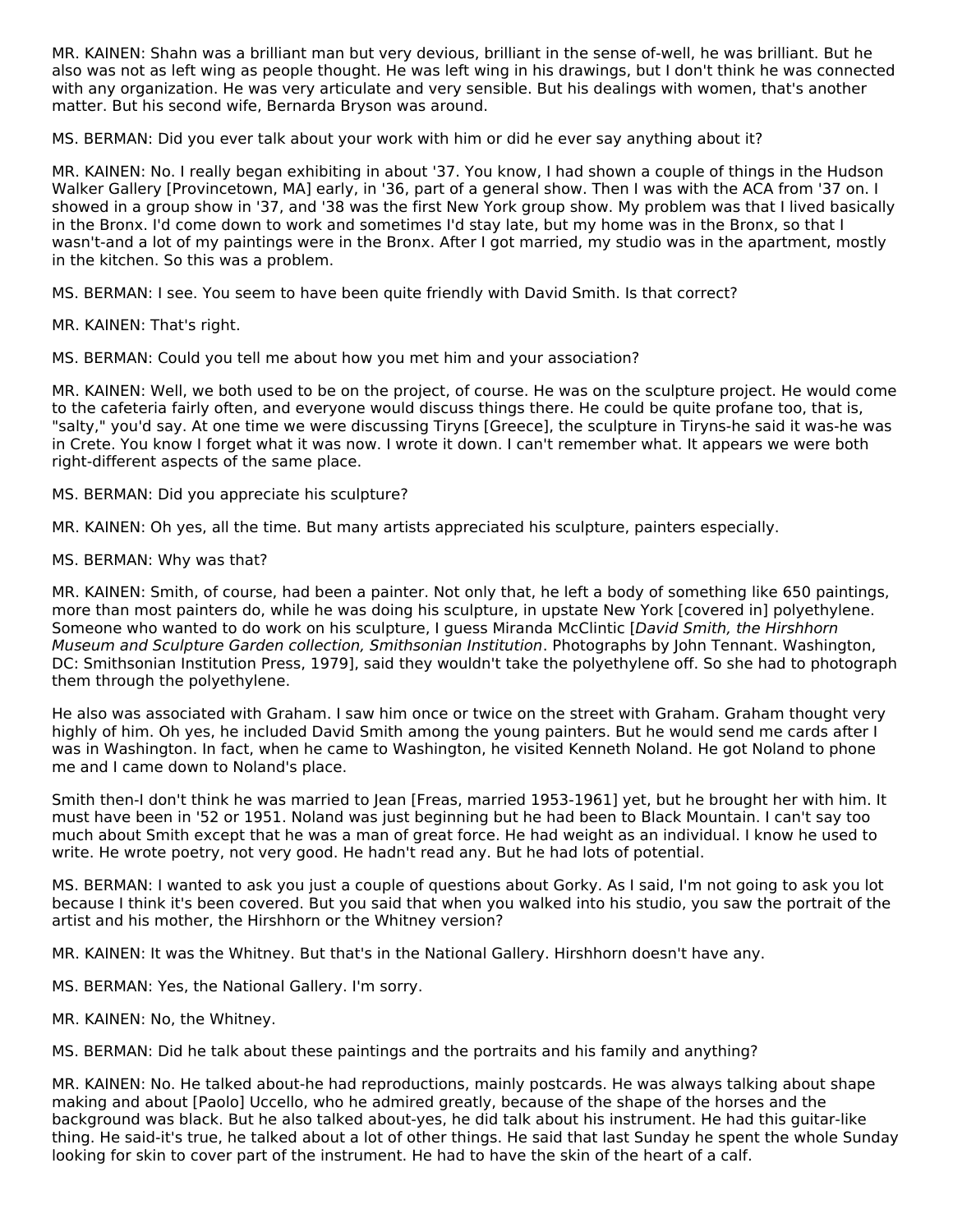MRS. KAINEN: The skin of a heart?

MR. KAINEN: Yes. He went all over New York trying to find it, but he finally got it. And every once in a while he'd strum it and sing in that high wailing voice. That very fact alone showed his attachment to his past because he didn't sing in English. He did this a couple of times. But he didn't talk specifically about.

MS. BERMAN: It's such a great, moving painting. When you saw it, were you surprised?

MR. KAINEN: Oh, yes, the clarity of it. Well, it was Ingres, but different in that the pigment is different. The pigment is more dense. But at that time, he told me that he scraped the canvas like they did in the [inaudible].

Just before painting when the pigment was just about dry, he'd scrape it with a razor blade, because he wanted to get very smooth, smooth gloss, on that smooth surface but he still wanted a painterly quality. Whereas Ingres, of course, painted it all in black and white first. That's why you see so many painting. They hadn't gone over it. That, of course, was a tradition before Manet. Most paintings were under painted in monochrome. You read letters of Thomas Gainsborough. "Diary, today I put in the dead color on the portrait." You know, his graygreen. Every artist had a different color he was working with.

You look at the El Grecos and you see this brown-violet, deep brown-violet background, against which he painted with a white, emulsion white, that would dry faster than oil, but still would take oil. This was a Titian method. And when he wanted a grayish color, he would drag it over, dry brush, letting the dark color come through so that the drawing was separated from the color. That's why they could do portraits so beautifully.

They painted in monochrome letting the under painting come through in the Titian manner. But there are other ways of doing it. Then they would put these washes of color on it, semi-glazes. The drawing is there. If you had to paint it and draw it at the same time, it not only becomes hard but in time the paint sinks in. That's why you look at a Manet black you see, who is it, Edmund Keene as Hamlet? Whoever the guy was. The black has turned dead. If you look at [Diego] Velasquez black or at [Peter Paul] Rubens black, it's completely differentiated from the darks to the pale grays because of the methods of under painting. But that didn't suit the modern way which as Hassam said probably came from the English watercolorists, the light brown. I don't know how we got onto this.

MS. BERMAN: That's perfectly all right. We were just talking about Gorky. Was it a surprise to see this painting? I mean were you mostly aware of Gorky emulating Picasso and Cézanne or the other way around?

MR. KAINEN: Yes.

MS. BERMAN: Did it seem to mark a break in his work?

MR. KAINEN: Yes. I hadn't thought of it in that way but it had this serenity that he hadn't had before. And also the classical style. But I think that might have summed up his early style because after that-well, he was also doing Picasso, his variations on Picasso. But like most artists of complex natures, he liked one ancestor and another. You don't have just one path, one kind of point of view. You like to be classical and you like to paint loosely. But basically he was working formally no matter what he did.

MS. BERMAN: Did he ever give you a reason or did you have a feeling why when he went through the portraits, I guess which lasted until around 1938, why he decided to stop painting them?

MR. KAINEN: Do you mean the portraits?

MS. BERMAN: Yes. Not a portrait most of the time but really recreating his family in a way.

MR. KAINEN: It would be difficult to gauge his reasons. But I think by then the work was becoming more abstracthis and others. They're more abstract conceptions. He began to leave the figure but he kept painting on older canvases, refining them, making them more classical, as he did with my portrait.

MS. BERMAN: During the sessions in which you posed, did he talk much while he painted?

MR. KAINEN: Not only didn't he talk, but he didn't tell me when to rest. You know, I was leaning on a hand. After a half hour, it got very tiring. So I'd put my hand down and he'd look like of impatient. But after all, I had worked from a model. At Pratt a model posed for 20 minutes and rested for five minutes. I didn't rest for five minutes, but I got the stiffness out and went back to it. He didn't say anything. He really concentrated. However, he did it sitting down. Of course, the ceiling was low there. He had a slanted skylight. Of course, he could have stood up.

MS. BERMAN: Did you see any other paintings there in his studio?

MR. KAINEN: Oh, yes.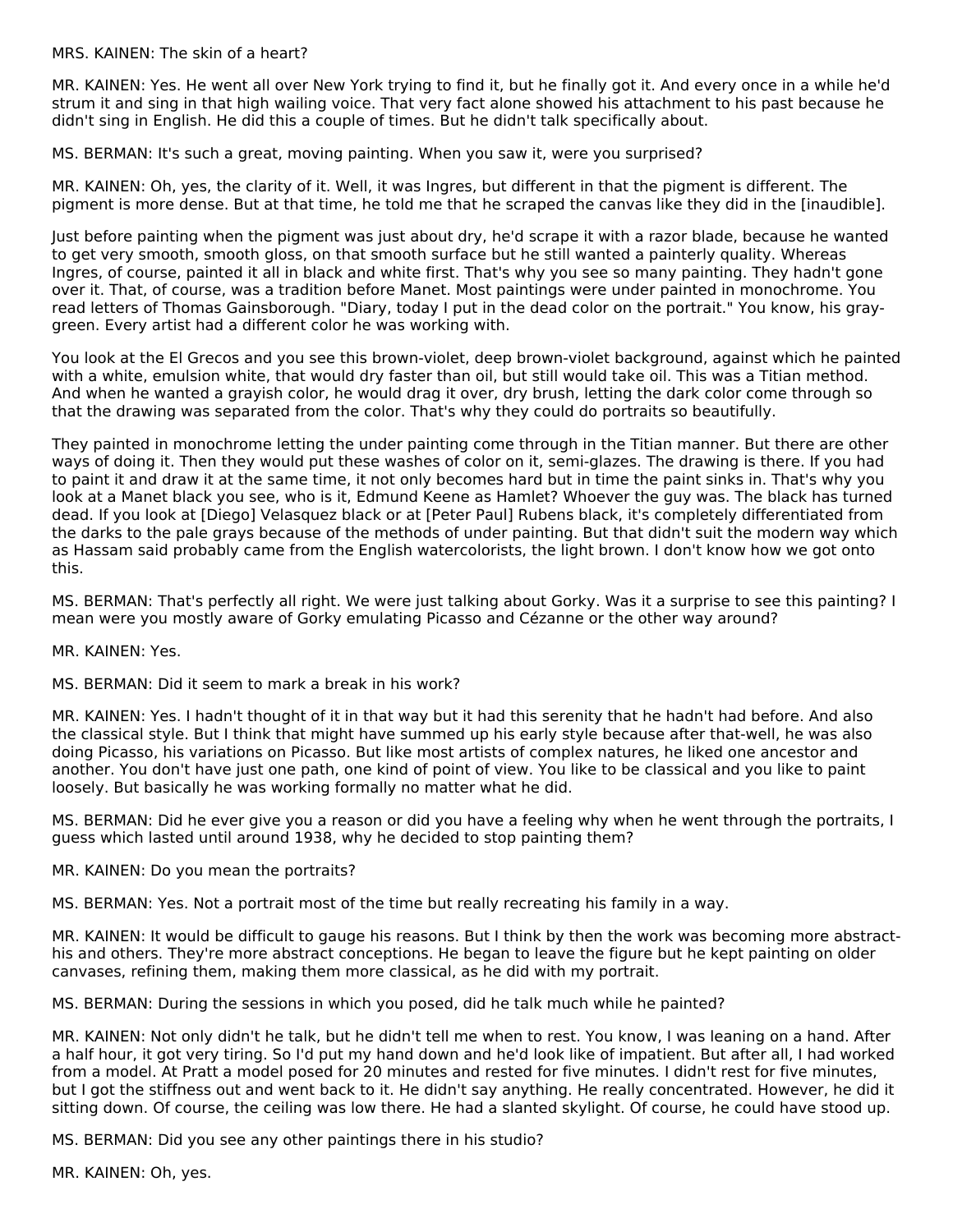MS. BERMAN: How did he keep them? Were they out to be shown?

MR. KAINEN: No. They were in a separate little room. I think there was a curtain, say a drape in front, maybe part of the room. They were leaning against the wall, quite a number of them. In the piece Harry Rand did, I mention how he brought out each painting and said, "Who does this remind you of?"

MS. BERMAN: Uh-huh. It's a funny question to ask I guess.

MR. KAINEN: Well, he wanted-his sources. He wasn't ashamed of his sources, which is more than you can say for a lot of other artists who deny everything.

MRS. KAINEN: I think he was testing your intelligence.

MR. KAINEN: Well, no. Graham might have done that as a teaching thing. But Gorky, he wanted to know if I got what he was working at. But there's one other thing about that. I think when he painted me, he used a model stick, an old-fashioned stick with a ball at the end that had padding around it usually covered with chamois and tied there so you could rest your hand. He didn't do that all the time but he used a model stick. And the palette on his hand, a big palette.

MS. BERMAN: Just like Rembrandt at the Frick [Collection, New York, NY].

MR. KAINEN: Well, the first artist I knew who didn't use a palette was Stuart Davis who had a table with a white top covered with glass. His paint was on that. So he painted with a color against white whereas most artists paint with a brownish color. And I suppose that might be one reason why brown was such a prevailing color. Except, also, they thought of color in a different sense in general.

MS. BERMAN: To go over some of the other people you knew, were you friendly with Byron Browne?

MR. KAINEN: Yes. Byron Browne and Rosalind.

MS. BERMAN: Were you interested in what the abstract artists were doing at the time? What was your feeling about that?

MR. KAINEN: Well, I liked the abstract artists but I had this sort of social hang-up. I reviewed their show. Anyway, I liked them. I liked George McNeil. I liked the people who were more painterly. But I knew a lot of them. It just wasn't the way I was working but I could understand why they were doing it.

It's surprising-in those days artists were very tolerant of other points of view, except for straight, descriptive realism. That was more for people who just did pretty pictures.

MS. BERMAN: Why do you think that people became so much more intolerant which, I guess, I would date from the early '50s?

MR. KAINEN: Competition. For the first time there was an art market. I mean, people were interested in acquiring their work, and then the jealousy started to set up. In the '30s and '40s if an artist sold anything, great. No one was known outside the local confines except people like Stuart Davis, people who were with the Downtown Gallery, Ben Shahn. But they mingled with everyone. There was no star system there.

MS. BERMAN: Do you also think that possibly because there were fewer museums and the work of living artists weren't bought very much, that it was also even getting into a museum was pretty much out of the question for them, too?

MR. KAINEN: Oh, it was out of the question, yes.

MS. BERMAN: So there wasn't the competition to not only get into a museum, but later to have rooms in museums, too.

MR. KAINEN: Yes, that's right. There was the Whitney Museum, the Whitney Annual. But no one really respected it. They'd have one or two so-called moderns and the rest, Ivan Albright. He was among the better ones. The weight would be so heavily on Leon Kroll and Eugene Speicher that it was something to get into it. Artists were required, who were invited, to bring their paintings to be looked at by a jury. A lot of artists didn't want to do that. Take your paintings down and wait.

MS. BERMAN: I forgot to ask you, by the way, what you felt were the most important ways your association with Gorky and Graham influenced your own art.

MR. KAINEN: Well, they taught me the importance of composing a painting, the importance of the feeling of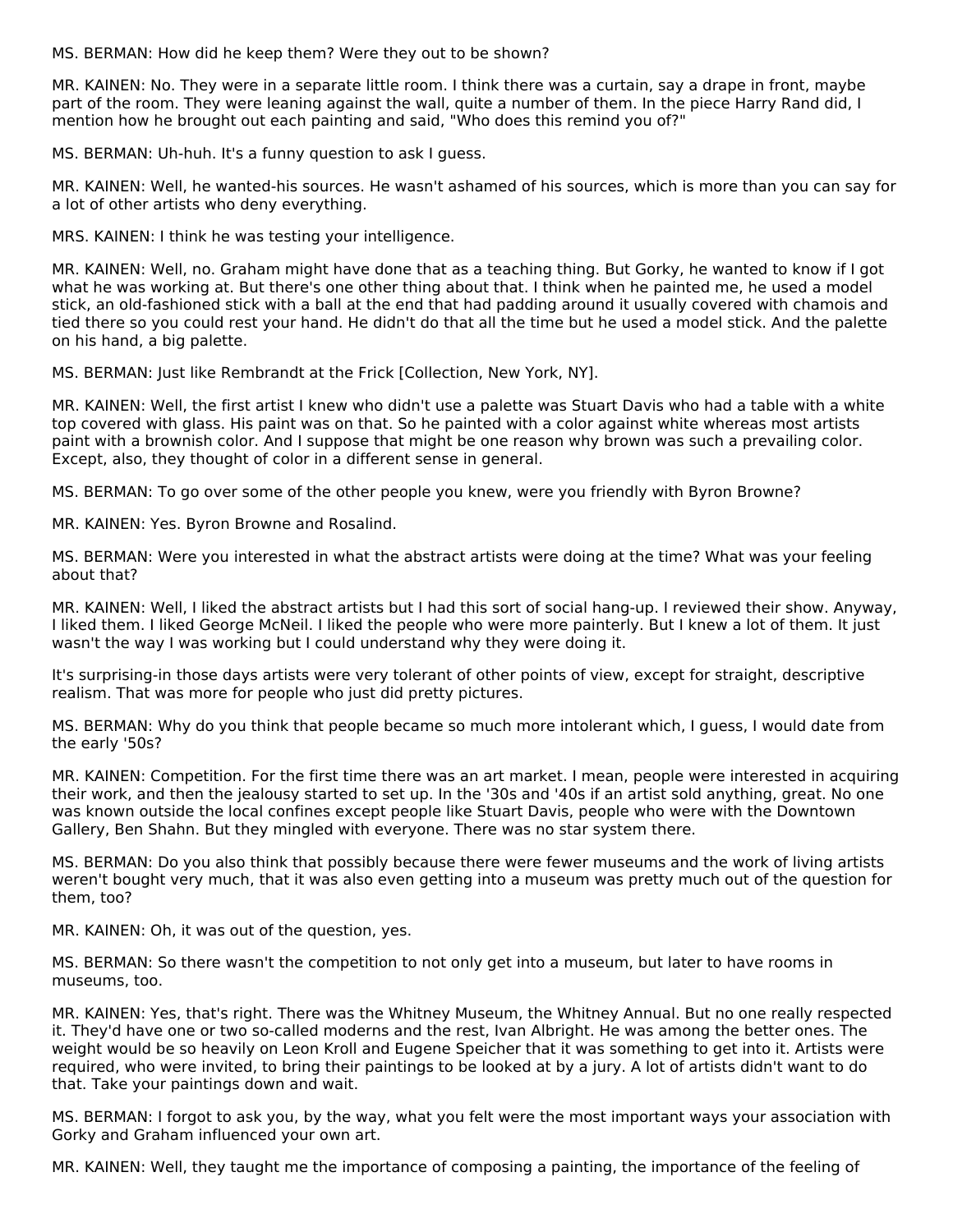pigment, the importance of one edge of an area against another. It was the kind of thing you could get only from artists advanced in their art. There's nothing of the school about it. I mean it was the feeling of the art of painting. And they were so intense about it, and knew so much about it, that it affected me. Also, the idea of using your imagination-even if you paint from nature-change it. So that association with strong, gifted personalities can't help but have an effect if you have any sensitivity.

Davis was different. I admired Davis, but he didn't have the kind of visionary quality that Graham and Gorky had. They were more poetic in their work, more imaginative. Graham would talk about the enigma of these qualities, these intangible qualities. Stuart Davis was just putting down one color next to another. He had a jazzier, livelier, sort of "accept the world," kind of, point of view for an American, let's say. While I liked Stuart Davis, I leaned more toward the Russian mentality.

MS. BERMAN: You mean the spiritual?

MR. KAINEN: Yes.

MS. BERMAN: You said they talked about how you had to invent things. But it seems from the paintings I saw yesterday, you were inventing before that weren't you? I mean that was never a stumbling block for you.

MR. KAINEN: No. The only stumbling block was my commitment to a social point of view which created problems. Otherwise I probably would have been much more abstract much earlier.

MS. BERMAN: Did Gorky and Graham try to dislodge that?

MR. KAINEN: Gorky did. Graham pretended that he was socially conscious. You know, "Oh yes, the working man," and that stuff. But he didn't paint that way. Gorky, he came up to my studio and I had some paintings there. I had a lot of them in the Bronx. But I had done a painting, I have a photograph of it, of a model wearing a brassiere with a cup of coffee, pot of coffee, on an electric heater on a table, simplified in form, rather plastic, to use that old-fashioned word. And Gorky said, "Too much modeling. You don't want it round like a sausage," even though it wasn't. "Keep the shape flat." I hadn't kept it flat. He said, "Just a little on the edges, all you need is to turn it. That way you have shapes. The way you're doing it, you're not having any shapes." That was very important. After that, he asked me to pose for him.

MS. BERMAN: What finally disabused you of this eye of keeping the primacy of this socialist or left-wing point of view in the picture?

MR. KAINEN: It's a kind of humanist outlook, let's say. I was doing that in the '70s, abstract paintings with a figurative implication, because I didn't want just handsome abstraction. There had to be some kind of view.

MS. BERMAN: I didn't mean that you didn't have these things, but you said that this caused problems and "I would have become abstract earlier." So what I'm trying to isolate here is what you felt, how it came about that you jettisoned something that you feel was an obstacle in your work.

MR. KAINEN: Probably after I came to Washington. That was probably it. The street scenes changed, became much more abstract. From that I went to rooftops that were kind of tormented shapes. You haven't seen those.

MS. BERMAN: Well, I saw a couple of the prints that might almost be called that.

MR. KAINEN: The painting had color and was fresher. And from that I went into abstraction which was even a carryover from some of the rooftops.

Have you been to the National Museum to see what they have of mine there?

MS. BERMAN: I haven't. I'm going to go tomorrow probably.

MR. KAINEN: Well-

MS. BERMAN: Yesterday you told me about how Edith Halpert [founder of the Downtown Gallery, New York, NY] had confided [Edouard] Vuillard's advice to her. I'd like you to tell me-

MR. KAINEN: Yes. As I remember, she told me that when she was in Paris as a pretty young woman-I think she said, I forget, it was 1920, probably, I imagine, a little bit later-she met Vuillard. She was a very pretty girl then, and she was interested in being a dealer. Vuillard said, well, or words to this effect, "You have to play it smart. Ask artists who are good who they think is the best young artist, who has a good body of work. Or he doesn't have to be so young but someone who is not properly recognized. Then you go visit him and you buy out his entire studio, buy up everything. Then you start having other dealers show his work. You can show his work and have quite a number of other dealers build him up. You keep the best work. After they've built him up, you'll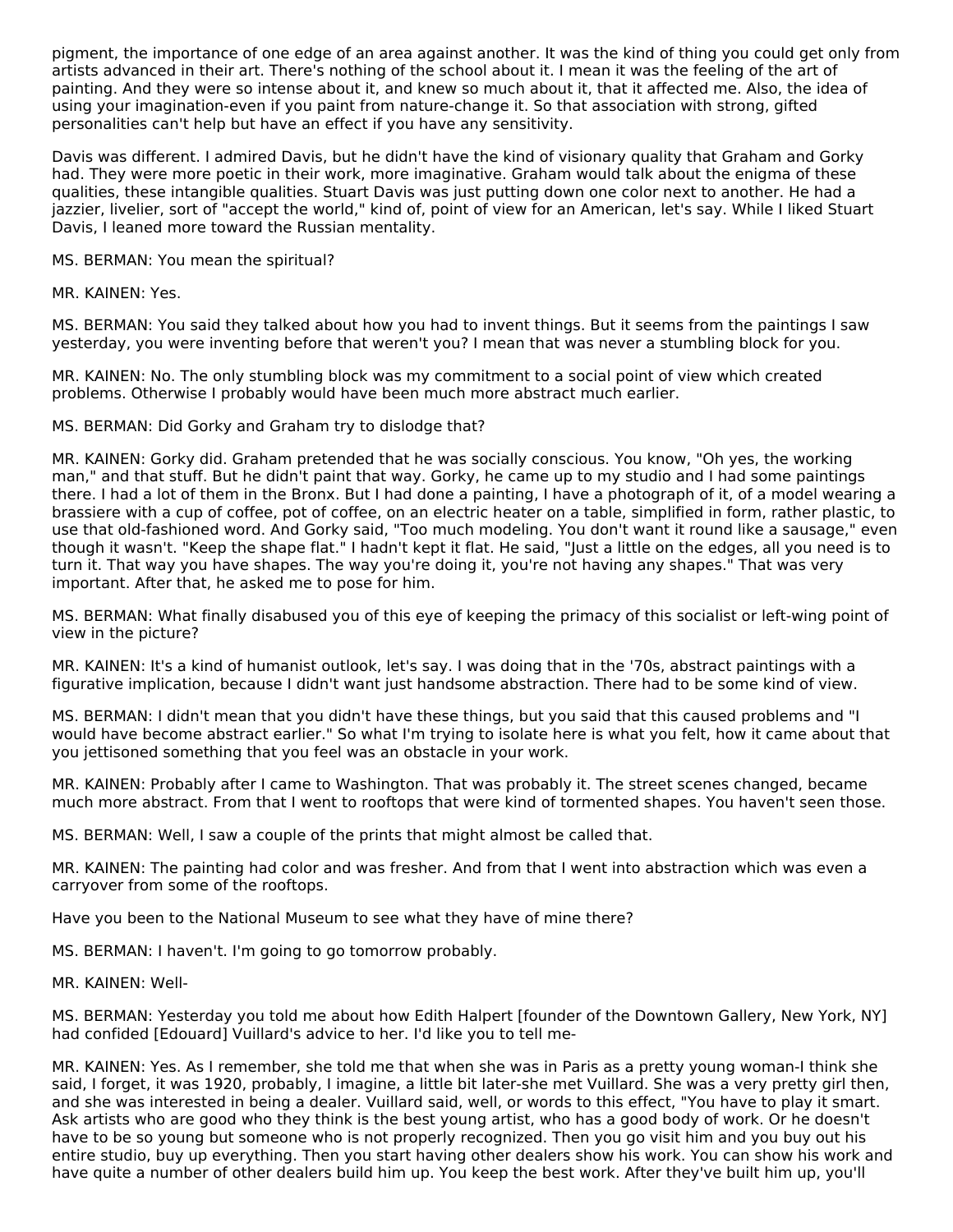have the best work, and you can get the highest prices for them."

And Edith Halpert said, "Oh, that's a very unethical thing to do." Vuillard said, "Don't worry about ethics. It's art dealing."

I don't have it quite right, but it's something that had the same kind of point of view. That is to have other dealers show the work, but you have the best work.

MS. BERMAN: Somehow she would have had to parcel out the lesser work to the other dealers.

MR. KAINEN: Yes, that was it.

MS. BERMAN: Or sell it to them.

MRS. KAINEN: Let them do the work. That's really it.

MS. BERMAN: Or let them think they're participating in it but not getting the best-

MR. KAINEN: Yes, that's it. He probably said that he made a deal with other dealers, but he kept back the best work. But the artist had to have a lot of work, so it probably couldn't have been too young an artist.

MS. BERMAN: A neglected artist. But definitely going to the other artists for advice.

MR. KAINEN: That's right. Well, he always did that, Vuillard. He mentions it in his biographies.

MS. BERMAN: I guess we are getting pretty much to the point of your decision to move to Washington. When you decided to accept the job, when you were going, were you aware of the far-reaching consequences of the decision?

MR. KAINEN: When I took the examination, it was in 1939. There just were no jobs. I was still on WPA. I was married. But I wouldn't have taken the test, except that a friend of mine told my wife that he had seen this notice for an opening in the Division of Graphic Arts in Washington. My wife said, "Well, we need a job." The project was still going, showed no signs of folding. I don't know if the war had begun in Europe yet, but it was pretty imminent. So I took a trip to Washington in the old Chevrolet. And I saw that the Division of Graphic Arts had not only fine prints but had other aspects of the graphic arts-photomechanical processes, stereotyping, linotype, and all that sort of business.

So I went back to New York and studied up on photomechanical. I didn't have much problem with the history of graphic arts, but I studied that too. And the exam was given in 1939, and I got second in the country. Now people who had written books on graphic arts took the test, but they didn't know anything about photomechanical prints.

Well, nothing happened much. I knew that some people who had been on the project, Ted Witonski, for example, had this job. I knew I was second, so I came to Washington and saw the curator, Ruel P. Tolman, who was also acting director of the National Collection of Fine Arts. I said, "Who got first?" Well, I didn't ask him then.

I came there, and he saw me, and talked to me, and saw that I wasn't some strange character. A few months later, I received an offer from the Smithsonian for this job. Well, when I came, I accepted, came in May, 1942. I asked Mr. Tolman who had got first on this exam. He said, "Oh, I had to fire him. He didn't know anything, incompetent." I said, "How did he get first?" He said, "Well, he typed out the test." He was a boyfriend of a librarian and the librarian had him take the test. Whether Tolman knew about it or not, I don't know. But he certainly shouldn't have accepted it. He knew all the questions.

MS. BERMAN: Well, he was cheating.

#### MR. KAINEN:

He was cheating, yes. And then there were a couple questions that were ambiguous anyway, like when did printing from moveable type first begin? So I said-what can you say? The first Bible was 1455, but printing from moveable type began earlier, right? What can you say? So I said about 1450. No, the answer was 1455 because when-a couple things like that. But they had some methods that people in the United States didn't know about, like the Baxter method of picture printing in the mid 19th century, whereby artists printed from about-they went to about as many 20 woodblocks and one steel aquatinted plate over it. It made the most uncannily realistic glossy pictures you could imagine. Well, Baxter was very successful, and he leased his method to others. But the work is not great, and we don't know about it here. But I had seen it here. I mean, that was among the reasons I got such a good mark on that. So that's how I started in the Division of Graphic Arts. Of course, I knew all the technical methods, since I had been on the project and worked on them.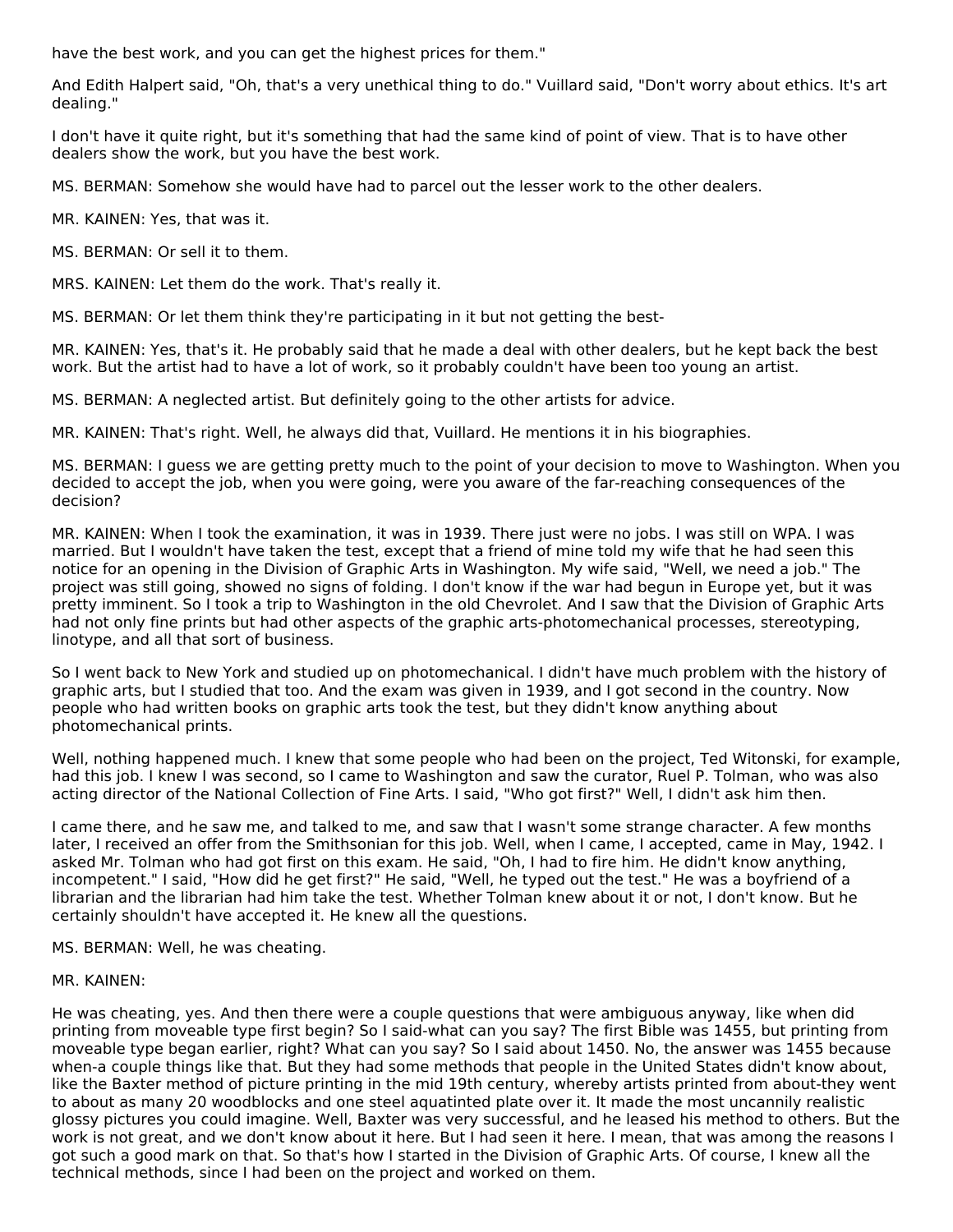MRS. KAINEN: Tell them about your marriage.

MR. KAINEN: Also, my wife was pregnant.

MRS. KAINEN: That's still not what I meant.

MR. KAINEN: Well, that would come with my schedule.

MS. BERMAN: Well, I'd like to just pursue the impact of coming down here. Excuse me-

MRS. KAINEN: Just the bargain with his wife.

MR. KAINEN: Well, yes.

MRS. KAINEN: I think you should put it on the record.

MR. KAINEN: Before we were married, I said, "I'll marry you on one condition-that you work for five years, and allow me to establish myself as an artist, just five years." She agreed, but as soon as we got married, she began having health problems. She couldn't work. She was physically weak and so forth. So I joined the WPA and worked on WPA. She never did anything. Of course, now she's working.

MS. BERMAN: Does she live around the Washington area still?

MR. KAINEN: Yes.

MS. BERMAN: She was also a young woman then, if you were 28.

MR. KAINEN: Well, 22.

MS. BERMAN: She must have gotten pregnant very soon after you were married. But soon after you were married, you agreed to work nonetheless.

MR. KAINEN: Well, the thing is, I suppose it's the old Jewish background. I should have been more ruthless. I mean Shahn, Rothko, and others would let nothing stand in their way. But I felt sort of committed to a family, more her family than mine. But I kept working.

MS. BERMAN: That was in the beginning of your marriage too. You'd assume that maybe you could work things out or you'd make a go of it. You don't give up on it immediately.

MR. KAINEN: That's right.

MS. BERMAN: What was it like moving down here after being in New York? What was the adjustment period like?

MR. KAINEN: Well, when I came there were two Washington papers, actually three, but two of them had art reviews-the Washington Star and the [Washington] Post.

[Audio break.]

MS. BERMAN: -talking with Avis Berman on August 12, 1982, in his home in Chevy Chase, Maryland. Let's begin with your discussion of the cultural climate in Washington when you arrived.

MR. KAINEN: In the art field, there were critics on two newspapers-the Star and the Post. A little later on the Herald Tribune, the Washington Herald Tribune-not Herald Tribune-yes, it was the Herald Tribune, which is a Hearst newspaper, had an art critic also. But when I came here in May, 1942, I looked at the Sunday newspapers-that's when the reviews appeared, every Sunday without fail, even though there were very few commercial galleries. There were two aside from framing shops. But there was a review by Leila Mechlin of a show at the National Gallery of Art. She was criticizing Cézanne severely.

Mechlin said that everyone knows that a painting should be like a window on the world. And with Cézanne, you just don't see anything. Things don't go back, they're not rounded. So she can't understand why people think so highly of him. I read this and I wondered what I was getting into, 1942 and this kind of criticism.

But shortly thereafter an artists group was formed called the Artists Guild of Washington. There was an old Washington group called the Society of Washington Artists which took everyone. But the Artists Guild of Washington was supposedly more modern, and there were some interesting artists here. Of course, Pietro Lazzari had shown with Pat Codyre in the Gallery Secession, and he was a friend of Rothko's. But there were some people at American University, William [Howard] Calfee and Robert F. Gates, who were studying with [Karl] Knaths.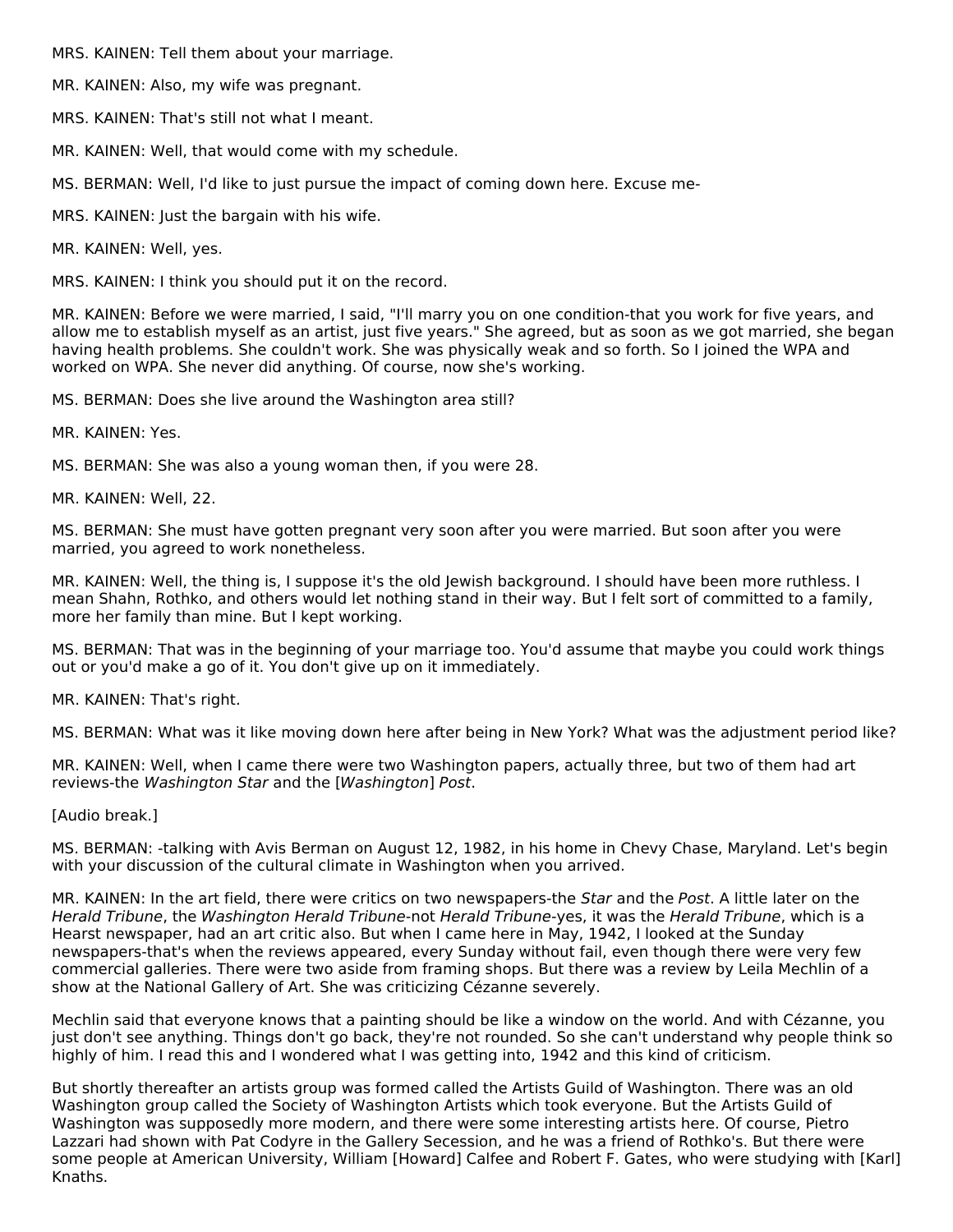The big influence in this town was the Phillips Gallery on artists. Phillips even had classes. Karl Knaths taught these classes and Phillips supported Knaths. The problem was that Knaths would set up the still lifes. They all did still lifes. He picked the colors; he picked the shapes, so that all the students looked like Knaths. But in the Phillips Gallery, you could see contemporary art, you could see modern art, you could see the connection between the older art and the new art, because the gallery was devoted to modern art and its sources.

Now, shortly thereafter-I don't know when it was, '43 perhaps-Caresse Crosby opened a gallery here. Do you know Caresse Crosby?

MS. BERMAN: Absolutely, Caresse and Harry [Harry Grew Crosby].

MR. KAINEN: Yes, she's the widow of Harry. Black Sun Press in Paris. She was a free spirit. She put out a publication called Portfolio. On the board were people like Seldon Rodman, who took care of poetry; Henry Miller, prose; Romare Bearden, the art; Samuel Rosenberg, who I mentioned earlier as a literary detective, also took care of photography and various other things. And they had other people of note. The magazine came out quarterly. It came out, I think, for two years. Caresse Crosby also had openings. It wasn't exactly a salon.

Well, she also put on exhibitions. She put on an early show of [Giorgio] de Chirico. That was quite a show. I don't know how it was handled in the reviews. She had older artists, that is Surrealists especially. I remember one opening. Thornton Wilder was there, David Daiches, a Scottish literary critic, Charles Olsen, Samuel Rosenberg. Wilder and Daiches were the people I had heard of. I'm sure there were other people I didn't know about.

So she had this gallery going and the literary activity. Then in 1943, I guess, David Porter opened a gallery. Caresse Crosby had been on 19th Street, and then moved to G Place [The Crosby Gallery of Modern Art, 1944- 1947]. It was a one block street above G Street between 9th and 10th. Yes, I guess so. And Caresse Crosby was upstairs-was she upstairs or downstairs? I don't know. David Porter had one floor and she had another floor. David Porter worked for the government at that time, as an economist. Later on, he became a painter himself. He had some success.

I had my first Washington show with the David Porter Gallery [on G Place, Washington, DC]. This was January, 1943.

MS. BERMAN: What did you show?

MR. KAINEN: I showed a couple of things from New York and a number from Washington. I still have the catalogue. But I did show one painting called Man of Sorrows. The show was reviewed by Florence Berryman who was a successor to Leila Mechlin. She was rather ambiguous about the paintings until she came to the Man of Sorrows. And she said, "Well, Christ painted in green and purple is not the Christian's idea of Christ." I forget what the colors were. Anyway, this is an amusing story.

David Finlay came in. He liked one of the paintings and reserved it. Then he came back and said sorry, he has to cancel that. His wife won't let him get it.

So there was activity, but it was more or less below the surface, the general surface of Washington culture.

MS. BERMAN: What was Caresse Crosby doing in Washington?

MR. KAINEN: Well, I read her book called The Passionate Years [New York: Dial Press, 1953]. She talks about Paris, and she talks about Italy, and about this mountain she had in Greece with her foundation. She doesn't say a word about Washington.

MS. BERMAN: Did you get to know her?

MR. KAINEN: Oh yes, I knew her.

MS. BERMAN: What was she like, I mean seeing her first-hand, aside from the legend?

MR. KAINEN: Well, she was a very attractive woman. I suppose she was in her late 50s then. She had dyed titian hair, a very nice voice, you know, a warm voice, and she was graceful and a free spirit. She also showed Pietro Lazzari.

MRS. KAINEN: You might as well say it.

MR. KAINEN: Who was her boyfriend here.

MS. BERMAN: How long did the gallery go on for? Did she have to close it for lack of enthusiasm on the public's part or did she want to leave?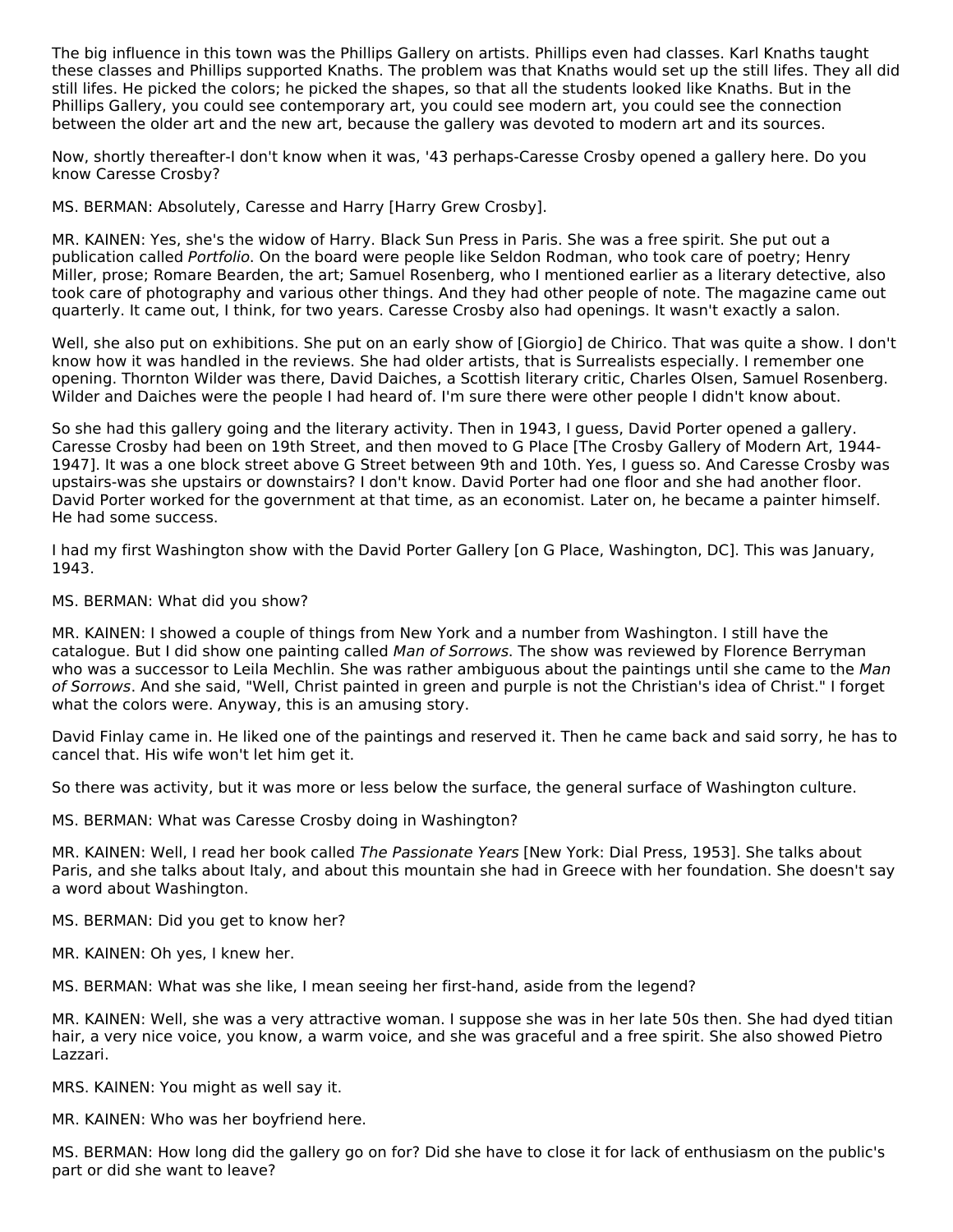MR. KAINEN: She was here-I remember three locations for her gallery. But I suppose nothing much was happening here. There was no clientele for art. At the same time, on G Street, there was another little gallery run by a man named Dante Radicci [ph]. He formed a group called In Transit [Gallery, 2004 M Street NW, Washington, DC]. It was supposed to be for the real moderns in Washington. Lazzari was a member. I was a member. Laura Douglas was a member. She had been a pupil of [André] Lhote in Paris and had a few Cubist passages. And a woman named Jane Love, who was kind of a frantic abstractionist. I don't know how I'd like it now. But the painting then seemed abstract in the most undisciplined possible way; that is, flailing about. And this was in the '40s. Clarence John Laughlin was a member too, a photographer.

There were a few publications we put out. I don't know what happened to them. Laughlin wanted to write the forewords. We used to have fierce battles, because he would say, "Now when the black disc of hate is going over-" I would say, "Clarence." I was always fighting him to get the melodrama out of it.

MS. BERMAN: The purpleness.

MR. KAINEN: The purpleness. And the rest of the people weren't particularly interested.

MS. BERMAN: What was the Washington Artists Guild, the difference between that and the In Transit? I assume you were in the guild?

MR. KAINEN: Yes. The guild had a purpose to exist just during the war, to help in the war effort. I can't possibly see how. The guild existed for a few years and closed at the end of the war. It had shows for a few years. The Society of Washington Artists always had shows. It was a society of landscape painters. The Society of Washington Artists at that time had separate categories. This was typical of New York too, all over the country. You could enter your painting in landscape, still life, or composition or portrait. And prizes were awarded in the various categories, medals, silver and bronze medals. So this was standard in academic circles. They weren't particularly academic. It was a catch-all sort of organization. Someone had to be recommended, but the standards were not very high, whereas the Artists Guild was more exclusive. It had about 15 members, I think, at the most. In Transit had about seven members.

MS. BERMAN: Did you think you were finding your way into a community of other artists with these groups?

MR. KAINEN: No. I had nothing in common with the artists. My point of view was entirely different. By this time I was using flat shapes and using color in a different way. And most of these artists were really illustrative in the pejorative sense of the word. I know that French Impressionists were influenced by illustrators at times, but these artists-even when they were modern-were not even in the Knaths tradition. Knaths probably started aboutit was during the war. The only one was Lazzari, who was basically a sculptor and a draftsman. He also worked on cement. He was an Italian who knew how to mix the dry colors with the wet cement, so he was sort of a maverick. But as far as painting was concerned-

MS. BERMAN: Was it possible to become friendly with the Phillipses?

MR. KAINEN: Oh, yes. In fact, with Duncan Phillips, because Duncan Phillips early put on a show of local artists; that is, artists could submit paintings, and he would select. This had to be at the latest '43. I know it was '43, because one of my paintings I still have. That was in a Phillips show. Phillips liked my work, said to bring some paintings up to his office, and leave them there. Duncan Phillips liked to look at paintings against the wall for weeks because he said, "Some paintings look sensational when you see them for the first time. But when you continue looking at them from time to time they sort of fall apart. They have nothing solid in them. Other paintings might look very modest, quiet, nothing striking about them; but the longer you look at them, the stronger they get." So he said, "I don't like to be in a hurry to make up my mind." I'd leave them there, but he kept buying paintings and he put on a few shows; that is, of local artists.

At one time he asked me if I'd have a one-man show there. Do you know how dopey I was? I had promised Franz Bader that I'd have a show at Bader. But this was still months in the future. So, honest me, I said, "I'm sorry, I promised Franz Bader I'd have a show there."

MS. BERMAN: Oh, a show at the Phillips-

MR. KAINEN: Well-so he never asked me again.

MRS. KAINEN: He didn't live much longer, did he?

MR. KAINEN: Yes. This was, I think, my first show at Bader; I guess that was in the '50s.

MS. BERMAN: Let's see. I have the chronology here. Well, Phillips died in 1966. And this says one-man show, paintings, abstract with figurative implications, Franz Bader Gallery, 1958.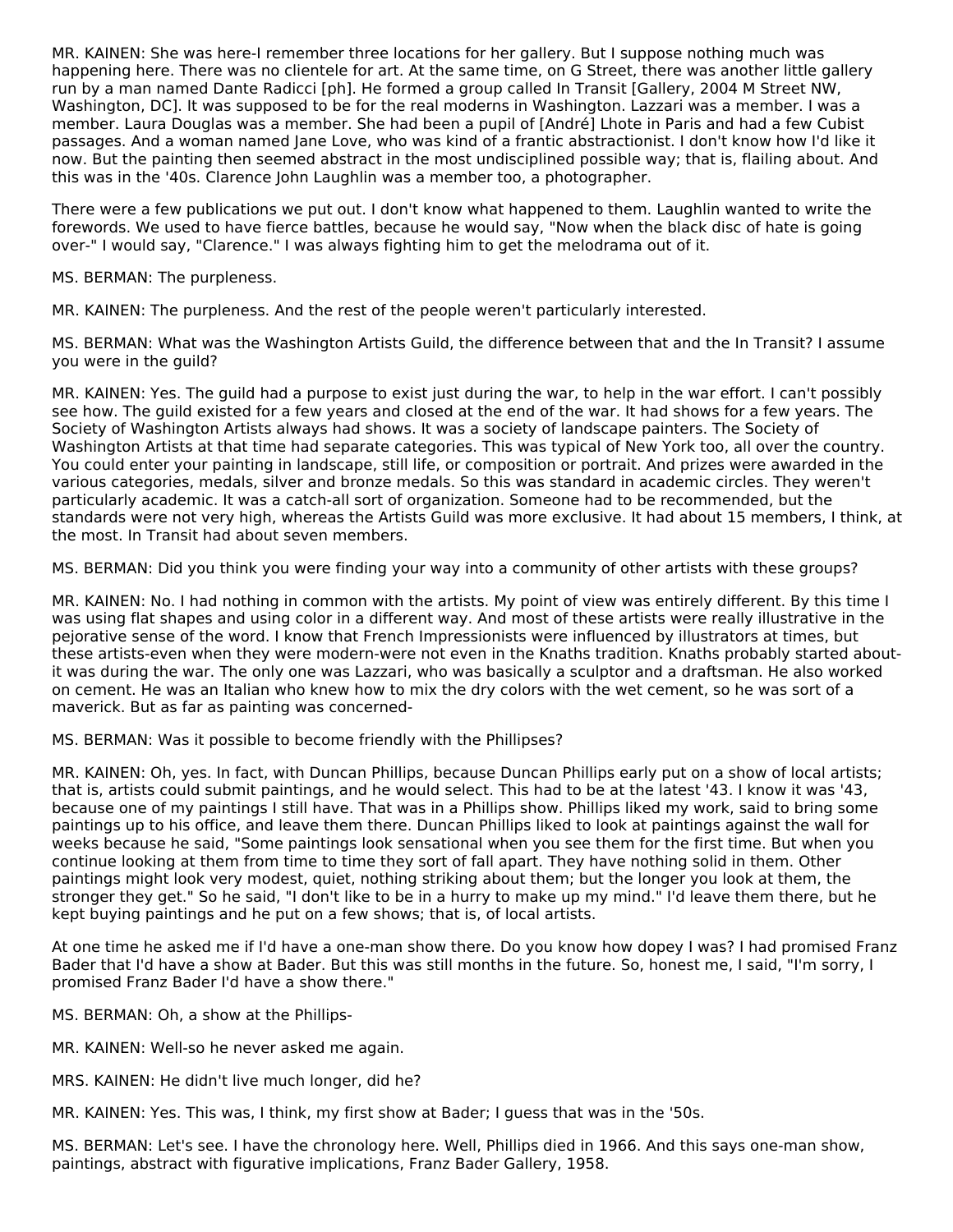MR. KAINEN: No. I had numerous shows before that. I'll tell you when, '52. Let's see. I had a show at the DuPont Theater in '52. But before that, I had a show at Bader when I was doing the rooftops just before the abstract show at the DuPont Theater, in fact two years before. In 1950, I had the show at Bader, early in 1950. Do I have it there?

MS. BERMAN: I have a one man show at Whyte Gallery.

MR. KAINEN: Well, Whyte was run by Bader until he founded his own gallery.

MS. BERMAN: Oh, I didn't realize that.

MRS. KAINEN: When did Bader go on his own?

MR. KAINEN: It says I had a one-man show at the White Gallery? Maybe it was called the Whyte Gallery then, 1950. Before he moved. He was thrown out by Polly Whyte, who wanted to take over the art stuff. That was certainly after '50.

MS. BERMAN: February, 1950: city subjects verging on abstraction.

MR. KAINEN: Yes, that's right. Hey, you're pretty good.

MS. BERMAN: Just to get back to Phillips, to me a very great man as a collector and as a thinker. I'm interested if he had any other things that he said about his habits and the way he looked at art-if you would recollect them.

MR. KAINEN: Yes. I had quite a number of conversations with him. I'd go to the gallery often, and most of the time he was there. He was a slender, elegant man, with a reddish-sandy mustache and hair, and a thin narrow face, extremely gracious. When I'd come into a room, he would walk across the room to greet me, shake hands, and ask how my work was coming along, ask about myself. He'd walk around and he'd speculate, ask my opinion of this artist, that artist, and we'd have discussions. I remember he once asked me how I liked Dove. I was very undiplomatic. I said, "Well, I don't particularly like him. I would call him modernistic rather than modern." Phillips was annoyed. He paced up and down. He said, "Dove is very much of the earth. He is fruity, nutty. He gets eternal changes in nature, growing things, the sky. It's all part of his outlook." I said, "Yes, but as a painter, he's kind of thin, rather hard-edged. He's not very painterly to me."

What I didn't realize then was that Dove had a medium of his own, using wax in a certain way, combining it with oil, which gave it a surface I was unaccustomed to. But the fact that you could talk with him on that level, and he wouldn't hold it against you, is quite remarkable. He also asked a lot about Solman.

He had given Solman a show. He said, "I like talking with him. He has good ideas. He can discuss it." He liked talking with me. You know, he talked with artists who had unusual points of view to back up what they were saying. But he said that later on, Solman went back too far. He said, "I like his early work." He noticed a relationship between Solman and me which he didn't know. We came from the same place and we were friends and I said I learned from him. But he didn't like the Hogarthian tradition.

I mentioned Evergood to him, because Evergood was a friend. Evergood had sent me a letter of congratulations on my first show in Washington. He said, "Congratulations. Use your imagination, because you've got a good one."

I was saying, "Evergood is a very independent artist. He has a very fine feeling for the material." He said, "Well, I don't like the Hogarthian tradition. I like the more serene, the poetical feeling. He liked [Pierre] Bonnard. Nevertheless, he liked [Chaim] Soutine. And I remember one time he said, "What do you think of [Milton] Avery?" I said, "Oh, a wonderful painter." He had been buying some Averys. This was quite some time ago. He said, "Avery is very good. Of course, compared to Soutine-" So I said, "Well, I'm not so sure. Avery has another point of view." I was defending Avery. But here supposedly he was more in the autumnal tradition, autumnal grace, and yet he could like Soutine.

MRS. KAINEN: Tell what he said about Picasso though.

MR. KAINEN: Oh yes. I said, "You don't have many Picassos." He said, "Well, I'm a little suspicious of him because he's too much like a Roman candle."

MS. BERMAN: He had lots of Braque's though.

MR. KAINEN: See? Braque's was more of his tradition. Braque was a good painter, but he had more in a tasteful vein, very handsome. Of course, Braque had more than that, but compared with Picasso-Picasso had some spleen. I guess Phillips didn't like his kind of spleen. On the other hand, he was crazy about Daumier.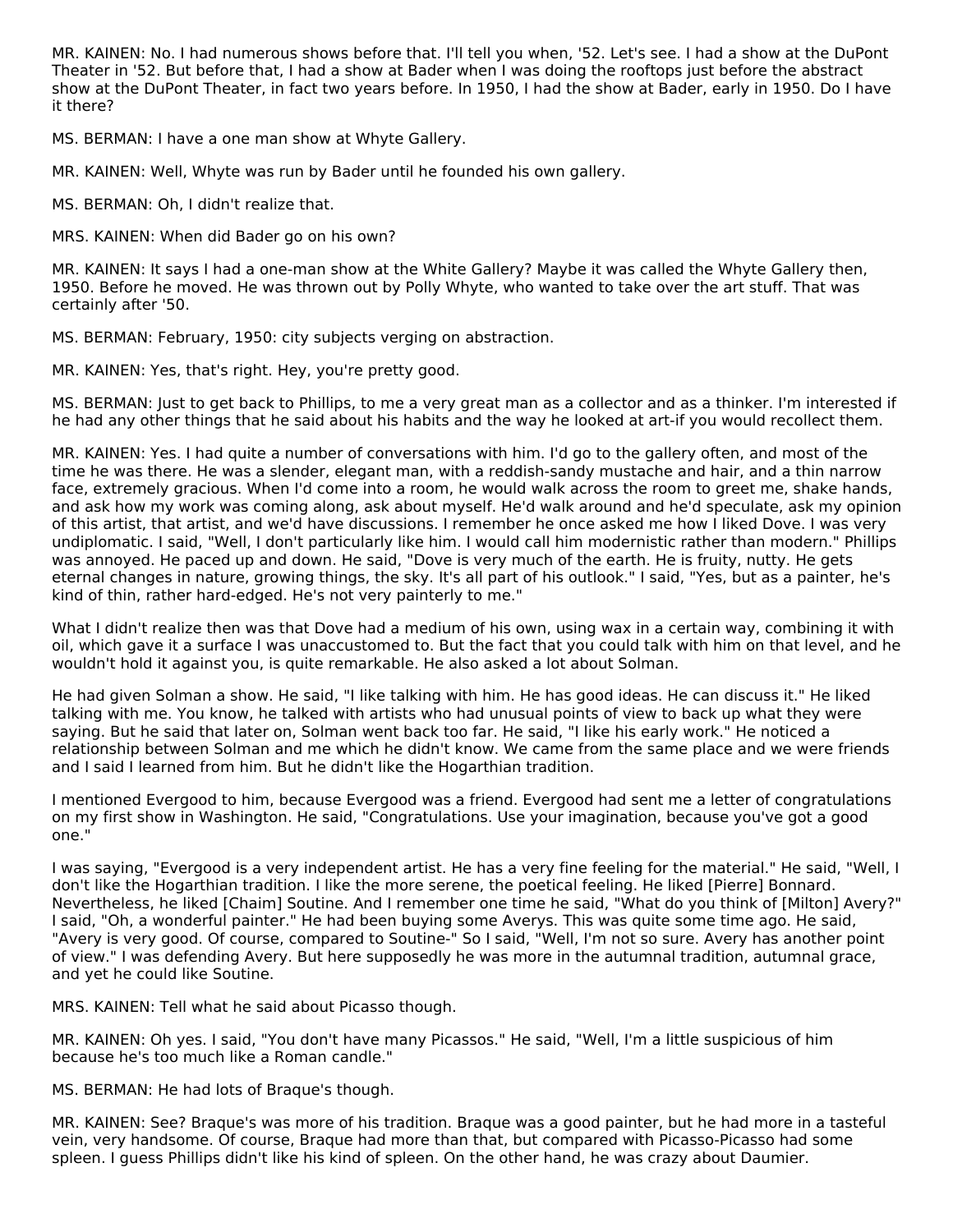MRS. KAINEN: It was probably the mood.

MR. KAINEN: But it was so nice to talk with Phillips. Here's a man that owns the place, and he's asking you your opinion. How many museum directors would do that?

MS. BERMAN: Plus he was a museum director who had exquisite taste too. I mean he had that great eye.

MR. KAINEN: That's right.

MS. BERMAN: It seemed he had learned it. You say he was sincerely interested.

MR. KAINEN: Oh yes. That's why he asked people's opinions. Maybe a new insight would come up that he might be able to use in a different way.

MS. BERMAN: Did he ask a lot of people, or did he tend to ask mostly artists?

MR. KAINEN: There were very few artists. What was he going to do, ask someone with out much background? I think he asked artists whose opinions he respected. I remember when he did that book on Giorgione. I don't know if you saw the book.

MS. BERMAN: No, not that I remember.

MR. KAINEN: At the head of every chapter, there was a kind of fancy type giving the title of the chapter. He said, "What did you think of the book?" I said I admired his analysis of Giorgione. I said, "Although I'm not a scholar." He said, "What did you think of that typeface?" I said I didn't like it.

MS. BERMAN: Was there anyone within the Smithsonian that you were meeting with who provided that much intellectual stimulation as Duncan Phillips?

MR. KAINEN: No, there was no one in the Smithsonian. At that time, I was curator of graphic arts at the old Division of Graphic Arts. My superior at one time, in fact twice, my superior was an engineer, once an economist. So there was no connection. At the National Collection of Fine Arts, only Ruel Tolman, after him Thomas M. Beggs, who came from the same place, Pomona College. I don't want to say too much about them.

MS. BERMAN: When you got there at the Smithsonian, what was your job and how was the collection as you found it?

MR. KAINEN: Ah, yes. When I found the collection, the first thing I did was to go through all the drawers. I checked with the card indexes, the card catalogues. There were some amazing things. Prints were indexed according to the artist and sometimes the etcher, engraver, lithograver, and the painter after whom it was done, if it was done after a certain-here you have painters, three painters, I think, four-Titian, another one for Tiziano [Italian for Titian], another one for Veccelli [family name for Titian], the same artist, but whoever catalogued them didn't know that. And then the media-aquatint, there was another one called lavis, it's the French word aquatint. It was all like that. There were unidentified prints. There was an etching by [Jusepe de] Ribera in color, a beautiful etching. They didn't know who it was. I suppose it came in with a group.

So I would go through. It would fascinate me. I tried to clean up the catalogue cards. Now, we provided a service for the public, answering their questions. We'd get all kinds of letters from people who had pictures, prints. Sometimes I'd tell them to send them in, but often they would describe it, and I knew it was a reproduction. Once in a while you'd get something good, but very, very rarely. It was a great education in graphics of all kinds.

MRS. KAINEN: People brought things in too, didn't they?

MR. KAINEN: People brought things in. Well, I used to do the letters for Mr. Tolman's signature. I'd bring it over to him at lunch time. He was at the National Collection of Fine Arts which at that time was in the Natural History building. I was in the old Smithsonian Building. I'd walk across, take the letters all answered and he'd sign them, and we'd go out to lunch at some real greasy spoon off Pennsylvania Avenue. But there wasn't too much to talk about. I'd let him air his prejudices, and every once in a while he'd drive me home, since he was somewhere in the same direction.

But we used to put-and this began with Tolman-traveling exhibitions showing how prints were made. We had seven of them. They were in different boxes, crates. We had mat board with windows cut out and explanations of the various media. And we'd also have original prints, usually of small value, but original. This is an etching, a lithograph, an aquatint-even the photomechanical. And the big ones, anyone could order either one. They were free, but the organization that scheduled it had to pay for the transportation to their museum or their school. And the next one had to pay to get it from the other place.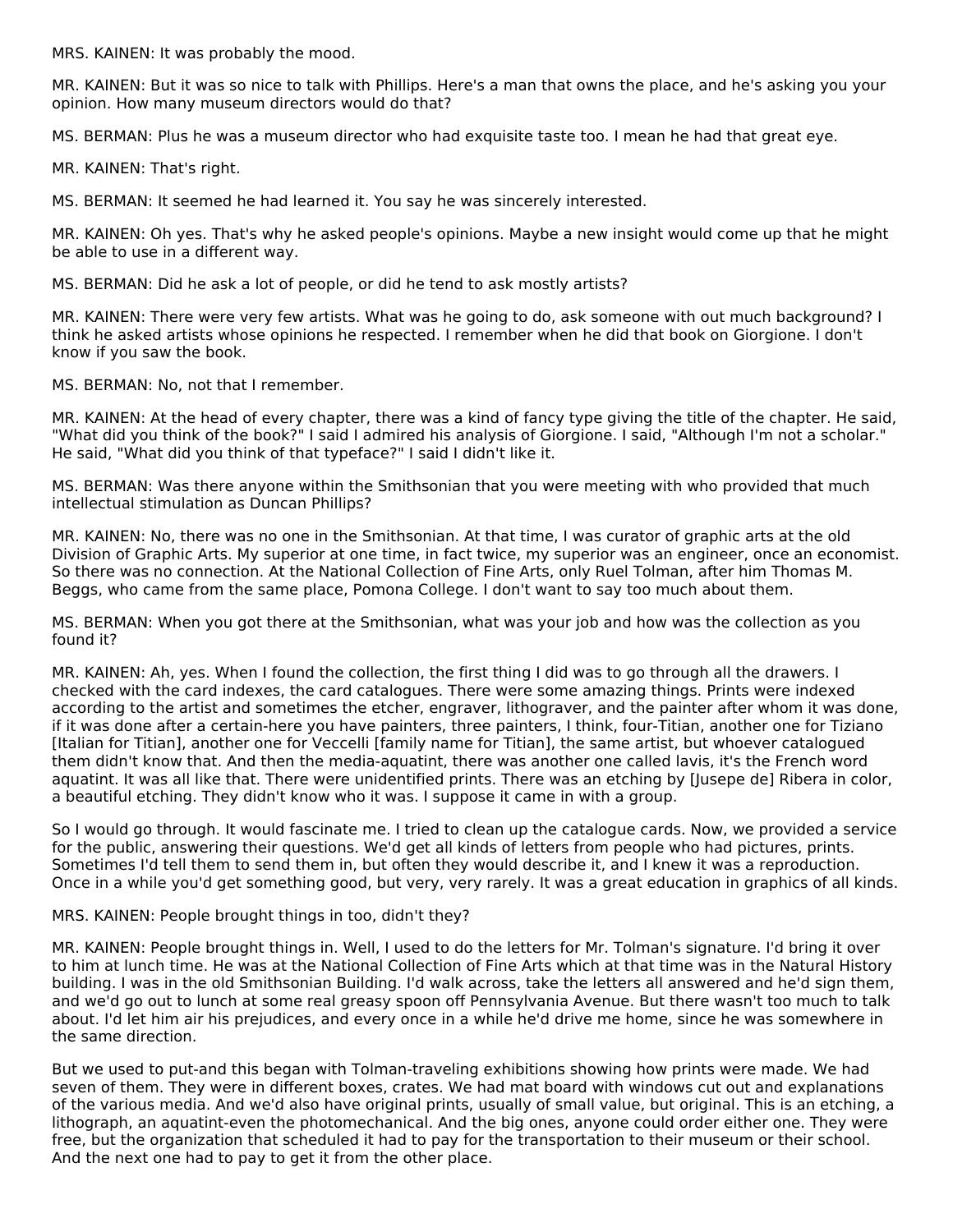So we'd send these invitations, these descriptions, out to various museums, schools, all over. And we'd make the schedule at a certain time of year. We'd try to schedule exhibitions in the same area. And this kept up for some time. Tolman started it, I suppose, in the late '20s. It kept up for a long time. Every once in a while it would be refreshed. I kept it up for a while, but it became difficult. Some place in Texas refused to pay the cost of receiving the show. This was a big one. And this happened, you know, what, \$35 or something like that-too much. We had holes where they could hang it up on the wall. So I decided the best thing to do now, this was in the middle of the war, was to end it-no more.

And of course, we had exhibitions in our hallway in the Division of Graphic Arts.

MS. BERMAN: Why is it that you had prints from European artists? Did the Smithsonian collect that?

MR. KAINEN: At that time it was the Division of Graphic Arts, and it wasn't the art that was important; it was the technical method. The Division of Graphic Arts was part of the Department of Arts and Industries. Printmaking was considered as an industry, along with fisheries and other things, to show that it's part of a common heritage. So we explained that the processes were beginning with cave art, cave drawing. We described not in the traveling exhibitions, but when I did the scenario for the full exhibition, I began with pencil, crayon, explained what they were, took in everything.

MS. BERMAN: I also have some notes here saying that the collection had been left the same, since 1895, until you got there. Could you explain that please?

MR. KAINEN: Yes. We had-we didn't have any funds for acquisition. The people there made no effort to acquire. The person who had acquired was Sylvester R. Koehler, who had been director of prints at the Museum of Fine Arts in Boston. He had written books on [Albrecht] Dürer, had translated [Maxime] Lalanne's Treatise on Etching [1880] into English. He was a real scholar, an old German. He organized the exhibitions to begin with. He even got the photomechanical prints. We had the greatest collection of photomechanical prints anywhere, even more than that place in England. So he was a real curator. But he died in 1895 and after that no one did anything.

So I came. I saw all these gaps. We also had, on the walls, prints tracing the history of each method. We had a woodcut by Dürer with a green chiaroscuro tone on it, against the wall, next to the window. The green had faded in proportion as the light hit it. Nearer the window it was more faded.

The first thing I did when I became curator was to take them all down, because there were some great prints. The idea supposedly was to teach the public. It wasn't like that when Koehler was there, because it was in a different building. I suppose Tolman's predecessor, who was a librarian, had put them up, and Tolman left them there. So we had not only Dürers and Schongauers, Rembrandts, everything on the wall, forever.

Well, I was wondering how I could-first of all, I used to acquire from artists who showed there, as I didn't have money, but they would often give something. But I found that when we made out the annual reports, we had one category called equipment. We could get all the money we wanted for equipment which meant map cases, cases of some kind, or desks, typewriters. So once, I idly asked whether or not the map cases included what was put in the map cases. I thought it was too foolish. They said, "Of course, it's part of the equipment." I couldn't believe it. So I began buying. I had to write a memo to my superior explaining why this piece of equipment was necessary. I said, "To fill out the history of this medium, to fill in gaps in the history of the medium." I bought Manet, a color mezzotint by someone around [Louis] Legrand, Bonnard color lithographs, Toulouse-Lautrec, Picasso, even Daumier. Nothing was there. So I bought German Expressionists. They're all wasted there now. But there was no-this was the old Division of Graphic Arts. The National Museum of American Art wasn't in existence-well, the National Collection was in existence, but it was in abeyance. So that's one way I was able to bring it up to date.

Also I did photomechanical work. I got early silk screen work. Went out to Cleveland and saw Burt Zion, who I had written on, that old-timer. So all this early photomechanical stuff, after Koehler, who had really collected up to his time. I picked up after him. The others were really practically time-servers. Also, of course, I did some publication.

MS. BERMAN: Where are those now, the works of Manet and Toulouse-Lautrec, where in the Smithsonian?

MR. KAINEN: Still in the old Division of Graphic Arts, just in cases, hidden.

MS. BERMAN: People don't know, by and large, that they're there?

MR. KAINEN: No.

MS. BERMAN: That's astonishing.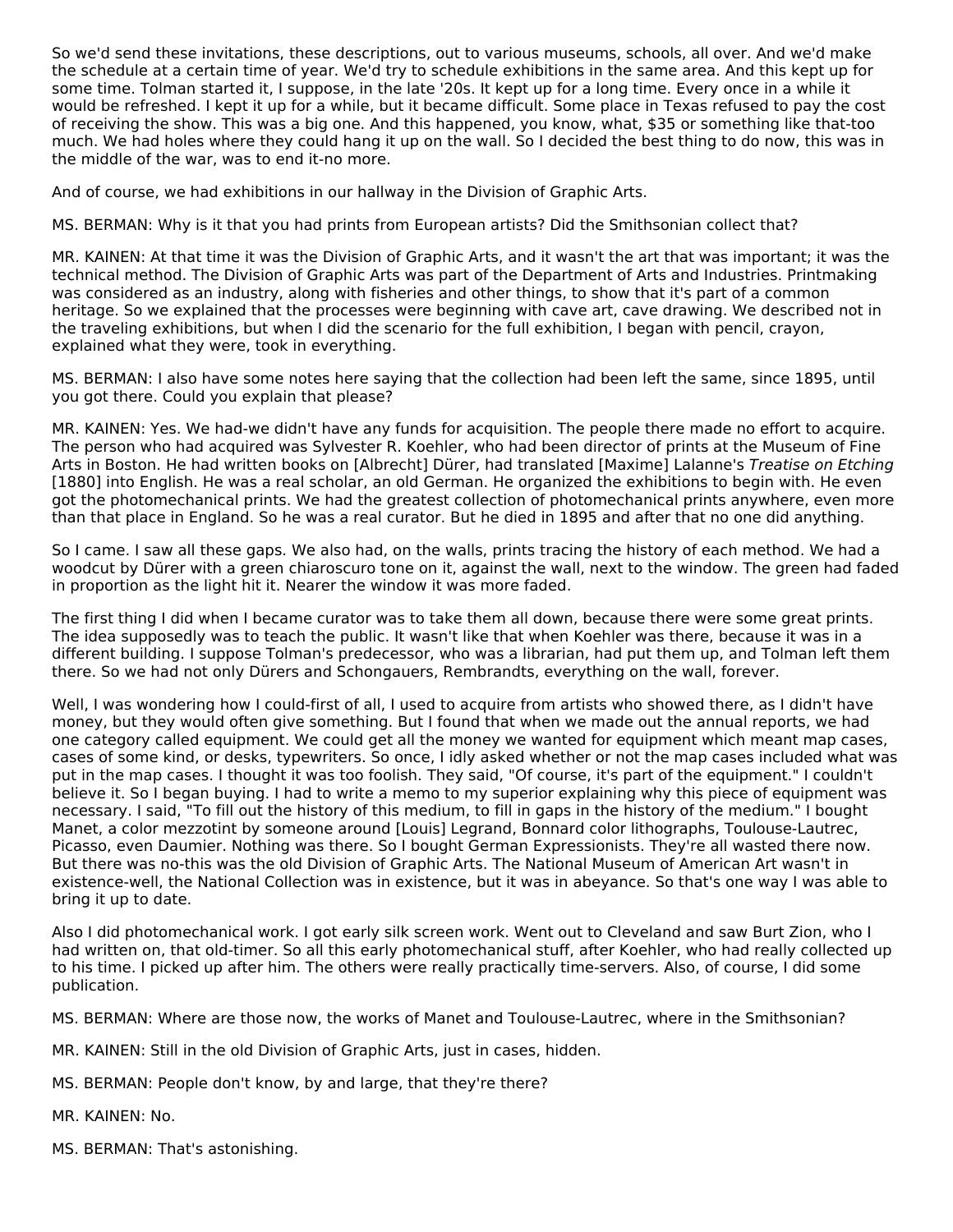MR. KAINEN: Well, at one time the National Collection of Fine Arts, when I was there, tried to get them. But the Division of Graphic Arts wouldn't budge. The Secretary wanted them moved over.

MRS. KAINEN: It became a fight between two divisions, including the director of the National Collection.

MR. KAINEN: See, they don't need this. If they want to show what engraving is, they don't need Dürer's A Dream, which I acquired, or Marcantonio Raimondi's St. Cecilia. Beautiful impressions. They could just put a steel engraving explaining what engraving is.

MRS. KAINEN: They also have things like that Hassam collection. You might mention.

MR. KAINEN: The old Division of Graphic Arts was the only museum in Washington to deal with prints. Even the National Collection of Fine Arts had very few prints. The only prints they had were given to them by the Chicago Society of Etchers, the most uninspired etchers of the '20s or early '30s.

Well, when Mrs. Hassam wanted to place Hassam's prints, she gave them to museums and libraries around the country. Hassam was famous as a painter, but his prints were too modern, you know, his style. In that period printmaking was so far behind painting. So there's a full collection of Hassam, almost full, etchings, lithographs. They don't need full collections. The same with Pop Hart, a big collection given by his daughter, I guess.

MRS. KAINEN: And the other things they'd given through the National-

MR. KAINEN: Yes. It was the only place in government, the National Collection of Fine Arts or the Division of Graphic Arts. Oh yes, so there was in the 19th century Samuel [Putnam] Avery. He gave Bauhaus [Felix-Hilarie Buhot], all kinds of things around this period, [Mariano] Fortuny, who was a very good etcher, and there were others like that.

[End Tape 3, Side A.]

MS. BERMAN: [In progress]-Gene Davis and these wild abstractions he was doing in his studio and you would go up once a week.

MR. KAINEN: Yes. And I'd tell him I didn't see any relationship between any of the parts, nothing was happening in composition. I said, "The eye isn't being given an interesting journey in any way. You don't see any structural elements that give you a sense of order." He said, "Well, I don't want composition. I don't want any of that stuff." I said, "You have composition whether you like it or not, and it's very bad composition." So he began to get very sober.

I would bring reproductions, old masters, modern, and show him how they were put together. He said-after all, this was all new to him. After all, he-

MS. BERMAN: He never studied art?

MR. KAINEN: Never. He never studied art. He was an old-I wouldn't say old. Anyway, he started. He used to see shows in New York, and he got interested, but he never drew from life. He never made much about it. So we would discuss it and that would bring in the literary references. Well, anyway, it was association with me that a lot of it rubbed off so that-I visited him as a matter of fact for seven years. Then when I got the grant to go to Europe-when was this?

#### MRS. KAINEN: In '57?

MR. KAINEN: Oh, yes, this was '56; I got the grant. Kenneth Noland took over for a couple of months when I was in Europe. Now Gene used to pay us a small amount, but obviously you just don't go over for nothing, and often he would take me to lunch, because after all, he was 3A making a big living. But he had tremendous drive. He did a lot of work. He'd get up, as I say, at 4:00 in the morning, work until 8:00. I was amused that he'd leave his palette to be cleaned by the maid. He taught her how to clean the palette.

Then he began working on newspapers later on. He was putting colors on newspapers. He said he heard that Picasso did that. This was quite a bit later. But I don't see how it could be done unless you taped down the newspapers. Maybe you could do that. But then he has a good mind and he saw a lot of shows and was very forceful.

I also arranged for his first show at the DuPont Theater Gallery of Art, which was a good gallery then and did a foreword for his catalogue.

MRS. KAINEN: Drawings.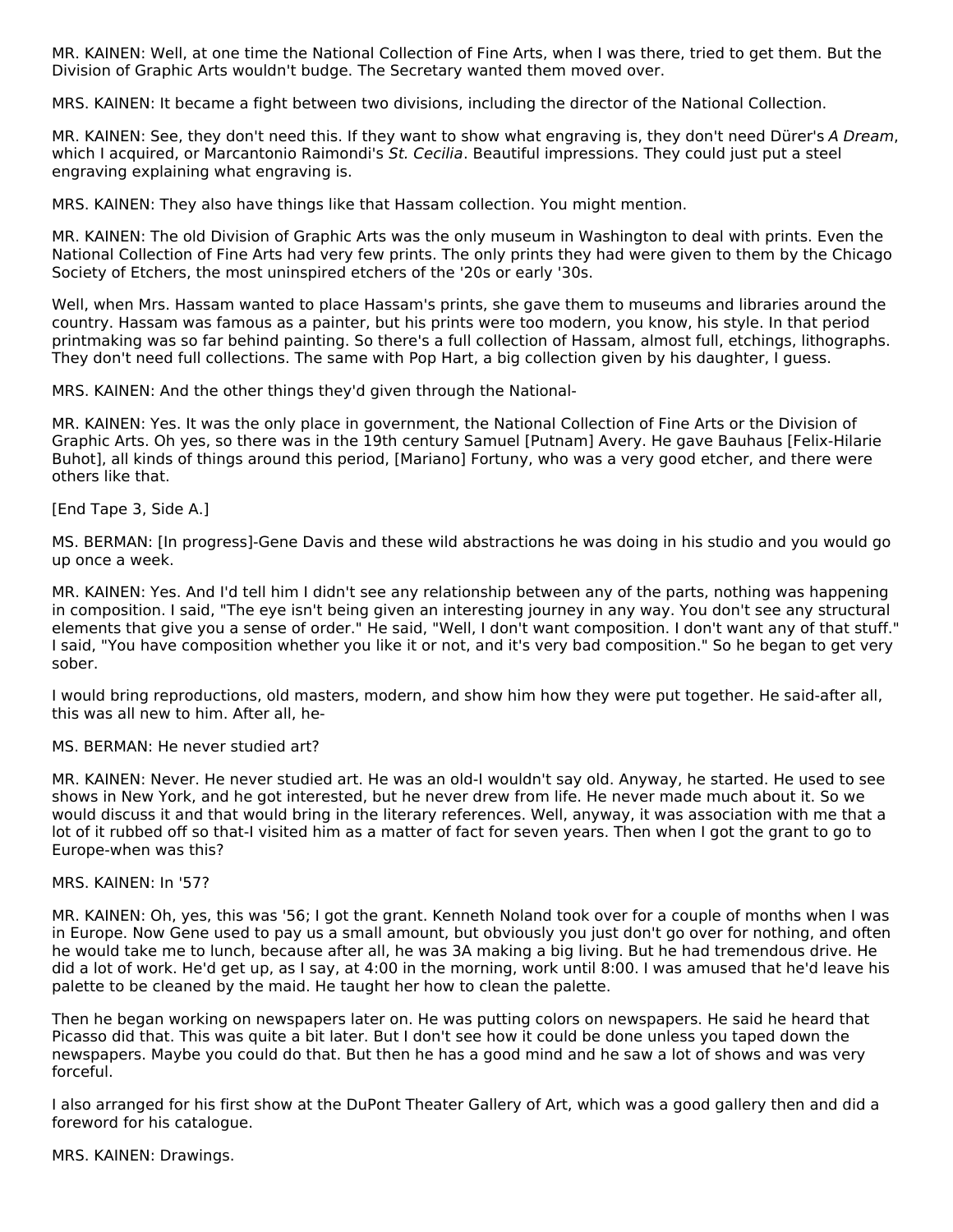MR. KAINEN: Drawings, yes. A new book on Gene is coming out soon. I just wonder what will be. He mentions it as a friendly interchange. We'd visit our studios once in a while.

MS. BERMAN: He doesn't admit that you came once a week?

MR. KAINEN: That's right.

MRS. KAINEN: He denied in print that he had ever been paid. Noland called Jacob and we found out that he paid Noland more than he did Jacob.

MR. KAINEN: Well, Noland was more realistic.

MS. BERMAN: Besides talking and bringing in reproductions, did you give him painting demonstrations and teach them how to use the color and things like that, the technical stuff?

MR. KAINEN: No.

MRS. KAINEN: You did show them about color reactions though, didn't you?

MR. KAINEN: Well, you'd discuss it, sure, as part of composition. But no, he just learned. He did so many drawings. But I did show him a lot of reproductions.

MS. BERMAN: Six or seven years of critique, that's like going to school. It's being tutored really.

MR. KAINEN: That's right, come to think of it. Well, he was always dependent, at that time, on somebody. He had a psychiatrist. He'll still be going to the same psychiatrist. That's another matter.

MS. BERMAN: How did you meet Noland?

MR. KAINEN: Well, Noland had a show at American U., somewhere around 1950. It had to be before 1950, shortly after I came here. The work was very good. Very few of those paintings remain because he destroyed them. He destroyed everything before the color-field school. Fortunately some remain in private collections. One is at the National Museum of American Art-beautiful paintings. Sometimes little hints of Pollock or Klee, but very lyrical, nice paintings.

Well, Noland arranged for a retrospective at Catholic University. He was teaching at Catholic University. We also had a retrospective of David Smith, a big show of David Smith. No catalogues, not even a leaflet. Fortunately there was one review of the show, my show, by Florence Berryman. She liked the landscape, the only ones she really liked. "This is one the layman can understand. He got more and more abstract until the last work is so totally abstract you can't make anything out. What will he do next?" But it was a big show. There must have been 50 or so paintings or something like that.

MS. BERMAN: Except for this lucid landscape, most of what you were doing though was involved with myth and ritual. Is that correct?

MR. KAINEN: Do you mean in the '50s?

MS. BERMAN: In 1952, in that show.

MR. KAINEN: No. In that show it was a retrospective.

MS. BERMAN: Oh, I'm sorry. I didn't catch that. I'm sorry.

MR. KAINEN: But when I showed at the DuPont Theater, that's the one that-that was '52, early in '52. That was totally abstract. I just wanted these cryptic symbols and evocations but using shapes. I didn't quite know what I was expressing. And I thought that was the best thing, because you never express what you think you're expressing.

MS. BERMAN: I don't think you know till later, too, when you can also look at the time. You're putting something into it what's going on all around you.

MR. KAINEN: That's right. You shouldn't editorialize. You trust your instincts.

MS. BERMAN: Let me turn this off for a second.

[Audio break.]

MS. BERMAN: This is Avis Berman interviewing Jacob Kainen at his studio in Washington, DC, on September 21,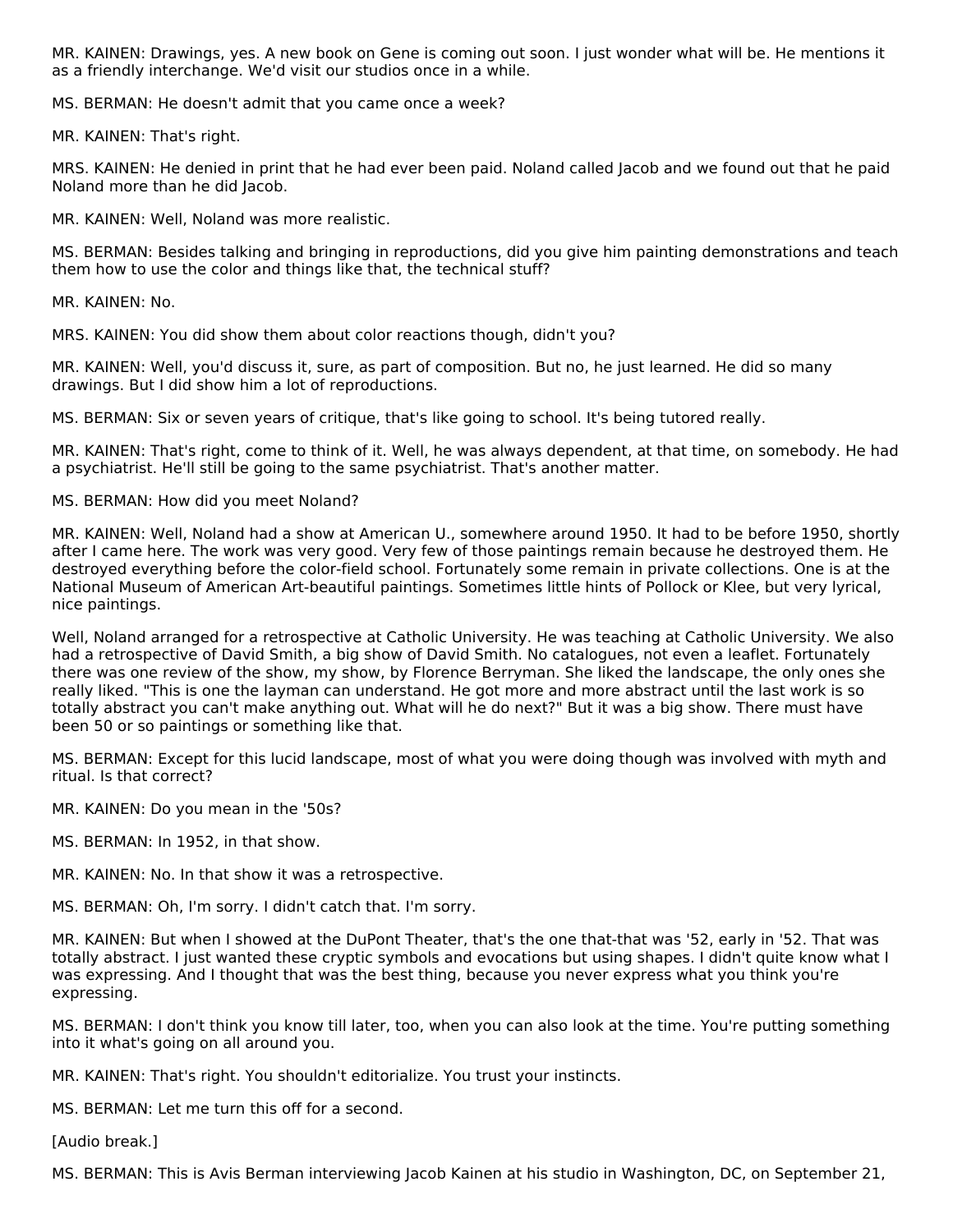1982. I want to begin repeating a couple of the questions we missed because of the defective tape. When I had left off, we were talking about your curatorship at the Graphic Arts Division at the Smithsonian. One of the questions I wanted to ask you was how do you think your being an artist influenced how you conducted your job in the Smithsonian and how you acquired and chose?

MR. KAINEN: I was in a museum that didn't really specialize in art. The Division of Graphic Arts of the U.S. National Museum took in graphic arts basically as an industry. It was involved not only with fine printmaking but with photomechanicals. And there were great gaps in the collection, since the only person who really had a background before I was there was Sylvester R. Koehler, who also was curator of prints at the Museum of Fine Arts in Boston. He collected everything to begin with, not only fine prints but photomechanical.

Well, I began as an aide, and then became assistant curator and curator in a few years. When I was curator, I could make decisions. Before that, that was 1946. So after all, I was a New York artist. I put on shows. But those shows had been put on for a long time prior to my putting them on. But my superior was ultra-conservative. He thought [Paul] Gauguin was a fake, and El Greco's drawing was rotten, as he said. So I had to practically start from scratch with modern art. And I mean Daumier, Manet, Bonnard, and so forth. So I started building up the collection there.

With contemporary artists, I put on shows of Adja Yunkers. First show, I think, in this country-Josef Albers, Hayter, Louis Lozowick, and people like that. And I think that my being an artist gave me a certain security, a feeling of security, in my own judgment.

MS. BERMAN: Was it an attraction; was it an asset to them that you were an artist? Did they consider that?

MR. KAINEN: I don't know what they thought, probably not, because I was never included on any of the exhibition committees at that time.

MS. BERMAN: During the time when you were a curator, you had a very busy work schedule. So why don't you tell me about what you did.

MR. KAINEN: I was curator, of course, during the day. And part of my job consisted of identifying things brought in by people and work sent through the mail. I worked during the day, got out at 5:15, and drove up to 31st and M where I had a studio. I'd work there from, say, a quarter to 7 to 11 or so, drive home, and start doing my research because we couldn't do research on the job. We couldn't do any writing. I was the only one in the department to begin with, and then later I had an aide. So I'd work on my research and I'd work pretty late, sometimes till 2:00 and later, then get up around 8:00 in a nightmare fog, dress, and get down to work by-I was supposed to be there at quarter to 9. Sometimes I'd come closer to 9:00. And often there were times when I had classes at my studio, two classes a week. I always had some classes. When I didn't have them in my own studio, I worked at the Washington Workshop, Center of the Arts. I worked at American University for one semester to pay for the cost of the studio.

MRS. KAINEN: How cold was the studio?

MR. KAINEN: Well, on M Street there was no heat. So I had a little radiator, but it didn't give off much heat. So often during the winter I would work wearing an overcoat, rubbers, but I didn't wear gloves. After a while, my fingers began to crack. I still have problems with that.

MRS. KAINEN: He also worked part-time at Hecht's on his vacation as a salesman.

MR. KAINEN: The point is that I was always busy.

MS. BERMAN: Wildly so.

MR. KAINEN: And sometimes I'd write poetry late at night which I still have a store of. Nevertheless-

MS. BERMAN: How long did this continue for?

MR. KAINEN: Well, from 1942 to I guess it was 1968. And I remember I told one of the guards, a Spanish guard, named Irisari, he was a very intelligent man. He was asking me questions. He wanted to teach me Spanish. He saw me come in. He said, "How much sleep do you get?" So I told him. He said, "Mr. Kainen, don't do it. Don't do it." I still remember that.

MRS. KAINEN: The doctor said he didn't know why he had not had a complete physical breakdown due to such-

MR. KAINEN: Well, I produced. And I remember when I went to New York to visit de Kooning and [Jack] Tworkov, who had studios side by side on Broadway and 10th, something like that. I came there at 12:00 and neither of them was working yet, was in. There was a vast pile of mail addressed to Willem de Kooning, which he hadn't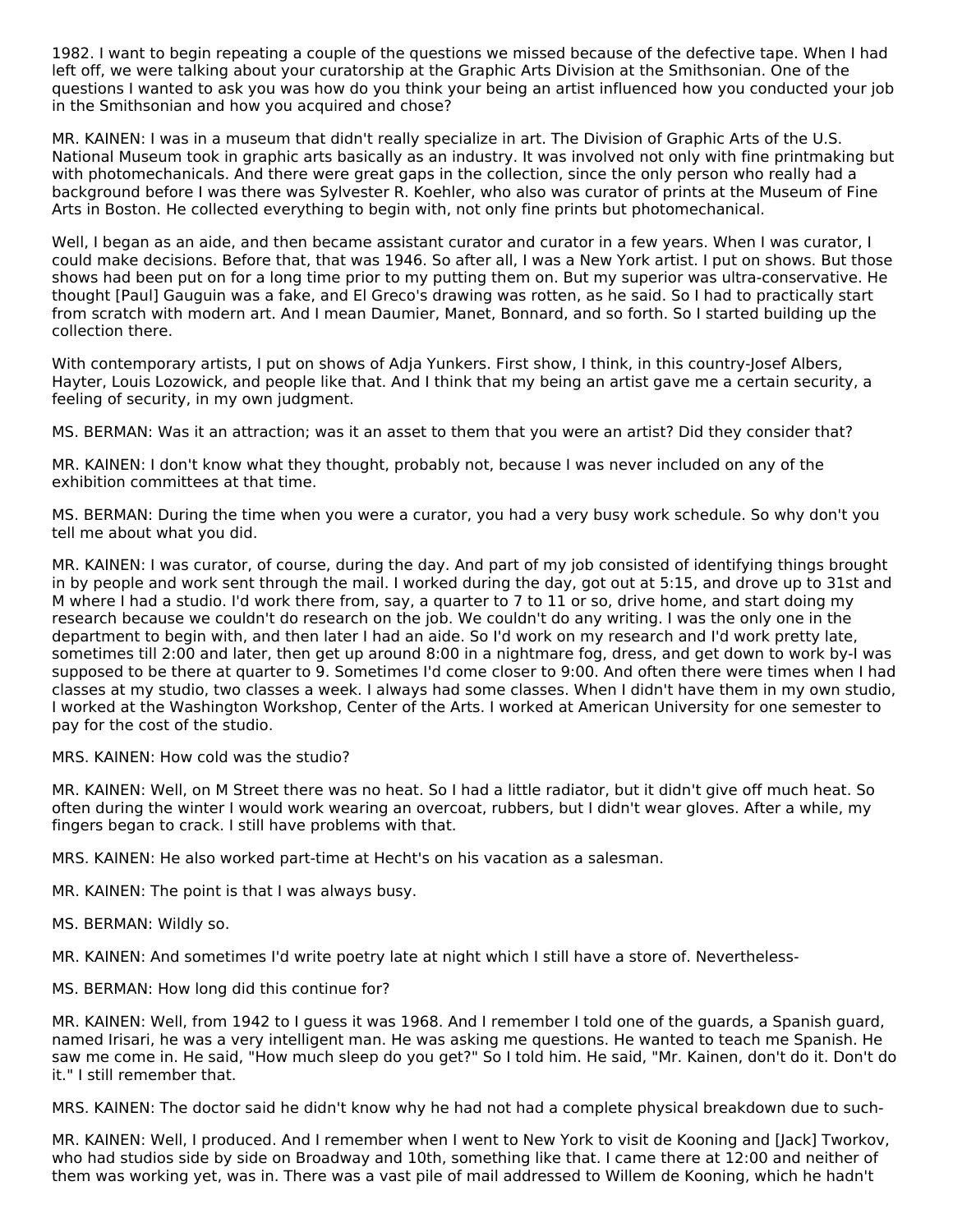opened. Of course, this might not fit in with what you're saying now. But when I went up, they came in about 12:30. I told Bill, "You have all that mail downstairs." He said, "Oh, if I open it, all kinds of obligations." Even if there were checks in there, he wouldn't-that's the way he is.

But I used to travel, too. We had field trips. So I traveled around the country to various places.

MS. BERMAN: That was probably more relaxing.

MR. KAINEN: Yes.

MS. BERMAN: When did the Smithsonian start allowing the curators to write their exhibition catalogues [not] on their own time?

MR. KAINEN: It was after 1970, maybe the late '60s.

MS. BERMAN: Why were they so odd about that?

MR. KAINEN: There was no-well, the British Museum was the same thing. Arthur M. Hind wrote his catalogues on his own time. Supposedly we had a half hour for lunch. Of course, no one paid much attention to that. But you couldn't take days off to do any writing.

MS. BERMAN: Even though the copyrights would be from the Smithsonian.

MR. KAINEN: The copyright belonged to the government.

MRS. KAINEN: That Jackson book is a very important book, and it's lost, because the GPO [Government Printing Office] published it and didn't keep the plates.

MS. BERMAN: Well, I want to get into the-you taught at the Washington Center of the Arts. I'd like to know what dates you taught there.

MR. KAINEN: From 1947 to 1954. The workshop supposedly started in 1945. That's what I read in the publications, but it wasn't really the workshop. It was the Potomac Cooperative. The workshop was a part. The workshop actually opened in 1947 on the top floor of the [Walsh] McLean mansion which is on 21st and Massachusetts.

MS. BERMAN: Near the Phillips.

MR. KAINEN: Near the Phillips. We had a whole floor, but no cardiac patients could come there because of the long flights of steps. It was mainly adult education in the arts-painting, sculpture, the dance, writing, various other things.

MS. BERMAN: What sort of people came there, a typical student?

MR. KAINEN: Intelligent people but mostly grown-ups. They were not professionals. Some good artists came out of it, but not many. Most people were lawyers or people in professions who wanted a hobby. But some serious people came up too. They were all serious. I mean, professionals.

MS. BERMAN: What did you teach?

MR. KAINEN: I taught painting and I also taught printmaking. I opened a class in etching there, got a little press.

MS. BERMAN: In the teaching of painting, what did you concentrate on teaching your students?

MR. KAINEN: I would set up still lifes and I would have models. I wanted them to learn to draw. And to me, drawing was making shapes, making interesting shapes. While learning to draw, they would also learn to compose and to make shapes. But many of them were beginners and I didn't believe in just letting them flail about. I wanted them, first of all, to match the colors so that they could mix what they wanted. So I set up still lifes with certain shapes and color arrangements and I would help them in telling them how to mix the color. I never worked on their canvases. I told them to make their own decisions. If they got completely hopeless, I'd help, but only then. Because if I made all the decisions for them, it was bad for them.

Anyway, there was drawing from nature but simplified patterning. I didn't mind if they painted directly from nature. They could always be creative later. I know when Morris Louis came there, he had them put the canvas on the floor and pour, but they had no prior background so I felt it didn't mean anything.

MS. BERMAN: It wouldn't be a breakthrough for them.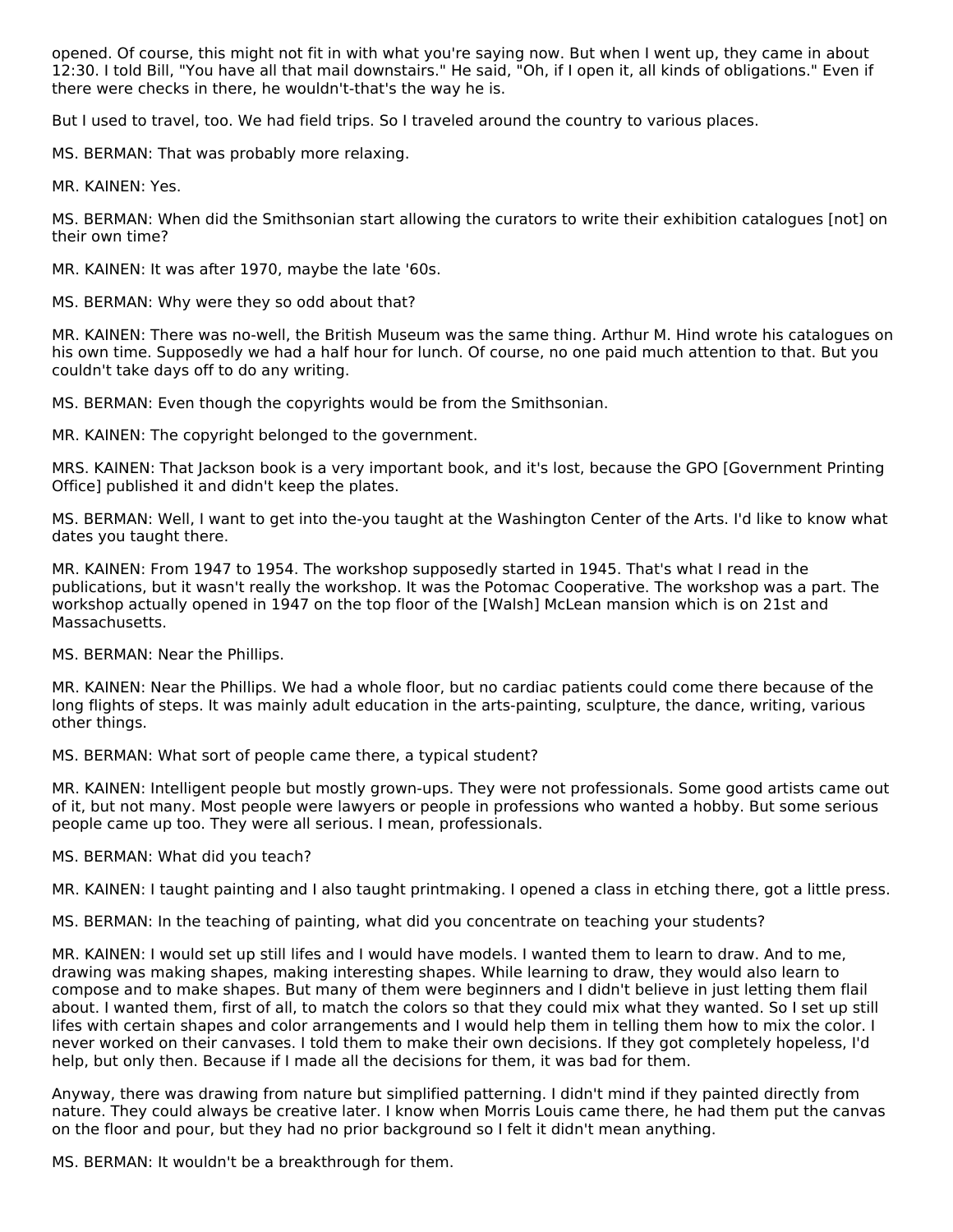MR. KAINEN: No. They had nothing to break from. So I thought, I'll give them the fundamentals. They can take it from there.

MS. BERMAN: Let's go to Gene Davis, who was one of your first students. This is still what we lost before. I'd like to know how you met him and how you influenced him as a painter. We'll start from the beginning.

MR. KAINEN: In 1950, Gene started coming to the workshop. He looked around at various classes. He never was officially a pupil there. He came to my class and then he started bringing little works to me, paintings on canvas board where he'd embed little stones and things of that sort. First though, he did little things that were very Klee-like. The line was rather uncertain, but I could see he had a lot of courage. He used to go to New York and see the shows. He knew the names of the painters and their work. Then, after a while, he asked me to visit him at his home during lunch hour.

MS. BERMAN: When you say he came to the classes, what was he doing? What was his job in his other life?

MR. KAINEN: He was editor of the American Automobile Association Journal. Before that, he had been a White House correspondent but was fired from his job, because he had leaked news to Drew Pearson. Truman found out about it, so he lost his job.

MS. BERMAN: So he had never studied art before?

MR. KAINEN: No, he had never studied art.

MS. BERMAN: He just wanted to be an artist?

MR. KAINEN: He wanted to be an artist. Then he began working furiously for years. He'd get up at 4:00 in the morning and make numerous, hundreds of drawings in ink and wash on paper, on a fairly thick paper-gristle board. Then he began painting. I would come in once every two weeks or so and look at his work. And he'd pay me. After all, you know, I was coming in, and he wanted me to come there. So he really worked.

I would bring in reproductions, because his painting was very chaotic. He was being abstract but he didn't know what he was doing. So I'd bring in reproductions, old and modern, and start analyzing the compositions. He said, "I don't want any composition." I said, "You have composition whether you want it or not. It happens to be very bad composition. Things relate to one another or they don't." Some of the things were half modeled out, some were flat, didn't know how he was looking at it. We'd go to galleries and museums and this kept on for seven years, with one break in 1956, when I went to Europe for three months. Kenneth Noland took over.

Now at the workshop, I gave Gene his first exhibition, since I was a member of the committee at the DuPont Theater Art Gallery. And we had some very good shows there. We had a show, Alma Thomas, Kenneth Noland, and some other artists in Washington. I wrote the foreword for his catalogue. Well, I also did a piece on Gene for Art International 1966. Andrew Hudson was supposed to do it. At that time he was a critic for the Washington Post. He kept delaying and delaying, and finally Gene said-well, he wrote to James Fitzsimmons, and Fitzsimmons said it would be fine if I did it. So I did a piece. Gene said, well, it had to go through him, so I gave it to Gene and I have a letter from Gene in which he said, "I made a few changes. It didn't alter your point of view, but for the sake of accuracy-" What he cut out was the fact that I had said he was influenced by his friend, Kenneth Noland. He said, "That wasn't so at all." But it appeared in Art International. It was "Gene Davis and the Art of Color Interval." I was trying to give some formal basis for his work, and Gene has used that since. He's interested in color interval. But it made me persona non grata with Andrew Hudson, because the next exhibition I had, he gave me a withering review.

MS. BERMAN: I don't understand what made you persona-that you wrote it, or that you didn't put Noland in? I don't understand.

MR. KAINEN: Why-

MS. BERMAN: Hudson was angry with you.

MR. KAINEN: Oh. Hudson was angry with me, because he was supposed to have written it.

MS. BERMAN: Oh.

MR. KAINEN: But he kept delaying. And Gene said, "Well, we want it in pretty soon." So I had undercut Hudson, who wanted to write for the journal.

MS. BERMAN: But you feel that Davis's stripes did come from Noland.

MR. KAINEN: Davis's whole idea of using masking tape, for example, yes. And stripes, too. But we used to visit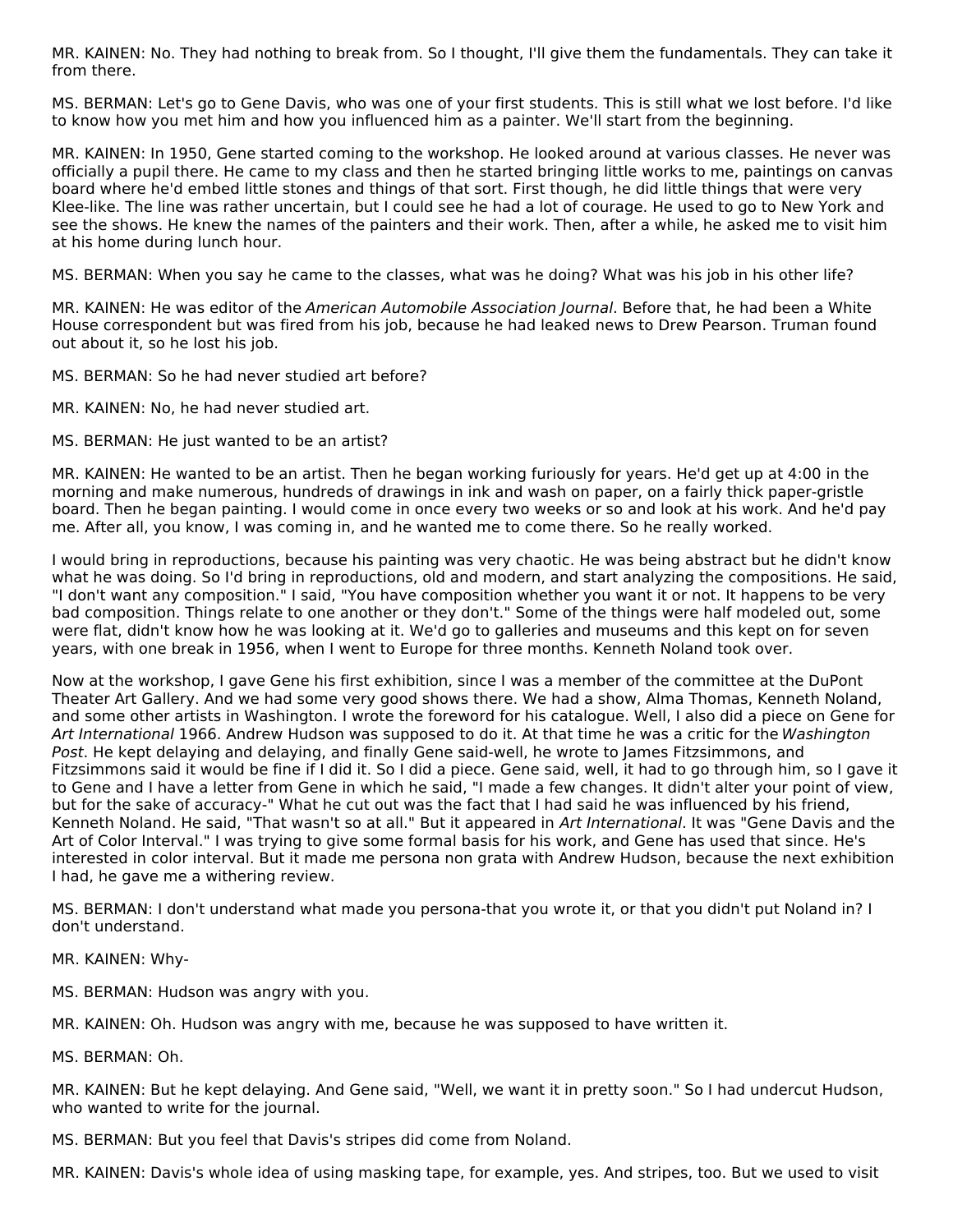Noland. That is, I remember a time when Gene and I visited Noland's studio. He had a studio that one arrived at through a trapdoor up a ladder. There was some very small business downstairs, and he had a room with no heat. He also had a little stove. We came up to see it, climbed up the ladder, pushed open the trapdoor. Noland had paintings all over the place, flung around. Noland said, "I'm trying to make it as bad as I can to arrive at something."

So certainly when Gene went into color-field painting, he had some model.

MS. BERMAN: What do you think Noland's position was in the development of this new phase of art in Washington?

MR. KAINEN: I think it was very important. Noland was-in the beginning, Louis just did dripping. It was like Pollock. It was black on white. But the painting had a sort of grayish tone. It wasn't on raw linen, on raw cotton duck. But it was dripped in the same way, but without the authority of Pollock. He had a show at the workshop, Louis. I think it was late in 1953, the year he got there. All those paintings, which he eventually threw away. Noland was using color, painting in pastel, a little de Kooning-ish, but beginning to be a little more geometrical. After all, he had studied with Albers and [Ilya] Bolotowsky. But it took him some time to get his own point of view, but he did beautiful paintings, a touch of Klee and a touch of Pollock, and a touch of de Kooning, but beautiful because he had a very good sense of color. And Louis hadn't done anything like that until after '53, about '54, maybe.

MS. BERMAN: What the books say about Louis was that the breakthrough in color came after seeing the Helen Frankenthaler painting. Do you agree with that?

MR. KAINEN: Yes, I think so. I don't think too much of the Helen Frankenthaler painting. I think it's very tasteful. There are certain echoes of Gorky in it. It's a little flabby. All her work is. It's like flabbiness to me, you know, not firm. But it was an extension of Pollock with color, and I think that's what Louis was looking for.

MS. BERMAN: Regardless of the merit of the painting itself, I think the point that it was supposed to be a springboard for them.

MR. KAINEN: Oh, yes. It wasn't only that. It was the fact of staining, because in 1961 when Noland was very wellknown, he came back to Washington, visited the Jefferson Place Gallery where we were showing, there was a group show. He said to me, "Painting up till now has been sculpture painting. What I'm interested in is sensation painting." That I think was what they got from the stain, the idea that it was an avenue. I think that's true.

MS. BERMAN: Sensation was the word he used?

MR. KAINEN: Sensation painting.

MS. BERMAN: Because sensation, of course, was the great word of the Impressionists. They were always talking about their sensations.

MR. KAINEN: You mean Cézanne?

MS. BERMAN: Uh-huh.

MR. KAINEN: "You've stolen my little sensation," about Gauguin.

MS. BERMAN: Uh-huh. You mentioned that de Kooning came to the Center?

MR. KAINEN: Yes. De Kooning came there in 1953 and he gave a talk. Leon Berkowitz put on very good shows. He was running the Center. There was a show of Motherwell's collages, the dress pattern things, early. There was a show of de Kooning, and de Kooning came down. He gave a talk. De Kooning said, "I don't know if my work's any good. The insurance executives, bank presidents, if they don't like my work, maybe it's lousy." He said the way he paints is like going through a thick forest. You bump against one tree; you bump against another until you finally see some daylight. He also said, "What I'm interested in is hallelujah painting," which is probably better than Abstract Expressionism with him.

MS. BERMAN: Did he actually lecture or did he just talk off the cuff?

MR. KAINEN: He talked off the cuff. But de Kooning is really very brilliant. He has unexpected terms.

MS. BERMAN: Yes, that's what I was going to say. He has an unusual point of view. If you can coax it out of him, he'll give you something very interesting.

MR. KAINEN: Certainly, if he has somebody to rub his mind against. Otherwise, he won't.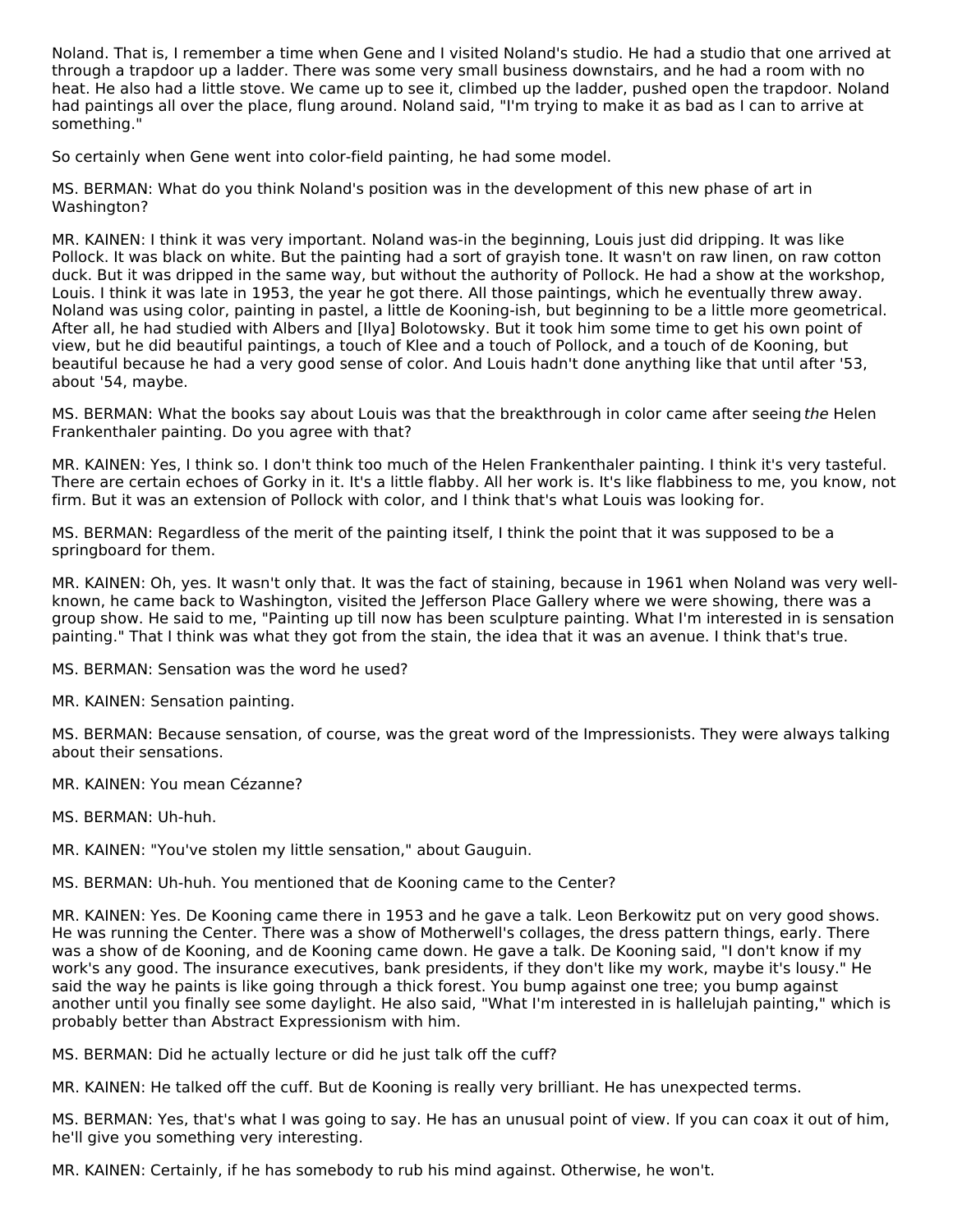MS. BERMAN: Now you mentioned Alma Thomas who was certainly another famous pupil of yours. So why you don't tell me how you met her and about her.

MR. KAINEN: In 1957 I was asked by people at American U. to teach a class of advanced students. Robert Gates was going on sabbatical for a year, maybe more. So I accepted, two evenings a week. But when I came to the first class, I found that I had 32 students. It was an enormous shed. I said, "Advanced students?" There were people who were afraid to squeeze paint out of a tube. There were about four advanced students. I'd come there and there were mousy little people in the corner. So I'd have to come early to try to give them courage to squeeze the paint out of the tube and mix it to put on the canvas. So I felt I was neglecting my good students. Alma Thomas and Caroline Huff were good.

Well, I told American U. I would just teach that semester and that was it. I wasn't going to teach the whole year, because I'd come in early and I'd have to stay late. I had prepared something to give people their final polishwhen you look at their work, which presumably had something in it, and give them the little shuffle they needed. But when you had so many students, it was impossible. Then I couldn't set up a still life. I had to set up three or four. The still life would not be there the next time, because other instructors had taken everything. They wouldn't pay much for models. It was a very unsatisfactory situation.

But Alma Thomas then was painting from nature, painting with a palette knife in very low-key, sort of hoarse, tragic colors. Then she began working abstractly. She also asked if I would come and give her some criticism. She'd pay me. So I came from the Smithsonian, visited her home on 15th Street, give her criticism every couple of weeks. She'd have a little lunch there, a sandwich, pitifully small sandwiches. She wasn't a great eater. But she looked at everything. She really wanted to be a great painter. She not only read all the art magazines, she knew about the Bauhaus, Johanna Itten's color theories, and we would discuss whether, she said, well, should her stripes end before the edge of the canvas or not. We'd discuss what would happen. It was a different conception. But she knew Piero Dorazio, who was doing stripes, too, in Italy, with a triangular end. But also we discussed things. This kept on for a year, I would say.

In the meantime, she was interested in, she liked Gene Davis. She liked Noland. She never said anything bad about any artist, but she had a very decisive character.

MS. BERMAN: She must have because she wasn't crushed. Certainly all the odds were against her, don't you think, to become an artist?

MR. KAINEN: Well, you know how old she was. Yes. Of course, she at first was timid, because she went back to slave days. She remembered all that.

MRS. KAINEN: She also was older than she admitted.

MR. KAINEN: Oh, yes. She was at least 90 when she died.

MS. BERMAN: So how many years did she subtract from her age? Ten, do you think? How do you know about her age?

MR. KAINEN: Some friends of hers said, "She's as old as my father who would be 90 by this time, or the same age." People didn't know. She kept herself in great shape. She used to go to New York and see the shows. After all, she got her M.A. at Columbia. She'd dress up very nicely and go to Wildenstein and Duveen. They were always so nice to her, she said.

She finally took heart, afterwards, to become a real painter. Then she tried so hard. She used to paint with the paintings on her lap because she couldn't stand up long. But she'd turn the canvas over or get people to turn it over. At the very end, she had herself wedged in, to be able to stand up to paint, she was so weak. She said her body was dying, if only she had a body. But when I think of that kind of determination, you see it in the work. There's a decisiveness in the way it's put down.

MS. BERMAN: You say at the time, in 1957, when you were at American U., she was an advanced student. When did you start working with her?

MR. KAINEN: I'm trying to remember now. In the early '60s. She was still doing-she was making the change, just before she made the change to brighter colors. That came through her water colors actually. She was doing water colors, and she used acrylic in the water colors. She used acrylic. She could use acrylic because she'd put it on and it didn't have this dead flatness. There was something about it. She kind of scorned finesse. She had great conception.

MS. BERMAN: What do you think her strengths as an artist were?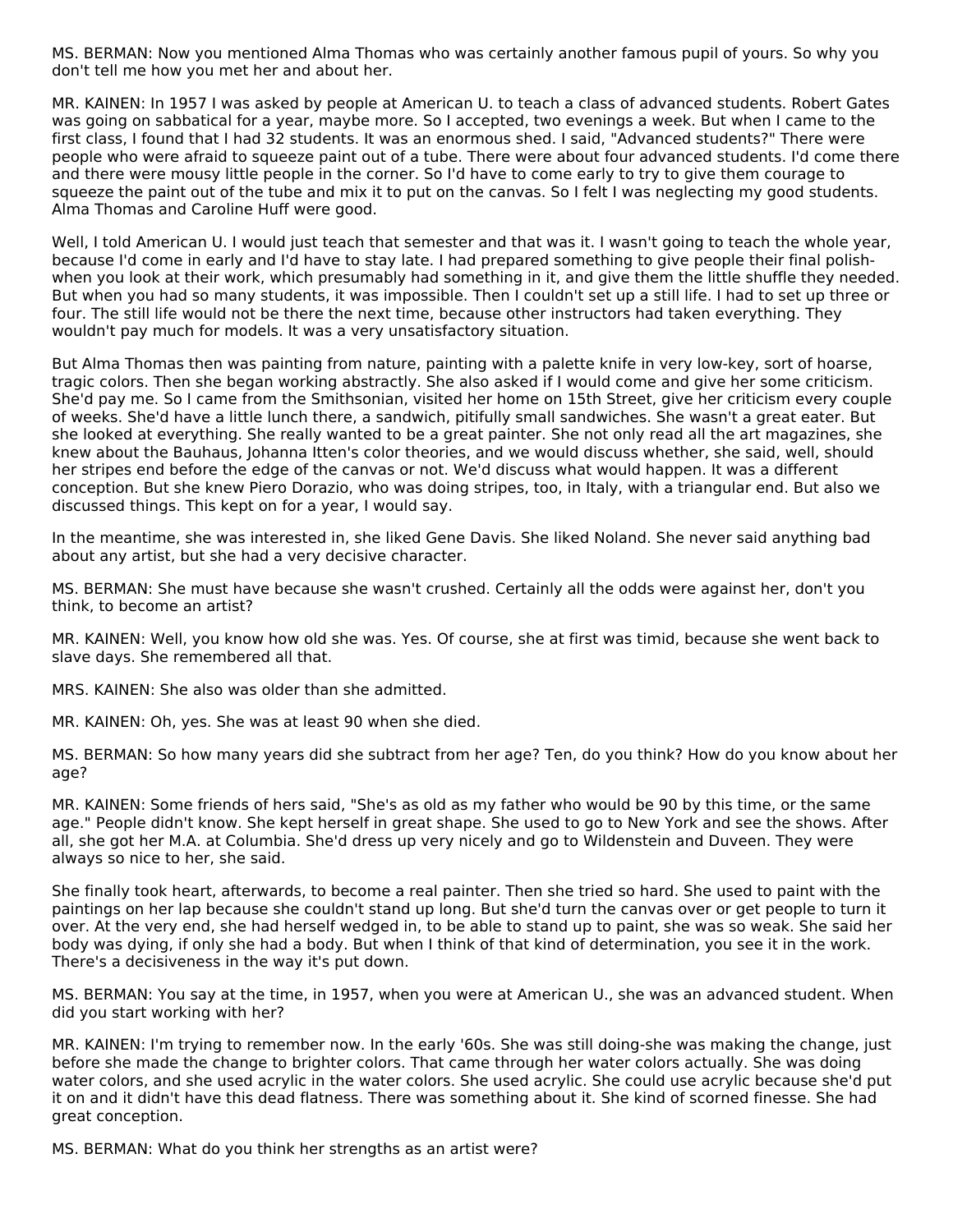MR. KAINEN: She had a good formal sense, a sense of structure, and her character. She had a very good color sense too. The colors are not routine colors. They can be unexpected, and it's rather subtle, because colors come through, background colors. Her strength is in her strength of character, too. Because even if you didn't know her, you'd look at the painting-some of the Washington critics said, "Well, there's a primitive quality in her work." There's nothing primitive at all about it. It's just that it's not precise in that sense. It's still a little expressionistic. She was the only one of the color field painters who painted like an Expressionist.

MS. BERMAN: What do you feel were the most important things that you taught her or that you brought to her that helped her flower?

MR. KAINEN: Well, I encouraged her to use color because her color was very drab. And after all, you know, she saw my work. Some of her work, as Harold Harts said, you could see her transitional work from her early work to the color field in my work. After all, it was the mid-'50s, '57, '58, and she began changing. And undoubtedly also, she saw the color field painters and that encouraged her.

MS. BERMAN: That's what I'd like to know. Exactly what part of the color field movement does she fit into, and did she know these men, and all that.

MR. KAINEN: Yes. Well, I told her her colors were murky, to get them cleaner. They're so drab. I said, "You have such power. Use cleaner colors. All modern art is clean color." She saw that. She saw Gene Davis's stripes but she didn't use stripes. She broke them because essentially she was, let's say, Tachist. I imagine it's like cyclopean masonry, put a slab here, a slab there. I mentioned I called her the Sigma of wash and color patterns. So it's a later development, but it's not the same thing. It's building.

MS. BERMAN: But she knew Noland and Louis, and I guess it was a small community. But was she friendly with these artists?

MR. KAINEN: Well, yes. There was a gallery called the Barnett Aden Gallery which had black sponsorship, and she was one of the sponsors. This was in the '40s. Noland showed there. Louis showed there. I showed there. So she knew the people, but they hadn't seen her work. I took Gene Davis over to see her work which was very encouraging for her. Gene said he liked her work, good, keep it up, and so forth. But she didn't really know them socially. I mean, she knew them, she knew their work because she kept up. But her own work, as I say, had this kind of strength, this touch. Every thing was sort of dynamic.

MS. BERMAN: What did she feel, when, at the end of her life, she did get some recognition? What happened? How did that affect her?

MR. KAINEN: Well, she changed her style. She began getting these little art nouveau hooks and rhythms and away from that kind of structure, which I thought was incredible. A new idea came to her. She was following that at the end of her life.

MS. BERMAN: But did she feel vindicated, by the way, not just in terms of a personal breakthrough, but that suddenly other people began paying attention to her?

MR. KAINEN: Oh, yes. She began to realize that she had something. But her family and everything was against her. She said, "Our people don't support art," talking about the blacks.

MS. BERMAN: Perhaps this is a crude question, but do you think that because her art was abstract, and there were no images of black people or black life, that that may have held against her in the black community?

MR. KAINEN: No, I don't think so. I think even if she had painted blacks, the black community didn't support painters.

MS. BERMAN: Now I want to go to Morris Louis and I want to know how you got to know him, if you met him in New York in the late '30s, or if you met him while you were down here and just how that started.

MR. KAINEN: I was a very active painter in Washington, and I also was curator of graphic arts at the Smithsonian. Morris Louis came in to see me one day at the Smithsonian and said that Duncan Phillips had sent him to me. He had gone to Duncan Phillips and asked him for a job. Duncan Phillips said "Well, he had no job but perhaps Jacob Kainen knows of something." He told him to go to see me.

So Louis came in to see me and said he was looking for a job. He looked me right in the eye and said, "I'm an Abstract Expressionist." I said, "So am I." He said he comes from Baltimore. Now they say he moved to Washington in 1947, which is really impossible. It had to be 1953, maybe '52. He said, "I'm from Baltimore." I looked at him. We exchanged a few statements and I somehow felt that-the strange thing about Louis, you kind of felt an integrity in him. He had a very warm look about him, very intense. I said, "Go and see Leon Berkowitz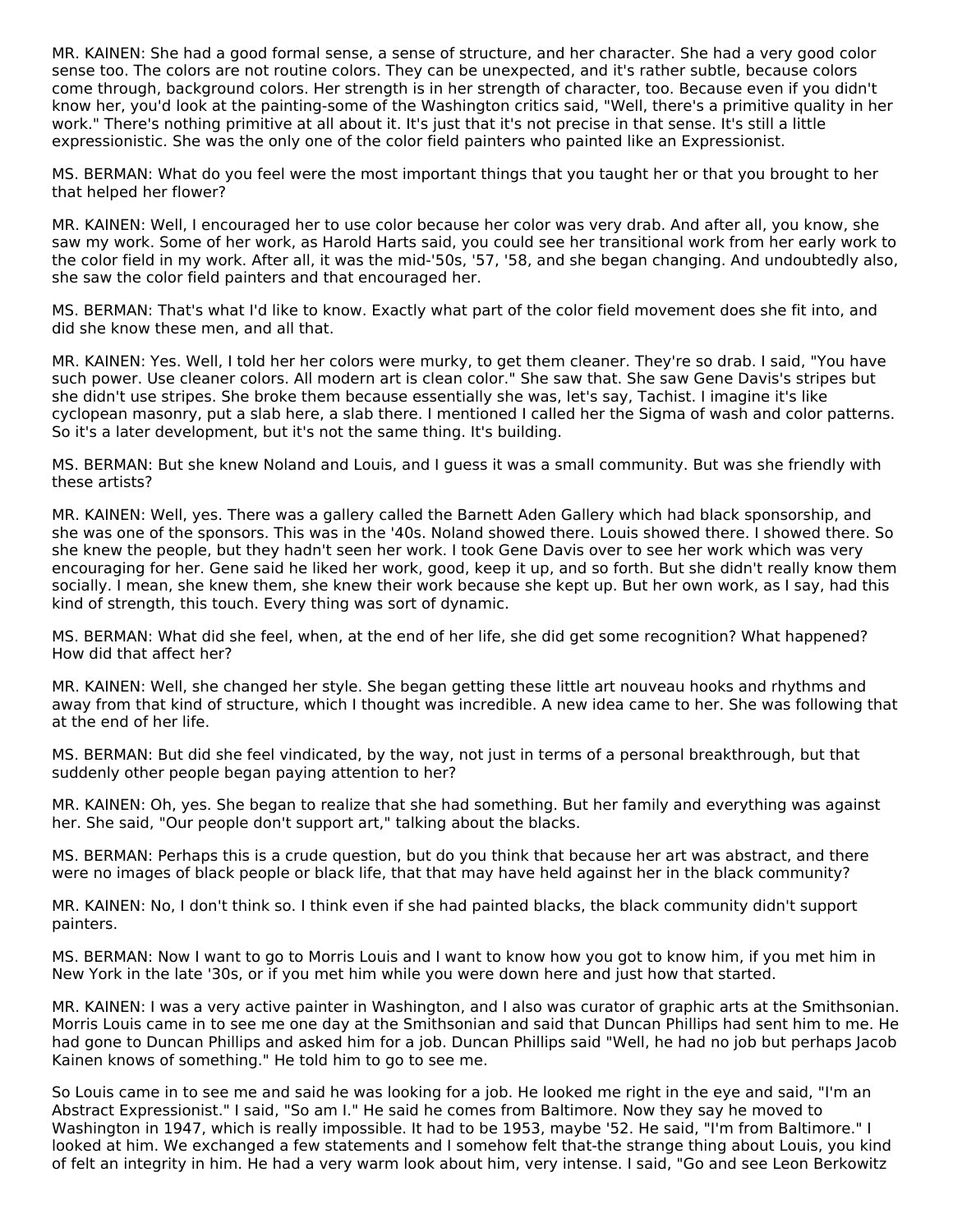at the Washington Workshop. There might be some jobs open."

So he went there and Leon, evidently, was very much impressed. After all, without even seeing the work, he gave him a job teaching. So that had to be 1953. But I'd see Louis at the Workshop, never privately, never personally. When de Kooning gave the talk, it had to have been before Louis was at the Workshop. It must have been early in '53. Maybe Louis was there, because afterwards we went to a gathering at the home of one of the students. Ken Noland was there, but Louis wasn't there. Gene Davis was there of course. That's when de Kooning said to me, "Oh, yeah, you used to write too." Noland said, "Oh, are you a writer?" I said, "The less said about that, the better." So he said, "Oh."

Also, at the end of '53, it might have been '54, there were open houses at the Washington Workshop in which painters always did something, portraits, and there was a little auction-fundraising. The artists really kept up the place. So Noland and Louis at that time were beginning to do some things jointly, and they invited me to work on the floor, too. It was an invitation but I felt I couldn't do it. You know, it wasn't my style because I felt I didn't want to sacrifice mass. Pouring, soaking in the canvas, you gain something, but you lose something, too; a sense of density, body, which was part of what I had in mind.

MS. BERMAN: Do you regret that decision?

MR. KAINEN: No. It wasn't my way of doing things.

MS. BERMAN: When you first met Louis, although you just sent him over to Berkowitz, you hadn't seen his paintings. But when you first saw his work, what did it look like?

MR. KAINEN: It looked like it was heavily influenced by Pollock. At the same time, it had another kind of quality too. First of all, it was monochromatic and the canvas itself wasn't-you could see the canvas, except-

[Audio break.]

MR. KAINEN: Yes, yes. It had a freshness, directness. But he was pretty mysterious, because he'd disappear after class, never invited anyone anywhere. Of course, none of us did much inviting in those days. We had families. We worked during the day.

MS. BERMAN: Besides being mysterious, a word applied to Louis is "secretive." I was wondering what you thought. Was he secretive about his methods?

MR. KAINEN: Oh, yes, once he began his staining. I suppose he was ingenious in certain ways. Well, de Kooning is ingenious too. No one really knows what his vehicle is. Water is involved. Yet when I saw the work and he's painting with oil paint, you can't paint on a water surface. Maybe some paintings are done directly with oil paint and others with that emulsion medium which combines water and glue and water and egg and so forth.

MS. BERMAN: Did you ever have-I'm interested in conversations you may have had with Louis in talking about art or just his ideas on things.

MR. KAINEN: I can't remember any.

MS. BERMAN: Was he a talker?

MR. KAINEN: No, he wasn't.

MS. BERMAN: Did you ever go to his studio? What was your association with Greenberg?

MR. KAINEN: Well, I just knew Greenberg by reputation. I had seen him once or twice, not in New York, because I left New York in 1942. I knew Harold Rosenberg because we were both on the editorial board of Art Front for a while. But Greenberg, I can't remember exactly where I met him. I know I met him in Woodstock. I don't know-it couldn't have been the first time.

MRS. KAINEN: You said you knew him, that he was here at a show.

MR. KAINEN: Oh, yes. Well, I can't remember exactly when. But in Woodstock we had a long discussion. I forget if it was his place or-

MRS. KAINEN: Sally's.

MR. KAINEN: Not Sally's. You know that painter who now does very severe black and white big things, geometrical. You remember his name.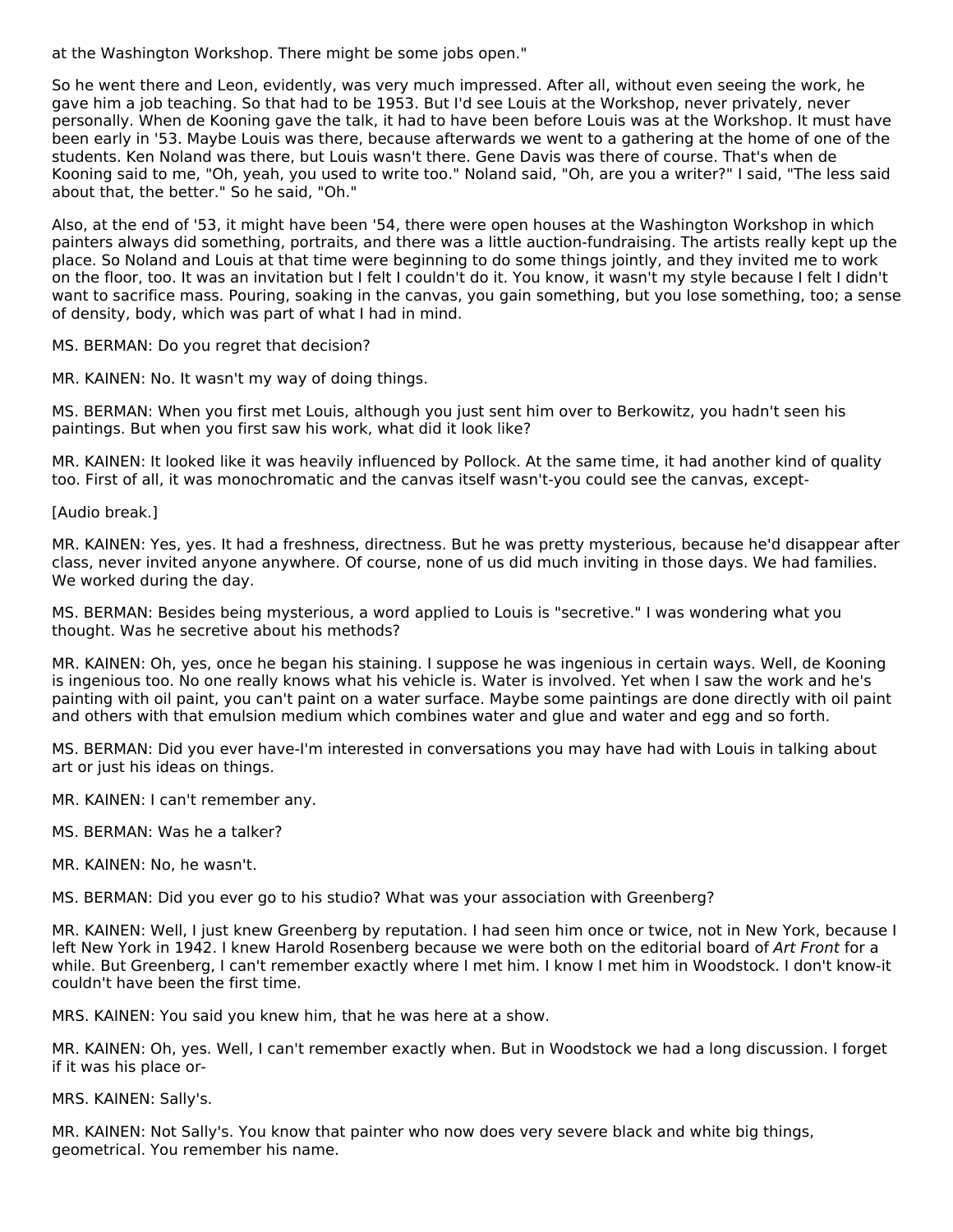MRS. KAINEN: Oh, he was just a guest at Greenberg's.

MR. KAINEN: Yes, but what's his name? Well, that's what-

MRS. KAINEN: [Robert] Murray.

MR. KAINEN: Yes. He gave advice to Gene Davis and Howard Merritt. I heard him. Gene Davis had arranged-he knew that Greenberg was coming in-so he arranged for Greenberg to come to the Jefferson Place Gallery to look at his work. Gene would staple them on the wall. Greenberg looked at them. At that time Davis was doing absolutely monotonous paintings, one, two colors all the way across. Greenberg was nodding, not saying much. He stapled up one that was monotonous, but had one color that was a little different. Greenberg said, "That's it." So, thereafter, Gene began varying his color. But Greenberg also-well, we won't go into that.

I saw Greenberg but I didn't get to know him. But meanwhile in Woodstock when we were talking, we had quite a discussion. Greenberg was probing. I wasn't agreeing with him. I didn't realize I was contradicting Henry VIII. He suddenly said, "What do you think of [Georges] Rouault?" I said, "A pretty good painter, but painting like Rembrandt in the late 19th century." He was trying to probe to get some weakness. "What do you think of Levine?" You know, well-known painters. I forget. There was kind of a bitter argument, not bitter, but acrimonious on his part. Al Held's wife said, "Why don't you get into it?" And Held said, "Not on your life."

Greenberg was very forceful. Part of his idea is that man can change society just through his own pressure. And that's the way he is as a critic, too. He would force it through. Man makes history, but not out of the whole cloth.

Then Greenberg invited me to visit him at 300 Central Park West, the same building Sally Avery lives in. We were there a couple of Sundays.

MS. BERMAN: And John Koch while he was alive.

MR. KAINEN: John Koch knew Greenberg?

MS. BERMAN: No, no, the same building.

MR. KAINEN:

Oh, John Koch. Yes.

MS. BERMAN: Excuse me for interrupting. Go on, when you visited.

MR. KAINEN: That's all right. So we'd have discussions. I told him I didn't like Frankenthaler. Well, okay. So nevertheless, he respected me evidently because no matter how abusive he got, he got very abusive, he had enough yes-men around him.

MS. BERMAN: Did he ever criticize your work? I don't mean particularly in the negative sense, but look and what did he say about it?

MR. KAINEN: Yes. He came to my show at the Pratt Manhattan Center. I had a show there in '73. What did he do? Did he phone or what?

MRS. KAINEN: He left a message for you.

MR. KAINEN: Yes, he left a message saying he liked the show. He liked one painting in particular. That's at the National Collection, the National Museum. But he liked my water colors best. They're really turpentine washes on paper. They look like water colors. He said, "Be a little looser. You inscribe rather than paint loosely." That's why he likes the gouaches, the works on paper better. So then he came to our house for-

MRS. KAINEN: Dinner after the-

MR. KAINEN: Yes. And we had a party for him, and I said something about, "Well, I don't know about inscribing. I'm making shapes." He said, "Oh, don't pay any attention to that. Work the way you're working. It's all right."

MS. BERMAN: I was going to ask you if you felt that that criticism that he made was valid about inscribing.

MR. KAINEN: No. If I wanted to paint like an Abstract Expressionist, that's one thing. One of the reasons I didn't like that loose kind of painting is because in the end, you don't know what kind of space it is. What kind of shape is it? It's a brush mark. If you have a line, that's something. But if you have a flat area, that's something. You have relationships. But if you just paint like that, in the end you're going to say, is it an object that's painted? What is it? What is a kind of space? And that's one of the problems, one of the reasons why Abstract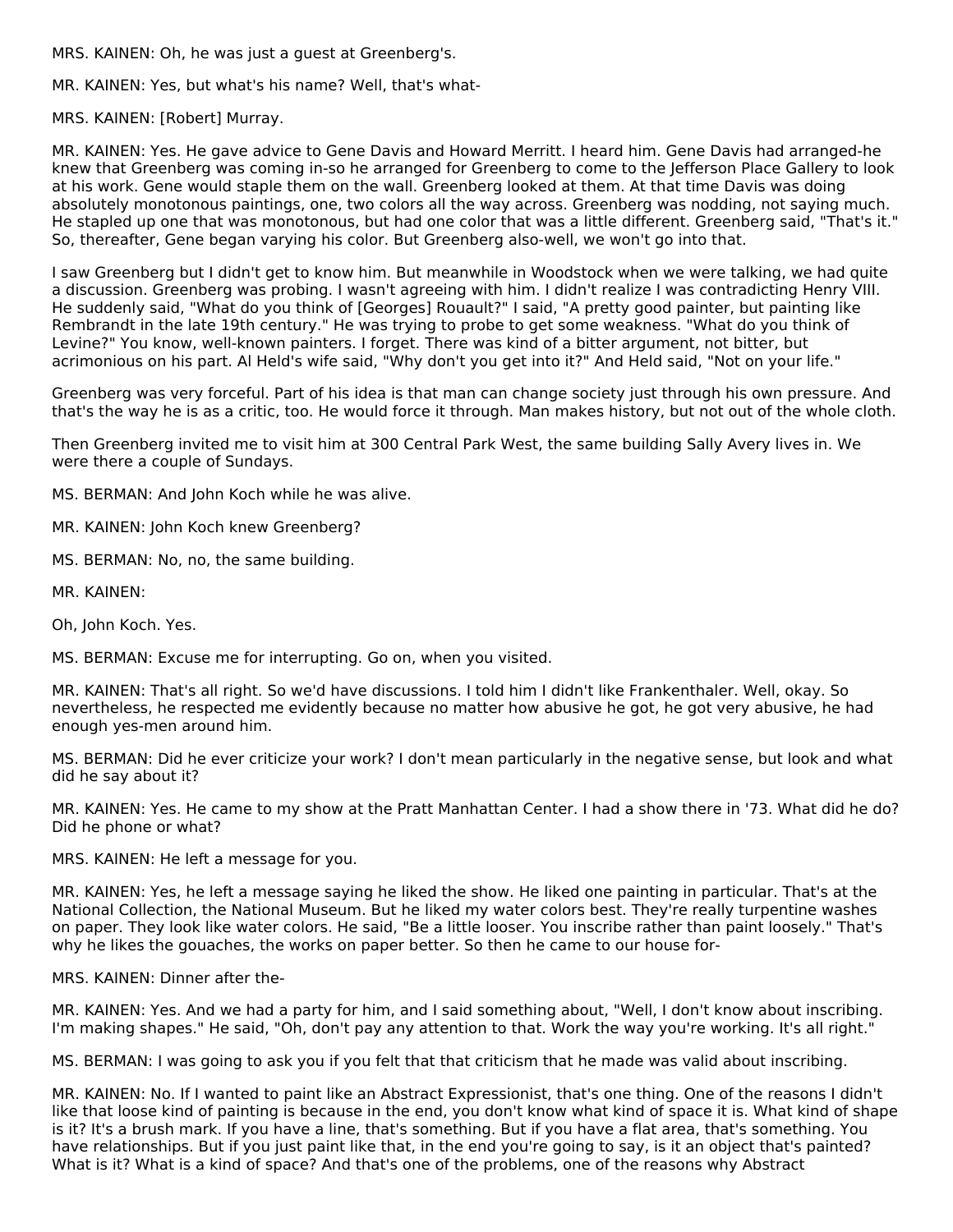Expressionism finally disintegrated. They were doing it in the colleges. Society ladies were doing it, and they would just splash the paint around. You'd look at it and there are shapes but they're not really shapes. Whereas I suppose I'm more of a classical draftsman, even in the abstract work, there's a shape emulated. I think in the end that tells. Because even the Impressionists had a formal conception.

MS. BERMAN: I forgot to ask you before, but a couple of other questions about Louis. What was he teaching, and what was he like as a teacher, and what did he stress?

MR. KAINEN: Well, the students loved him, but he had people who I think treated it more as a sort of therapy, because they would splash paint around, they would express themselves. He had one pupil who was pretty good. I forget her first name. Her last name was [Liz Whitney] Quisgard. She had a couple of shows, and then she disappeared.

I have an idea he was a good teacher, but not for beginners, because you take someone who's very timid and he's supposed to splash paint to express himself; it might be fine, but there's nothing to build on. Much of that happened in that period. Artists didn't draw. They expressed themselves. Then when the climate changed, they had no options. They couldn't do any thing else.

MS. BERMAN: Louis was himself a rigorous painter, though. So I wonder that he advocated such an undisciplined way of learning for others.

MR. KAINEN: Well, they had to begin from scratch, and he wasn't going to teach drawing from a model or from a still life. He should have been given another kind of class.

MS. BERMAN: Did he realize, do you think, that they were going to be beginners?

MR. KAINEN: Oh, I think so. He needed a job. He was going to teach in his way of working and that was it. Ken Noland, on the other hand, taught drawing. He had a more thorough background anyway.

MS. BERMAN: What did Leon Berkowitz say basically about Louis's tenure at the workshop?

MR. KAINEN: Well, he's crazy about Louis. And he and his wife Ida knew him a little. I think the idea of Charred Journals, in fact I know, it comes from Ida Berkowitz, his wife, who was a poet, heavily influenced by Dylan Thomas, all the wrong things about Thomas she picked up. So I know one of Leon's paintings was burned. I used to see Leon. In fact, I wrote an introduction to his first exhibition at American University. He had a painting that was burned, and his wife called it *Charred Journal*. And then some of Louis' early work, she titled them for him. She always titled Leon's work. He couldn't get away from her. Finally he did.

#### MS. BERMAN: Do you mean things like Unfurled and Veils?

MR. KAINEN: That I don't know. Leon might know. But the only trouble with Leon is that there's a lot of wishful thinking involved.

MS. BERMAN: When Louis made this big breakthrough, say, in 1954 or so, were the people around him, were you aware that something was happening in Louis's painting at the time it was happening, or was it later?

MR. KAINEN: We saw it only in New York. I remember seeing Louis' show and he had paintings that were 12 feet high, took up all of French and Company's wall, and very diaphanous. I guess they were the Veils. I remember talking to Greenberg saying that I thought the Veils, the size was too great for the butterfly delicacy. I said, "They look gross, like a blow up." He said, "You know, you're right. Louis's vertical shouldn't be over nine feet." He had it all worked out.

MS. BERMAN: How did you feel that obviously he and Noland were working toward the idea of the primacy of color expression? During the time when you saw this happening, not now, how did you feel about it then?

MR. KAINEN: Well, I respected it. I mean they're both very good artists. But they talked about-Tom Downing talked about it, he was a pupil of Noland's. He wanted to free color, liberate it. I said, "You might as well do it with colored lights. Painting is a physical operation. Think. You're denying it." He said, "Well, that's the only way you can free color." To me, freeing color is like an extreme form of anarchism that is very self-indulging, because color is in relationships. And just using brighter color isn't the answer. Of course, Noland and Louis didn't just use bright color. They used good color. But I felt that they had given up something, too. At the end it was like a large watercolor, less in Noland's case, because at least he had shape of a certain kind. Louis was still expressionist, even in his stripes. The Veils were very good, a lot of nuance. They had a monumental feel about them. Actually I liked some of the later Veils best of his.

MS. BERMAN: You said you saw these enormous paintings that Louis was doing. Did that influence you to start painting larger? I guess when you started getting into bigger canvases, I guess. When did you do it and what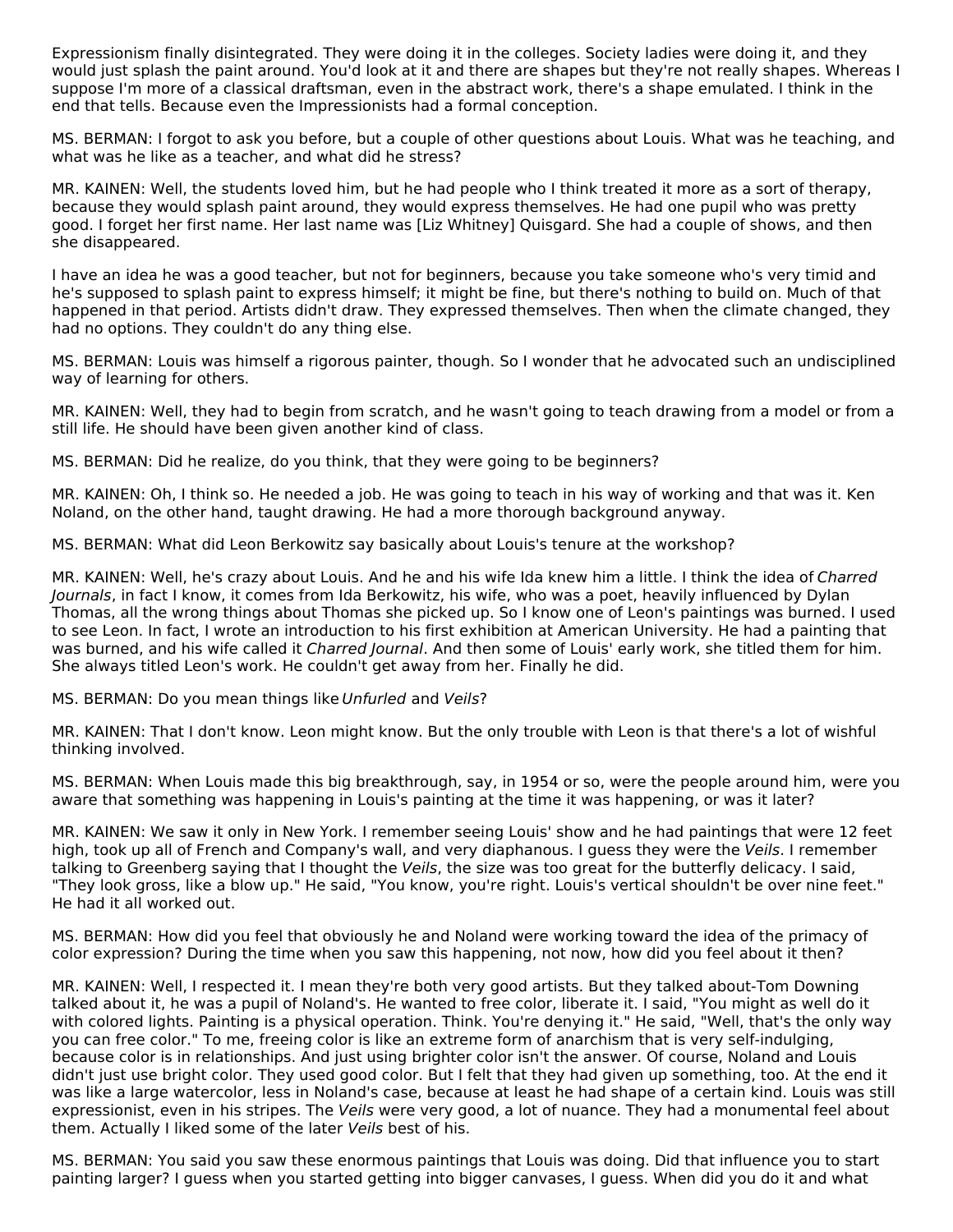#### were some of the reasons why?

MR. KAINEN: One of the reasons was that I had a bigger studio. I had small places. I had no place to store the stuff. I thought that an artist should do a large painting only for a special purpose. All paintings aren't suited to a large scale. I thought many large paintings are just blown up. If they were one-third the size, they wouldn't be so impressive. Sheer size, you can do almost anything. Make it simple but large, and it's going to be impressive. It's like the pyramids. A pyramid two inches high won't be the same as a pyramid the way it is. But of course, a pyramid is a great shape. But if you make everything huge-of course, I don't think it was Louis or Noland, because everybody was doing large paintings any way. Even Gorky, toward the end of his life, did larger paintings. So did Avery. He really didn't do large paintings to begin with. We didn't think of it. Large paintings were done for biennials and salons where you competed for attention.

MS. BERMAN: Do you still have the same attitude toward large paintings?

MR. KAINEN: No. I think large painting is part of our way of life now. Museums are different. They have these huge spaces. Large paintings are not suited for cabinet size, I mean, in the cabinet sense. Paintings used to be for walls. And even Delacroix said, when you paint, you have to think of the eventual place the painting will be shown, the kind of light and so forth. He said it's all right to express yourself, but it has a social purpose also. So that you do a painting even five feet by six feet, it used to be a large painting. It's not large any more. In the old days, the big paintings were only for the salons. People didn't have them afterwards. They were machines to attract attention.

MS. BERMAN: We haven't mentioned Howard Mehring yet. Did you know him?

MR. KAINEN: Yes.

MS. BERMAN: Would you like to talk about him for a little bit?

MR. KAINEN: Yes. Mehring had a delicate, lyrical outlook. He had problems, psychological problems. He went into a Reichian cabinet [a form of psychological therapy based on the work of the Austrian psychiatrist / psychologist Wilhem Reich]. But suddenly he started snipping his canvas, cutting them and pasting them on. He painted with sponges. He claimed he didn't, but he did. He painted with sponges and he had nice textures and sensitive color. He'd go over it until he got it the way he wanted it. Then suddenly he began cutting them up and making Ls and half windows, you know that kind of work, Ts, double Ts, cut very sharply. And he had this delicately textured conception.

So I remember being at a Noland opening, actually before it opened. I didn't realize he was opening at [André] Emmerich [Gallery, New York, NY]. I came up there. Nobody was there except Noland and Greenberg. Greenberg said, "How do you like Mehring's new work?" I said, "It just doesn't relate right. It has this delicate, dappled quality, and then these severe sharp edges. There's no relationship between his method of application and his formal image." And then Ken sneered, "Clem told him to do that." Clem shrugged his shoulders and said, "I thought we'd give him structure."

Now one thing Mehring didn't need was structure, because he had this vaporous-that was his whole quality. I won't say that's what finally did him in, but after that he couldn't seem to develop anything. He went to pieces.

MS. BERMAN: I guess I want to ask you, how much were these other Washington artists paying attention to Greenberg? How much were they listening and doing? I mean what was Mehring-

MR. KAINEN: Didn't you know Greenberg's famous postcards?

MS. BERMAN: I don't know. Why don't you-

MR. KAINEN: He'd type a postcard analyzing their work, criticizing them, and telling them what to do, fill the whole card. He still writes cards. I saw a card to Gene Davis in which he told Gene what to do. Gene wrote him back disagreeing slightly.

MRS. KAINEN: It was a rude card?

MR. KAINEN: It wasn't a rude card. Anyway, he wanted him to make the colors softer. The color is a little too sharp and hard. Make them more delicate, quieter. Gene wrote him a card, saying, "I know that your point of view is more toward delicacy than mine." Greenberg wrote him a card, and his exact statement-"Don't criticize my motivations." So it's known that he would even put it in black and white.

MS. BERMAN: Right. Well, I guess Mehring followed it rather slavishly.

MR. KAINEN: Of course. Greenberg didn't expect him to take it so much to heart.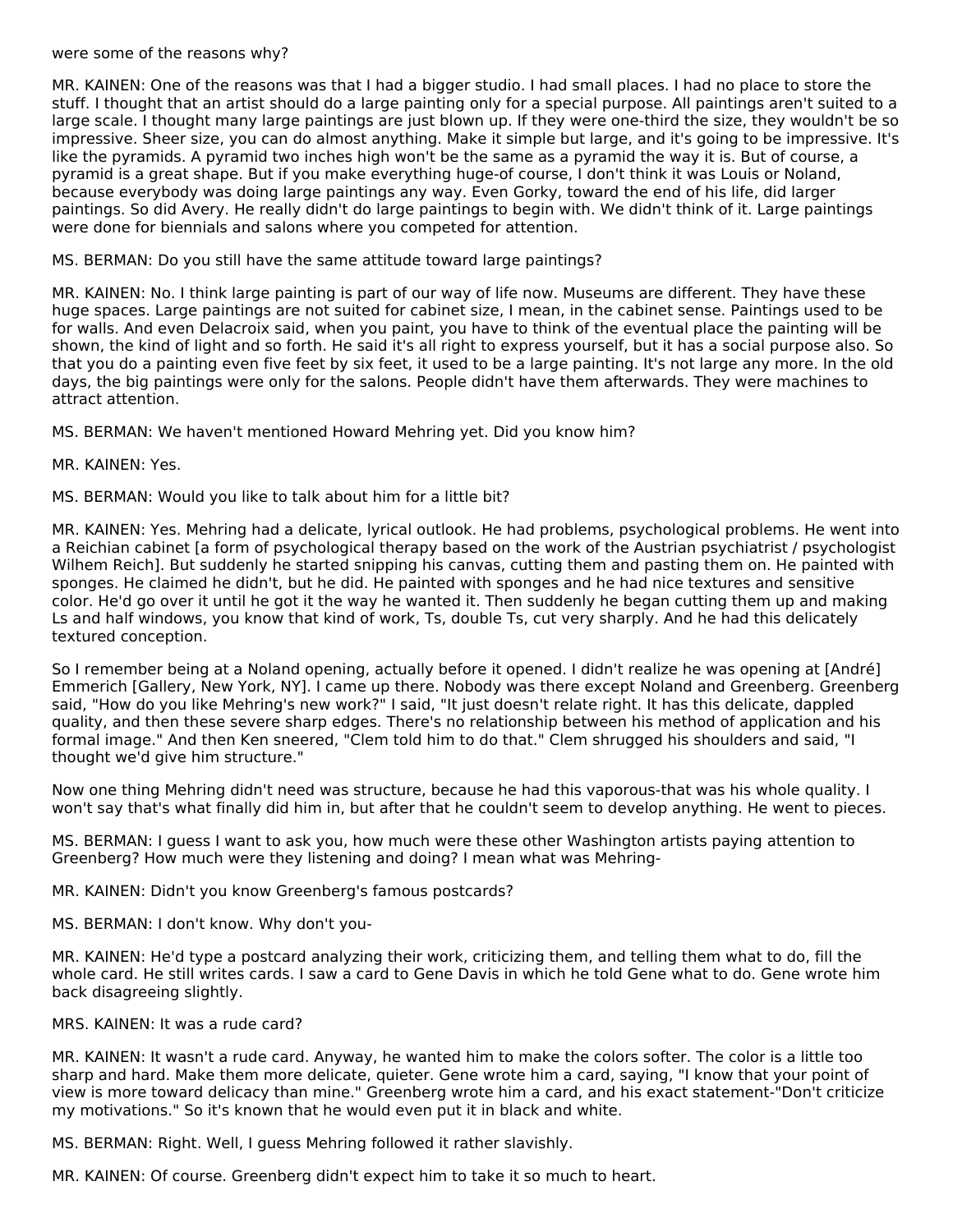MS. BERMAN: Were the others following as closely, do you feel?

MR. KAINEN: Well, I saw Noland another time and he talked about how difficult it was to see the people he liked. He was stuck out there in Vermont. He had to have a show a year just to fight the, not so much the destruction but the-

MRS. KAINEN: Pressures.

MR. KAINEN: Pressures of people who gave him a lift of the eyebrows, who wanted him to paint in a certain way. And he's supposed to make it a little different each year. He said it's really great pressure.

Now [Jules] Olitski, you know, Greenberg had been pushing Olitski as a name figure, saying, "No one in the history of painting has understood the framing edge with the certainty of Olitski." You know, he puts things on the edge and soaking it in. So then Olitski started painting heavily. See, they resist, artists. Greenberg's telling them and he takes it up to a point.

I remember talking about Jack Bush. He was saying how telegraphic Jack Bush was. I said, "That's not telegraphic. He paints around it." I said, "Gottlieb is telegraphic." He got mad. He greatly admired Gottlieb. Gottlieb threw him out of the studio, because he started telling him how to use color. He should use more color and all that. And you know, Newman threw him out of the studio. That's why Greenberg said, "Newman is good up to a certain year." That was the year in which-

MS. BERMAN: They broke off.

MR. KAINEN: Yes. So he's a forceful personality, but some artists don't like that.

MS. BERMAN: But I think it's more complex than that because they were certainly welcomed, they wanted suggestions up to a point. So, I mean, he was certainly encouraged to do it too, besides his own position as well. So it wasn't as if Gottlieb had never listened before. He was and then suddenly it came to a point that he wasn't interested.

MRS. KAINEN: He always spoke highly of Gottlieb at other times, very much.

MS. BERMAN: We were just talking about some of the specific young people who did and who didn't pan out. And I was wondering in general, I guess I have some notes that you had some interesting things to say about the work and outlook of a younger artist as compared to an older artist and maybe some reasons why many people don't hold up over the long stretch.

MR. KAINEN: I didn't get the image of the younger artist and the older artist.

MS. BERMAN: The work, the outlook of a younger artist as compared to an older artist. You evidently have a theory on that?

MR. KAINEN: Yes. I think a younger artist takes what is current at his time as some thing to develop, to work, to progress with. He takes if he has any desire to do something. He comes from a certain background, the background that's forging ahead, say. Some artists have a prior background and some don't. Some artists know something about earlier art and some don't. Those who know something about earlier art usually turn out to be the better artists.

There are young artists who are very ignorant, they will take something of their own time, but they can't do anything with it, because they "don't know nothing." They're very hot; they're very emotional, whereas there are young artists who are cooler. They have more perspective. Then they can proceed with it, go with it. But in our day, an artist can't do the same thing all his life. Times are different; he's different as a person. History moves much more rapidly than it did a century ago or earlier. So a change is necessary, because he looks very out of date after a while if he does the same thing. He has to keep going ahead. It even began, say, with some of the poets like Yeats. When you get older, you have to get wilder. You change from the Celtic twilight to-you could handle everyday things, but he had the ear, he had the background. This happens with the better artists. They can change, and they can keep changing.

I mean you could take someone like Avery. He got simpler, more monumental. That was inherent in his approach. Some of his early work gets kind of cute, humor, early American. Or someone like Stuart Davis who was surprising all along so perhaps is not a typical example. But I think when an artist gets older, in our day he becomes more classical. In the earlier days, artists might begin more realistically and get looser and looser as he got on because it's toward the modern-Titian, Rembrandt, Velazquez all got looser and looser. They were quite analytical to begin with. But, say, beginning with Cézanne, Cézanne was wildly expressionistic to begin with, incredible. And he got more and more classical.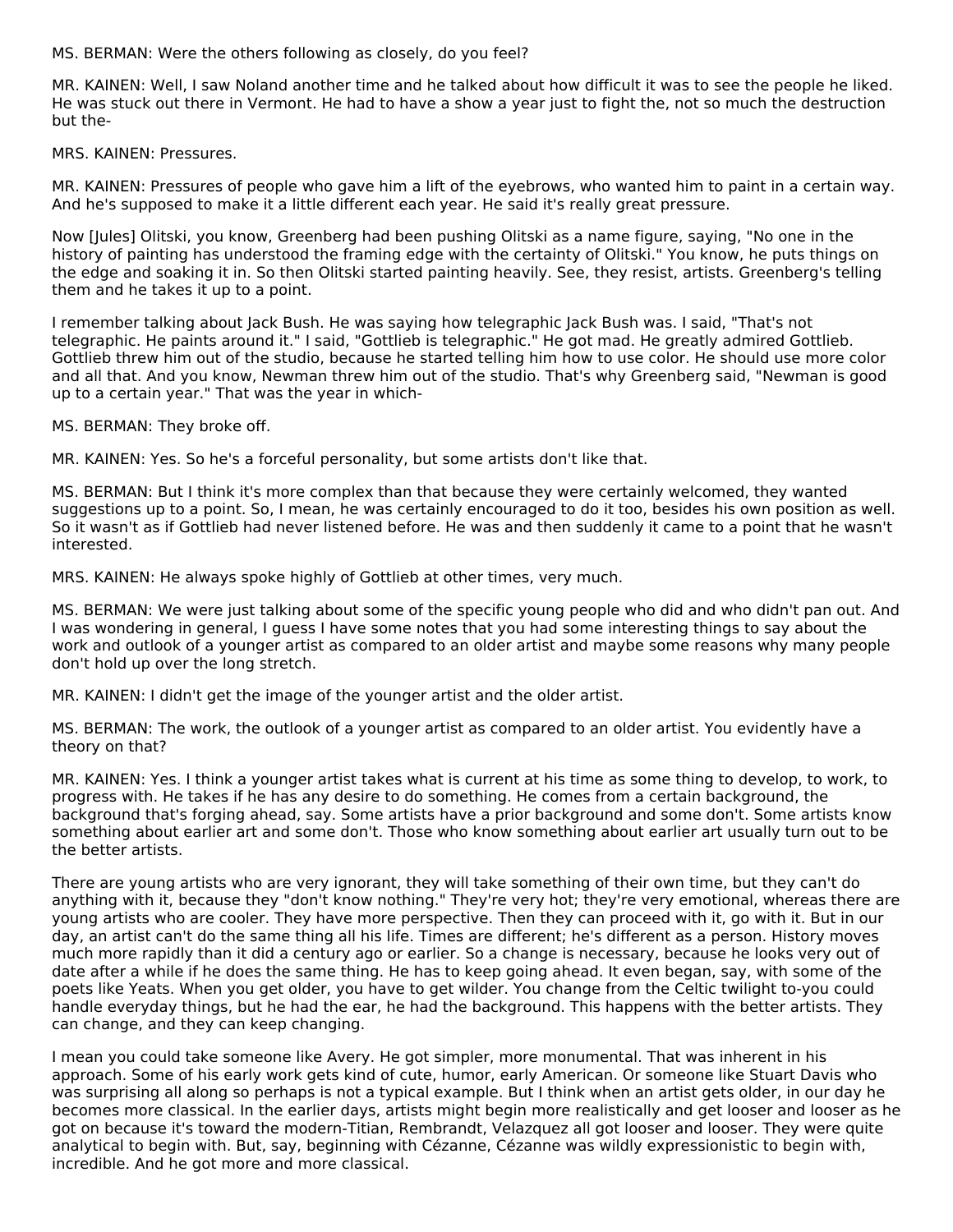MS. BERMAN: He got like Poussin.

MR. KAINEN: Like Poussin. Well, he was crazy about Poussin. But order-when you get older, you want a certain serenity and balance. But if you look at his work, it still has this tension; the touch has a vibrancy to it. It's not slack. Sometimes Avery gets slack, but that's because he did so much work. But I think that certain moderns get more and more classical. Even someone like Rothko, who was pretty expressionist to begin with. He was a pupil of [Max] Weber and social concerns. But even these vaporous things had a serenity about it. Then of course at end he got these black things. They were far from expressionist.

So I think in our day the Expressionists now were young. The only problem is that the Expressionism is only in the handling. You know, it's not in the feeling. It's chic. It's called fashionable ineptitude. So those people might become more classical later on. Now you're beginning as an Expressionist in our period when it's already safe. It was different for the Fauves and the German Expressionists. Now it's going all over, the cycle.

MS. BERMAN: Are you saying that a main reason that many of the artists who don't hold up over the long run were the ones who couldn't be flexible, or didn't have the learning to be flexible?

MR. KAINEN: Yes. Didn't have the learning to be flexible and they didn't basically know how to put a picture together. Because a picture is a rectangle and if things don't relate, after a while you get an uncomfortable feeling. You look at a master. Suddenly you can breathe freely. Everything seems right. If you look at, say-I remember a statement of Cézanne I read a long time ago: "Nothing looks so ordinary as a masterpiece."

For example, you look at Raphael's Baldassare Castiglione sitting there with that hat. At first it looks like not much color, but it gets stronger and stronger, the longer you look at it. You see why Rembrandt used that as a basis, it passed through Amsterdam at one time, and he saw it. But it's in the absolutely flawless relationships of things but where it's not too evidently so. You look at a Velazquez and you don't even see the composition. That's the best way, because if the order is thrown in your face too much, then it becomes too obvious. And obviousness is always the enemy of art. If it doesn't have anything hidden, it's not so good.

MS. BERMAN: Well, what is the role, say, of the natural talent in this if the artist is untutored? I'm thinking about some of the great folk artists, for example.

MR. KAINEN: Well, how many great folk artists were there? Henri Rousseau. There could be an innate sense of space, of feeling, and that exists. I mean they intuitively know that it would be wrong to have fingers end right at the edge of the canvas, you know, or to have a canvas cut off at the wrist. It's just a sense of something fitting in there. I guess there are intuitive painters, but there aren't too many. Many of the folk artists tend to look alike, the primitives who put in every brick, things like that, because it takes a certain sophistication to-

MS. BERMAN: Well, John Kane was a great artist I think.

MR. KAINEN: Yes, John Kane.

MS. BERMAN: [Horace] Pippin.

MR. KAINEN: Maybe he saw paintings. Maybe he saw reproductions.

MS. BERMAN: I think Pippin may have, but I don't know about Kane.

MR. KAINEN: Yes, few painters do it. But it's still good to look at. It's fitted to be seen.

MS. BERMAN: Well, to round out your theory, who are some of these younger artists who perhaps didn't know that much, who started off well, and you feel did fall apart, or didn't work, because they didn't have the sense of learning or composition and knowledge of how to keep a picture going?

MR. KAINEN: Well, take someone like Larry Poons. I think he was pretty good at one time and, you know, had this optical business, so he knew something. But there are many artists who-

MRS. KAINEN: Mehring.

MR. KAINEN: Well, Mehring knew something. He used to go to museums all the time. It's just that they become followers. They start and it's all right. It's new at that time. But then it becomes evident that they're followers, that they have nothing of their own. Obviously an artist has to have something fundamentally resolving in their work.

Youth carries you on. You have great energy and verve and great ambition. But if you don't make a dent, after a while that's when it becomes hard, going through the long years just because you want to do it. And there are many good painters who did that. But yes, an older artist would naturally have a more philosophical outlook.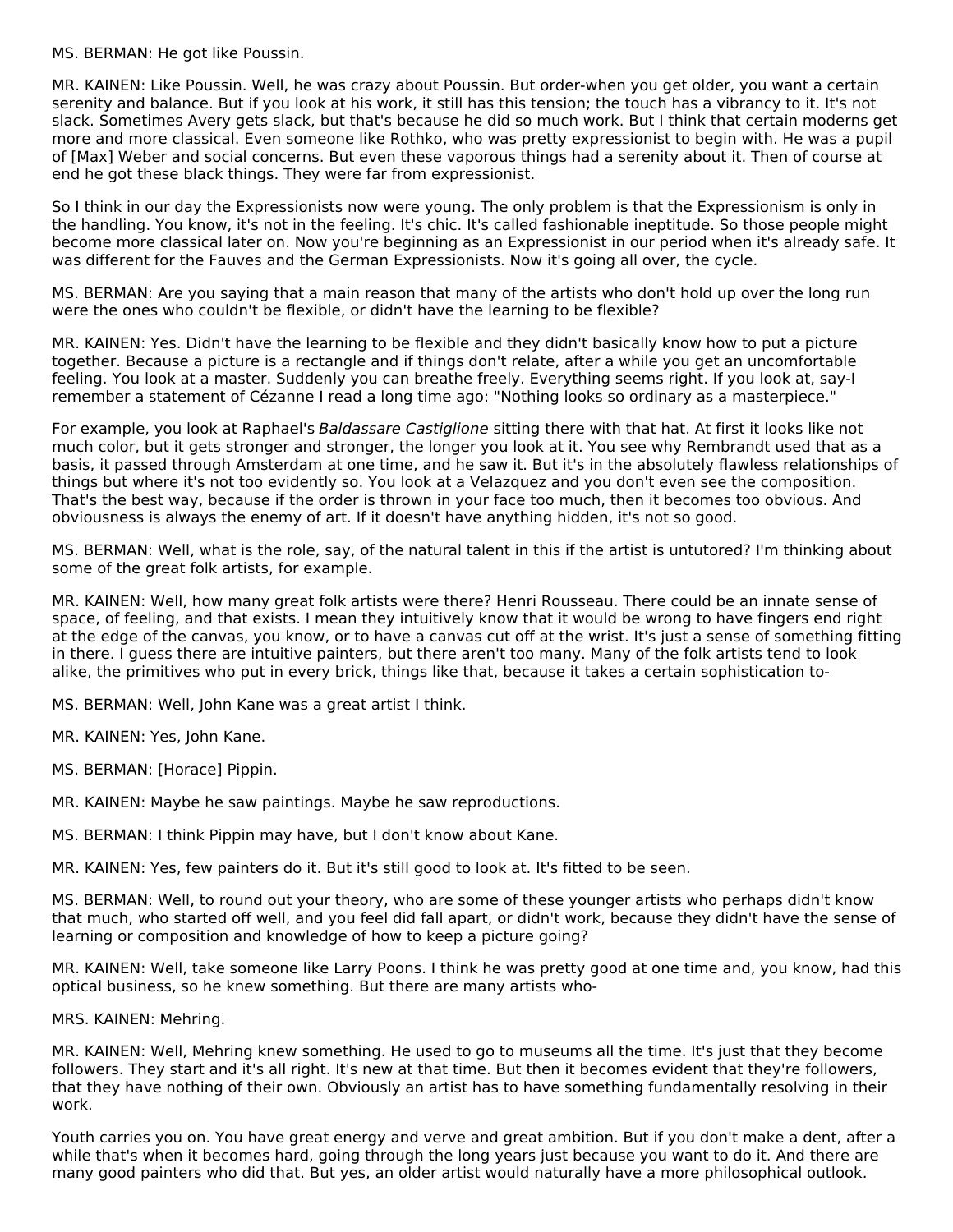There were artists like Paul Burlin. Toward the end of his life, he became wildly expressionist. He was a great friend of George McNeil. But he went blind, and he even tried to do some things blind. But that's a rare instance. He hadn't done much, and he had been a sort of romantic painter. Very few people know his early work. He was like Franklin Watkins except a little more romantic. I think he painted better than Franklin Watkins, but a little sentimental. Very late in life he suddenly realized that he had to be more drastic. Maybe that has something to do too with simplification and taking the extreme position to get over it in a more serene way, and not just scatter all over.

MS. BERMAN: Maybe also by now you don't care what the critics say. Although criticism may still hurt you're at a point where you just want to use the years you have left and to hell with everyone else.

MR. KAINEN: Yes, because by this time I have seen who the hell are the critics. By and large, there are some good critics, but mostly they're people who've taken a course in contemporary art at some university and have a certain facility to write. But by and large, it doesn't matter much.

MS. BERMAN: Also you've seen cycles and fashions in painting itself, sculpture, what ever your medium is-and you know by now your own time is the history of art, too, if you're 75, as opposed to 25, so you can see that.

MR. KAINEN: Yes. I know this expressionist binge is going to end soon.

MS. BERMAN: What do you think of this, for lack of a better term, Neo-Expressionism and those young painters?

MR. KAINEN: I think they desperately want to be significant. And of course, there's no such thing as an avantgarde any more. Everything's wide open which is great for certain dealers because the public really likes nice, sentimental pictures. Suddenly they realize that it's acceptable as high art. So these people want to do things that are ugly. It's a reaction against not so much photorealism but the sentimental kind of realism, 19th century realism, Victorian realism, which is mentally nothing. So they're doing it, flailing about, but they haven't added anything to early Cézanne.

MS. BERMAN: Do you think that younger artists are hurt now or at a disadvantage because it's impossible to shock anyone?

MR. KAINEN: Yes, I think so. That's where the media come in. Now people have seen, you look even at Atari. The whole thing is abstract. You see things moving there. People don't mind it. They've seen abstraction used in so many different ways. Just look at television a little and you'll see all kinds of patterns and things of that sort. Even sex. You'll see it in all kinds of paintings, movies. People are jaded. The population continues growing. Standards go down. The young people have been so coddled from the time they were young until they were-

#### [End of tape.]

MS. BERMAN: [In progress]-Avis Berman on September 22, 1982, in his home at Chevy Chase. First, before we go back to where we were yesterday, you had a couple of things you wanted to say. The first was that you said that Ad Reinhardt and someone else visited you in Washington, and you wanted to talk about that.

MR. KAINEN: Yes, Ad Reinhardt and George McNeil. I think this was-well, first before that, George McNeil visited me, I would say, in 1944. It was still during the war, perhaps earlier, right after I got to the Smithsonian. He was in a sailor suit and he was attending Columbia University. He wanted to apply for graduate work so that he could get his Ph.D. in art history. So he asked me to write a recommendation. Of course, I was assistant curator so it had to be '44. I had an official title. So I wrote a glowing recommendation for him, and he eventually got his Ph.D., of which he is very ashamed. He makes great efforts to hide it.

But in 1940, I would see him from time to time. He came in with Ad Reinhardt and visited our home early in 1946. I had a couple of paintings on the wall. One was The Walk, and a couple of others. So later in the same year, Reinhardt did his Tree of American Art. Of course, he knew me-we knew each other from the '30s. And he put me on the same branch with Rothko, Gottlieb, and Loren MacIver.

Now about Noland. There was a time sometime in the '40s-no, no. This was actually in 1961. I had a show. I was at the Smithsonian as Curator of Prints and Drawings. I had a show of Jan Gelb who was Boris Margo's wife. I had already had a show of Boris Margo. Boris came in to see me and to see the show. While he was there, Kenneth Noland came in with his little daughter. I introduced Noland and Margo. Noland knew who Boris Margo was, but Boris Margo had never heard of Noland.

I said, "Boris, Ken is famous. He's showing in Paris, London, New York. He's one of the best known contemporary American artists." And Boris said, "Oh, is that so? Well, young man, I hope you don't mind, I'd like to tell you about Jon Corbino. Do you know about him?" Noland had never heard of him. He said, "Well, in the 1930s he was probably the most famous American artist. He was showing everywhere. He was on the covers of all the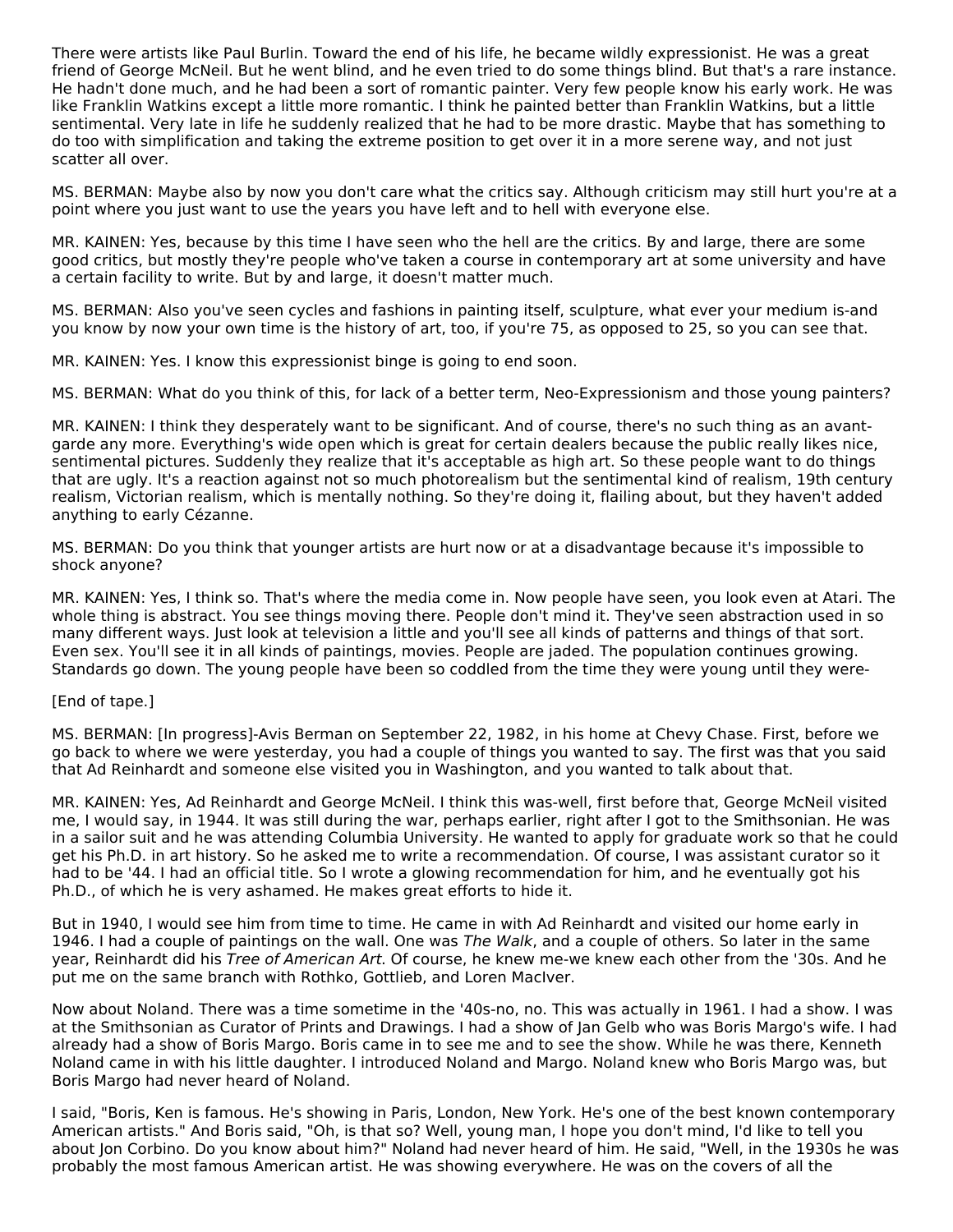magazines. Everybody wanted his work. Suddenly one day at the end of the '30s, maybe early '40s, nobody wanted his work." He said, "Nobody. He couldn't sell a picture. He went broke. He had no money. He suffered quite a bit. In fact, he died shortly afterward." He said, "You're doing well now, right?" Noland said, "Well, I can't complain." And Margo said, "Well, I would suggest to you that you save your money." Noland was very amused because he knew that Margo was saying it because he really wanted to give him advice.

MS. BERMAN: In a way, that says more about Boris Margo than anyone else.

MR. KAINEN: Now I had given Margo a show earlier. Margo had invented a method of printing by both etching and relief methods by using acetone on a plate. He'd also use it on a piece of masonite as well as copper or zinc. Let it harden and then etch it. I guess the acetone was for etching. You could etch into this-what was the material? Some plastic. I forget.

MRS. KAINEN: Celluloid.

MR. KAINEN: Yes, it was like celluloid. Yes, it was whatever celluloid was. You could float it on and then etch through with acetone. Then it would harden and you could print both relief and intaglio at the same time on it if you wanted to. It had a very special kind of effect. It was quite a development but only Margo could do anything good with it. Then other people began using it.

MS. BERMAN: Were you and Reinhardt friends before you moved to Washington? What was your relationship with him?

MR. KAINEN: Well, I used to see him from time to time. It was a pretty close group around 14th Street. We just knew each other. But Reinhardt in the '30s wasn't terribly active.

MS. BERMAN: When you knew him in '46, what sort of work was he doing?

MR. KAINEN: He was doing abstract work.

MS. BERMAN: Well, I was just wondering what you found memorable or what struck you about Reinhardt.

MR. KAINEN: Well, Reinhardt was absolutely fearless to begin with. He didn't mind being a newspaper artist. That is he was a very good letterer in a very original way, and he would do cartoons, comic drawings for the various periodicals. That didn't prevent him from being a very adventurous painter. He was highly respected, but he just didn't kneel, you know. I suppose he was in the Artists Union along with practically everyone else.

MS. BERMAN: But you know, besides that drawing, his scathing cartoons and all. Do you think they had an effect on people?

MR. KAINEN: Do you mean the various trees?

MS. BERMAN: Not just the trees but the satirical versions of the art world he would turn out.

MR. KAINEN: Yes, it had a certain effect because it upheld standards because there always is a tendency like the Coca-Cola awards for example. And there were some artists who were pretty good who received awards, people like Stuart Davis. Nevertheless, Reinhardt put him on the rotting branch with a Coca-Cola bottle. So in a way he was a conscience and that always has some effect.

MS. BERMAN: Did you know Clyfford Still?

MR. KAINEN: No, I didn't.

MS. BERMAN: Even when he lived up in Maryland?

MR. KAINEN: No. I'd have to visit him, and it would have been a difficult thing.

MS. BERMAN: Right. Well, I was just checking because he was geographically so close. Also, in the '50s and '60s or early '60s do you think you were influenced by de Kooning?

MR. KAINEN: It's very difficult to say. I don't think it was de Kooning. I think it was Gorky because-I mean those were my origins-Gorky, Graham, even Stuart Davis. There were forms, shapes. And I didn't like painting that was amorphous. Even though I admire the late Turner, it's a different thing.

MS. BERMAN: In 1956 you went to Europe.

MR. KAINEN: That's right.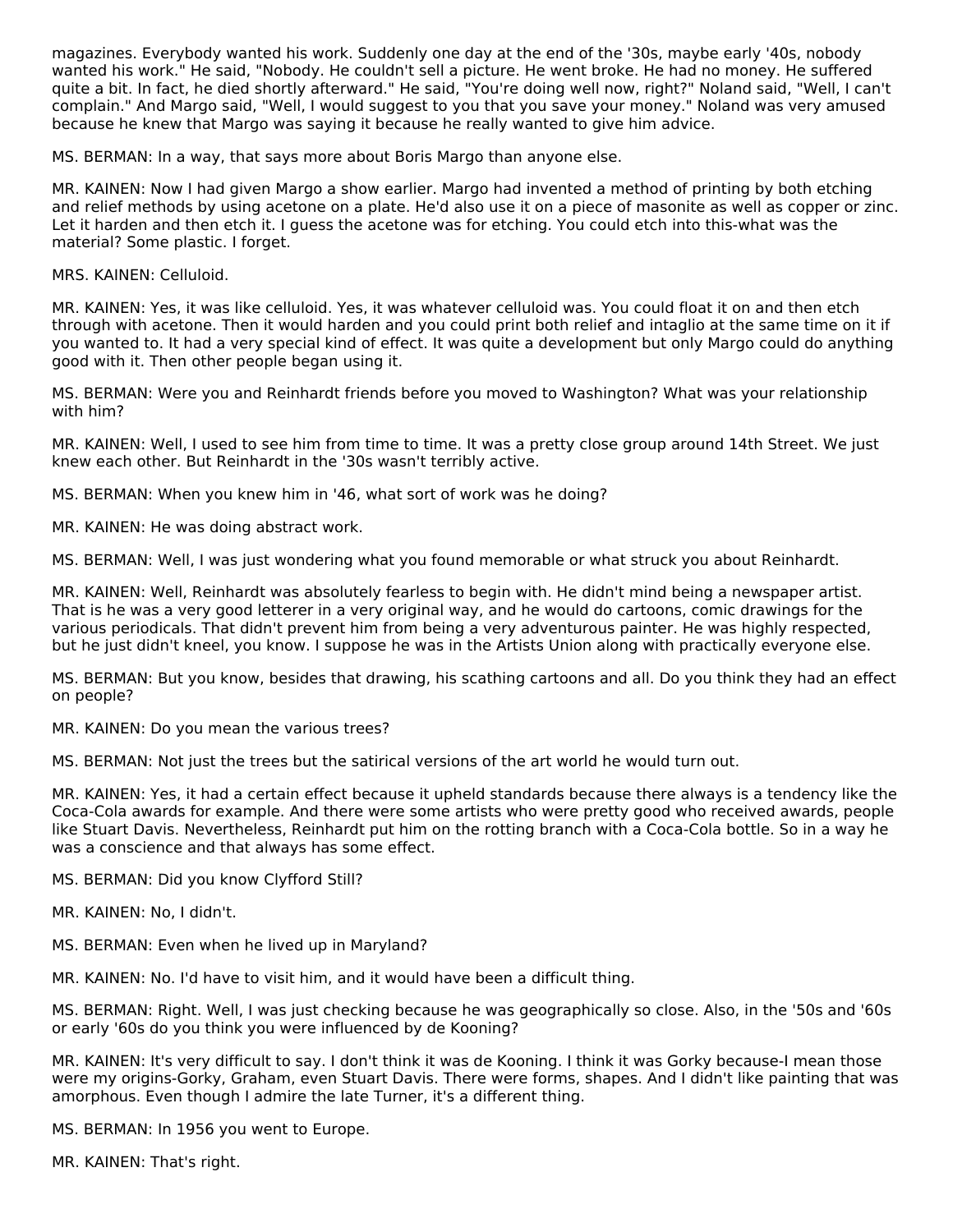MS. BERMAN: Was that the first time you went?

MR. KAINEN: The first time I went to Europe, yes.

MS. BERMAN: And that was on the grant for the Jackson book [Jacob Kainen. John Baptist Jackson: 18th-century master of the color woodcut. Washington: Government Printing Office, 1962]. Is that correct?

MR. KAINEN: Yes, that's right.

MS. BERMAN: I'd like you to tell me, I guess, what you saw and what impressed you there and eventually anything you saw you felt affected how you painted afterwards.

MR. KAINEN: Well, first of all, I was rather disappointed in the way the old masters looked. They looked so much better in reproductions, many of them. I found out later that it was just the way in which they were shown, the fact that so many had darkened. I was particularly bowled over by Michelangelo. The Prisoners in Florence, the sculpture, half in the rock half out; it seemed far out of its time. In the Uffizi [Gallery, Florence, Italy], the Leonardo [da Vinci], Adoration of the Magi which was a drawing with a few touches of black and gold and the perspective lines. And I could see that Leonardo liked it that way. And I could see that was one of the reasons Michelangelo and Leonardo so rarely finished anything. There was also the St. Jerome of Leonardo, just in silhouette, the line in silhouette.

I think it did influence me because when I came back, it wasn't long before I started going back to the figure. But that was also because Abstract Expressionism was becoming so current; it was losing its meaning as a rebellious expression. And also I began looking and seeing that my Abstract Expressionism was different from other Abstract Expressionists, in that I had actual forms. I said they look three dimensional anyway; I might as well make them recognizable as unrecognizable.

MS. BERMAN: So what countries did you go to besides Italy?

MR. KAINEN: Well, I was in London, I was in Paris for three months, in the Netherlands. I think the second time I was there I went to Vienna and other places. But I was surprised by [James] Ensor in Antwerp, I mean how original. The color was so beautiful. It was so independent. I have to think about that, because it's a big question.

MS. BERMAN: Do you think you were too old to go there in terms of being influenced very much artistically? In other words, were you too old, too well formed as an artist to have any big impact?

MR. KAINEN: No, I don't think so. I used to hear people talk about Europe and I knew more about the geography and where the places were than most of them because I had read all these books. So when I went to Europe, I was very well prepared for what to see.

I was very much impressed by Tintoretto and the Scuola di san Rocco, in the grandeur and his conceptions. And, of course, in Spain, Velazquez was kind of a miracle, that almost nonchalant ease and also because it was more than it seemed to be. The structure was concealed but it was there. In his late work, the painting was so fresh, so clean. The color was so clean compared with other paintings. He seemed like the first modern painter. Blacks transparently clear in the whole range from the palest grays to the deepest darks. So you can't get that by just painting directly on the canvas with black. You have to have something underneath.

MS. BERMAN: Did you meet any European artists while you were there?

MR. KAINEN: Yes, as a matter of fact. A group of Russian artists had come to the United States. This I guess was the second time I was in Europe, yes. Among them were a couple of painters who showed reproductions of their work. They were very much like Manet, very bold, free painters. The expert on American art was particularly crazy about [George] Bellows. Of course, they were saying that art should be-this is later, '62-the second time I was in Europe.

But I met one of these Russians in front of Velazquez's *Innocent the Tenth* in the Doria Pamphili [Rome, Italy], which I had missed the first time. It's easy to miss. And we hadn't agreed when they were in the United States, talking against abstraction, nature is the thing, what you see. We had a little discussion. But there we spoke in French, both in broken French, but we could understand each other perfectly because we sounded about the same. So we could look at it. But other artists-I saw some artists, say, [Aristodimos] Kaldis, in Rome.

MRS. KAINEN: Didn't you know some French artists in Paris?

MR. KAINEN: Well, in Paris. I was there three months, yes. I used to have conversations almost every night with a French artist. There were a group of us, a couple of Americans, an economist, and a couple of other people and a French artist. He was all for abstract art. I had a catalogue with me of my show at the DuPont Theater Gallery in 1952. He thought the painting was very curious. It wasn't the kind of abstract art he was accustomed to. He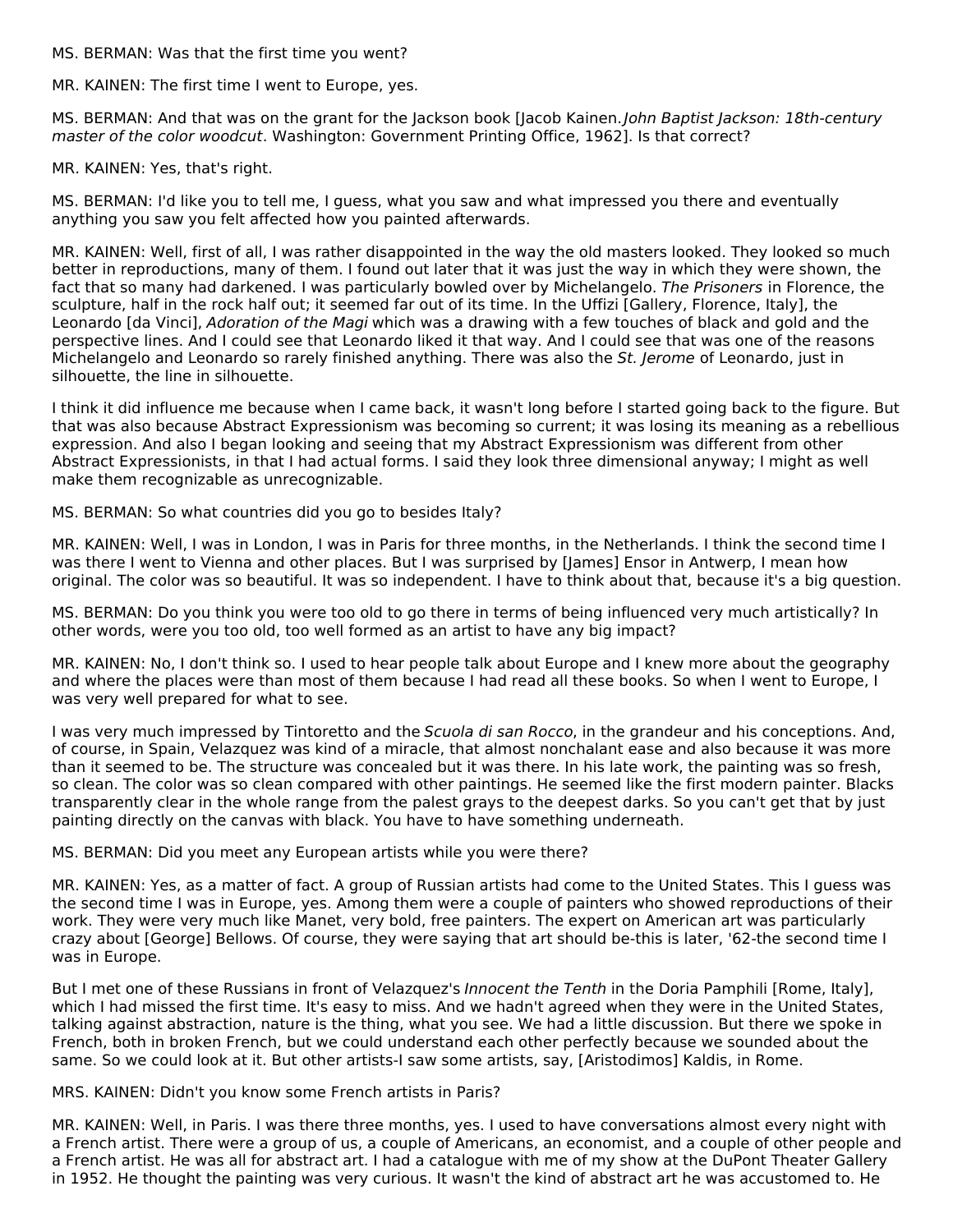liked-that was the period of Poliakoff de Stael. Those were the people he admired and I admired them too. But he had no English and I had very little French but we managed to get across what we thought. I got a couple of letters from him. Of course, he never invited me to his home. Like the French. I got a couple letters written in that beautifully clear ornamental hand. But otherwise I didn't know any artists. I was doing research.

MS. BERMAN: You didn't learn Russian at home, in other words, when you were a child?

MR. KAINEN: Well, I knew a few words and I have the accent. I could easily learn it.

MS. BERMAN: What were the French artists interested in about American art? Or what were the aspects of the scene that they wanted to know about?

MR. KAINEN: Just this artist who was interested in a certain kind of abstract art which was quite severe. He didn't like any fussing or messing around, but done with a feeling for paint. It's strange how the Russians, how other nationalities, seem to dominate in the art of Paris aside from Matisse, say, and Bonnard. But there were so many Russians there. But they weren't interested in American art. You know, French artists are never interested in any other kind of art.

MS. BERMAN: This question, I guess I want to straighten out something I had read that you said. I guess as a devil's advocate, I'm asking this. You said that you were in Washington in the early '50s. You were an Abstract Expressionist and then you went back to the figure when other people caught on, and then you returned. You went back and forth. When I read this, I was disturbed because it sounded as if you were really reacting to what other people were doing as opposed to having it come from within yourself. So I'd like you to explain this swing back and forth.

MR. KAINEN: Yes. Some other artists have done it like [Richard] Diebenkorn, of course, at about the same period. Well, the whole idea of abstraction, the expressionist approach, was pretty well finished in the late-'50s because it no longer was an underground activity. We accepted it. It was the kind of thing that people did without thinking. So its validity was in question. I had been to Europe and had a wider perspective. Color field painting was coming in. After all, I was working with Gene Davis and Noland and Louis. I didn't want to stain. Obviously, things were changing.

Also, the McCarthy period was over, and I think a lot of Abstract Expressionism had to do with the feeling that the artists had no real image. There was something internal that he didn't know, couldn't identify. But he had to flail a bit. This never happened before. And I think it was the whole atmosphere, the fact that the artist was being persecuted for his good intentions in the '30s when he had been the conscience of the world. Suddenly, he's not only an enemy of society but the worst kind of enemy-a traitor.

So many of the artists had the same kind of background I had in one degree or another. So I think it was logical that abstraction should come, especially since the surrealists were here. But of course, the Americans were lustier painters than the surrealists. But nevertheless, their image or lack of image came from the fact that they couldn't identify with what was going on, with the general tone, emotional tone of society. That was fading, and the reaction took place in different ways.

One was to go into staining. In other words, more water color treatment. You could thin down your paint, soak it into canvas. No matter what you did, it would look pretty good. You know, if you take any color, especially acrylics, thin it down with water and put it on a canvas, it's hard to miss, really. I saw some people-really, it belongs on a small scale, most of those things. But it was sort of a substanceless painting, by and large, I mean except for a few artists. But I couldn't go for that. You know, I was still a painter. I was still part of a long tradition. Perhaps it held me back. But as I say, I wanted something monumental and I saw that my abstraction was tending toward three dimensional, toward the three dimensional.

I also had classes where students would be drawing a model. I'd take a notebook and I'd draw the model too. And I did a lot of drawings. So I would take these drawings and I painted the figure. I never painted from the model because I had painted from the model long ago in school. So I'd paint from these little sketches so that I could reshape and pattern and so forth. So I had mainly monumental figures, first against a very deep blue background and quickly against a very pale background, dark against light, because I wanted to reverse Caravaggio. Caravaggio made the first great break in the Renaissance tradition, the first break toward modernism. That is he had the figure in a beating light so that the features were almost obliterated, shadows under the eyes, so-called cellar lighting.

I wanted dark against light, but it didn't work the same way as light against dark because light against dark radiates out, but dark against light stays there. So I would put colors around the edges, but the color had to be part of the figure, maybe some touches of color inside. I did this for quite a while.

Very few of them sold because-Once in a while, one of them sold and then the purchaser brought it back. He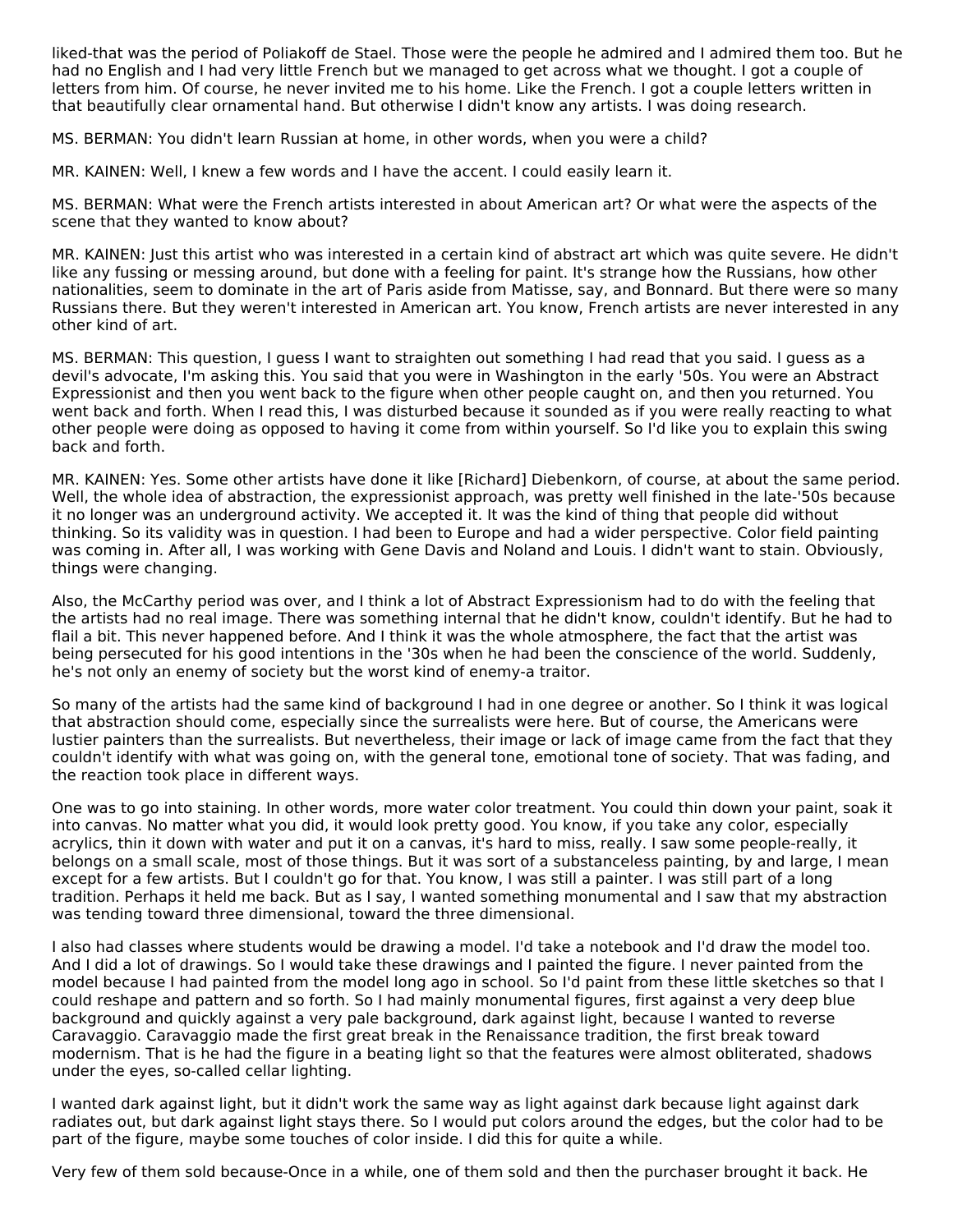said, "It's too strong in the apartment. My wife doesn't like it. It's like another woman there and it's not quiet enough." The colors were quiet but the form was-I don't know. But that didn't bother me. I kept on painting. I had a couple of shows in New York, one in which Ad Reinhardt came and signed the book, probably didn't like what he saw there. Then I got some pretty decent reviews. But after ten years, I began very expressionistically, it got more and more simplified, not quite realistic because it was still patterned.

But then I began to-I don't know why. I'm trying to think. Around, when was it, the late '60s, always around the end of a decade, '69, I began to treat the figure more imaginatively.

[Audio break.]

MS. BERMAN: Later on.

MR. KAINEN: Later on the figures were less expressionist. But around '79 I began to do something more with the figures because basically I'm not a literal painter so that other things began to come to up. I had the first show of figure paintings in 1960-61 at the Jefferson Place Gallery ["Jacob Kainen: Paintings" Jefferson Place Gallery, Washington, DC, November 8-25, 1961]. Howard Mehring came in. He looked at it. He said, "It's very daring to paint like that today," because the color field and abstract painting was so widespread.

MS. BERMAN: When did the geometric shapes, the squares and the rectangles, begin coming into your painting, the work that you're doing now?

MR. KAINEN: 1969. Do you have that? Perhaps-The Pale Nude. Well, I began doing the figure and making the figure very pale, nude, but the background was quite abstract. I had a number of things like that. The figure is very cryptic, but more emphasis on color. Let's see, this was '69, '70.

Generally, there's no specific reason why an artist changes. I mean, he should trust his intuition. I begin working in a certain direction. Whether I like it or not, it seems to go in that direction. I'm not really mad about the way I'm painting now, but it's the only way I can paint now. It's strange that you have to have your own, I won't say reasons for doing things but you have to follow the way your conceptions go.

MS. BERMAN: Why do you say you're not mad about the way you're painting now?

MR. KAINEN: Well, I'm always a little worried that it has too much, what Gene Davis called rectitude. He saw my paintings at the show at the Lunn Gallery [Lunn Gallery/Graphics International, Ltd., Washington, DC]. What did he say? He said, "It has great rectitude."

MRS. KAINEN: A great feeling of rectitude, a great sense of rectitude.

MR. KAINEN: Well, I want a drastic image. I feel this, and I'm reducing it to what I think is essential for me at this time. So there are not only rectangles but steps and things of that sort. There's a slight ambiguity but you don't see it at first in general. It's blank enough so that you can bring something of yourself to it. There's no subject per Se. But it has a physical quality and it's freehand, and the edges always have some sort of vibration. But what the real content is, I don't know.

You know, I can paint freely. I like lusty painting. Yet you could only do abstract expressionist work or the figure that way and there doesn't seem to be much promise really in either direction. I think Expressionism today is only valid when done by someone who's a real Expressionist, like de Kooning, McNeil. They've been doing it all along. I mean they're Expressionists. There are artists who are both classical and are Expressionists at certain times, like Picasso, basically a classical draftsman, classical painter, but he did some very expressionist things. They are different personalities. Goya was very classical. His portraits were always classical, but he did some wildly expressionist things too at the same time.

MS. BERMAN: It seems to me what you're saying right now with your own painting is that given your fondness for and roots in Expressionism, perhaps what bothers you is the austerity of some of the paintings at this point.

MR. KAINEN: Yes.

MS. BERMAN: Maybe they're not, as you say, lusty or bloody.

MR. KAINEN: That's right.

MS. BERMAN: They're not drastic enough. First of all, I want to go back to something you said about the early '50s. As you were saying, the artists felt they had no image during that time. Did you feel you had no image?

MR. KAINEN: Yes, I felt I had no image. Of course, I was pursued because I had signed petitions and had done some writing in the '30s. And at that time, the government agencies were trying to get rid of as many people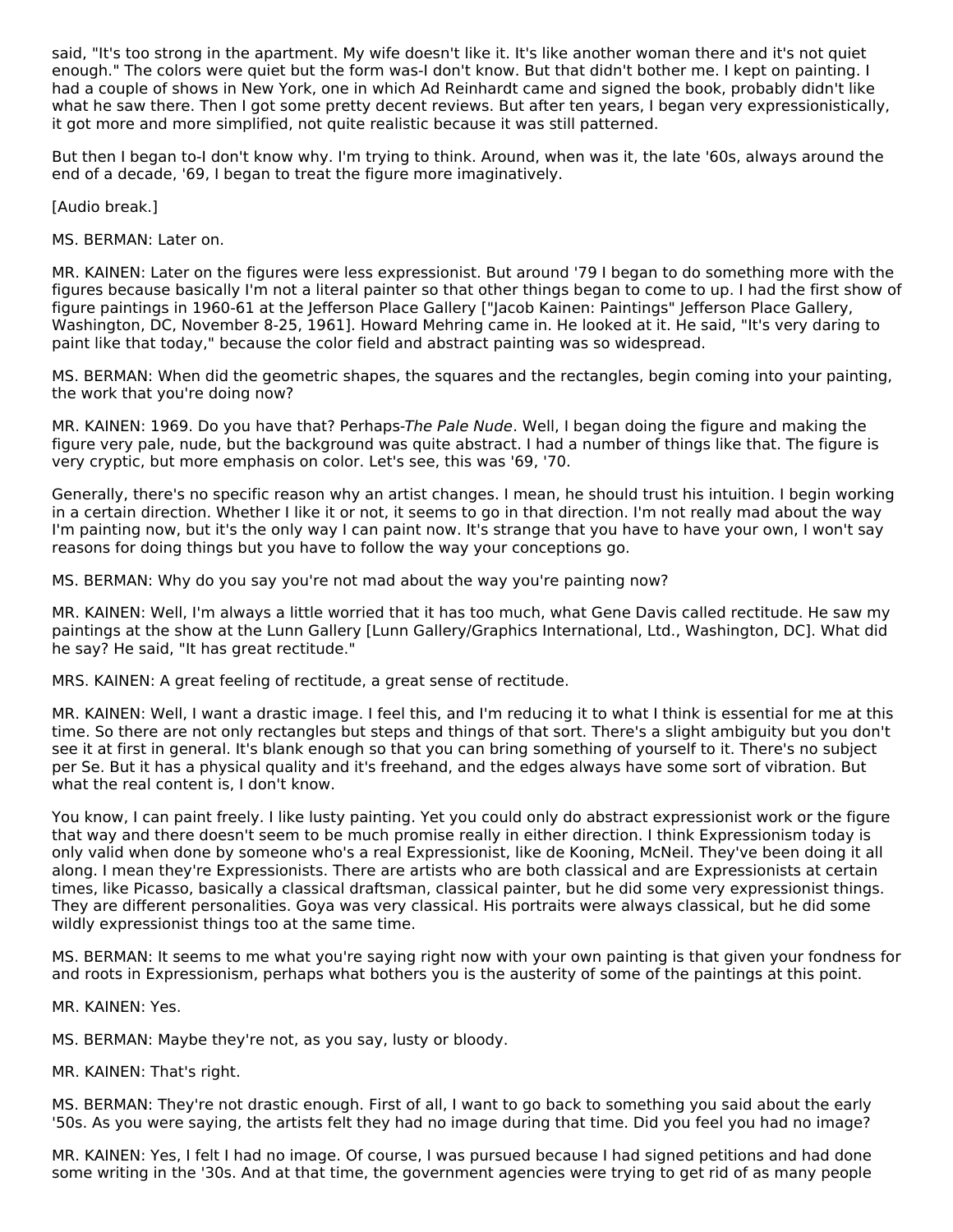who could be connected with anything left wing as possible because Congress was hounding them and the Republicans were hounding them and so forth. So people at the Department of Commerce or various other departments were fired for almost anything. And the reason was "not in the best interests of the department." There was no real reason, you see. But the Smithsonian was a different place. They had scientists and economists. And they said, "Well, suppose he wrote for such-and-such a paper, what does that have to do with it? There's no overt action."

Anyway, I had to answer lots of questions. Why I had done this, why I had done that, and so forth. And I was cleared. I certainly wouldn't have been cleared I don't think in any other government agency. But you have anthropologists and like that who are accustomed to dealing with ideas. I hadn't done anything overt. I had written on art and so forth.

Nevertheless, a situation like that can't help but affect your outlook. And I became more abstract. Of course, this started in 1948, '47.

MS. BERMAN: That's when you were investigated?

MR. KAINEN: Yes.

MS. BERMAN: Did you have any idea you would be investigated? Did you think they would get to you sooner or later or were you surprised?

MR. KAINEN: Well, I wasn't too surprised. My brother was fired. He had done nothing.

#### MRS. KAINEN: When?

MR. KAINEN: He had signed one petition in 1930, just a petition, mind you. He was fired from-he was a meteorologist. I guess it was the Department of Commerce.

MS. BERMAN: He had ended up down here too?

MR. KAINEN: No. He ended in Tampa, Florida, hiding away from this one thing. Some pretty girl came to the door and asked us to sign a petition. If they got enough names, they could put the Communist party on the ballot. She said, "It's just to be on the ballot." A pretty girl. I signed, my brother signed. My father was there. He wouldn't sign. Probably if he had come there before he would have told us not to sign. He was from Russia! "Oh, no," he said, "don't sign anything." Now all these years later, he was fired for that. He had no connection. He was a mathematician.

MRS. KAINEN: It ruined his life. He couldn't get a job under those conditions.

MS. BERMAN: Did he change his name?

MR. KAINEN: No. But he couldn't go for his Ph.D., had to go to remote places, East Texas State, things like that, far away from everywhere where they needed mathematicians.

MS. BERMAN: I thought you said he was a meteorologist.

MR. KAINEN: He was a meteorologist. He was a mathematician, making a living as a meteorologist.

MS. BERMAN: I see. As people became more liberal, as the climate improved, did he return to-

MRS. KAINEN: If you're fired, that's not good for the government.

MR. KAINEN: "Not in the best interests of the government."

MS. BERMAN: I saw a reference-perhaps you could explain this- that you attributed keeping your job to J. Edgar Hoover. Is that correct?

MR. KAINEN: Well, at an early date, in the early '40s, I was asked by the FBI to train a group of FBI students, FBI members in various printing methods. They were trying to find out where such-and-such a publication had been printed. So at the Smithsonian we had lots of examples. I had them get a linen tester, glasses, 10 power. I'd tell them how to tell the difference between letterpress printing, offset printing, gravure printing, collotype, everything. I had about 10 sessions and I would give them exams, give them samples. And they were so grateful.

I told them that in gravure, there are only four presses, gravure presses, in the United States. Because rotogravure is an enormous cylinder and it keeps going night and day to make it worth it. So Louisville,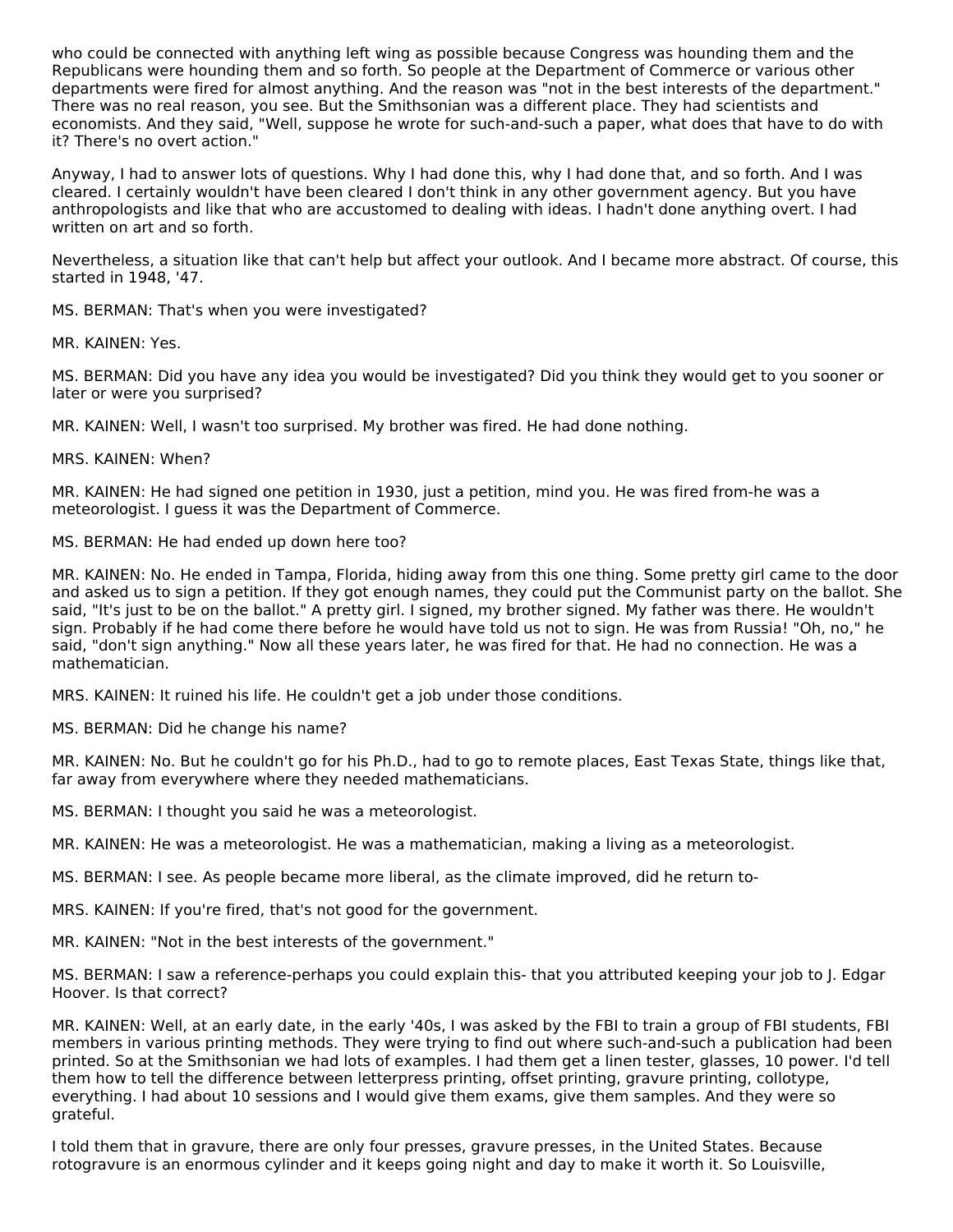Kentucky, all the stuff for Potomac magazine, all these magazine gravures are printed somewhere else. That's why they have to have four weeks notice. I did pieces for Potomac magazine. It's a nuisance. Four weeks, color reproductions, and so forth. Baltimore. However, Mexico was different. But they got all this business. Then I received a letter from J. Edgar Hoover thanking me for helping these people. "You've done our country a great service." I have two letters from him, but I think it was three times. Suddenly it stopped. No one asked -

MS. BERMAN: When you say "it," do you mean the sessions stopped?

MR. KAINEN: The sessions, yes. The FBI didn't come anymore. Then I got a phone call from some fellow, or was it a letter, saying that he thanks me for all I've done for them. He said, "If you ever have any problems in the future, just call me and we'll see what we can do to straighten things out." So obviously they had found this out, but he didn't believe I was an enemy of the country. It was very interesting.

MS. BERMAN: This wasn't Hoover though that you had talked to.

MR. KAINEN: No. This was one of the people, the person that was in charge of this section of the FBI, that is paper and printing.

MS. BERMAN: In other words, they were probably trying to trace where maybe some subversive material had been printed in your original sessions?

MR. KAINEN: Oh, yes.

MS. BERMAN: They wanted to see where it was emanating from.

MR. KAINEN: That's right.

MRS. KAINEN: And fake passports and all kinds of fake stuff.

MS. BERMAN: I guess, yes, during the war.

MRS. KAINEN: All kinds of stuff.

MR. KAINEN: And different kinds of paper and all that. Because at the Smithsonian, we knew that.

MS. BERMAN: So did you call this official when you were being investigated?

MR. KAINEN: No. This was-oh, sure, this was before I was investigated. But I didn't.

MS. BERMAN: I just meant during the course of the investigation.

MR. KAINEN: No, I didn't. Because I didn't think-if something happened, then I might have called him.

MS. BERMAN: Did you show the, I guess it was the Smithsonian Loyalty Board, did you show them your letters from Hoover?

MRS. KAINEN: Yes. You have lots and lots of copies of those letters. Lots of them.

MS. BERMAN: That's certainly-it must have helped.

MR. KAINEN: It must have helped, yes.

MS. BERMAN: I was also interested that you were saying the pull of-you were talking about a validity of a style of painting, your Abstract Expressionist, for an artist personally. And then there was also the feeling that things were changing, that staining was coming in. So where do you see changing a painting style? Do you think styles in art impinge upon it as much as personal necessities, in other words, noticing that other things are coming along and trying-

MR. KAINEN: Styles in art I don't think really affect an artist.

[End side one.]

MS. BERMAN: [In progress]-styles in art affect an artist?

MR. KAINEN: Well, it's not good that an artist should be affected by styles because styles come and go. I think one of the reasons why Picasso was so greatly admired by the artists is that he couldn't care less what critics thought of his approach. He would do a classical painting. He would do an abstract painting. He would change styles just when it was acceptable. Of course, he already was famous, but he did that even in the beginning. In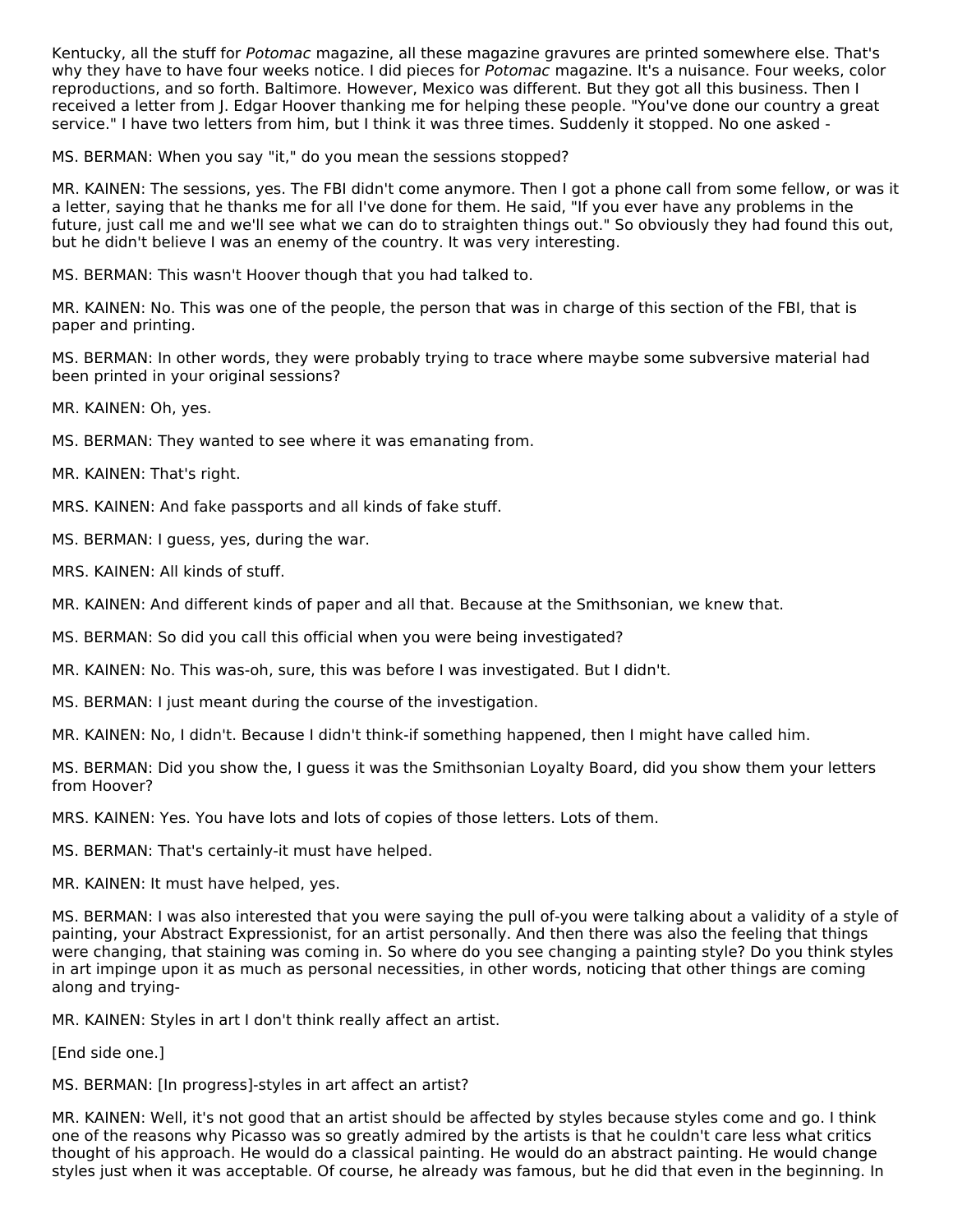[Daniel Henry] Kahnweiler's book, Kahnweiler talks about Picasso changing from his Blue period. Kahnweiler said to Picasso when he began changing, "Your former collectors don't like your new style." I guess it was Negro sculpture, but I'm not sure exactly what now. He said, "They liked your older style."

MS. BERMAN: It must have been from Rose period to the African work because the Rose period is the most acceptable; I mean is the easiest to take.

MR. KAINEN: Yes, it is the easiest. But it had to be the African. He said, "Your former collectors don't like your new stuff." And Picasso said, "Good. At this rate, we'll disgust the world." So the styles, the artist can only do, I feel, what he feels is necessary for him because otherwise it's an external sort of thing. There are a lot of people who do follow styles. But as de Kooning said, "As soon as you spot a style, as soon as you spot a bandwagon, it's too late to jump on it." I know for myself, I certainly try not to follow any style. But it's quite possible that classical abstraction may be the next really valid style. Where else are things going to go?

MS. BERMAN: What do you think of as your major work, looking back on the paintings that you've done, paintings and prints?

MR. KAINEN: Do you mean individual work?

MS. BERMAN: You can mention some of them, or what you think was sort of a period in which you turned out the art that you're most satisfied with.

MR. KAINEN: That's a very difficult question to answer because the '30s were a totally different period. In the '40s when I came to Washington and saw new surroundings, new architecture, I did many street scenes, mostly the buildings in Washington with strange turrets and shapes. I think no one has done anything like it. It's because it's a new way of treating buildings. You know, it made something of the buildings beyond the buildings. And it's not just shape making like Avery. There's a psychological quality to it, almost a predatory quality. But I don't know. I think I have an attachment to every period because I felt what I was doing at the time.

MS. BERMAN: How did you get out of-you said you felt you had no image. Can you define at all what sort of things personally made you feel that you had a sense of identity or image again.

MR. KAINEN: I think I had students and was drawing again from life, from a model, and the European experience. I don't know how, but everything came together. That is the bankruptcy of Abstract Expressionism.

I came to Abstract Expressionism from my street scene paintings in Washington. But the last ones, the roofs were practically flying in the air. Everything was-the buildings were just an excuse for these movements. But coming out of it, coming out of the abstract period, there was just a different change. I think an artist is sensitive to the social vitality whether he realizes it or not, and this affects the way he works.

MS. BERMAN: What sort of function did your printmaking serve during this time, post-New York printmaking?

MR. KAINEN: Now that's very acute because here I was doing abstract paintings but I would take a plate out with a dry point and just draw on it, you know, street scenes. I didn't feel that-I did a few abstract things. But to do something abstractly, I'd have to contrive to get textures and things of that sort. It would take away from its life. So I mainly kept up the drawing no matter how I distorted and shifted. Some of the subjects are extremely twisted around like The Corner Store, based on a sketch I had made in the early '40s. But it was still based on what I had seen during the '40s and in the '50s. Through the '50s I was still doing drawings. I did plate. The prints were not as abstract as the paintings and more related to drawings than to the abstract works. So it was quite possible that the calligraphic quality-I always had a certain calligraphic quality which I abandoned in these late works because a line isn't going to work with this. But I always did like that calligraphic quality too.

MS. BERMAN: In the '50s and '60s were you doing color prints?

MR. KAINEN: Not too much. I did woodcuts in black and white. Sometimes I would do them in color. I have a few examples. But I didn't do any editions in color.

Oh, yes. I tried but they're very sparse. I did one of the abstract ones in 1953, Transit. It was sort of a figure and I inked it in color and printed it, but I only did one example. And I did a woodcut or so where I applied stencil color. It pounds through. It's very nice. But not much.

MS. BERMAN: What was the impetus for you turning to monotypes?

MR. KAINEN: I guess Ruth was pushing me to do monotypes.

MRS.KAINEN: From the time we married.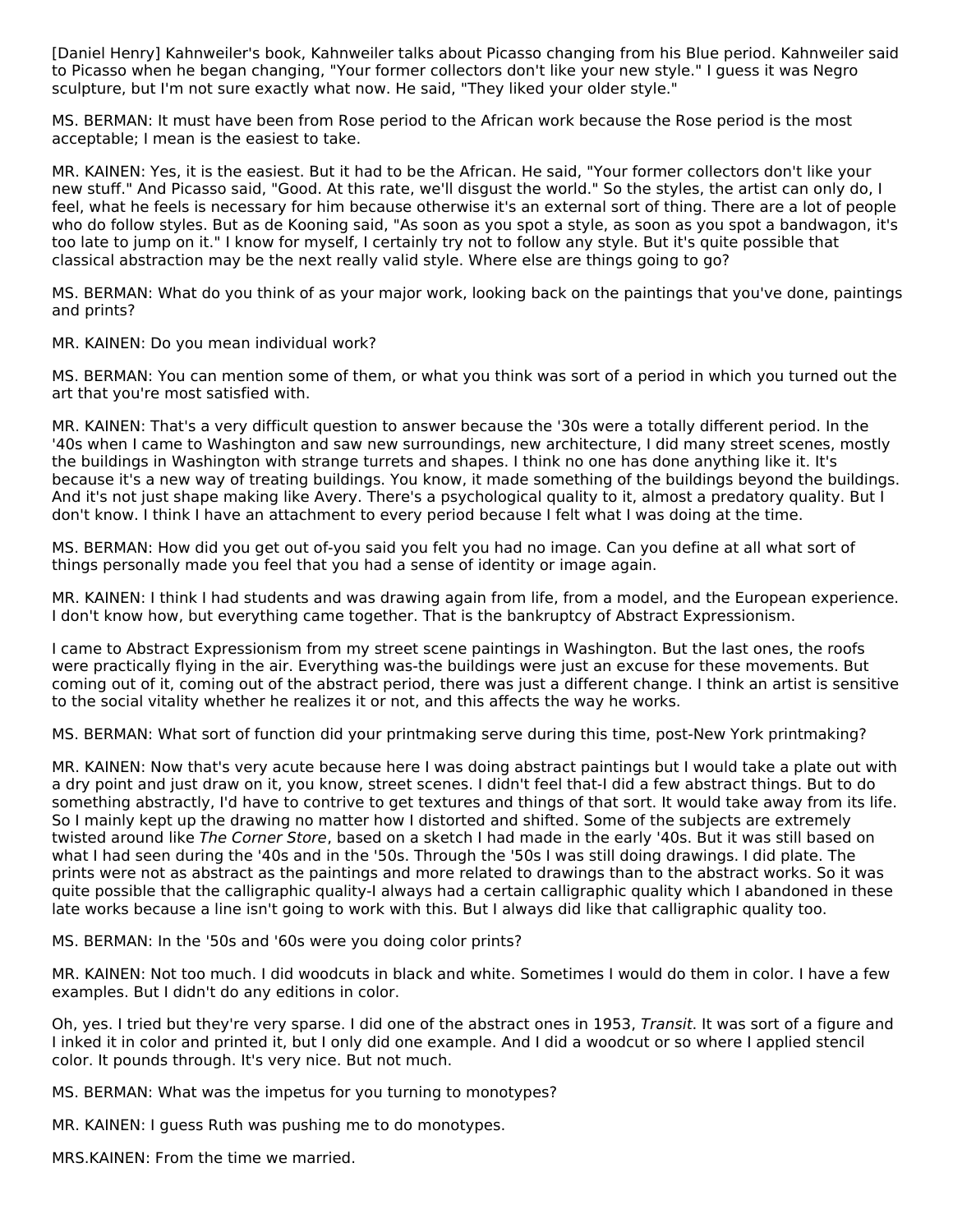MR. KAINEN: At first I started doing monotypes like paintings. I'd paint on the plate and I'd take an impression and I didn't like it. It looked like transferred paintings. Then I began using rollers and transparent paint. I'd always use oil paint because printer's inks-I always used, with few exceptions, oil paints in prints when I'd use color, because printer's inks are so intense, much more intense than artist's colors, and they're just too raw.

So once I started using rollers, I started using simpler forms. They appealed to me more. It might have something to do with a change to this way of painting because paintings in the early '70s were much freer and had circular forms, and they had some relation to the figure because I just didn't want handsome abstractions.

MS. BERMAN: The monotypes of course were different because of medium and size. But were there different emotions or feelings you were trying to express in the monotypes?

MR. KAINEN: Yes. The monotypes, since they're on a smaller scale, I thought required more delicacy. Because if you have punchy color in a small format, it's raw in a way I don't like. So monotype you can do things with that you can't do with painting. It's true that I could use the back of a brush; I could take a paper with a very coarse texture and put it on the plate, just rub it a little and get all kinds of natural textures that you couldn't get in painting. It's a graphic medium and yet it has a lot of physical qualities that are different from painting. And I think a monotype is successful to the degree that it doesn't look like a painting.

MS. BERMAN: Could you tell me about your relationship with Bill Hayter please?

MR. KAINEN: Yes. I knew Hayter, I had met him very early, that is, 1941, at his place. But I didn't meet him again until I was in Washington. First I had seen him at the-ICA. What is that called again?

MRS. KAINEN: Institute of Contemporary Arts.

MR. KAINEN: Institute of Contemporary Arts, which was run by Robert Richmond. And he had lots of artists there. There was an exhibition of Atelier 17 and Hayter gave a little talk. This had to have been 1946. He gave a talk and I had a little talk with Hayter there. Then in 1948 I gave Hayter a show. Sometime later, maybe the same year, I got a press. I went to Baltimore to visit the Hoen Lithograph Company [A. Hoen & Company], one of the oldest lithograph houses in the United States. And I saw a beautiful press, a 36 inch cylinder, and it was immaculate, just beautiful. Old man Hoen said he'd like to sell it to me. He said, "I have to get \$200 for it because that's the value of the scrap." They wanted to get rid of it. They used to use it for transferring engravings.

They printed in lithography, but you could get much finer lines by engraving, inking the plate, pulling an impression, and then while the impression was still wet, transferring it to a lithograph stone. No drawing on a lithograph stone could be as fine as an engraving. He said, "But they don't do that any more. They haven't been doing it for some time. It's taking up space. We'll deliver it for you and install it for the \$200." I said, "It's too big to fit into my basement. But I'll write to Hayter and see if he can use it." So I wrote to Hayter, and he said he couldn't use it, but a pupil of his could. So this pupil paid \$200, Hoen delivered it to New York, disassembled it, brought it upstairs, and reassembled it, all for the \$200, because he couldn't stand seeing such a beautiful press destroyed for the scrap. Then I got to know Hayter, I gave him a show at NCFA. Then also he visited Washington several times. Of course, he had a show of paintings here in Washington and I did a foreword for his catalogue.

MRS. KAINEN: Harry Lunn started showing him, because Harry knew him in Paris.

MR. KAINEN: But I never wanted to go into Atelier 17, because no matter how Hayter talked about giving everyone carte blanche to do everything, all the students looked like Hayter in the end. He had so strong a personality; no matter how he tries they can't get away from him.

MRS. KAINEN: Not those early ones.

MR. KAINEN: Oh, [Joan] Miró, [Wassily] Kandinsky, after all, [André] Masson, okay, real artists, that's true. But his teaching-

MS. BERMAN: What does he teach?

MR. KAINEN: He takes people who have a little bit of experience, and he teaches them intaglio printmaking, mainly in color. But they all learn the deep etch method, whereby you can get different colors on one plate in one printing.

MRS. KAINEN: We have some prints upstairs. Avis might like to see what he was doing-

MR. KAINEN: It was quite remarkable.

MRS. KAINEN: In the '40s.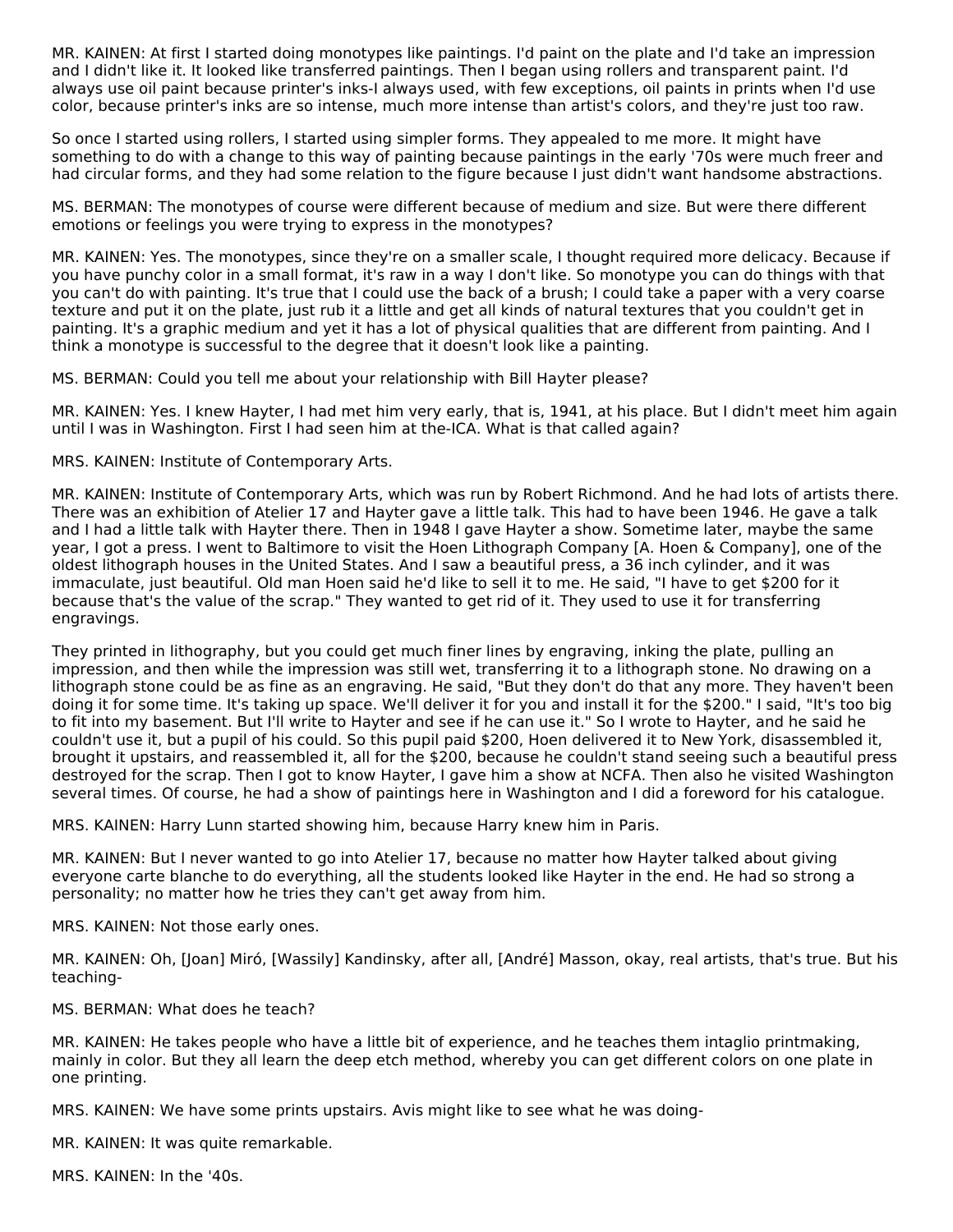MR. KAINEN: In the early '40s.

MRS. KAINEN: Late '30s.

MR. KAINEN: His color was very strange. That is, he'd have green and violet side by side, and sort of acid yellows and greens next to oranges and so forth. So people said Hayter was not a good colorist. A great engraver, but his color I couldn't stand. But 15 years later you had op art, psychedelic art, and Hayter had done this much earlier. It's strange. However, it will take a long time for that to straighten out.

MS. BERMAN: Now I want to I guess pretty much finish up with your time at the NCFA. So I'd like to know I guess the circumstances, why you decided to go there and what needed to be done.

MR. KAINEN: Well, when I was at the old Division of Graphic Arts-was this before I got the divorce or after?

MRS. KAINEN: Before.

MS. BERMAN: Well, you went in 1966 to the NCFA.

MR. KAINEN: Oh yes. I wanted to quit. And I told them I was quitting. I went to see the personnel manager. I said, "I'm quitting." He said, "You can't quit. You'll lose your pension." I said, "I don't care. So I have to make a living some way," but I didn't want to spend all my time there. He said, "How can you leave all this money? You'll need it."

Anyway, David Scott said, "Work two days a week, work three days a week. You're supposed to work more than half a week in order to receive any payment." So I said, "Three days is too much." So David Scott, who was director of the National Collection then said, "Well, just work two days a week. We'll iron it out." So they allowed me to work two days a week, supposedly. I got paid for two days a week. But then Scott would always arrange meetings on the day that I wasn't scheduled to be there. So it wound up with me working more than that and I was getting only two days a week pay. In the meantime, I could keep my pension. But I really wanted to quit. I said poverty might be good for me. I'd make a living somehow. I'd have classes and do something. Other artists have done it. I was talked into working two days a week. But then of course I'd go on field trips and paint more, I got a lot more work done.

Of course, my wife then started to look around for some kind of job. She got a little job somewhere.

MS. BERMAN: What was the collection like as you found it and what did you decide had to be done?

MR. KAINEN:

The National Collection of Fine Arts?

MS. BERMAN: Yes.

MR. KAINEN: I was in charge of prints, drawings. But the only prints and drawings there consisted of a body of prints by the Chicago Society of Etchers, a society mainly active in the '20s and early '30s, the most uninspired print makers of the period, absolutely dead. They had one or two Whistlers and that was about it. So I really had to start from scratch. But I knew the dealers. I had very little money to begin with. So I started with the older artists, mainly with the Ashcan group. I got [John] Sloans and I got a drawing by [George] Luks for about \$75. You know, you could do it in those days. And I started building up.

Then one day I was making out my annual report. I saw that I could get all I wanted for equipment-

MS. BERMAN: This is still in the NCFA. This isn't the original print place. I'm asking you in 1960-

MR. KAINEN: Oh, no, the NCFA. I'm getting this mixed up. I did have a little money at the NCFA.

MRS. KAINEN: You had a lot of artists, too.

MR. KAINEN: Yes. Now I also put on shows. I'm getting them mixed up. I have to remember it was after '66.

MS. BERMAN: Right.

MR. KAINEN: Yes. I built it up. We had some funds, but not much.

MS. BERMAN: Excuse me for interrupting you, but just to get things clear.

In other words, at the NCFA, it wasn't the Chicago Society of Etchers. That was at the Graphic Arts when you arrived.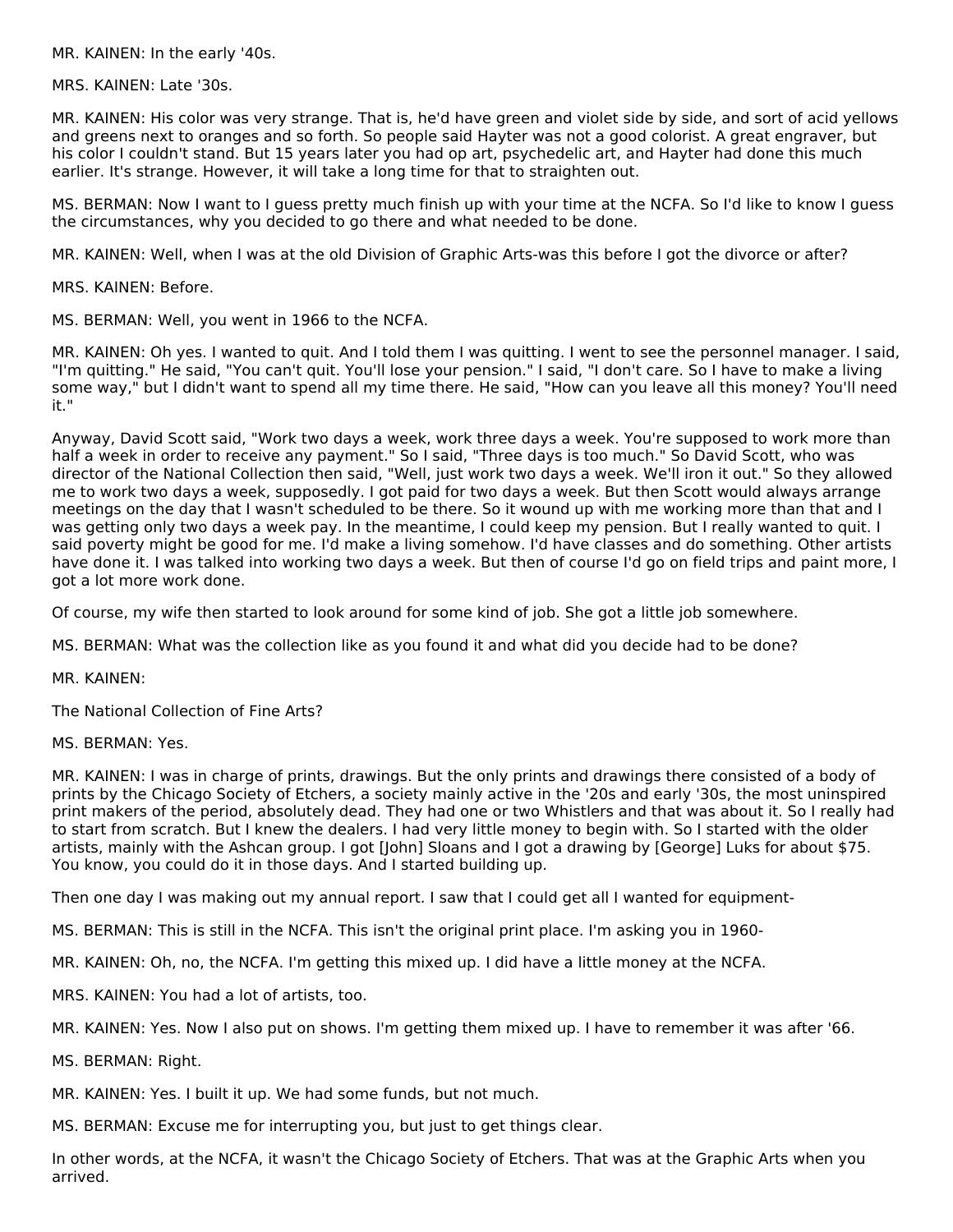MR. KAINEN: That was the Graphic Arts when I arrived. That was the old place.

MS. BERMAN: Right, when you arrived in 1942. But what I'm asking is, in 1966 what did you find at the NCFA collection of prints and drawings?

MR. KAINEN: The NCFA they had very little. They did have a couple Whistlers. Not much was-they had what was given to them. They didn't have much. So I had to start really from scratch, but I knew some of the smaller dealers like Miriam Rodine [ph]. And I built up something. You know, Janet Flint we had there. I'm trying to remember how I built them up.

MRS. KAINEN: You went to lots of artists, too, for gifts.

MR. KAINEN: Oh yes, that's true. Seong Moy and people like that. Moy was earlier. I'm afraid that was still the old place.

MRS. KAINEN: The problem was there was no place to receive American work at the NCFA. And they've never been able to get that American work transferred out of that old division. There was a fight with the-a bureaucracy fight. Obviously, the donors were giving it to NCFA, but it wasn't in existence at the time.

MS. BERMAN: Did you actually have a plan at the NCFA of what you were going to try to get first or it was whatever you could get?

MR. KAINEN: I was trying to get the older artists first. But there came a time when I received a letter from a woman in Arizona who said that she had been a friend of Jackson Pollock's and he had given her a lithograph dedicated to her. Now she wanted to sell it. So I wrote to her and said, "Could you send it to me? I'd like to see it." So she sent it and it was signed "For Fern Miners," a wonderful lithograph.

I told Dr. Scott, "Of course, we have to have this. I'll offer her \$300." He said, "Make it \$250." I said, "Let's not quibble because it's about the lowest I can ask for it." So I wrote to her and told her that we'd like to have it and how was \$300. So she accepted it. So we got that. It was still early.

#### MRS. KAINEN: Was it Tatiana Grossman?

MR. KAINEN: Tatiana Grossman came there at the very beginning, her husband driving and she'd bring in the stuff. I bought Jasper Johns's Coat Hanger for \$75. I used to buy from her. Larry Rivers, a lot of the stuff. She'd leave material there. She said, "Maybe you'll have more money later." So I bought quite a bit, and she wouldn't let me send it back, because she's so fussy about packaging. I said, "We'll send it in a crate." No, no, she'll pick it up. She doesn't want anything through the mail. So I bought from her during the whole period when I was there.

I know later on when I wanted to get that Newman, she gave me quite a reduction on it. She sent it in a crate, because I was one of the few people that was buying from her in the beginning. She wrote me a letter, too, saying how she appreciated my support in the early days.

MS. BERMAN: It seems to me that the NCFA prints and drawings are very catholic. There's really an attempt to get just about everyone's serious work in America. If you'd refine that, or what the slant was?

MR. KAINEN: I think that's a good idea, a good description. Anyone who was really serious and had some quality in the work is there, because I don't think it's up to the curator to take just what he thinks is best. There are artists who did a couple of good things, and artists who did a good body of work. I think the collection should reflect what was done in the United States, not so much the followers but the people who had some point of view and even some followers. After all followers of Whistler also were part of the vitality of the period.

I know some people didn't like pop art, some curators. They said they wouldn't take any pop art. But I took pop art because, you know, it's serious. It's a point of view.

MS. BERMAN: It was an aspect of the printmaking activity.

MR. KAINEN: Yes, that's right.

MS. BERMAN: In other words, you really felt it had to be national, and maybe some of these things were good to have as historical documents as it would turn out.

MR. KAINEN: Yes. It had to be inclusive rather than exclusive since this is a museum of American art. We had to take everything that was a valid expression.

MS. BERMAN: Did you collect the posters and some of those graphic works too, some of the advertising posters?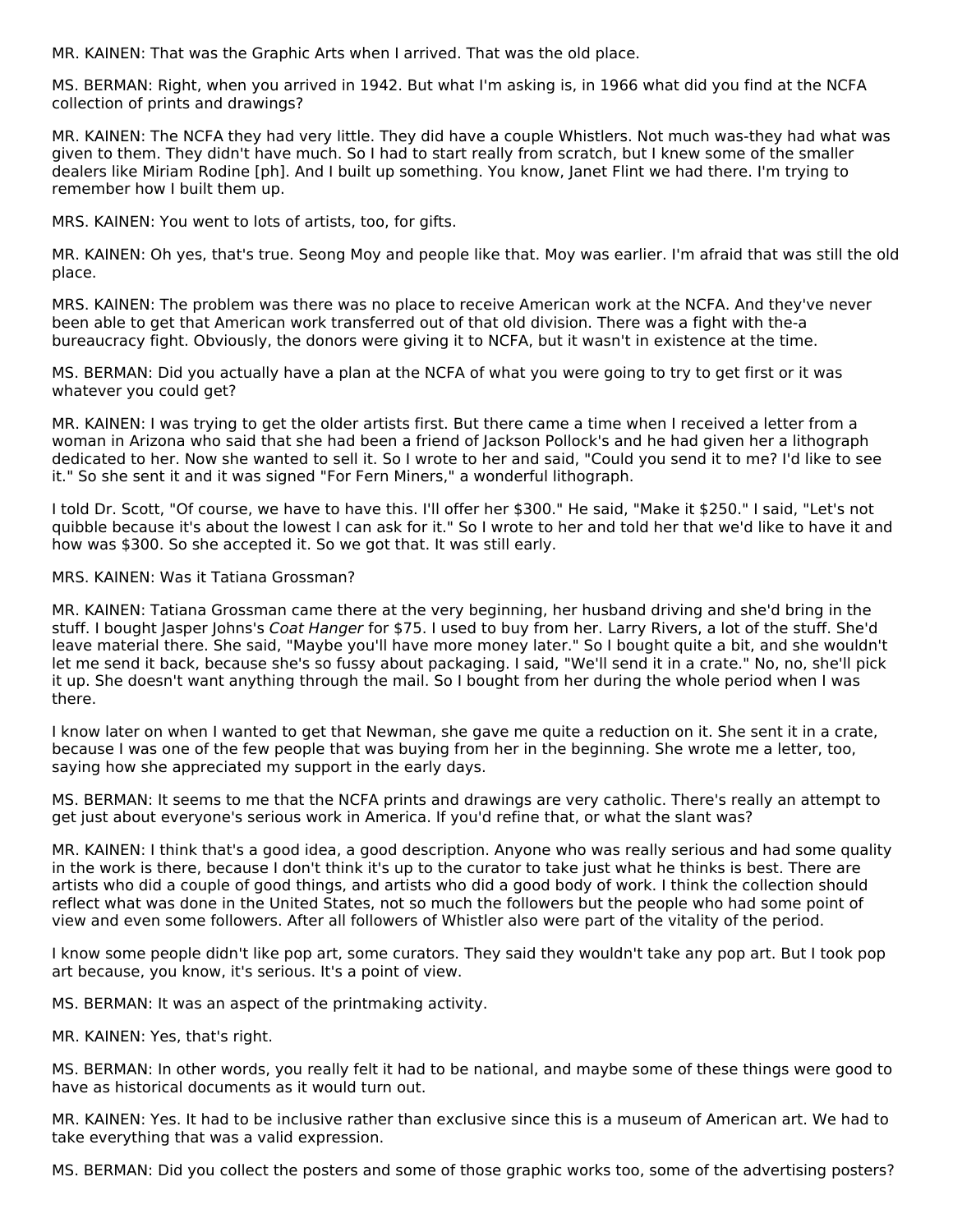MR. KAINEN: Not too many.

MS. BERMAN: But the lines that you set up, is that still being followed largely or how has it changed since you left?

MR. KAINEN: Yes, I think so. Janet Flint did some very original work. She discovered the wood cutters, especially the women wood cutters of the '20s. There's some very good ones. We had some in the old Division of Graphic Arts, people who worked in a sort of Japanese method, but they were very good. And there were some men too. I mean, Gustave Baumann and [Bror Julius Olsson] Nordfeldt who were really good print makers.

MS. BERMAN: At the NCFA can you get gifts from private individuals, that is, gifts of money, or did you just have to get gifts of works of art?

MR. KAINEN: Well, I got gifts of works of art mainly, although you can take gifts of money.

MRS. KAINEN: The only thing now is the Smithsonian takes 30 percent of it.

MR. KAINEN: For administrative purposes.

MS. BERMAN: Who were some of the collectors who were interested in prints and drawings there that you were able to work with and who were generous?

MR. KAINEN: Well, the Weyhe Gallery, for example, before Gertrude Dennis was there, there was Martha Dickinson, much the same, but more amiable. She gave us a Goya lithograph. She thought it was defective. That is someone who had it wanted to donate it, because some of the lettering was missing. And she thought it wasn't worth much. But over the years I had been a big help to the Weyhe Gallery, because since Zigrosser left, they never had anyone who kept up with things. They even asked me what to price things at. Every time I'd go there, they had things to be identified. There were only certain curators they'd ask. They'd ask curators who don't expect anything in return.

You know, I told them what things mean on the print. "What does this 12 mean?" I said, "Don't you read auction catalogues?" They said, "Yes, but we can't remember everything."

I got paintings. There was a man in Provincetown named Emil Arnold who had quite a large collection. I got some paintings from him-Knaths, Soyer, Peter Busa, and others. I visited his home several times on 57th Street. I went there once with David Scott. I used to go to New York with Scott every once in a while. So he gave us quite a bit.

But there were some jealousies at the Smithsonian because I was collecting paintings. I was supposed to be the print man. And the person in charge of 20th century painting didn't like that very much, but, you know.

MRS. KAINEN: You could have gotten much more.

MR. KAINEN: Yes, because I knew the painters.

MS. BERMAN: Well, what do you think were the most important things you did do as curator at the NCFA?

MR. KAINEN: I wrote a little book on Canaletto's prints for the NCFA [Jacob Kainen. Etchings of Canaletto. Washington, DC: Smithsonian Press, 1967]. I got a whole collection of Canaletto etchings. Was that the NCFA?

MRS. KAINEN: No.

MS. BERMAN: No. That's what I'm confused about. Plus the Goya lithograph that you were just collecting-

MR. KAINEN: The Goya lithograph was at the NCFA.

MS. BERMAN: Even though you were just collecting American art?

MR. KAINEN: Well, that's because-where was Peter Morse? That was at the old place.

MRS. KAINEN: That's the old division. I think at the NCFA mostly you just got very expensive things. Americans weren't very expensive. Jacob has a gift for knowing where things are. He would go to all kinds of strange places. Janet has it too.

MR. KAINEN: Even Hacker's bookshop.

MRS. KAINEN: Janet has it.